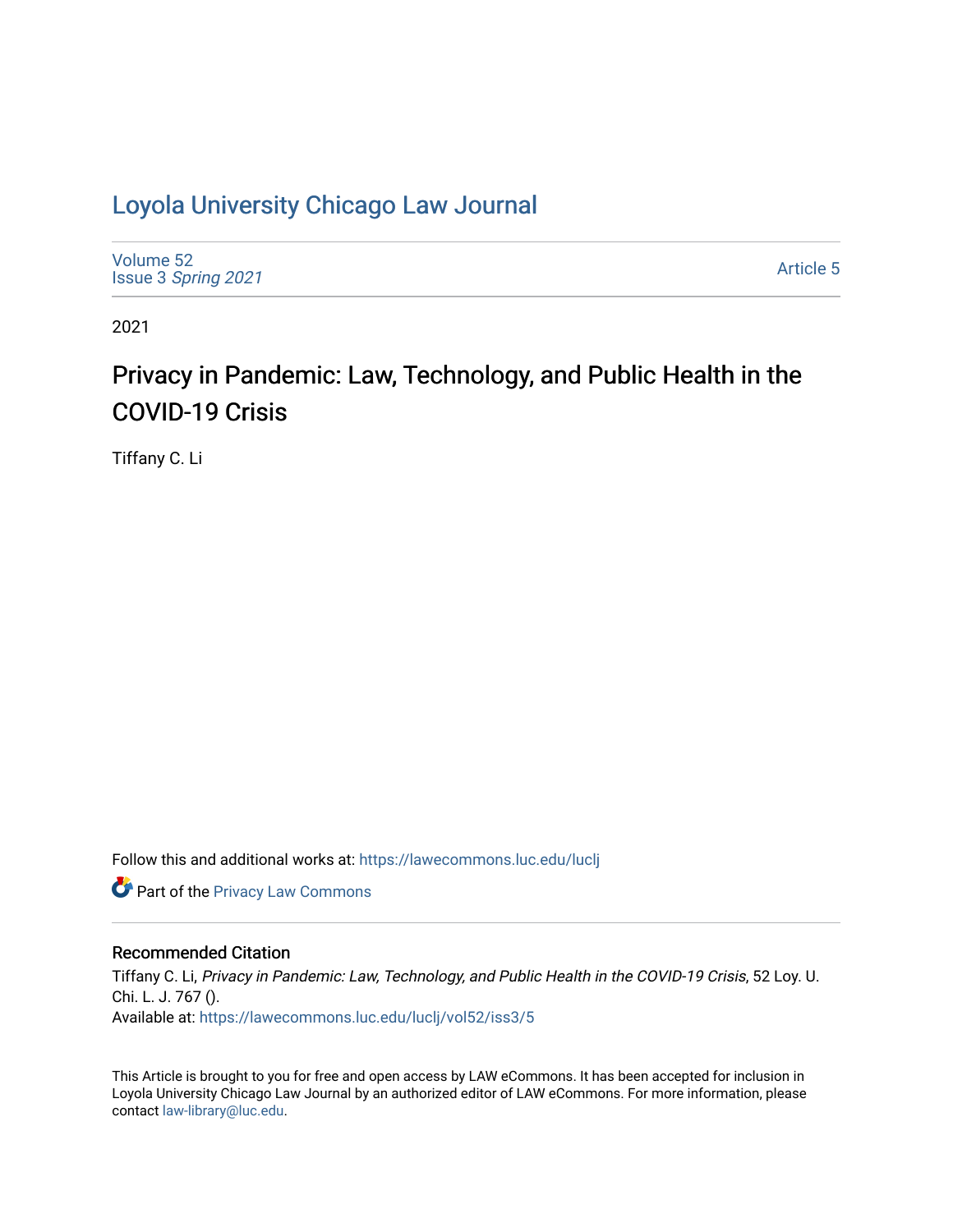## Privacy in Pandemic: Law, Technology, and Public Health in the COVID-19 Crisis

### *Tiffany C. Li\**

*The COVID-19 pandemic has caused millions of deaths and disastrous consequences around the world, with lasting repercussions for every field of law, including privacy and technology. The unique characteristics of this pandemic have precipitated an increase in use of new technologies, including remote communications platforms, healthcare robots, and medical AI. Public and private actors alike are using new technologies, like heat sensing, and technologically influenced programs, like contact tracing,*  leading to a rise in government and corporate surveillance in sectors like *healthcare, employment, education, and commerce. Advocates have raised the alarm for privacy and civil liberties violations, but the emergency nature of the pandemic has drowned out many concerns.*

*This Article is the first comprehensive account of privacy in pandemic that maps the terrain of privacy impacts related to technology and public health responses to the COVID-19 crisis. Many have written on the general need for better health privacy protections, education privacy protections, consumer privacy protections, and protections against government and corporate surveillance. However, this Article is the first comprehensive article to examine these problems of privacy and technology specifically in light of the pandemic, arguing that the lens of the pandemic exposes the need*  for both wide-scale and small-scale reform of privacy law. This Article *approaches these problems with a focus on technical realities and social* 

<sup>\*</sup> Visiting Clinical Assistant Professor, Boston University School of Law; Fellow, Yale Law School Information Society Project. The author thanks Tally Amir, Chinmayi Arun, Jack M. Balkin, Lindsey Barrett, Danielle Keats Citron, Julie E. Cohen, James Grimmelmann, Woodrow Hartzog, Stephanie Hsia, Bonnie Kaplan, Michael Karanicolas, Jisu Kim, Bonnie Kaplan, Asaf Lubin, Michael Meuer, Przemyslaw Palka, Shlomit Yanisky-Ravid, Andrew Sellars, David Seipp, Kate Silbaugh, Christina Spiesel, Rory Van Loo, Patricia Vargas, David Thaw, Laurin Weissinger, Shlomit Yanisky-Ravid, Kathy Zeiler, and the participants of the Yale Information Society Project fellows workshop, the Boston University School of Law faculty workshop, and the Intellectual Property Scholars Conference, for their helpful feedback and guidance, as well as Sasha Dudding for excellent research assistance. I am also grateful to the editors of the Loyola University Chicago Law Journal for their excellent work editing and supporting this piece, especially Jacob Morse, Catherine Feorene, Elise Fester, and Rebecca Bavlsik.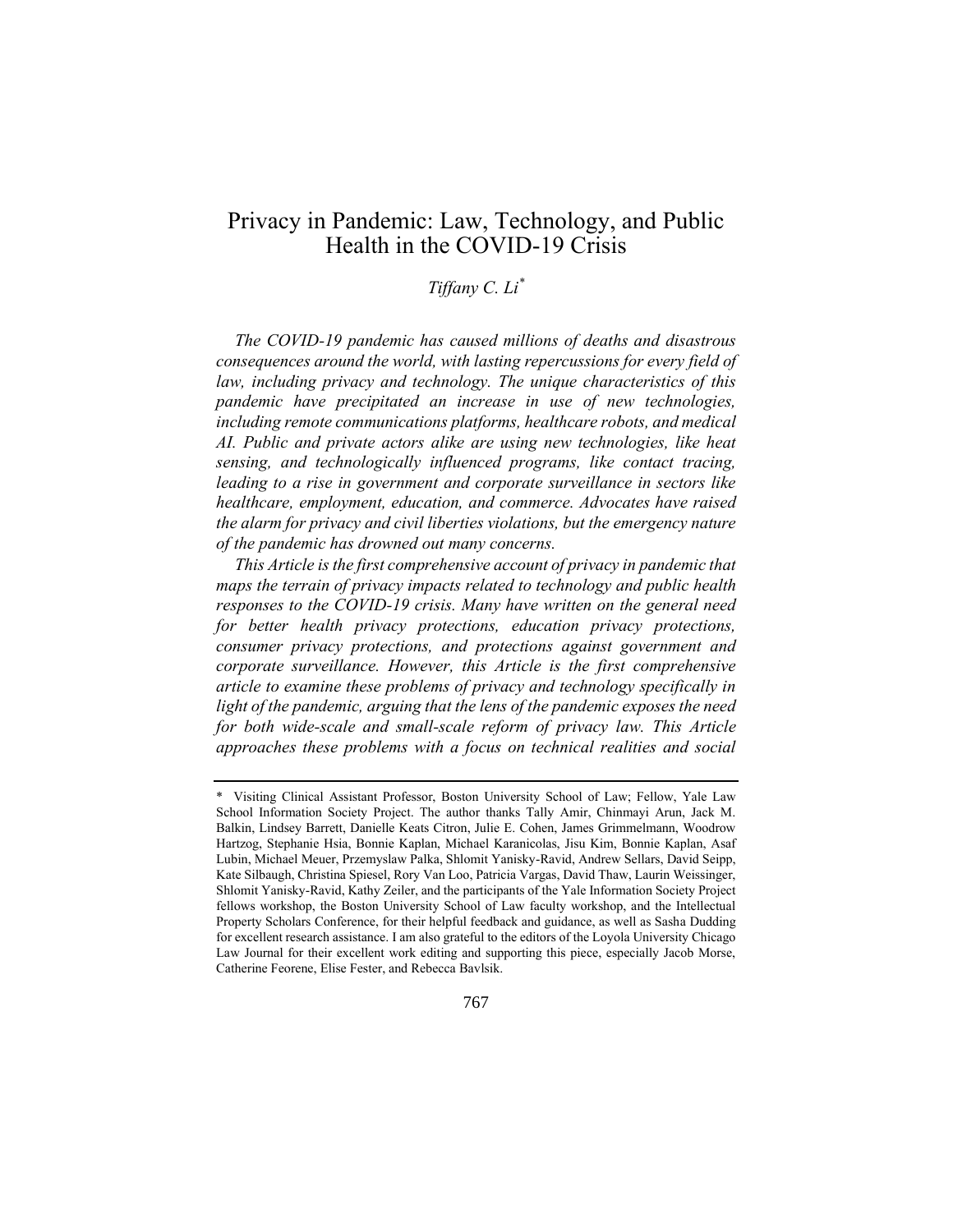*salience, and with a critical awareness of digital and political inequities, crafting normative recommendations with these concepts in mind.*

*Understanding privacy in this time of pandemic is critical for law and policymaking in the near future and for the long-term goals of creating a future society that protects both civil liberties and public health. It is also important to create a contemporary scholarly understanding of privacy in pandemic at this moment in time, as a matter of historical record. By examining privacy in pandemic, in the midst of pandemic, this Article seeks to create a holistic scholarly foundation for future work on privacy, technology, public health, and legal responses to global crises.*

| 4. Legal and Regulatory Interventions to Protect Employee  |  |
|------------------------------------------------------------|--|
|                                                            |  |
|                                                            |  |
|                                                            |  |
|                                                            |  |
| 4. Legal and Regulatory Interventions to Protect Education |  |
|                                                            |  |
|                                                            |  |
|                                                            |  |
|                                                            |  |
|                                                            |  |
|                                                            |  |
|                                                            |  |
| 4. Legal and Regulatory Interventions to Protect Consumer  |  |
|                                                            |  |
|                                                            |  |
|                                                            |  |
|                                                            |  |
|                                                            |  |
|                                                            |  |
| 4. Understanding the COVID-19 Testing Data                 |  |
|                                                            |  |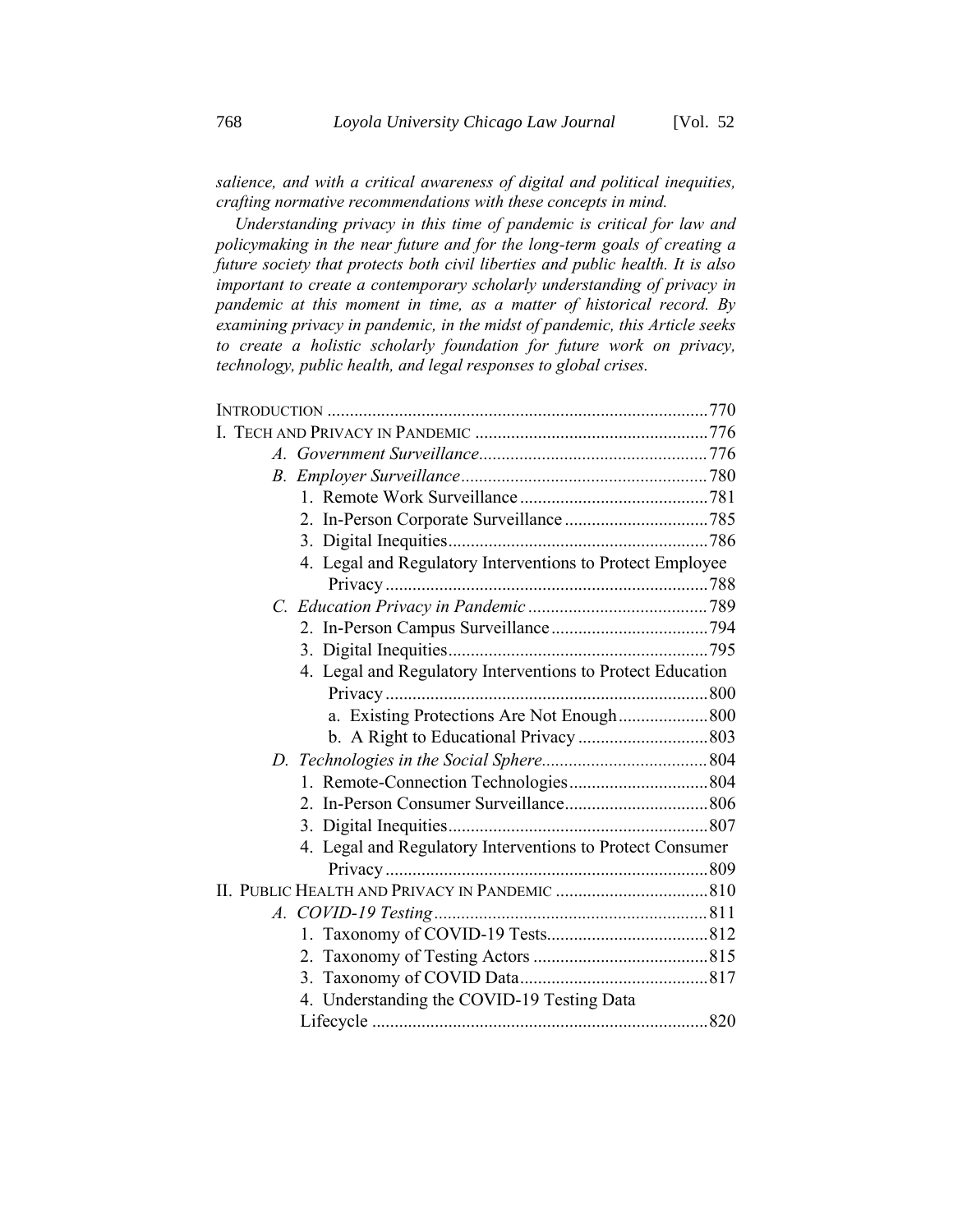2021] Privacy in Pandemic 769

| 5. Legal and Regulatory Interventions to Protect Testing  |
|-----------------------------------------------------------|
|                                                           |
|                                                           |
|                                                           |
| B. Immunity Passports and Vaccine Verification Systems829 |
|                                                           |
|                                                           |
|                                                           |
| a. Human Contact Tracing Data Lifecycle 837               |
| b. Human Contact Tracing's Privacy Impact838              |
|                                                           |
| a. Decentralized Digital Contact Tracing 840              |
| b. Centralized Digital Contact Tracing 842                |
| c. Digital Contact Tracing's Privacy Impact 844           |
| 4. Legal and Regulatory Interventions for Contact-Tracing |
|                                                           |
|                                                           |
|                                                           |
| 2. Medical AI for Research, Diagnostics, and Triage849    |
|                                                           |
|                                                           |
|                                                           |
| 1. Blurring the Line Between Cyber and Physical           |
|                                                           |
|                                                           |
|                                                           |
| 1. Sectoral Privacy Protection Is Not Enough 860          |
| 2. Health, Biometric, and Genetic Privacy Laws Are        |
|                                                           |
| 3. Privacy Law Must Address Digital Inequities  862       |
| 4. Privacy Law Should Protect a Right to Educational      |
|                                                           |
|                                                           |
| 6. Regulating Data Aggregators and Downstream Data        |
|                                                           |
|                                                           |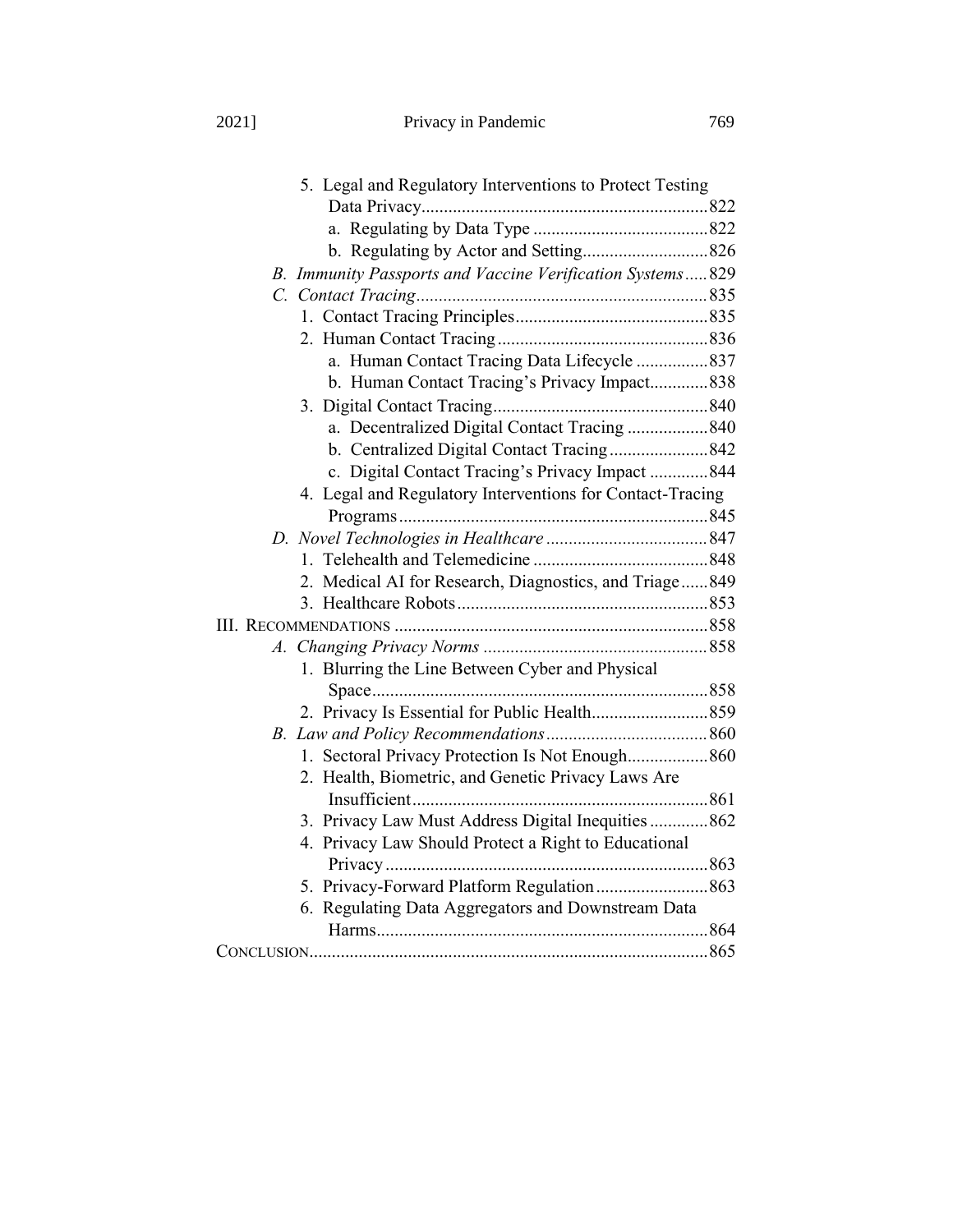#### **INTRODUCTION**

*Alison Schwartz, 29 years old, a* People Magazine *staffer in New York City.*

*Adolph "T.J." Mendez, 44 years old, a father of six in New Braunfels, Texas.*

*Nashom Wooden, 50 years old, a drag queen in New York City.*

*Judge Kevin Thomas Duffy, 87 years old, a federal judge for the Southern District of New York.*

*Skylar Herbert, 5 years old, the daughter of two essential workers in Detroit, Michigan.*

These<sup>1</sup> are just five of the 2.7 million people<sup>2</sup> who have died of the global COVID-19 pandemic. Millions more have been infected and recovered,<sup>3</sup> some with lasting health ramifications and some, particularly in countries like the United States, with staggering hospital bills.4 The pandemic has caused untold damage to people all around the world and has spurred small to drastic shifts in the use of technology across sectors. This Article explores the privacy aspect of new technologies and new technologically influenced initiatives deployed as part of the COVID-19 response by both public and private actors.

COVID-19 is the disease caused by the SARS-CoV-2 virus (previously known as the 2019 novel coronavirus).<sup>5</sup> SARS-CoV-2 is a highly contagious virus that causes a range of symptoms in humans, often

<sup>1.</sup> From Buzzfeed's moving collection of profiles, at *The Victims of COVID-19*, BUZZFEED NEWS (Apr. 2, 2020, 12:38 PM), https://www.buzzfeednews.com/article/buzzfeednews/thevictims-of-covid-19 [https://perma.cc/78DK-HS69].

<sup>2.</sup> *Coronavirus Tracker: The Latest Figures as Countries Fight the COVID-19 Resurgence*, FIN. TIMES, https://www.ft.com/content/a26fbf7e-48f8-11ea-aeb3-955839e06441 [https://perma.cc/8VLC-2923] (last visited March 27, 2021).

<sup>3.</sup> As of March 25, 2021, over 100 million people have recovered. John Elflein, *Number of Coronavirus (COVID-19) Cases, Recoveries, and Deaths Worldwide as of Mar. 25, 2021*, statista (Mar. 25, 2021), https://www.statista.com/statistics/1087466/covid19-cases-recoveries-deathsworldwide/ [https://perma.cc/423L-6PZT].

<sup>4.</sup> Abigail Abrams, *America's Health System Will Likely Make the Coronavirus Outbreak Worse*, TIME (Mar. 4, 2020), https://time.com/5794672/health-insurance-deductibles-coronavirus [https://perma.cc/5PSB-9P27]; *see* Abigail Abrams, *Total Cost of Her COVID-19 Treatment: \$34,927.43*, TIME (Mar. 19, 2020, 5:19 PM), https://time.com/5806312/coronavirus-treatment-cost [https://perma.cc/29LN-K3TN] (analogizing the experience and medical bill of one COVID-19 patient with other Americans afflicted by the disease).

<sup>5.</sup> *Naming the Coronavirus Disease (COVID-19) and the Virus That Causes It*, WORLD HEALTH ORG., https://www.who.int/emergencies/diseases/novel-coronavirus-2019/technicalguidance/naming-the-coronavirus-disease-(covid-2019)-and-the-virus-that-causes-it [https://perma.cc/W9S2-HMYE] (last visited Feb. 21, 2021).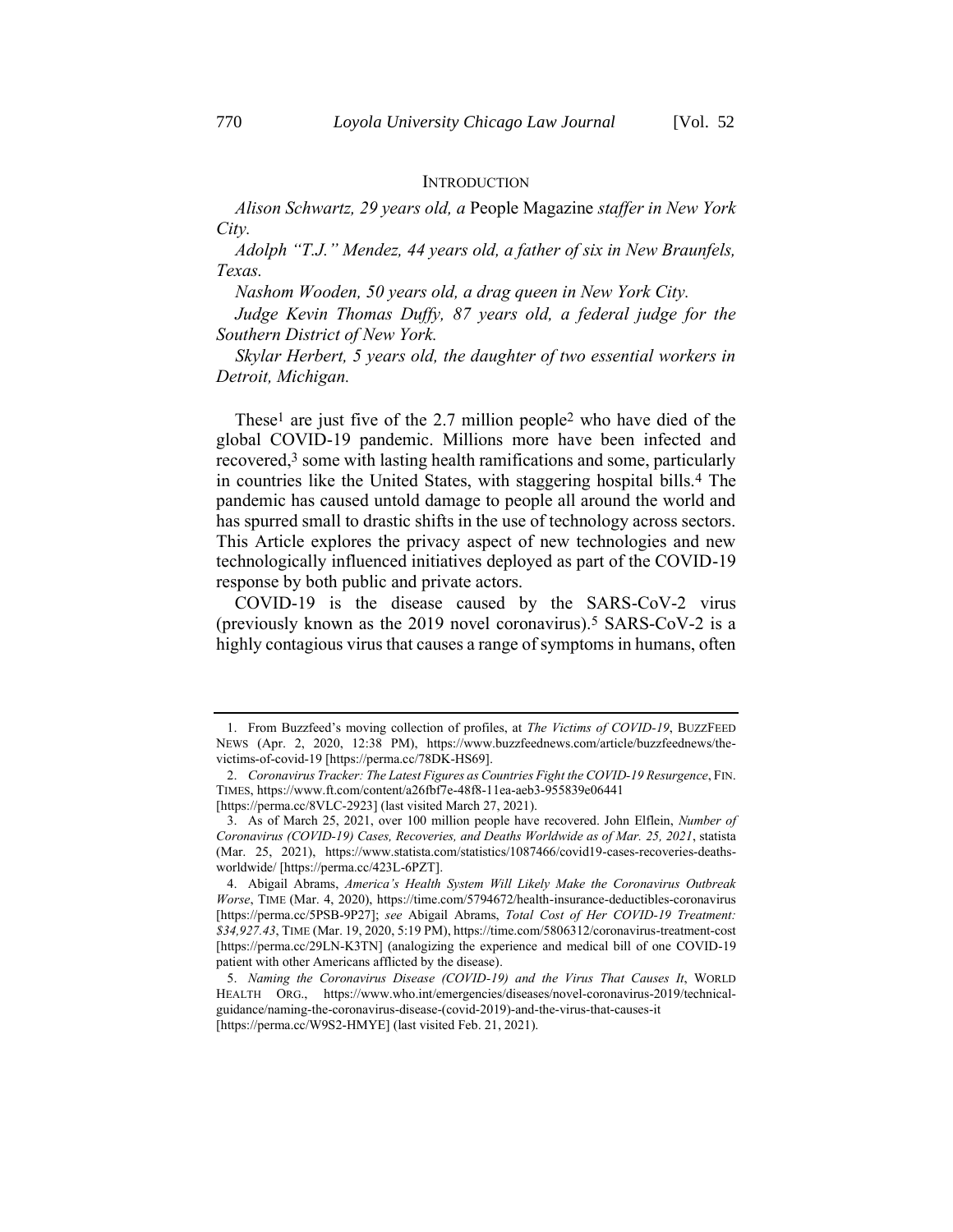primarily attacking the respiratory system. 6 There are a few unique characteristics of COVID-19 that are important to note when examining the use of technology in the public health, government, and corporate response to the virus. First, the virus is fast-moving, with global reach. Though the outbreak was first declared a Public Health Emergency by the World Health Organization on January 30, 2020,7 the virus quickly reached most parts of the world in a matter of months. Second, the virus is deadly. As of March 2021, the virus has killed over 2,780,000 worldwide,<sup>8</sup> including 549,000 in the United States alone.<sup>9</sup> Third, the virus is highly contagious. The virus spreads from human to human through tiny virus particles released from infected individuals, including through coughs, sneezes, talking, breathing, 10 and even through the particles that linger in the air.11 Fourth, the virus can be invisible. Individuals infected with the virus may take up to two weeks12 to develop symptoms, and many may be completely asymptomatic.<sup>13</sup>

<span id="page-5-0"></span>These four factors (fast-moving spread, contagiousness, deadliness, and potential for invisible, asymptomatic transmission) have led to severe measures to help stem or stop viral transmission. Social distancing14 has become the rule for many regions, including entire nations. The concept behind social distancing is that the virus will spread more slowly if

<sup>6.</sup> *See* Neel V. Patel, *How Does the Coronavirus Work?*, MIT TECH. REV. (Apr. 15, 2020), https://www.technologyreview.com/2020/04/15/999476/explainer-how-does-the-coronaviruswork [https://perma.cc/Z2HV-CJ5M] (providing an overview of the biology of SARS-CoV-2 and how it affects humans).

<sup>7.</sup> *Rolling Updates on Coronavirus Disease (COVID-19)*, WORLD HEALTH ORG., https://www.who.int/emergencies/diseases/novel-coronavirus-2019/events-as-they-happen [https://perma.cc/D6MM-GY4P] (July 31, 2020).

<sup>8.</sup> *See* JOHNS HOPKINS UNIV. OF MED.: CORONAVIRUS RES. CTR., https://coronavirus.jhu.edu/ [https://perma.cc/73GU-5FHC] (last visited Mar. 28, 2021).

<sup>9.</sup> *Id.*

<sup>10.</sup> *How COVID-19 Spreads*, CTRS. FOR DISEASE CONTROL & PREVENTION, https://www.cdc.gov/coronavirus/2019-ncov/prevent-getting-sick/how-covid-spreads.html. [https://perma.cc/JJP5-P2WD] (Oct. 28, 2020).

<sup>11.</sup> *See* Lisa Lockerd Maragakis, *Coronavirus Disease 2019 vs. the Flu*, JOHNS HOPKINS MED., https://www.hopkinsmedicine.org/health/conditions-and-diseases/coronavirus/coronavirus-

disease-2019-vs-the-flu. [https://perma.cc/U9TK-LYWC] (suggesting that small particles or droplets may linger in the air, and contain enough of the virus for other individuals to be infected). 12. *How COVID-19 Spreads*, *supra* [10.](#page-5-0)

<sup>13.</sup> Bianca Nogrady, *What the Data Say About Asymptomatic COVID Infections*, NATURE (Nov. 23, 2020), https://www.nature.com/articles/d41586-020-03141-3 [https://perma.cc/7APE-6GGX] (finding that asymptomatic individuals are less infectious, but still able to transmit the virus to other people).

<sup>14.</sup> *See* Josiah Bates, *What Is 'Social Distancing?' Here's How to Best Practice It as Coronavirus Spreads*, TIME (Mar. 11, 2020, 7:58 PM), https://time.com/5800442/socialdistancing-coronavirus/ [https://perma.cc/GLL5-TRMJ] (distinguishing social distancing from other methods to restrict the virus' transmission such as self-quarantining or isolation).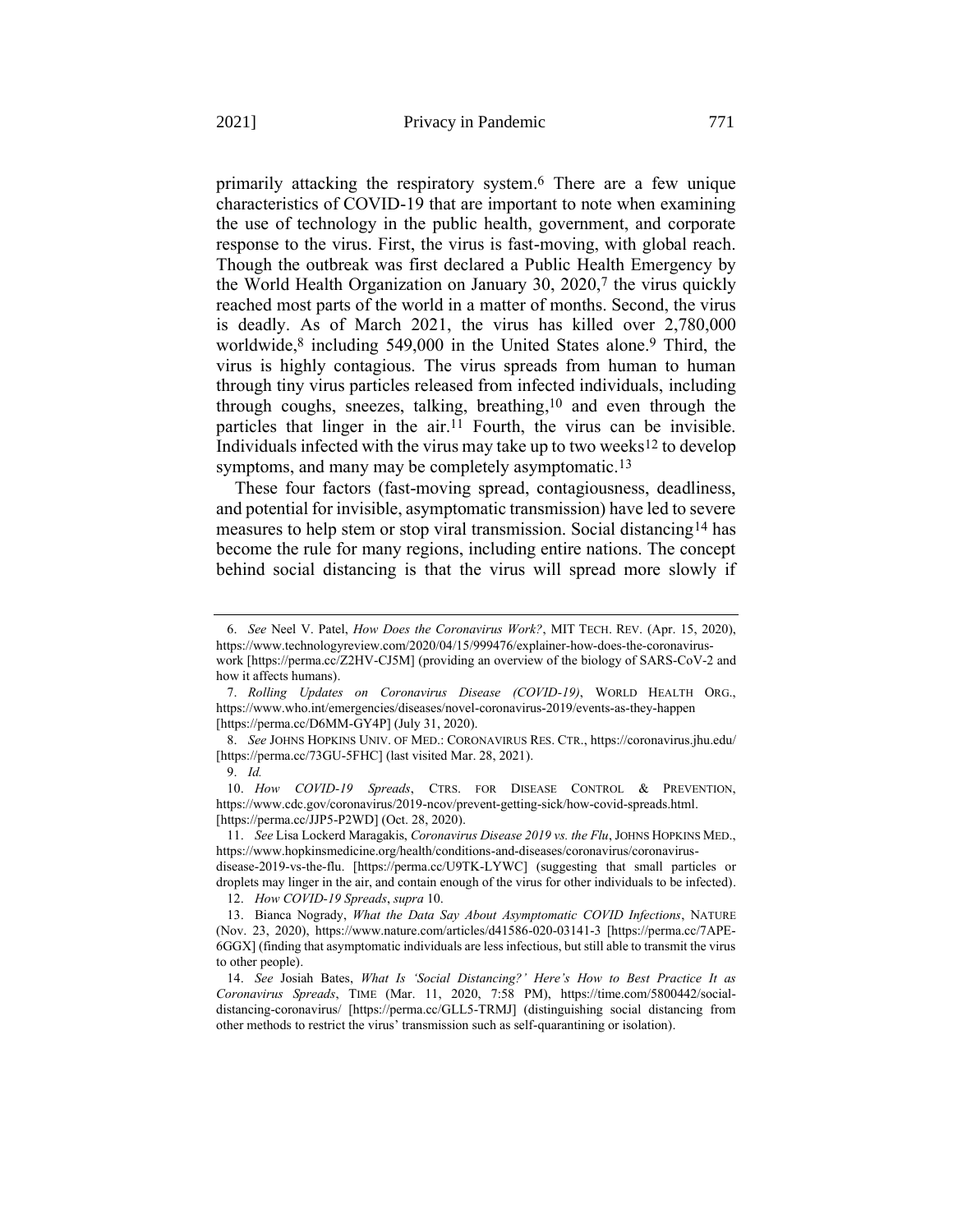humans do not get close enough to each other to be in range of virus particles released from breath,<sup>15</sup> touch, and so on. To support social distancing, governments have shut down schools, businesses, retail, restaurants, and more.<sup>16</sup> The shutdowns have contributed to mass unemployment.17 Over 11 million Americans lost their jobs in the month of March 2020 alone.18 The U.S. Centers for Disease Control and Prevention (CDC), as well as many states, have also encouraged people to wear masks at all times when outside or near the presence of others.19 Vaccinations for the virus only began in December of 2020, and precautions are expected to stay in place through the summer of 2021.20

19. *Guidance for Wearing Masks*, CTRS. FOR DISEASE CONTROL & PREVENTION, https://www.cdc.gov/coronavirus/2019-ncov/prevent-getting-sick/cloth-face-cover.html [https://perma.cc/L3LL-T44A] (Feb. 18, 2021).

<sup>15.</sup> David Williams, *How Coronavirus Spread from One Member to 87% of the Singers at a Washington Choir Practice*, CNN (May 13, 2020), https://edition.cnn.com/2020/05/13/us/coronavirus-washington-choir-outbreak-trnd/index.html; Neel V. Patel, *Loud Talking Could Leave Coronavirus in the Air for Up to 14 Minutes*, MIT TECH. REV. (May 13, 2020), https://www.technologyreview.com/2020/05/13/1001696/loud-talkingcould-leave-coronavirus-in-the-air-for-up-to-14-minutes [https://perma.cc/YTZ7-PNFC].

<sup>16.</sup> *See, e.g.*, Irina Ivanova & Thom Craver, *Closed Due to Coronavirus: List of Activities and State Shutdowns over COVID-19 Outbreak Concerns*, CBS NEWS (Mar. 18, 2020) https://www.cbsnews.com/news/closed-due-to-coronavirus-list-of-activities-and-state-shutdownsover-covid-19-outbreak-concerns[https://perma.cc/66HH-W4UP] (summarizing how cities, states, sport leagues, and businesses restricted public gatherings due to COVID-19); *see also* Lauren Camera, *Mass Nationwide School Closures Loom as Coronavirus Cases Spike*, U.S. NEWS (Nov. 17, 2020, 3:16 PM), https://usnews.com/news/education-news/articles/2020-11-17/mass-nationwideschool-closures-loom-as-coronavirus-cases-spike [https://perma.cc/2GPZ-8KQL] (chronicling the second wave of school shutdowns in the fall of 2020).

<sup>17.</sup> Sylvan Lane, *More Than 11 Million Laid Off in March as Coronavirus Spread Through US*, THE HILL (May 15, 2020, 1:19 PM), https://thehill.com/policy/finance/498005-more-than-11-million-laid-off-in-march-as-coronavirus-spread-through-us [https://perma.cc/6LPG-Z8BS]. 18. *Id*.

<sup>20.</sup> As of December 2020, there were two vaccines that had been approved by the FDA for COVID-19, in February 2021 a third vaccine was approved. Public health experts expect that the administration of the vaccine to the U.S. population could take months. Additionally, a significant portion of the American public has expressed a reluctance to take the vaccine due to concerns regarding safety and efficacy given the vaccine's record-breaking time to market. *See, e.g.*, Max Matza, *Covid Vaccine: When Will Americans Be Vaccinated?*, BBC NEWS (Dec. 15, 2020), https://www.bbc.com/news/world-us-canada-55149138 [https://perma.cc/F8A4-B77G] (discussing vaccination status in the United States, which began with a New York City nurse on December 14, 2020); *FDA Issues Emergency Use Authorization for Third COVID-19 Vaccine*, U.S. FOOD & DRUG ADMIN. (Feb. 27, 2021) https://www.fda.gov/news-events/press-announcements/fda-issuesemergency-use-authorization-third-covid-19-vaccine [https://perma.cc/2X7Y-ZF3C] (discussing the approval of the Johnson & Johnson vaccine in February 2021, making it the third vaccine available in the United States); *Frequently Asked Questions About COVID-19 Vaccination*, CTRS. FOR DISEASE CONTROL & PREVENTION, https://www.cdc.gov/coronavirus/2019-ncov/vaccines/faq.html [https://perma.cc/LRJ3-UA2U] (Feb. 15, 2021) (indicating that vaccine supply is limited); Hilary Brueck & Aria Bendix, *When Can I Get a Coronavirus Vaccine?*, BUS. INSIDER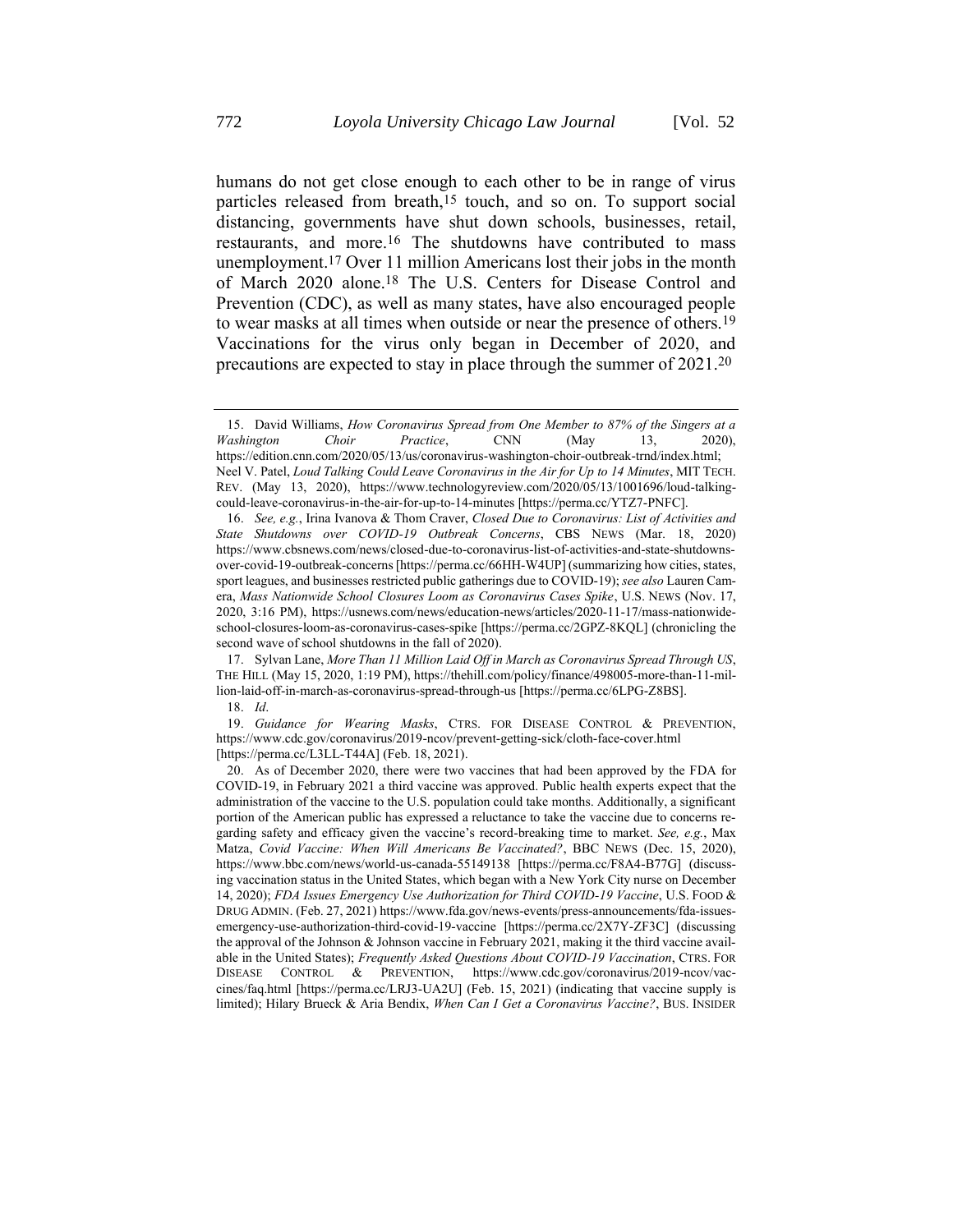States have attempted to respond to the crisis by using technological solutions to try to stop or slow the spread of the novel coronavirus. Many of these solutions have been data-driven, with few if any guarantees for individual data privacy. These technology-influenced solutions include Bluetooth tracking, cell phone location data tracking, various types of testing (including antigen and antibody testing), immunity passports or certification, human and digital contact tracing, and more.21 Public health responses have included increased use of telemedicine and telehealth (often through remote communication technologies), as well as use of medical artificial intelligence (AI) and healthcare robots.22 Governments have used surveillance technologies, like facial recognition and remote heat sensing, as part of response efforts as well.<sup>23</sup> As always, with new surveillance comes new risks and dangers to civil liberties and privacy, particularly for marginalized populations.24

<span id="page-7-0"></span>Corporations, too, have developed and implemented new technological programs in response to this pandemic. Consumer technologies, including remote communication technologies, have risen to the forefront. These technologies have also been used in the workplace setting, as many white-collar workers have moved to remote offices. All of these programs come with their own risks to security and privacy.

22. Sonu Bhaskar et al., *Designing Futuristic Telemedicine Using Artificial Intelligence and Robotics in the COVID-19 Era*, FRONTIERS IN PUB. HEALTH (Nov. 2, 2020), https://www.frontiersin.org/articles/10.3389/fpubh.2020.556789/full [https://perma.cc/Z3N7-JDU4].

<sup>(</sup>Dec. 21, 2020, 10:30 AM), https://www.businessinsider.com/when-can-i-get-a-coronavirus-vaccine-timeline-2020-11 [https://perma.cc/GE29-NHEV] (hypothesizing that most Americans will have the opportunity to get vaccinated by the end of September 2021, meaning precautions will continue through summer 2021); *see also* P.R. Lockhart, *Experts Warn of Low Covid Vaccine Trust Among Black Americans*, NBC NEWS (Dec. 11, 2020), https://www.nbcnews.com/news/nbcblk/experts-warn-low-covid-vaccine-trust-among-black-americans-n1250743 [https://perma.cc/YLC4- LZBN] (noting that less than half of Black Americans surveyed would be willing to get the vaccine as of December 2020).

<sup>21.</sup> *See* Matt Richtel, *Contact Tracing with Your Phone: It's Easier but There Are Tradeoffs*, N.Y. TIMES, https://www.nytimes.com/2020/06/03/health/coronavirus-contact-tracing-apps.html [https://perma.cc/4YJN-BK2M] (Jan. 28, 2021) (addressing the time-consuming process of contact tracing with which technology can assist).

<sup>23.</sup> Meredith Van Natta et al., *The Rise and Regulation of Thermal Facial Recognition Technology During the Covid-19 Pandemic*, 7 J.L. & BIOSCIENCES 1, 1 (2020) (summarizing public health emergency laws which serve to empower a state's governor to respond to a crisis like COVID-19).

<sup>24.</sup> *See* DANIELLE KEATS CITRON, HATE CRIMES IN CYBERSPACE 4–8 (2014) (discussing the development of harassment through the internet); *see also* Mary Anne Franks, *Democratic Surveillance*, 30 HARV.J.L. & TECH. 425, 441–450 (2017) (reflecting on the degree in which "Black Bodies," "Poor Bodies," "Female Bodies," and "Bodies At the Intersection" have each been surveilled and criminalized); Scott Skinner-Thompson, *Performative Privacy*, 50 U.C. DAVIS L. REV. 1673, 1686–87 (2017); *see also* Scott Skinner-Thompson, *Privacy's Double Standards*, 93 WASH. REV. 2051, 2065–66, 73 (2018) [hereinafter Skinner-Thompson, *Privacy's Double Standards*] (discussing the issues of privacy tort law's ability to deal with today's technologies).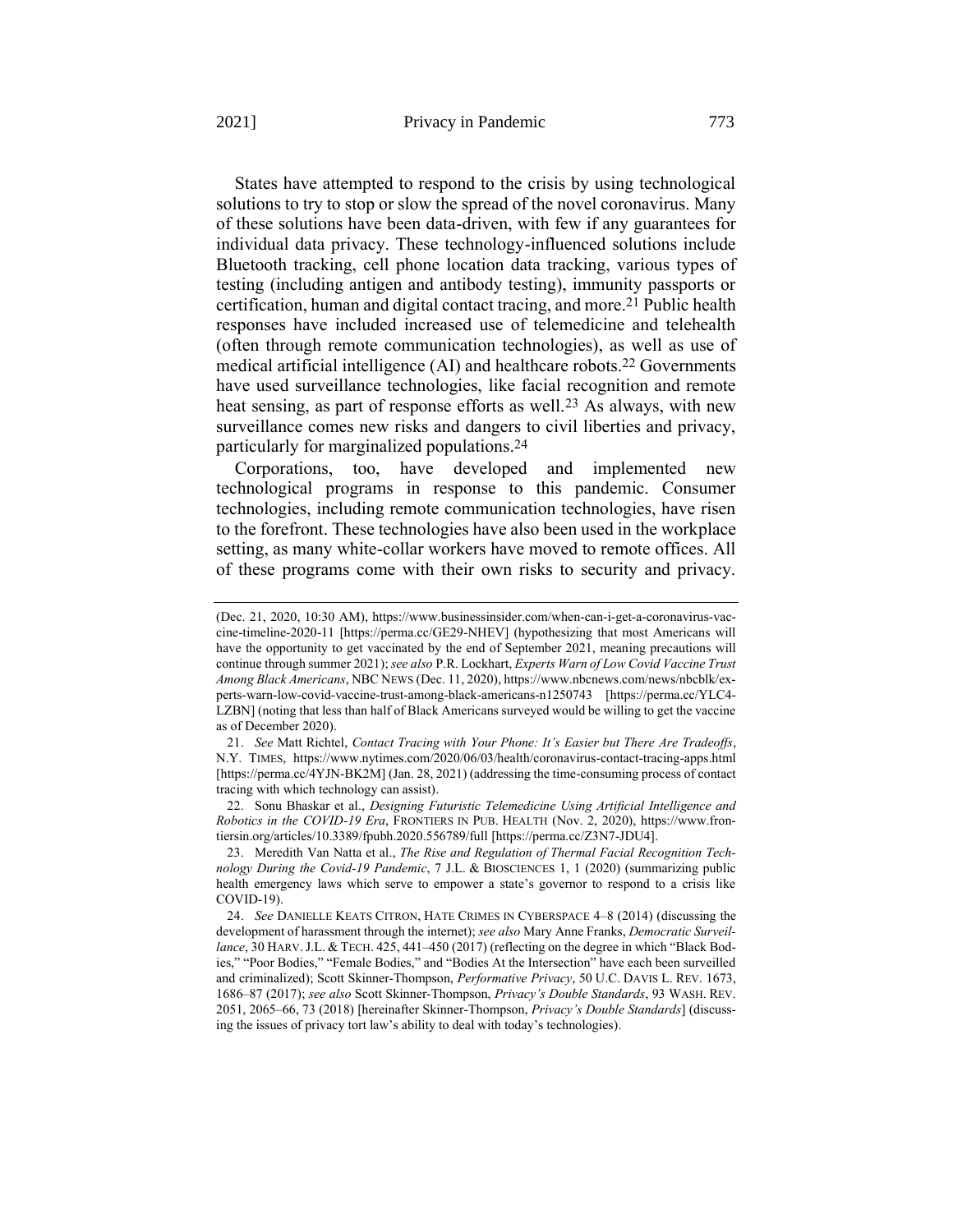Corporate surveillance also extends to the physical realm, as companies have instituted privacy-invasive measures like temperature checks for employees.25

Outside of government public health response and corporate employee surveillance, individuals have seen changes in the use of technologies and privacy protections in the education and social sectors as well. Many corporate surveillance technologies are being used in the education sector, putting the privacy of students and educators at risk. At the same time, the social distancing measures necessary for life in a pandemic have led to an increase in the use of remote communication technologies in private life, changing the way individuals experience technology in the workplace, in education, and in the social world more generally.<sup>26</sup>

This Article maps the terrain of privacy impacts related to the pandemic by examining privacy aspects of new technologies and technologically influenced public health responses that have risen to the forefront as a result of the pandemic. Understanding privacy in this time of pandemic is critical, both for our near future and for the long-term goals of creating a society that protects both civil liberties and public health. Certainly, with the benefit of hindsight, future scholars will likely find that many of the technological solutions proposed and implemented now were actually unhelpful or perhaps even harmful. However, examining how privacy was considered and understood during the pandemic will aid future scholarship and support the efforts of others tasked with shaping laws that deal with privacy in future global crises, in addition to adding to the longitudinal study of our society's everchanging relationship with data and technology over time.

The Article first looks at public health programs that have developed as part of pandemic response. These programs include COVID-19 testing programs, contact tracing programs, immunity passports, and novel uses of technology in medicine and healthcare, including medical AI and healthcare robots. Next, the Article explores the privacy impacts of new technologies through a variety of sectors: government surveillance,

<sup>25.</sup> *See* Jeffrey Dastin & Krystal Hu, *Exclusive: Amazon Deploys Thermal Cameras at Warehouses to Scan for Fevers Faster*, REUTERS (Apr. 18, 2020, 6:07 AM), https://www.reuters.com/article/us-health-coronavirus-amazon-com-cameras/exclusive-amazon-deploys-thermal-cameras-atwarehouses-to-scan-for-fevers-faster-idUSKBN2200HT [https://perma.cc/83KD-Z3VX] (discussing Amazon warehouses use of cameras to check employees' temperature, however debating how widely they would be implemented given the surge in demand of cameras).

<sup>26.</sup> *See, e.g.*, Kate O'Flaherty, *Zoom: Here's When to Use It, and When You Should Avoid It*, FORBES (Apr. 15, 2020, 6:51 AM), https://www.forbes.com/sites/kateoflahertyuk/2020/04/15/ zoom-during-covid-19-heres-when-you-should-use-it-and-when-to-avoid-it/?sh=4d3d3e94376e [https://perma.cc/WNE7-TEB5] (explaining the surging number of users for video conference apps such as Zoom, which has grown to over 200 million users from 10 million in 2019).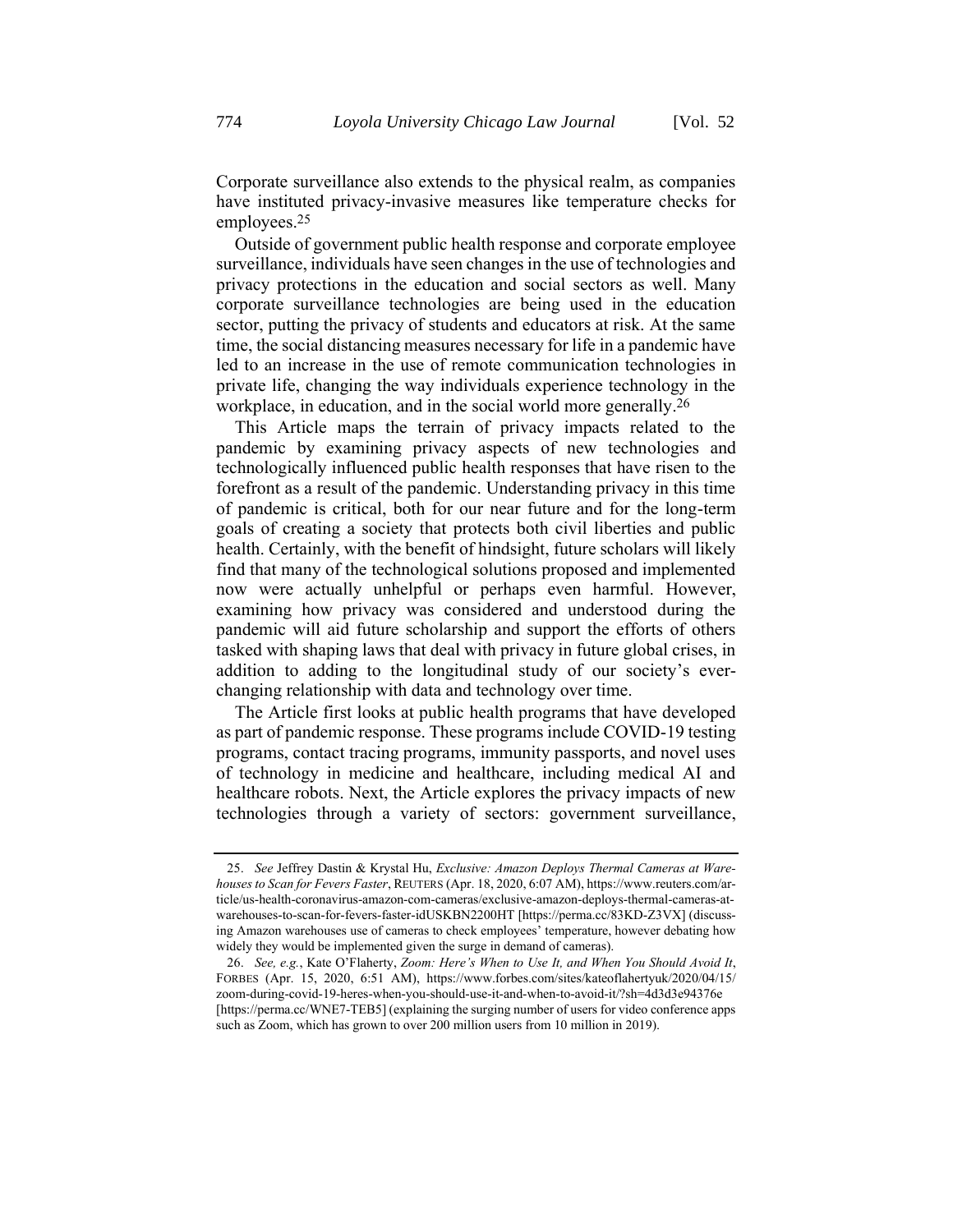employee surveillance, educational privacy, and consumer privacy. Finally, the Article offers normative recommendations for protecting privacy while also supporting public health.

While a growing body of scholarship is rapidly developing on legal issues related to the COVID-19 pandemic, 27 this Article provides the first and most comprehensive analysis of privacy, technology, and public health responses across sectors. Furthermore, this Article is unique in explaining the technical and scientific components of each of these privacy-affecting technological solutions, as well as focusing on the societal changes that have pushed the use of these technologies and have come about as a result of these technological changes. Most of the technologies being deployed as COVID-19 responses are not new. As Jack M. Balkin has opined, the novelty of new technologies is not what matters for understanding how the law should regulate. Rather, it is what has changed in society that has driven the rise in certain technologies that we should seek to understand. In creating new laws for new technologies (or new crises), we should look to salience, not novelty.28

Finally, this article is unique in shedding light on critical dimensions of privacy in times of pandemic, particularly the impacts on marginalized groups, including intersectional analysis of disparate harms, reflecting on Kimberlé Crenshaw's groundbreaking work on understanding the intersection of race, gender, and other identities in law, politics, and theory.29 Understanding the impact race, gender, and other dimensions have on public health, privacy, and technology is critical, as the pandemic has highlighted inequalities throughout society.

Much further study is needed on this subject, including empirical work on privacy practices and responses, as well as research on disparate impact and comparative research on the vastly different privacy-related programs that nations and regions have developed—influenced in no small part by their unique legal and regulatory regimes. This Article focuses primarily on U.S. privacy law and related developments. The Article does not claim to provide an exhaustive study of all potential

<sup>27.</sup> *See, e.g.*, *Special Pandemic Issue of the Journal of Law and the Biosciences*, PETRIE-FLOM CTR. HARV. L. SCH., https://blog.petrieflom.law.harvard.edu/2020/06/09/pandemic-issue-journalof-law-and-the-biosciences/ [https://perma.cc/CP3B-ZXRS] (comprising a compilation of academic articles on legal implications related to COVID-19, such as data privacy, interstate travel restrictions and state-enforced vaccination).

<sup>28.</sup> *See* Jack M. Balkin, *Digital Speech and Democratic Culture: A Theory of Freedom of Expression for the Information Society*, 79 N.Y.U. L. REV. 1, 1–3 (2004) (commenting on the ways in which digital technologies expand and diminish free expression).

<sup>29.</sup> *See generally* Kimberlé Crenshaw, *Demarginalizing the Intersection of Race and Sex: A Black Feminist Critique of Antidiscrimination Doctrine, Feminist Theory and Antiracist Politics*, 1989 U. CHI. L.F. 139 (1989).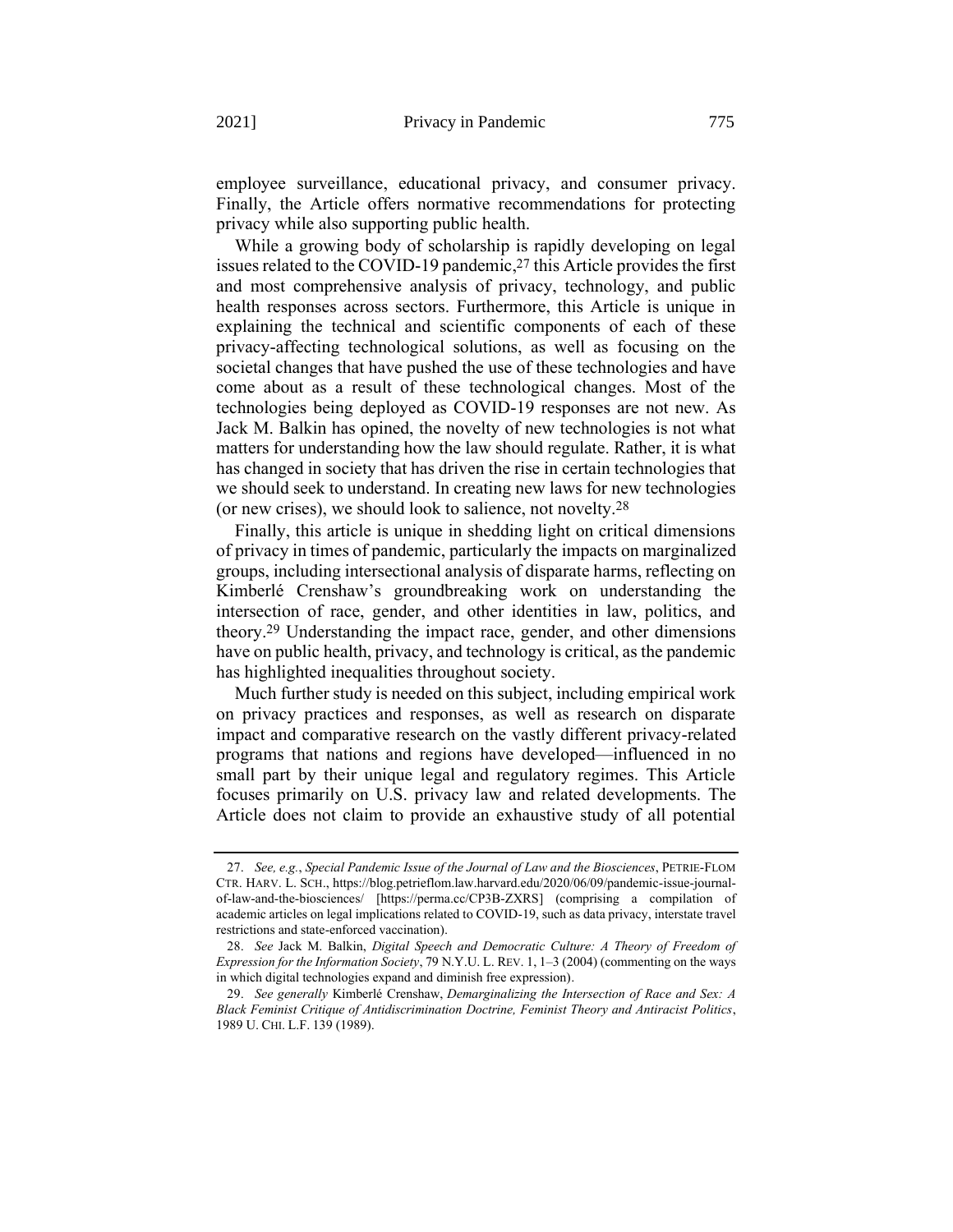privacy implications of all pandemic-related interventions, but rather serves to lay the groundwork for future scholarship on these issues.

#### I. TECH AND PRIVACY IN PANDEMIC

The COVID-19 virus is fast-moving, highly contagious, deadly, and often invisible. These factors have led to increased use of technologies allowing for the replacement of some in-person human contact in government and corporate functions. Additionally, the need to protect against the spread of the disease has led to increased use of both healthcare-related and non-healthcare-related technologies, sometimes in novel ways. Finally, social isolation and the shutdowns of many public and private spaces have led to an increased use of technologies for social connection.

Government surveillance, be it for national security, intelligence, law enforcement, or pandemic-response purposes, is important to understand and important to limit, in the interest of protecting individual freedom from government overreach. However, in the age of surveillance capitalism,30 surveillance by private actors has emerged as an equally important phenomenon to study for privacy impacts. While employers, consumer-facing corporations, and education providers have used technology in different ways during the pandemic, it can be useful to understand this class of surveillance as distinct from government surveillance conducted under traditional surveillance powers and through traditional surveillance means. The following is a non-exhaustive exploration of different ways the pandemic has changed privacy and technology in these sectors: government, employment, education, and consumer technology in the social world.

#### *A. Government Surveillance*

Governments worldwide have proposed different surveillance initiatives dedicated to pandemic response. These include testing and contact tracing, the use of new technologies like facial recognition and drones, and increased video and other forms of surveillance (including to enforce such measures as social distancing and mask wearing).31 The privacy risks of facial recognition and drones<sup>32</sup> have been much studied,

<sup>30.</sup> SHOSHANNA ZUBOFF, THE AGE OF SURVEILLANCE CAPITALISM 16 (2018) (explaining the concept of surveillance capitalism).

<sup>31.</sup> Jared Newman, *Smart Cameras Will Soon Check if You're Social Distancing and Wearing a Mask*, FAST CO. (May 13, 2020), https://www.fastcompany.com/90503911/smart-cameras-willsoon-check-if-youre-social-distancing-and-wearing-a-mask [https://perma.cc/B8WP-P2Z6].

<sup>32.</sup> M. Ryan Calo, *The Drone as Privacy* Catalyst, 64 STAN. L. REV. ONLINE 29, 31 (2011);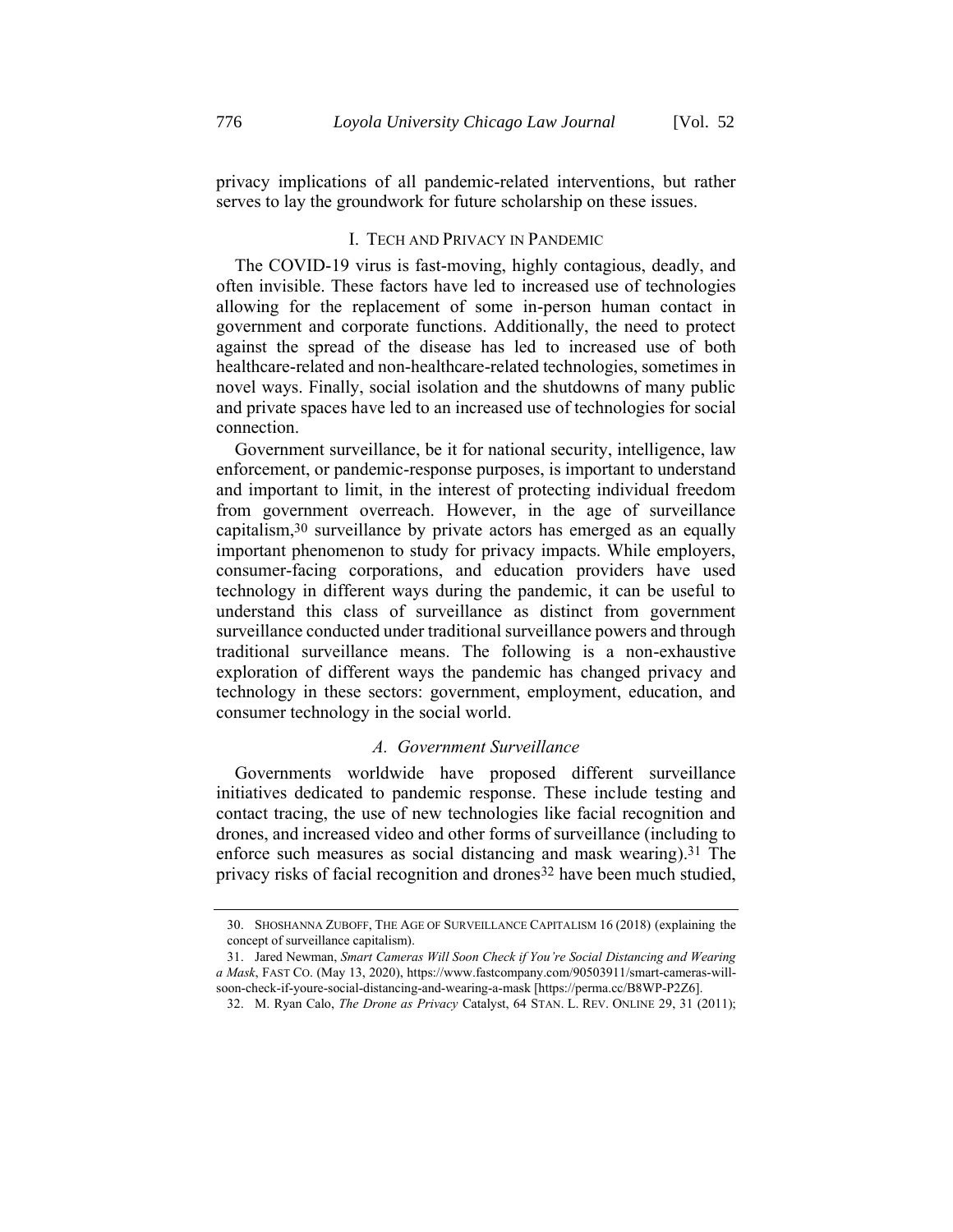as has been the rise of government surveillance generally and correspondent harms to privacy. Robots have also been deployed as part of government COVID-19 response, including for monitoring, crowd dispersal, enforcing social distancing, identifying infected people, and giving public information.33

The technologies are not new. For example, one could easily draw a line from the use of heat-sensing surveillance in *Kyllo v. United States*34 to the use of heat-sensing robots in COVID-19 surveillance today.35 What has changed is the use of the public health rationale behind deploying these technologies at a greater scale and in more intrusive fashion. Government surveillance has used technological tools,<sup>36</sup> but this is perhaps the first time many of these tools have been used at a large scale, specifically for the stated purpose of protecting public health.

Public health as a rationale for privacy invasion is relatively new for many of the technologies under discussion, though public safety has long been a fallback excuse for any number of civil liberties violations.<sup>37</sup> Public health has also been used as an excuse for violating privacy and civil rights in the past. For example, Mary Mallon, a poor woman believed to have infected dozens of people with typhoid fever, was publicly sanctioned and subsequently institutionalized in the early

Margot E. Kaminski, *Drone Federalism: Civilian Drones and the Things They Carry*, 4 CALIF. L. REV. CIR. 57, 61–64 (2013) (discussing first amendment concerns).

<sup>33.</sup> *How Robots Are Being Used for COVID-19 (as of 15 Jan 21)*, ROBOTICS FOR INFECTIOUS DISEASES, https://roboticsforinfectiousdiseases.org/how-robots-are-being-used.html [https://perma.cc/NEA3-BTKV].

<sup>34.</sup> Kyllo v. United States, 533 U.S. 27, 27 (2001) ("[The] use of sense-enhancing technology to gather any information regarding interior of home that could not otherwise have been obtained without physical intrusion into constitutionally protected area constitutes a 'search,' and use of thermal imaging to measure heat emanating from home was search.").

<sup>35.</sup> David Yaffe-Bellany, *'Thermometer Guns' on Coronavirus Front Lines Are 'Notoriously Not Accurate*,*'* N.Y. TIMES (Feb. 14, 2020), https://www.nytimes.com/2020/02/14/ business/coronavirus-temperature-sensor-guns.html [https://perma.cc/PW8M-4955] (discussing the prevalence of the "thermometer guns" but ultimately how ineffective they are).

<sup>36.</sup> *See, e.g.*, Courtney Linder, *All the Insane Surveillance Tools the Government (Maybe) Has*, POPULAR MECHS. (Jan. 10, 2020), https://www.popularmechanics.com/technology/security/g30469505/government-surveillance-tools [https://perma.cc/83ZA-JR85] (discussing that security vendors in the United States have "a 'Black Book' catalog of secret surveillance tools . . . .").

<sup>37.</sup> *See, e.g.*, Cantwell v. Connecticut, 310 U.S. 296, 308 (1940) ("When clear and present danger of riot, disorder, interference with traffic upon the public streets, or other immediate threat to public safety, peace, or order, appears, the power of the state to prevent or punish is obvious."); Schenck v. Pro-Choice Network, 519 U.S. 357, 376 (1997) (finding the governmental interest in ensuring public safety on sidewalks outside abortion clinics justified the restrictions on speech and assembly in those locations); Cox v. New Hampshire, 312 U.S. 569, 576 (1941) (holding that public safety concerns justified requiring licenses for parades or processions and such a policy did not violate the right to peaceful assembly).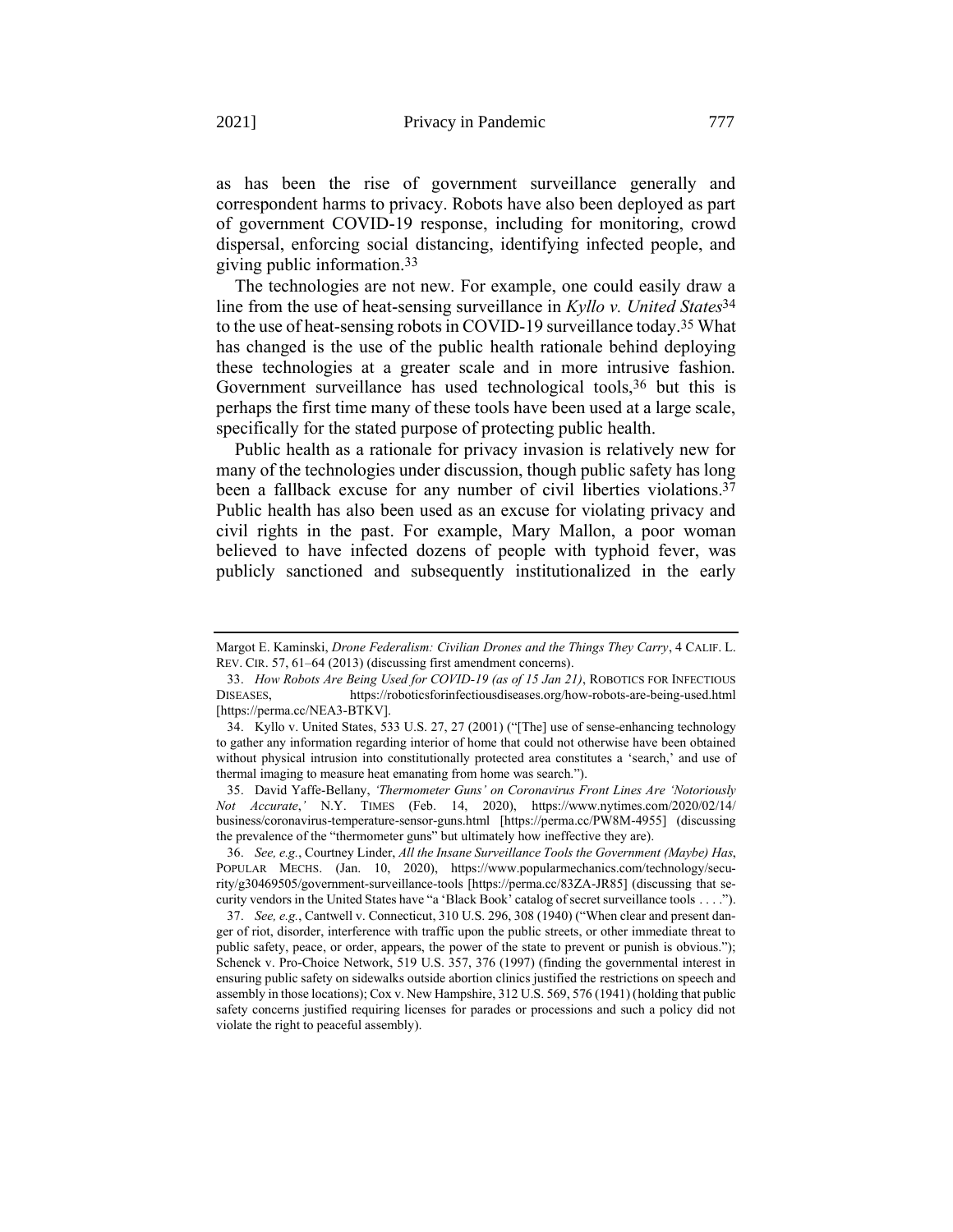twentieth century. 38 Mallon, an asymptomatic typhoid carrier, was forcibly quarantined twice and repeatedly subjected to unwanted medical tests.39 She became the subject of public ridicule and died alone in forced isolation.40 Public health can be an excuse governments use for any number of wrongs, and laws should take care to prevent such harms. What is different now is specifically the use of the public health rationale for government surveillance using data-driven, connected, and autonomous technologies.

It is important to note that the privacy-invasive programs that have been used elsewhere have also been used as pandemic response, with public health taking the place of other purposes, including public safety and controlling extremism. For example, U.S. government agencies have considered or adopted contracts with Clearview AI<sup>41</sup> and Palantir<sup>42</sup> for pandemic response. Clearview AI is the embattled facial recognition company that scraped millions of photographs from social media to develop facial recognition systems it then sold to both governments and corporations,43 potentially including countries like Saudi Arabia that are not particularly known for protecting human rights.44 Previously, law enforcement agencies across America had been relying on public safety and criminal justice as the primary rationales for implementing facial recognition surveillance, as well as related technological developments,

<sup>38.</sup> Filio Marineli et al., *Mary Mallon (1869-1938) and the History of Typhoid Fever*, 26 ANNALS GASTROENTEROLOGY 132, 132–33 (2013).

<sup>39.</sup> *Id.*

<sup>40.</sup> *Id.*

<sup>41.</sup> *Controversial Tech Company Pitches Facial Recognition to Track COVID-19*, NBC NEWS (Apr. 27, 2020), https://www.nbcnews.com/now/video/controversial-tech-company-pitches-facialrecognition-to-track-covid-19-82638917537 [https://perma.cc/V7UK-7FNS]. This led to a response letter from Senator Ed Markey. *See* Carrie Mihalcik, *Senator Questions Clearview AI Over Coronavirus Tracking Plans*, CNET (May 1, 2020, 7:12 AM), https://www.cnet.com/news/senator-questions-clearview-ai-over-coronavirus-tracking-plans. [https://perma.cc/L7BY-BLX8] (reporting that Senator Markey expressed concerns about accuracy

and bias in the technology, and how the widespread use to fight coronavirus may increase threats to the public's privacy).

<sup>42.</sup> Nick Statt, *Peter Thiel's Controversial Palantir Is Helping Build a Coronavirus Tracking Tool for the Trump Admin*, VERGE (Apr. 21, 2020, 8:36 PM), https://www.theverge.com/2020/4/21/21230453/palantir-coronavirus-trump-contract-peter-thieltracking-hhs-protect-now [https://perma.cc/6XZR-QZPB].

<sup>43.</sup> Kashmir Hill, *The Secretive Company That Might End Privacy as We Know It*, N.Y. TIMES (Jan. 18, 2020), https://www.nytimes.com/2020/01/18/technology/clearview-privacy-facialrecognition.html [https://perma.cc/WB44-MWPL] (discussing the variety of privacy concerns that may arise with the use of Clearview).

<sup>44.</sup> Ryan Mac et al., *Clearview's Facial Recognition App Has Been Used by the Justice Department, ICE, Macy's, Walmart, and the NBA*, BUZZFEED NEWS (Feb. 27, 2020, 3:43 PM), https://www.buzzfeednews.com/article/ryanmac/clearview-ai-fbi-ice-global-law-enforcement [https://perma.cc/N97H-MDTG].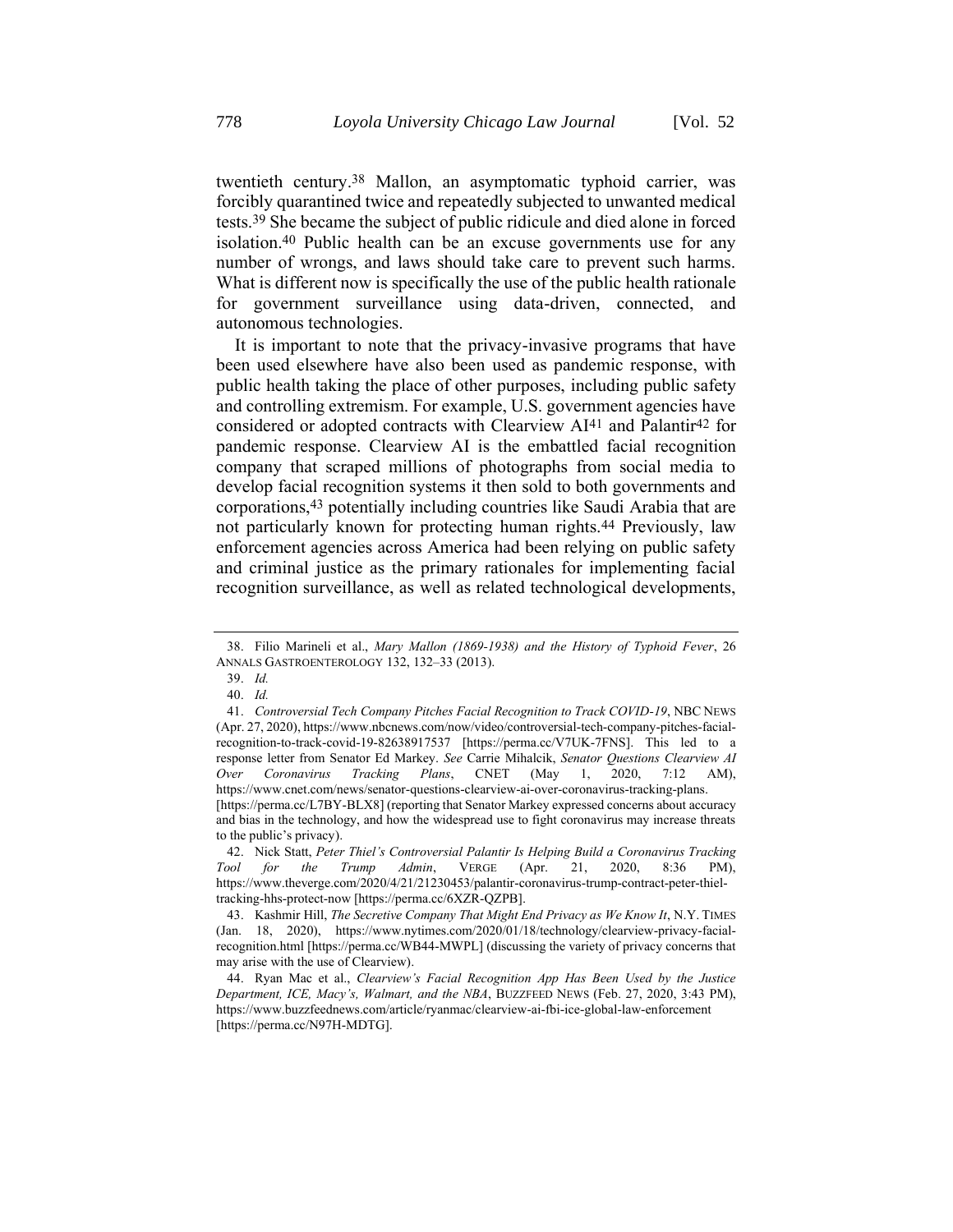<span id="page-13-0"></span>like drones, robots, and algorithmic processing.<sup>45</sup> Many of these surveillance tactics are not new, but the new and increased uses of government surveillance during the pandemic merits attention.

Government surveillance in a pandemic raises interesting concerns for privacy. First, future privacy legislation should take note of the public health rationale for privacy-invasive technologies and protect against abuse of that moral justification. Second, more attention should be paid to the portability of data collected for one crisis response and used in another. Or, more generally, the law should address the current lack of strict purpose limitation in collection of data and transfer to, access by, and use by government.

Further, potentially invasive programs should be undertaken only if they can be developed in privacy-preserving ways and only if they can be shown to be actually effective from a practical, technical standpoint. It is too easy to allow for unchecked use of surveillance technologies that have no link to actual improvements in public health, leading to both a degradation in privacy and civil liberties norms, as well as a loss of faith on the part of the public in their governmental institutions.

Finally, it is likely that future crises will allow governments to exploit public health, public safety, or other rationales to justify increasing amounts of surveillance and use of privacy-invasive technologies.46 It will be difficult to limit the onward sharing and downstream harms of data collected during these crises. Thus, future privacy legislation should create protections for downstream, distributed harms. This could include shifting to a data-protection framework, $47$  with rights including the right to request deletion of one's own data, as well as algorithmic accountability rights, 48 including the right to contest results of an

48. *See, e.g.*, Margot E. Kaminski, *Binary Governance: Lessons from the GDPR's Approach to* 

<sup>45.</sup> Joseph Marks, *The Cybersecurity 202: Privacy Experts Fear a Boom in Coronavirus Surveillance*, WASH. POST (Apr. 14, 2020, 6:25 AM), https://www.washingtonpost.com/news/powerpost/paloma/the-cybersecurity-202/2020/04/14/thecybersecurity-202-privacy-experts-fear-a-boom-in-coronavirus-

surveillance/5e94901988e0fa101a7615be [https://perma.cc/UX3Z-NC48] (noting concern that massive surveillance will be put into place out of desperation, that likely will not accomplish the goals it sets out to achieve).

<sup>46.</sup> *See* Bert-Jaap Koops, *The Concept of Function Creep*, 13 LAW, INNOVATION & TECH. (forthcoming 2021) (manuscript at 7) (discussing how systems originally intended to perform narrowly specified functions are expanded to react to new political circumstances, thereby sidestepping the limits of legal frameworks meant to protect issues of privacy and data protection).

<sup>47.</sup> *See* Meg Leta Jones & Margot E. Kaminski, *An American's Guide to the GDPR*, 98 DENV. L. REV. 93, 96 (2021) (discussing how the European Union's General Data Protection Regulation (GDPR) could be a model because it offers protections that follow the data and imposes governance duties on companies regardless of whether individuals invoke their rights).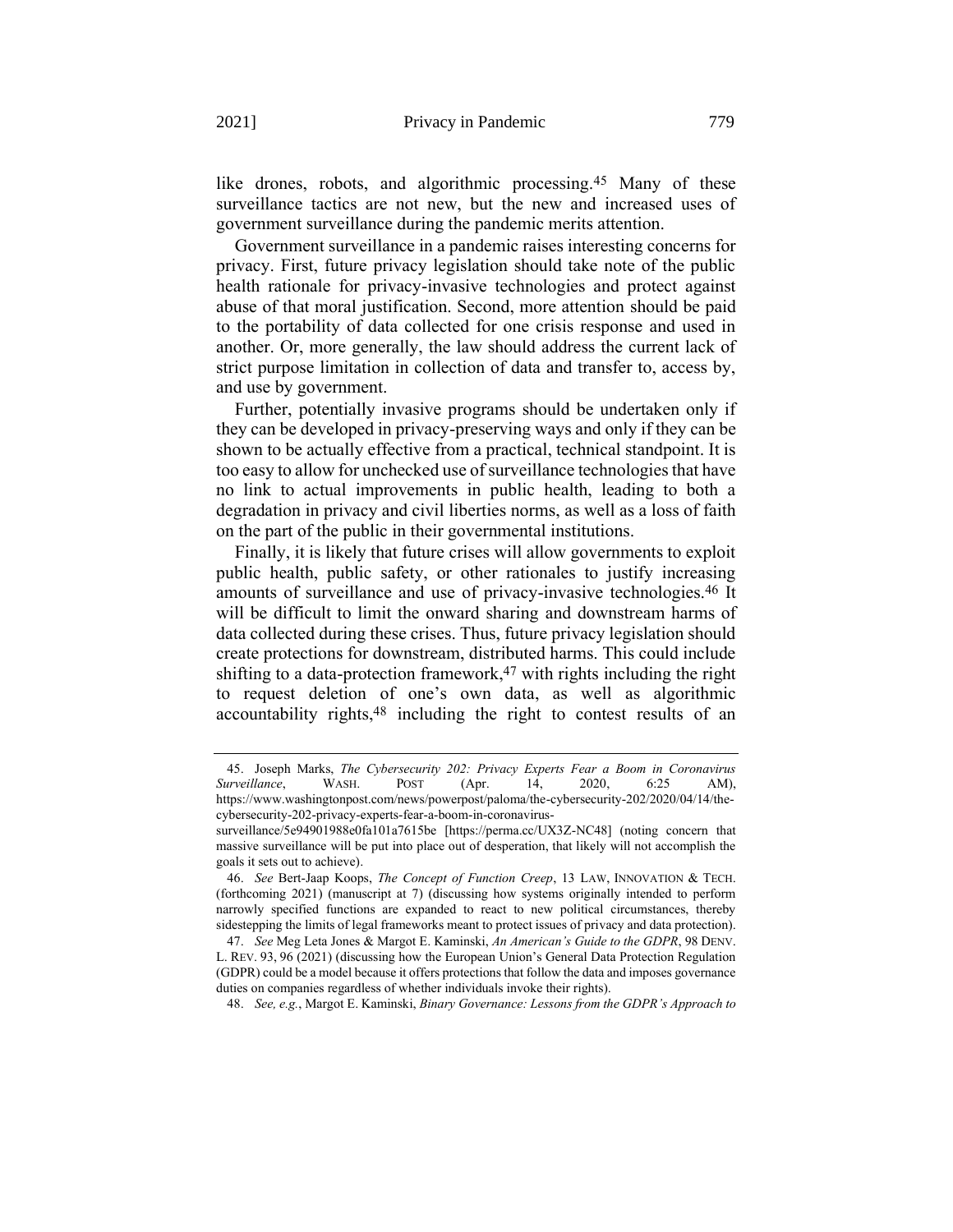algorithmically derived decision.49 Additionally, the law must solve for the compound privacy harms raised by data aggregators, as we have seen commercial data aggregators sell or share data that then contributes to or worsens privacy incursions caused by government surveillance programs.

#### <span id="page-14-0"></span>*B. Employer Surveillance*

Similar to the privacy concerns with government surveillance, the technology used in corporate employer surveillance was already used in employment settings prior to the pandemic. Employers have used new technologies to track their employees in many forms for years,<sup>50</sup> and scholars have called for greater protections of employee privacy, particularly in the time of digital technologies that make surveillance simple.51 However, the pandemic has necessitated renewed conversations surrounding (1) the scale at which employers have used these technologies to track employees and (2) the use of a public health rationale to justify employee monitoring.

[https://perma.cc/7EMB-EQQW] (discussing Amazon's surveillance of their employees, and the potential implementation of a wristband to track productivity).

<span id="page-14-1"></span>*Algorithmic Accountability*, 92 S. CAL. L. REV. 1529, 1529 (2019) (noting that without some form of public and stakeholder accountability, collaborative public-private approaches to systemic governance of algorithms will fail); Frank Pasquale, *Toward a Fourth Law of Robotics: Preserving Attribution, Responsibility, and Explainability in an Algorithmic Society*, 78 OHIO ST. L.J. 1243, 1255 (2017) (discussing how algorithms are critically important features of our information society which demand immediate attention from regulators); Jack M. Balkin, *The Three Laws of Robotics in the Age of Big Data*, 78 OHIO ST. L.J. 1217, 1221 (2017) (advocating for greater regulation in the emerging Algorithmic Society); Hannah Bloch-Wehba, *Access to Algorithms*, 88 FORDHAM L. REV. 1265, 1265 (2020) (promoting algorithmic accountability and transparency); Sonia K. Katyal, *Private Accountability in the Age of Artificial Intelligence*, 66 UCLA L. REV. 54, 54 (2019) (discussing various tools to help eliminate the opacity of AI, including codes of conduct, impact statements, and whistleblower protection); Alex Rosenblat et al., *Algorithmic Accountability*, DATA & SOC'Y RSCH. INST. 3 (2014), https://doi.org/10.31219/osf.io/6yh62 [https://perma.cc/AC9Q-YAQ5] (noting that determining algorithmic accountability has real consequences for understanding and regulating who or which entities control flows of information in public and private spheres); David Freeman Engstrom & Daniel E. Ho, *Algorithmic Accountability in the Administrative State*, 37 YALE J. ON REGUL. 800, 800 (2020) (arguing that the next generation of work will need to engage with the broader terrain of administrative law, which is far more likely to modulate use of algorithmic governance tools going forward).

<sup>49.</sup> Margot E. Kaminski, *The Right to Explanation, Explained*, 34 BERKELEY TECH. L.J. 189, 198 (2019); Gabriel Nicholas, *Explaining Algorithmic Decisions*, 4 GEO. L. TECH. REV. 711, 730 (2020).

<sup>50.</sup> Steve Lohr, *Unblinking Eyes Track Employees*, N.Y. TIMES (June 21, 2014), https://www.nytimes.com/2014/06/22/technology/workplace-surveillance-sees-good-and-

bad.html [https://perma.cc/CBC5-ZK2B] (going back to 2014, surveillance of employees via technology was already a concern); Ceylan Yeginsu, *If Workers Slack Off, the Wristband Will Know. (And Amazon Has a Patent for It.)*, N.Y. TIMES (Feb. 1, 2018), https://www.nytimes.com/2018/02/01/technology/amazon-wristband-tracking-privacy.html

<sup>51.</sup> Ifeoma Ajunwa et al., *Limitless Worker Surveillance*, 105 CALIF. L. REV. 735, 776 (2017).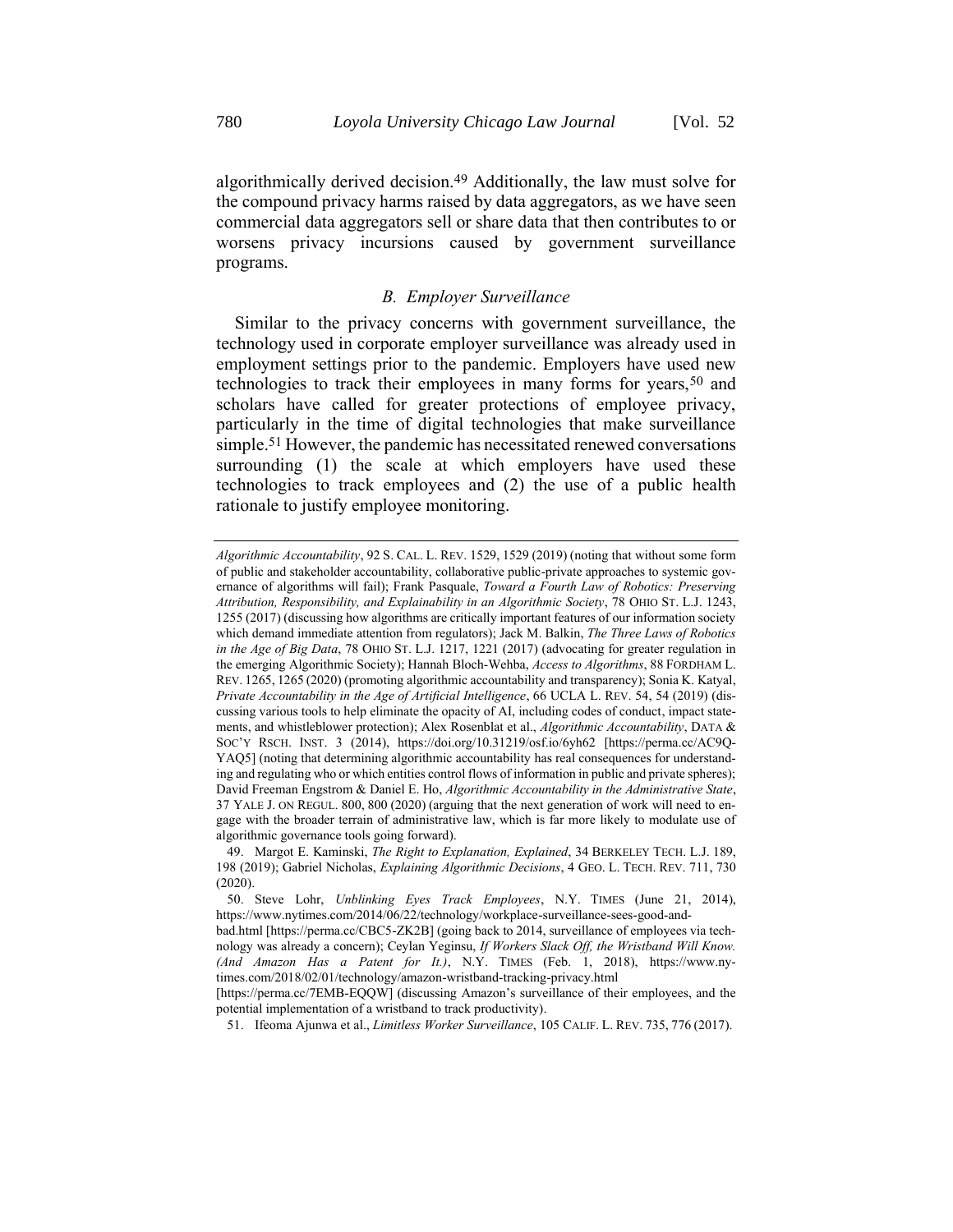#### 1. Remote Work Surveillance

One of the most widely practiced methods of pandemic response has been for governments to encourage their residents to practice social distancing while shutting down many businesses and public and private spaces. Social distancing in this context describes measures taken to maintain physical distance between humans, with the goal of preventing spread of disease.52 Many states and municipalities in the United States enforced orders that shut down nonessential businesses, defined differently in each location.

For many white-collar workers, the pandemic has resulted in a switch to working from home, using remote technologies. An early MIT study found that an estimated 34.1% of Americans newly transitioned to working remotely from home by early April 2020.53 In fact, one factor possibly aiding Seattle's public health response was early partnership with local technology companies in shifting much of their workforce to remote.54 In contrast, some workplaces have remained open and functioning, utilizing new privacy-invasive programs in a purported attempt to safeguard employees and consumers from the virus.55

Workers working from home have relied on technologies, including distributed work software and services like Microsoft SharePoint and Dropbox. Many of these technologies come with their own privacy risks, 56 from the ever-present risk of data breach to the risks of companies selling or sharing behavioral and user data to data brokers or other parties for use in marketing or other purposes users would not appreciate.

Additionally, some employers have implemented privacy-invasive software choices, including requiring employees to keep cameras on

<sup>52.</sup> Kaitlyn Tiffany, *The Dos and Don'ts of 'Social Distancing'*, ATLANTIC (Mar. 12, 2020), https://www.theatlantic.com/family/archive/2020/03/coronavirus-what-does-social-distancingmean/607927 [https://perma.cc/DP3D-PZLY].

<sup>53.</sup> Erik Brynjolfsson et al., *COVID-19 and Remote Work: An Early Look at US Data* (Apr. 8, 2020) (unpublished manuscript), https://john-joseph-horton.com/papers/remote\_work.pdf [https://perma.cc/DK7F-6L7L].

<sup>54.</sup> Mary Harris, *What Seattle Did Right, and Where New York Went Wrong*, SLATE (May 1, 2020, 11:09 AM), https://slate.com/technology/2020/05/coronavirus-covid19-seattle-new-yorkresponses.html [https://perma.cc/8A4P-RQUX].

<sup>55.</sup> Sarah O'Connor, *Workplace Surveillance May Hurt Us More Than It Helps*, FIN. TIMES (Jan. 11, 2021), https://www.ft.com/content/27faa953-1723-4597-a5a0-2ff9e617feab [https://perma.cc/ZG59-VBSK] (discussing Amazon's implementation of technology to ensure that employees are adhering to social distancing rules).

<sup>56.</sup> Rachel Connolly, *The Pandemic Has Taken Surveillance of Workers to the Next Level*, GUARDIAN (Dec. 14, 2020, 5:23 AM), https://www.theguardian.com/commentisfree/2020/dec/14/pandemic-workers-surveillance-monitor-jobs [https://perma.cc/2RPD-2RYY].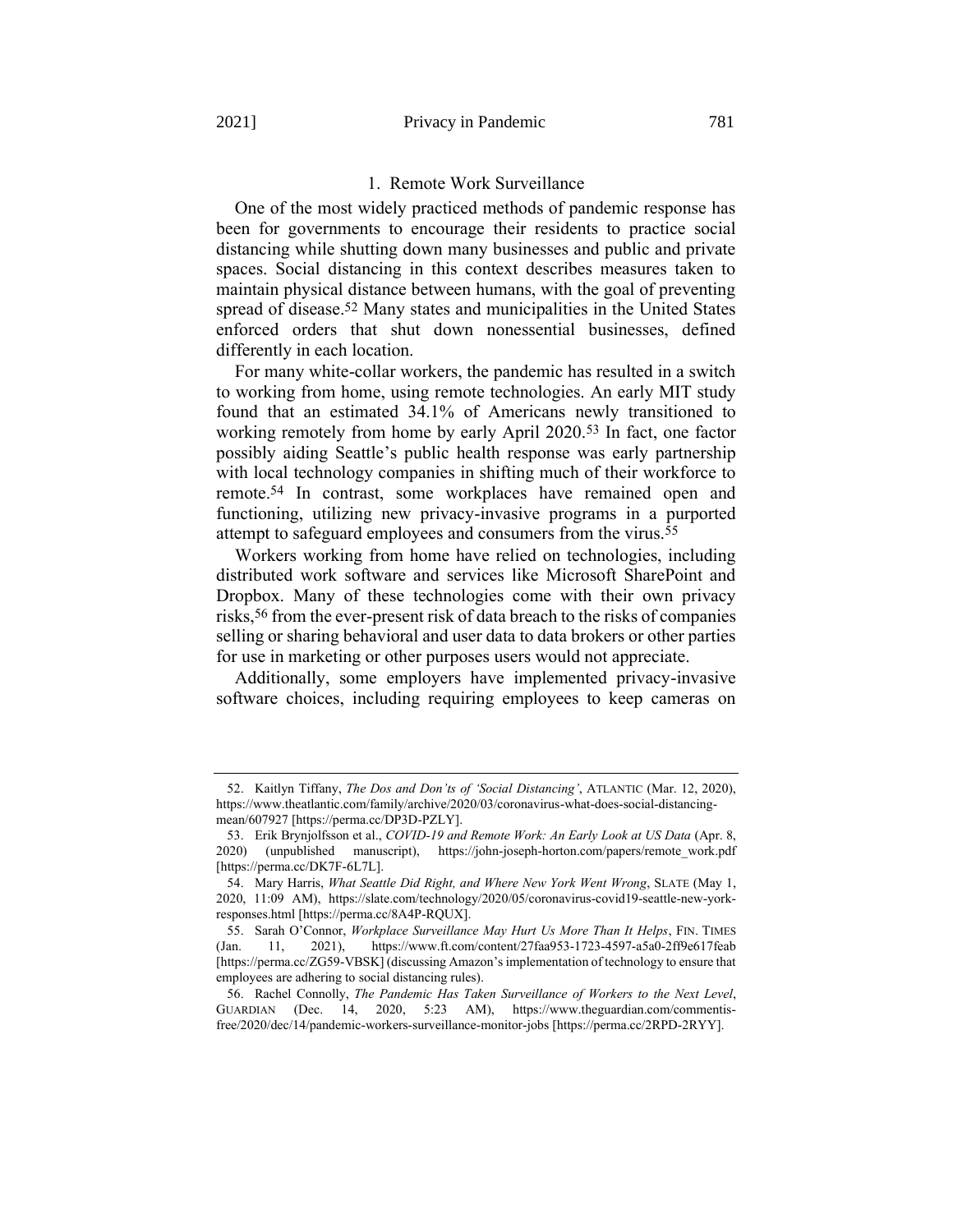<span id="page-16-0"></span>single thing employees are doing on their computers during the workday (including browser search terms and email text).58 Companies such as ActivTrak, Time Doctor, Hubstaff, Interguard, and Teramind that provide employee-monitoring services reported huge increases in customer base and revenue.59 Some have called this range of technologies "tattleware."60

In lieu of in-person meetings, many have turned to using teleconferencing and videoconferencing solutions, including Zoom, Microsoft Teams, <sup>61</sup> Google Hangout, <sup>62</sup> WebEx, <sup>63</sup> and more. <sup>64</sup> Many of these technologies came with their own privacy problems. Zoom in particular gained an early lead as the videoconferencing software of choice for many, leading to increased scrutiny from privacy and security

<sup>57.</sup> Drew Harwell, *Managers Turn to Surveillance Software, Always-On Webcams to Ensure Employees Are (Really) Working From Home*, WASH. POST (Apr. 30, 2020, 9:24 AM) https://www.washingtonpost.com/technology/2020/04/30/work-from-home-surveillance

<sup>[</sup>https://perma.cc/4QUY-S6MK] (highlighting one company's use of a program that creates a "digital office", with the requirement for the employees to have their cameras and microphones on at all times).

<sup>58.</sup> *Id*.; Adam Satariano, *How My Boss Monitors Me While I Work From Home*, N.Y. TIMES (May 6, 2020), https://www.nytimes.com/2020/05/06/technology/employee-monitoring-workfrom-home-virus.html [https://perma.cc/B4LK-G43H].

<sup>59.</sup> Harwell, *supra* not[e 57.](#page-16-0)

<sup>60.</sup> *Id.*

<sup>61.</sup> Mark Hachman, *Microsoft's Solution for COVID-19 Is a Free Teams Subscription for Six Months*, PCWORLD (Mar. 4, 2020, 3:45 PM), https://www.pcworld.com/article/3530374/ microsofts-solution-for-covid-19-is-a-free-teams-subscription-for-six-months.html [https://perma.cc/6SGT-8MFS].

<sup>62.</sup> Igor Bonifacic, *Google Makes Hangouts Meet Features Free in the Wake of Coronavirus*, ENGADGET (Mar. 3, 2020), https://www.engadget.com/2020-03-03-google-makes-hangouts-meetfeatures-free-in-the-wake-of-coronavirus.html [https://perma.cc/9N95-9TC6].

<sup>63.</sup> Jordan Novet, *Cisco Says Webex Video-Calling Service Is Seeing Record Usage Too, Even as Competitor Zoom Draws All the Attention*, CNBC (Mar. 17, 2020, 2:49 PM), https://www.cnbc.com/2020/03/17/cisco-webex-sees-record-usage-during-coronavirusexpansion-like-zoom.html [https://perma.cc/F5X6-JS6G].

<sup>64.</sup> Allen St. John, *It's Not Just Zoom. Google Meet, Microsoft Teams, and Webex Have Privacy Issues, Too.*, YAHOO! FIN. (Apr. 30, 2020), https://finance.yahoo.com/news/not-just-zoom-googlemeet-180813488.html [https://perma.cc/4T5C-FKN9] (discussing the variety of video meeting platforms, along with the privacy issues they pose).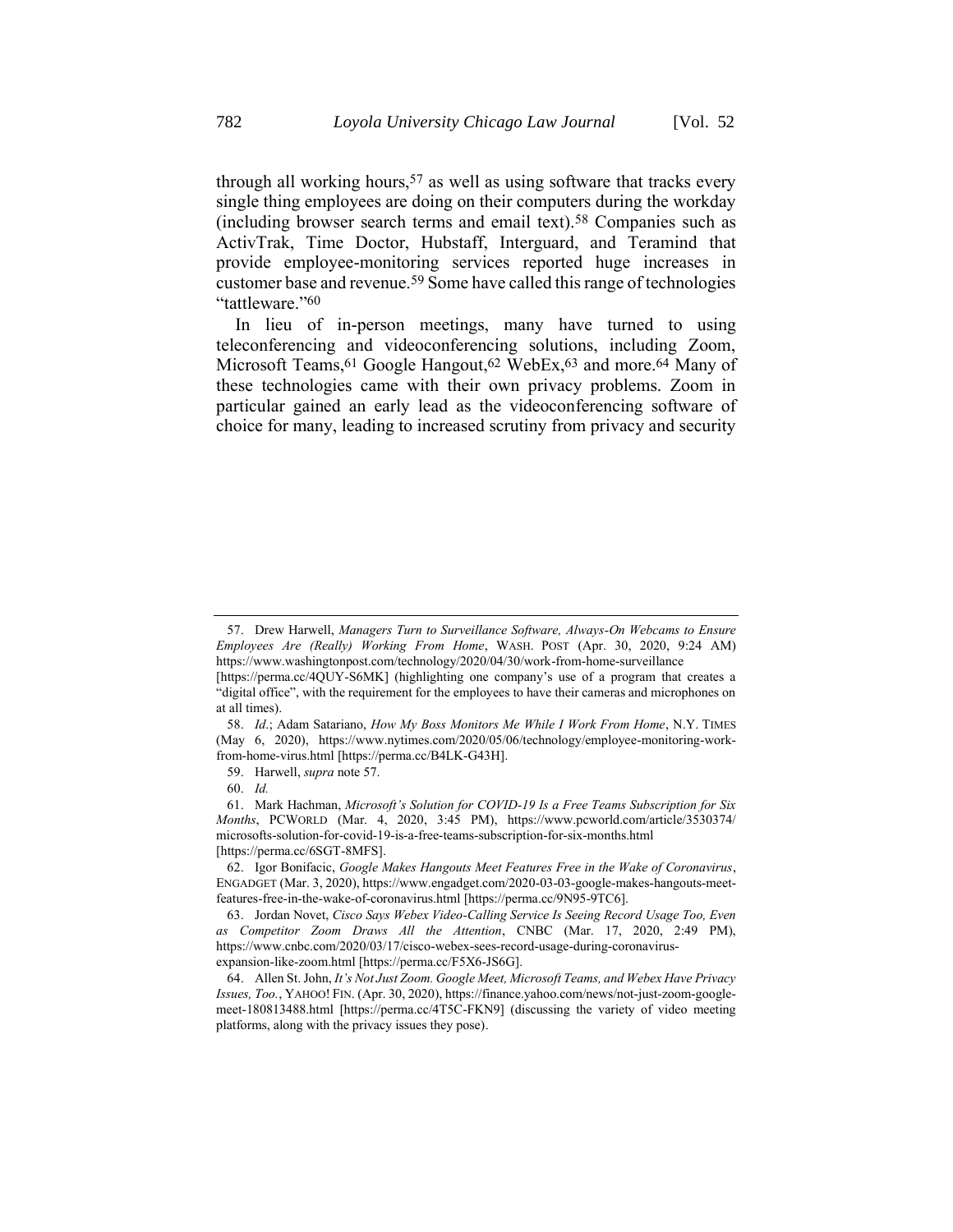advocates and researchers, 65 as well as legal and regulatory inquiry.66 These platforms likely struggled to protect privacy concerns due in part to the sudden increase in scale and shift in user base.

The increased use of remote working technology has also increased potential for abuse of technologies. In the unfortunate #PoorJennifer case, a person was recorded on a group Zoom call and filmed taking her laptop into the restroom with her—and then using the toilet while unknowingly recording herself on camera. 67 This video was then shared on social media, without anonymization of names on the call, likely to significant harm for the individual pictured. This particular invasion of privacy could not have happened if employees were not using remote communications technologies, and it is possible that the freshness of these technologies to some workers increased the chance of privacy-violating accidents.

Increased use of videoconferencing technology during the pandemic caused a privacy harm to many workers, as those who were forced to work from home did so with increased risk of unknowingly exposing information about themselves, such as through items in the backgrounds of their home videos or the potentially location-identifying views through their home windows.68 This may have been particularly the case, as many people shifted to remote work without much prior notice, due to the fast-

<sup>65.</sup> *See, e.g.*, Danielle Keats Citron & Mary Anne Franks, *Cyber Civil Rights in the Time of COVID-19*, HARV. L. REV. BLOG (May 14, 2020), https://blog.harvardlawreview.org/cyber-civilrights-in-the-time-of-covid-19 [https://perma.cc/HB9Z-UXR8] (arguing that the administrators of our virtual schools, workplaces, and public accommodations must take measures to prohibit and prevent discrimination and abuse in their spaces); Marks, *supra* note [45](#page-13-0) (noting that experts are urging companies and government officials to make a series of technology and policy commitments regarding any surveillance programs).

<sup>66.</sup> Maggie Miller, *Zoom to Expand Security, Privacy Safeguards as Part of Agreement with New York AG*, HILL (May 7, 2020, 3:48 PM), https://thehill.com/policy/cybersecurity/496664 zooms-to-expand-security-privacy-safeguards-as-part-of-agreement-with [https://perma.cc/P3GF-GB9C]; *FTC Requires Zoom to Enhance its Security Practices as Part of Settlement*, FED. TRADE COMM'N (Nov. 9, 2020), https://www.ftc.gov/news-events/press-releases/2020/11/ftc-requireszoom-enhance-its-security-practices-part-settlement [https://perma.cc/6PCS-QXZM].

<sup>67.</sup> Deborah Hastings, *Zoom Blunders in the Age of COVID-19: Shirtless Lawyers, Flatulence and Naked Spouses*, INSIDE EDITION (Apr. 14, 2020, 2:19 PM), https://www.insideedition.com/zoom-blunders-in-the-age-of-covid-19-shirtless-lawyersflatulence-and-naked-spouses-59065 [https://perma.cc/LNV5-9EDS].

<sup>68.</sup> *See, e.g.*, Kayla Miller, *Reasons Online Students Should Be Able to Keep Webcam Off*, MLIVE (Sept. 13, 2020), https://www.mlive.com/news/2020/09/reasons-online-students-shouldbe-able-to-keep-webcam-off.html [https://perma.cc/GH2R-8GCT] (noting that a concern exists regarding the ability for children to screenshot or record their classmates on video and later bully them about their home environment or appearance); Vincent Nicandro et al., *Please, Let Students Turn Their Videos Off in Class*, STAN. DAILY (June 1, 2020), https://www.stanforddaily.com/2020/06/01/please-let-students-turn-their-videos-off-in-class/

<sup>[</sup>https://perma.cc/TT6L-BZBW] ("When asked [about the survey, students] said they were selfconscious about being seen in class, weren't in private spaces, and/or didn't want to show their current living situations.").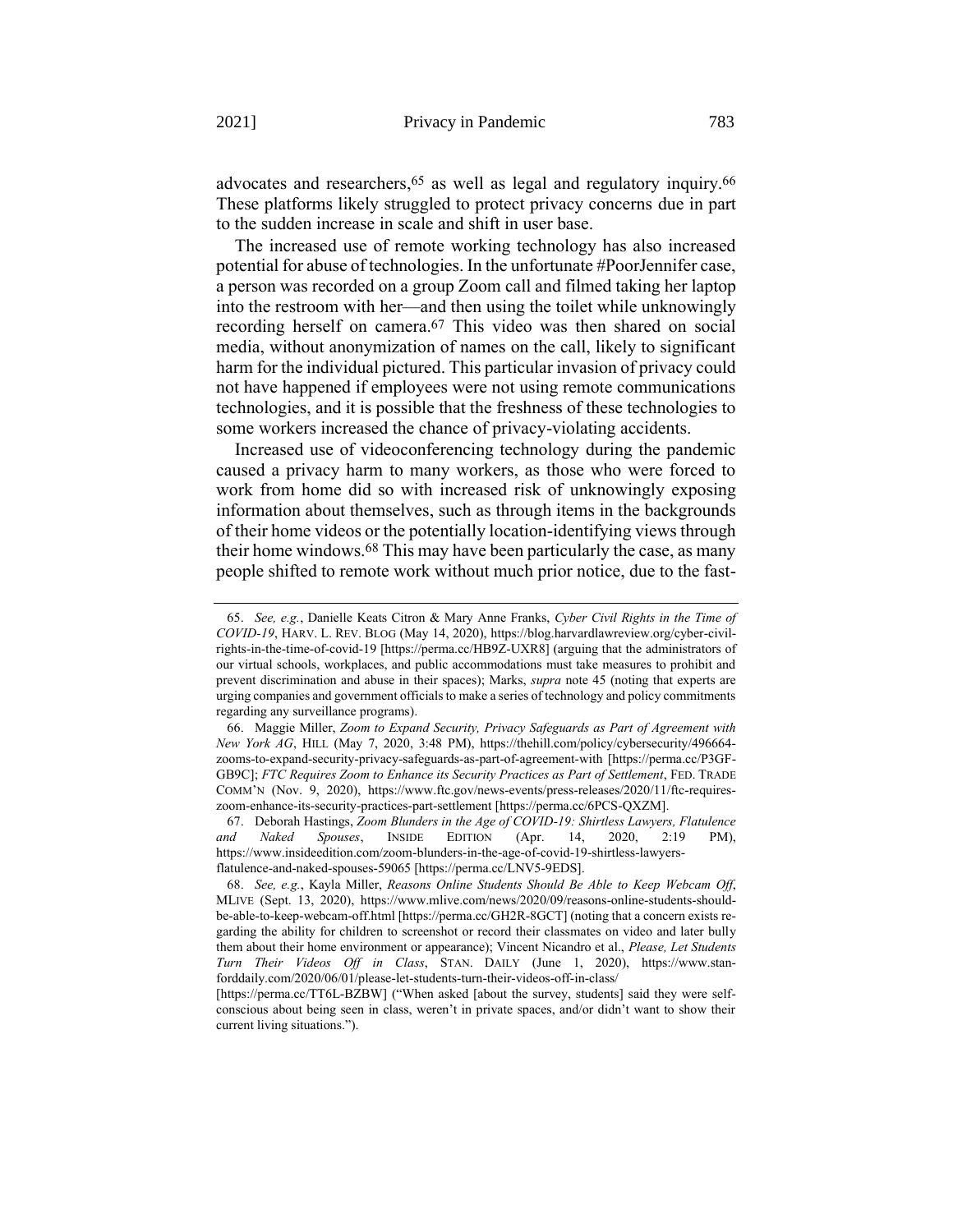moving emergency nature of the pandemic. It is likely that many workers did not have time to prepare workspaces at home, a problem that disproportionately affected people with less financial means, as well as people with small children or other caretaking responsibilities. The increased use of remote working technologies that include photo, audio, or video also create greater content moderation, speech regulation, and online harassment concerns for tech platforms.69

<span id="page-18-1"></span><span id="page-18-0"></span>On a theoretical level, some amount of privacy is lost when the social norm is for individuals to open up their private homes to view for others in a work context. The pandemic has forced many workers to experience a sort of context collapse. Context collapse occurs when individuals face a collision or collapse between boundaries of two or more previously segmented social spaces, for which they previously presented or performed their own identities in different manners, often due to the differing norms and natures of the social spaces.<sup>70</sup> The context collapse of work and home, writ large across the world, will cause a fundamental shift in our understanding of public and private spaces,  $71$  as the office has traditionally been a semi-public space, while the home is among our most private of places.72 The shift to remote work, aided by omnipresent monitoring and the use of video chat software, has eroded the line between office and home and changed the way people present themselves in these contexts. This shift in contextual understanding may change the way we understand privacy in both work and home contexts even past the pandemic.73 As society's reasonable expectations of privacy shift, so too will our legal interpretation of such understandings and how the law should regulate technology and privacy.

<span id="page-18-2"></span><sup>69.</sup> *See* Danielle Keats Citron, *Law's Expressive Value in Combating Cyber Gender Harassment*, 108 MICH. L. REV. 373, 392-99 (2009) (advocating for taking cyber gender harassment seriously as its societal prevalence increases).

<sup>70.</sup> *See, e.g.*, danah boyd, Faceted Id/entity: Managing Representation in a Digital World, (Sept. 2002) (M.S. thesis, Massachusetts Institute of Technology) (available at https://www.danah.org/papers/Thesis.FacetedIdentity.pdf [https://perma.cc/DR4Q-EKBW]).

<sup>71.</sup> *See* Julie E. Cohen, *Cyberspace As/And Space*, 107 COLUM. L. REV. 210, 210 (2007) (discussing the emergence of a new sense of social space and the ways in which these development disrupt geographies of power); Ari Ezra Waldman, *Safe Social Spaces*, 96 WASH. U. L. REV. 1537, 1542 (2019) (noting that the emergence of technosocial spaces leave users unprotected and vulnerable to invasions of privacy and online harassment).

<sup>72.</sup> Anita L. Allen, *The Declining Significance of Home: Privacy "Whilst Quiet" and of No Use to Artists or Anyone*, 4 J. HANNAH ARENDT CTR. FOR POL. & HUMANS. BARD COLL. 84, 85 (2016).

<sup>73.</sup> *See* HELEN NISSENBAUM, PRIVACY IN CONTEXT: TECHNOLOGY, POLICY, AND THE INTEGRITY OF SOCIAL LIFE 16 (2009) (discussing how this contextual understanding is affected by scientific breakthroughs and historical contingencies).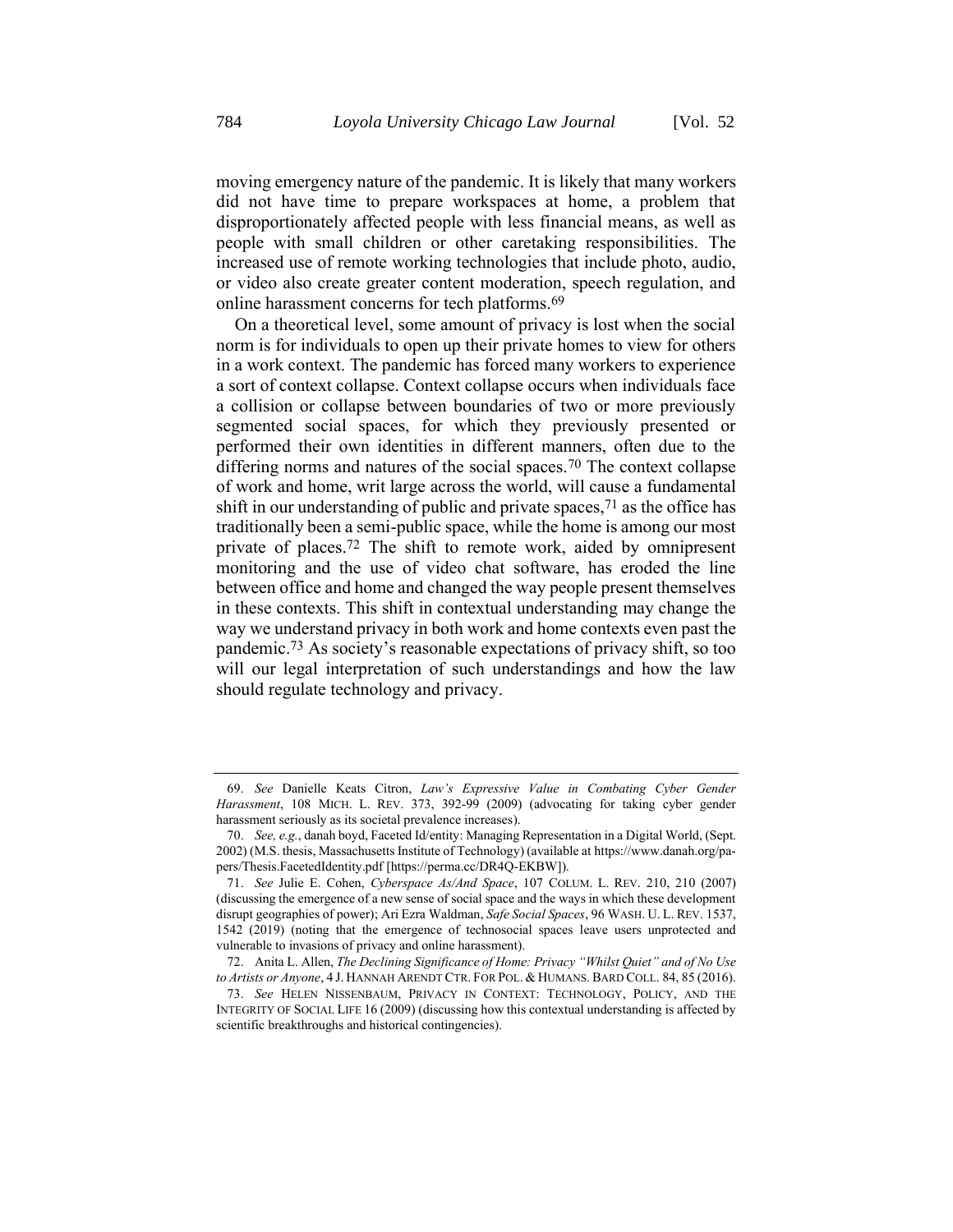#### 2. In-Person Corporate Surveillance

For workers not privileged enough to work safely indoors during the pandemic, a mess of privacy problems have arisen during the pandemic. Even as the pandemic subsides, some of these in-person surveillance measures may continue, at least for a period of time. For example, we may continue to see temperature checks or COVID-19 testing enforcement for employees as businesses return to physical office spaces.

Companies have used digital technologies to surveil employees inperson for many years.74 For example, Amazon has been tracking employee movement through mandatory digital-connected wristbands since at least 2014.75 In response to pandemic concerns, companies have also rolled out similar wearables to track employees and enforce social distancing in the workplace.<sup>76</sup>

Factories and warehouses have become hot spots for infection and viral transmission.77 In response, many corporations have instituted privacyinvasive programs in an attempt to ensure the safety of their workers, products, and consumers. Some have required temperature testing before entering the workspace, surveys asking employees for symptoms, and contact tracing for any infected employees. In April 2020, the EEOC released new guidance on employer responsibilities concerning COVID-19 and ADA protections, suggesting that employers should be allowed to administer COVID-19 testing to employees before they enter the workplace to determine if they have the virus.78 While some employers

77. Caitlin Dickerson & Miriam Jordan, *South Dakota Meat Plant Is Now Country's Biggest Coronavirus Hot Spot*, N.Y. TIMES (Apr. 15, 2020), https://www.nytimes.com/2020/04/15/us/ coronavirus-south-dakota-meat-plant-refugees.html [https://perma.cc/NU3V-CGLT]; Hannah Dreier, *'A Recipe For Disaster': American Prison Factories Becoming Incubators for Coronavirus*, WASH. POST (Apr. 21, 2020, 6:40 PM), https://www.washingtonpost.com/national/a-recipe-fordisaster-american-prison-factories-becoming-incubators-for-coronavirus/2020/04/21/071062d2- 83f3-11ea-ae26-989cfce1c7c7\_story.html [https://perma.cc/7MN9-SJXQ]; Annie Palmer, *As Coronavirus Kills Another Amazon Worker, the Company's Response Is Adding to Employees' Fears*, CNBC (May 6, 2020, 5:00 PM), https://www.cnbc.com/2020/05/06/amazon-worker-inillinois-dies-of-coronavirus.html [https://perma.cc/WP8U-YSKG].

<sup>74.</sup> Lohr, *supra* not[e 50.](#page-14-0)

<sup>75.</sup> Yeginsu, *supra* not[e 50.](#page-14-0)

<sup>76.</sup> Cat Zakrzewski, *The Technology 202: Buzzing Bracelets Could Become a Workplace Accessory in the Coronavirus Era*, WASH. POST (May 14, 2020, 8:15 AM), https://www.washingtonpost.com/news/powerpost/paloma/the-technology-202/2020/05/14/thetechnology-202-buzzing-bracelets-could-become-a-workplace-accessory-in-the-coronavirusera/5ebc46fd88e0fa17cddfa4c0 [https://perma.cc/LLS8-HF74].

<sup>78.</sup> *What You Should Know About COVID-19 and the ADA, the Rehabilitation Act, and Other EEO Laws*, U.S. EQUAL EMP. OPPORTUNITY COMM'N, https://www.eeoc.gov/wysk/what-youshould-know-about-covid-19-and-ada-rehabilitation-act-and-other-eeo-laws [https://perma.cc/BQ69-CXXN] (Dec. 16, 2020).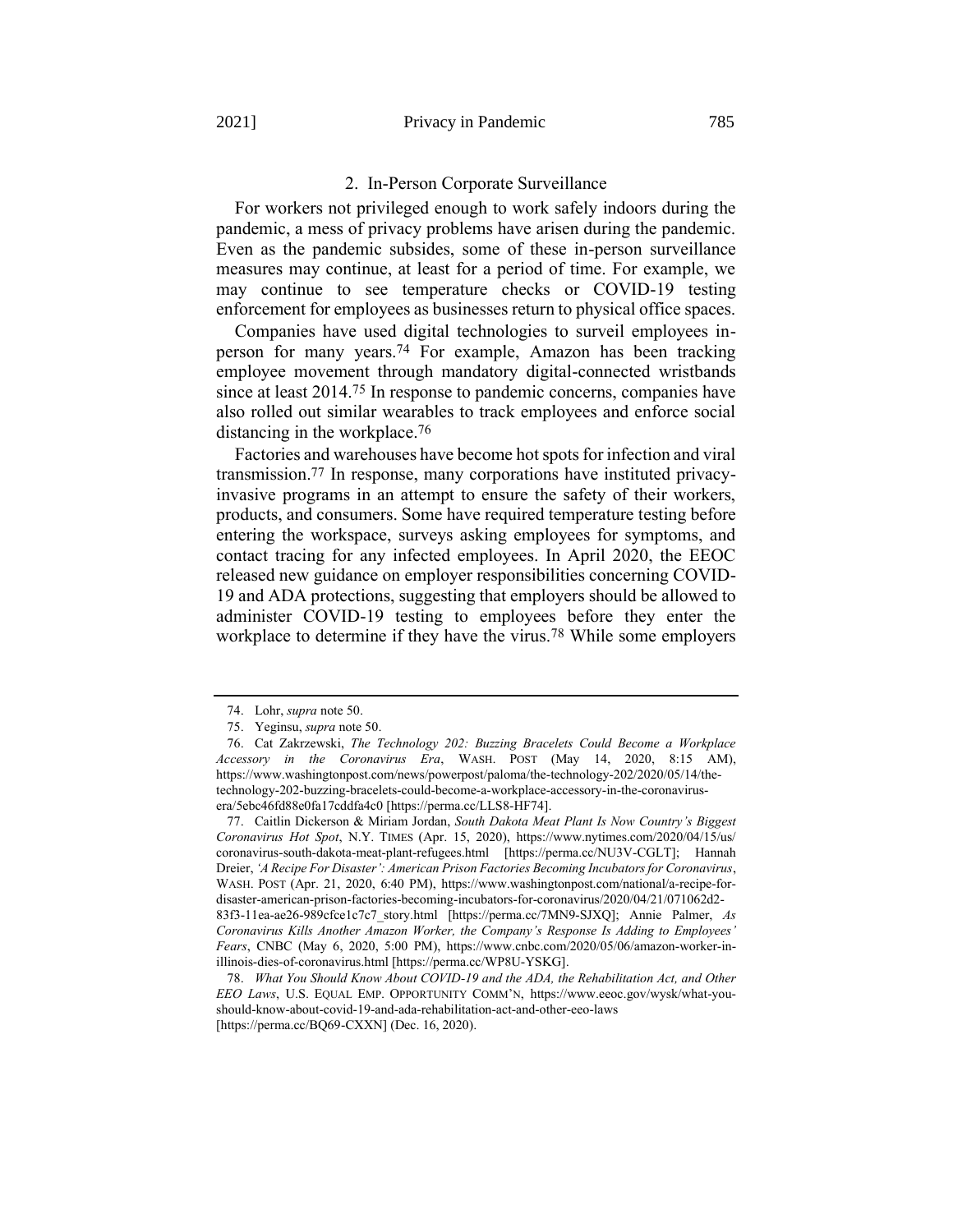may have also considered the use of antibody tests or immunity passports, neither type of program has emerged as a leading trend yet.

#### <span id="page-20-0"></span>3. Digital Inequities

It is also important to note the disparate impact of employee surveillance on different groups. For example, women may face more negative consequences from abuse of their photos or video content recorded in remote work settings.79 Privacy harms related to the unwanted exposure of revealing or explicit personal content, in particular, may have worse consequences for women.<sup>80</sup> This may be more likely to occur with greater use of remote work technologies. Home computing devices and remote devices are likely less secure than devices routinely maintained and updated on secure office networks in the workplace, creating cybersecurity risks. Women, people of color, LGBT people, and other people from marginalized groups also may face greater harassment through remote work technologies, as they often face greater online harassment through communication platforms.<sup>81</sup> People from marginalized groups already face discrimination in the workplace,82 so they may be less able to fight back against encroaching employer privacy invasions as well.

While white-collar workers may face digital surveillance through remote work, it is possible that some of these surveillance methods will decrease when workers return to the office. However, workers in different settings, including factories and warehouses, are unlikely to see a change, as they will continue to work in the same settings pre- and post-pandemic. These workers are also likely to have less power in fighting back against employer surveillance. Many of the people doing these jobs may belong

<sup>79.</sup> Anita L. Allen, *Gender and Privacy in Cyberspace*, 52 STAN. L. REV. 1175, 1178 (2000); Citron, *supra* not[e 69,](#page-18-0) at 373.

<sup>80.</sup> Danielle Keats Citron & Mary Anne Franks, *Criminalizing Revenge Porn*, 49 WAKE FOREST L. REV. 345, 346 (2014); Danielle Keats Citron, *Sexual Privacy*, 128 YALE L.J. 1870, 1870 (2019).

<sup>81.</sup> *See* Skinner-Thompson, *Privacy's Double Standards*, *supra* not[e 24,](#page-7-0) at 2058 (overviewing a trend of public disclosure tort cases demonstrating that privacy law is often applied in a way that has disparate negative impacts on certain marginalized populations); *see also* CITRON, *supra* note [24,](#page-7-0) at 11 (citing a national study of middle and high school students that found 45% of LGBT youth who experienced cyber harassment felt depressed and more than 25% wrestled with suicidal thoughts); *see also* Ari Ezra Waldman, *Law, Privacy, and Online Dating: "Revenge Porn" in Gay Online Communities*, 44 L. & SOC. INQUIRY 987, 987 (2019) (citing a study in which 15% of lesbian, gay, and bisexual internet users reported that someone has threatened to share explicit images of them online, and 7% say someone has actually done it).

<sup>82.</sup> Maryam Jameel & Joe Yerardi, *Workplace Discrimination Is Illegal. But Our Data Shows It's Still a Huge Problem.*, VOX, https://www.vox.com/policy-and-politics/2019/2/28/18241973/ workplace-discrimination-cpi-investigation-eeoc [https://perma. cc/K8ZR-8W5W] (Feb. 28, 2019, 8:29 AM).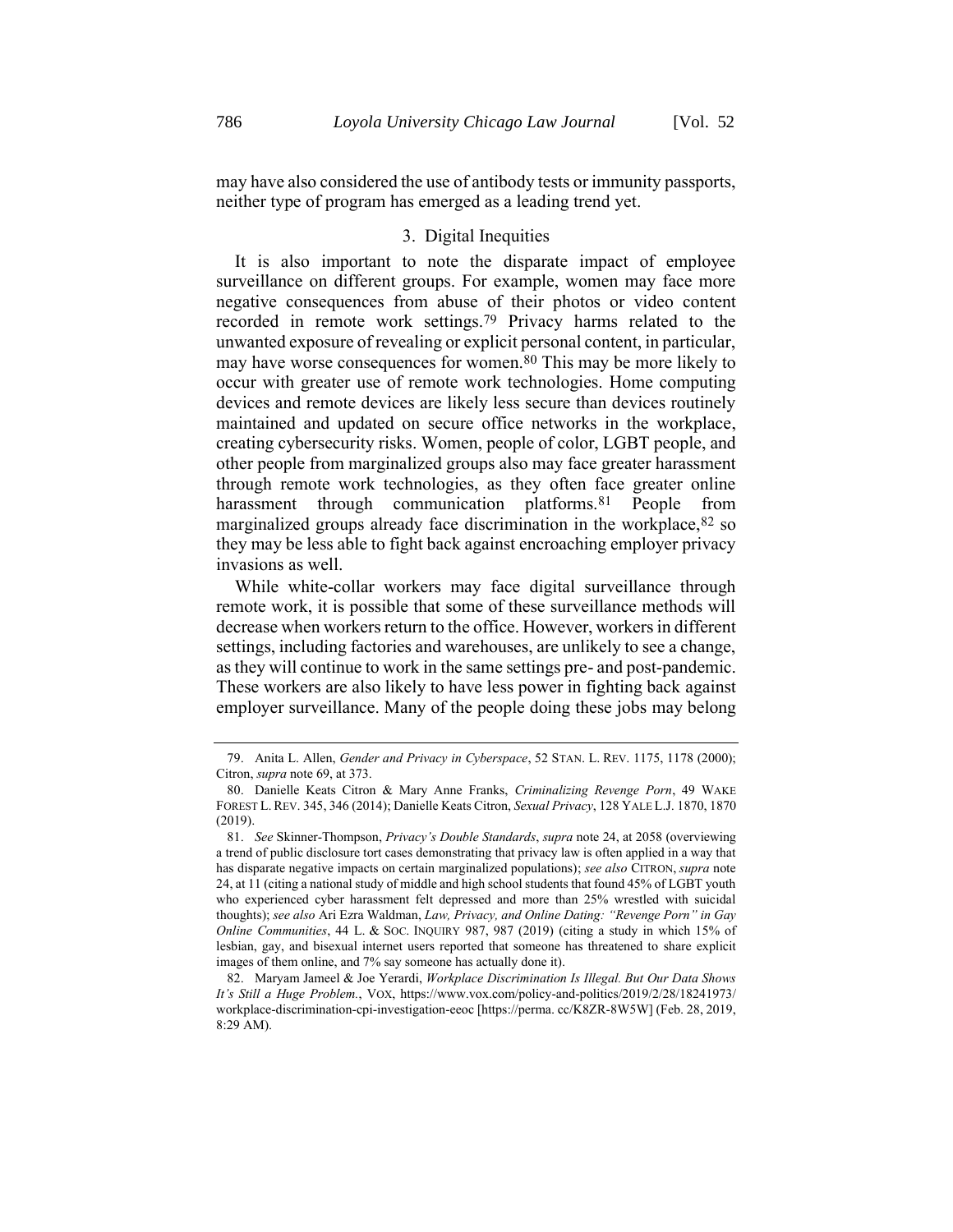to lower income, rural, undocumented, formerly incarcerated, or other marginalized groups in society. Low-income workers, contract workers, and gig-economy workers often have to face greater privacy violations in the course of business, with less power to fight against employer abuses. Effectively, pandemic-driven employer surveillance may create even greater inequalities in employee privacy, with higher-income and whitecollar workers suffering fewer privacy harms for potentially shorter time periods.

Not only will people from already marginalized segments of society face greater privacy harms related to technology uses by employers in a public health emergency, but these privacy and labor harms are compounded in complex ways for those who face discrimination and disparate impacts due to more than one of their identities, creating intersectional privacy harms that are often not considered in privacy laws.

<span id="page-21-1"></span>Additionally, increased corporate surveillance, while worrisome for employees, may also be harmful for corporations. Individuals need privacy to be able to innovate,  $83$  to produce the creative insights and work that corporations need to be economically successful.

<span id="page-21-0"></span>Gig-economy workers will also face disparate harms, as most are considered independent contractors, without the benefits and protections given to employees.84 The drastic fall in the economy in 2020 caused millions of Americans to lose their jobs or face cuts in job hours, 85 perhaps leading some to venture into gig-economy positions that may still be functioning as "essential" work. Instacart, a gig-economy platform that connects consumers with workers who shop and then deliver groceries and other items from stores, saw an explosion in their workforce and profits. In early May 2020, the company announced that it had recruited 300,000 new workers in a month, with plans to hire 250,000; at the same time the company also announced it had hit its sales goals through 2022.86

<sup>83.</sup> Julie E. Cohen, *What Privacy Is For*, 126 HARV. L. REV. 1904, 1906 (2013) ("Privacy incursions in the name of progress, innovation, and ordered liberty jeopardize the continuing vitality of the political and intellectual culture that we say we value.").

<sup>84.</sup> Ryan Calo & Alex Rosenblat, *The Taking Economy: Uber, Information, and Power*, 117 COLUM. L. REV. 1623, 1626 (2017).

<sup>85.</sup> Rachel Siegel & Andrew Van Dam, *3.8 Million Americans Sought Jobless Benefits Last Week, Extending Pandemic's Grip on the National Workforce*, WASH. POST (Apr. 30, 2020, 5:03 PM), https://www.washingtonpost.com/business/2020/04/30/weekly-joblessclaims-unemployment [https://perma.cc/UX52-M2TW].

<sup>86.</sup> Tyler Sonnemaker, *Instacart's Army of Shoppers Has Exploded from 180,000 to 500,000 Since the Start of the Pandemic—And Some Workers Say It's Making the Job More Difficult for Everyone*, MSN (May 8, 2020), https://www.msn.com/en-us/money/other/instacarts-army-of-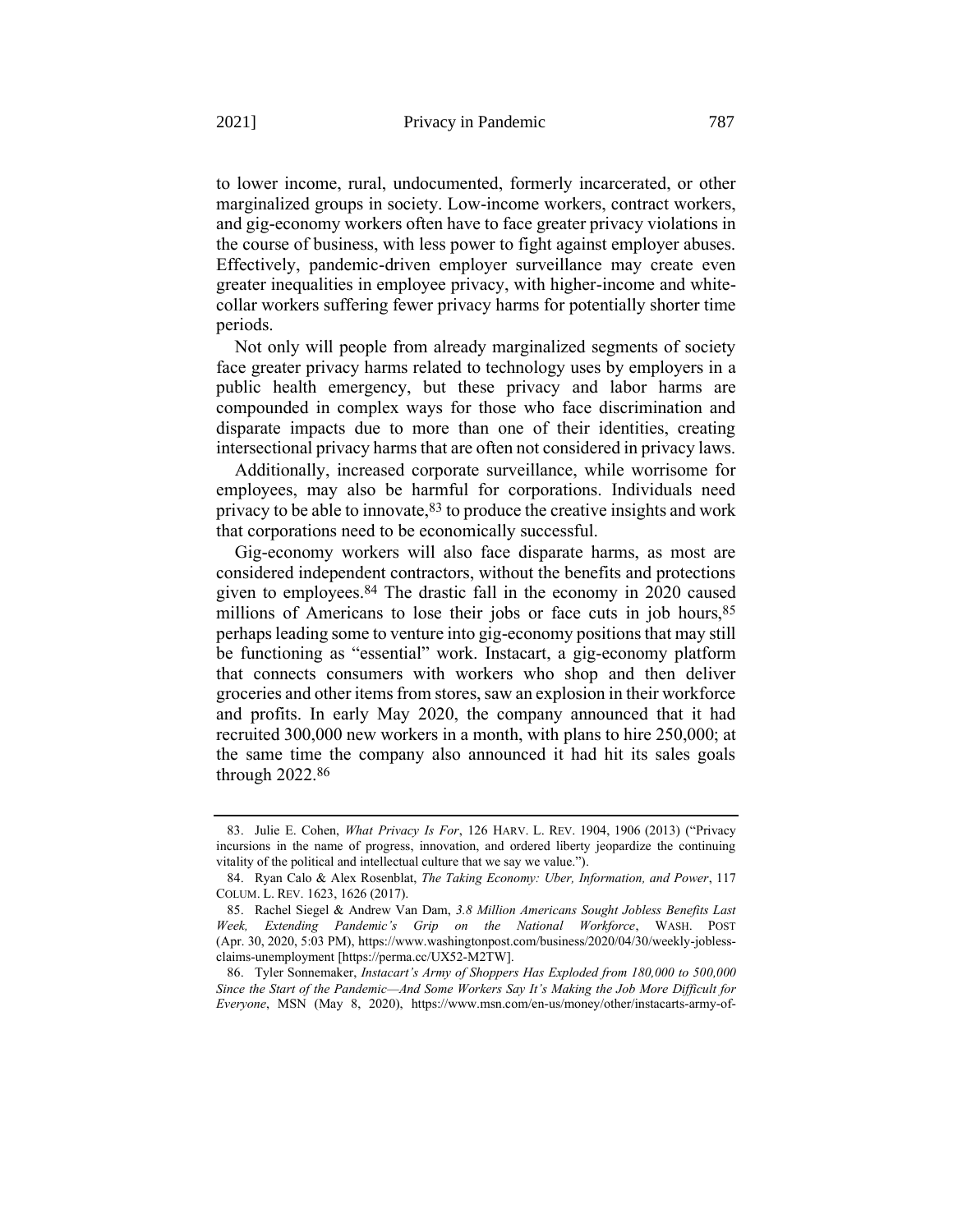Gig-economy or sharing companies like Instacart often already operated on an information asymmetry, profiting from the data gathered on consumers and gig-economy workers alike, with their independentcontractor workers unable to fight against privacy invasions.<sup>87</sup> Gigeconomy workers already have few privacy protections and are often subject to surveillance and data collection and tracking from companies. Many gig-economy workers are uniquely vulnerable, as they often have difficulty finding other employment,<sup>88</sup> so they have less ability to fight against corporate privacy invasions. These privacy harms likely were exacerbated or at least continued at a greater scale during the pandemic. There is little incentive for these companies to increase privacy protections, particularly as they are not treating gig-economy workers as employees but rather as independent contractors. Gig-economy workers often also face some of the same vulnerabilities as blue-collar workers, and depending on the job, the groups often intersect, creating intersectional harms that multiply for workers who experience overlapping forms of vulnerability in the workplace.

#### 4. Legal and Regulatory Interventions to Protect Employee Privacy

With employer surveillance as with government surveillance, we have not necessarily seen new technologies develop in reaction to pandemic needs. Rather, what has happened is a change in scale and rationale: greater use of existing technologies for digital surveillance and a new justification for use of these privacy-invasive technologies—a phenomenon we already saw with government surveillance. Before the pandemic, digital employee surveillance was often justified for economic and efficiency reasons.89 Now, during the pandemic, employers are justifying digital surveillance for reasons related to public health (including the social health benefits of keeping remote coworkers connected).90

shoppers-has-exploded-from-180000-to-500000-since-the-start-of-the-pandemic-and-someworkers-say-its-making-the-job-more-difficult-for-everyone/ar-BB13O564

<sup>[</sup>https://perma.cc/YY5Y-75XD].

<sup>87.</sup> *See* Calo & Rosenblat, *supra* note [84,](#page-21-0) at 1627, 1652–53 (positing that the "sharing economy" is distinct from other, more traditional invasions of privacy in the marketplace, in part because it gathers data on both customers and service providers and in turn creates more control of the market).

<sup>88.</sup> *See* U.C. Santa Cruz, *Already Vulnerable, Gig Economy Workers in SF Suffer During Pandemic, Survey Finds*, PHYS ORG (May 5, 2020), https://phys.org/news/2020-05-vulnerable-gigeconomy-workers-sf.html [https://perma.cc/65E4-BUE6] (discussing the finding that half of the participants in a study of gig workers worked more than forty hours per week at an app-based job, and that approximately one-fifth were making no profit or were losing money).

<sup>89.</sup> Ajunwa et al., *supra* not[e 51,](#page-14-1) at 743.

<sup>90.</sup> Harwell, *supra* not[e 57.](#page-16-0)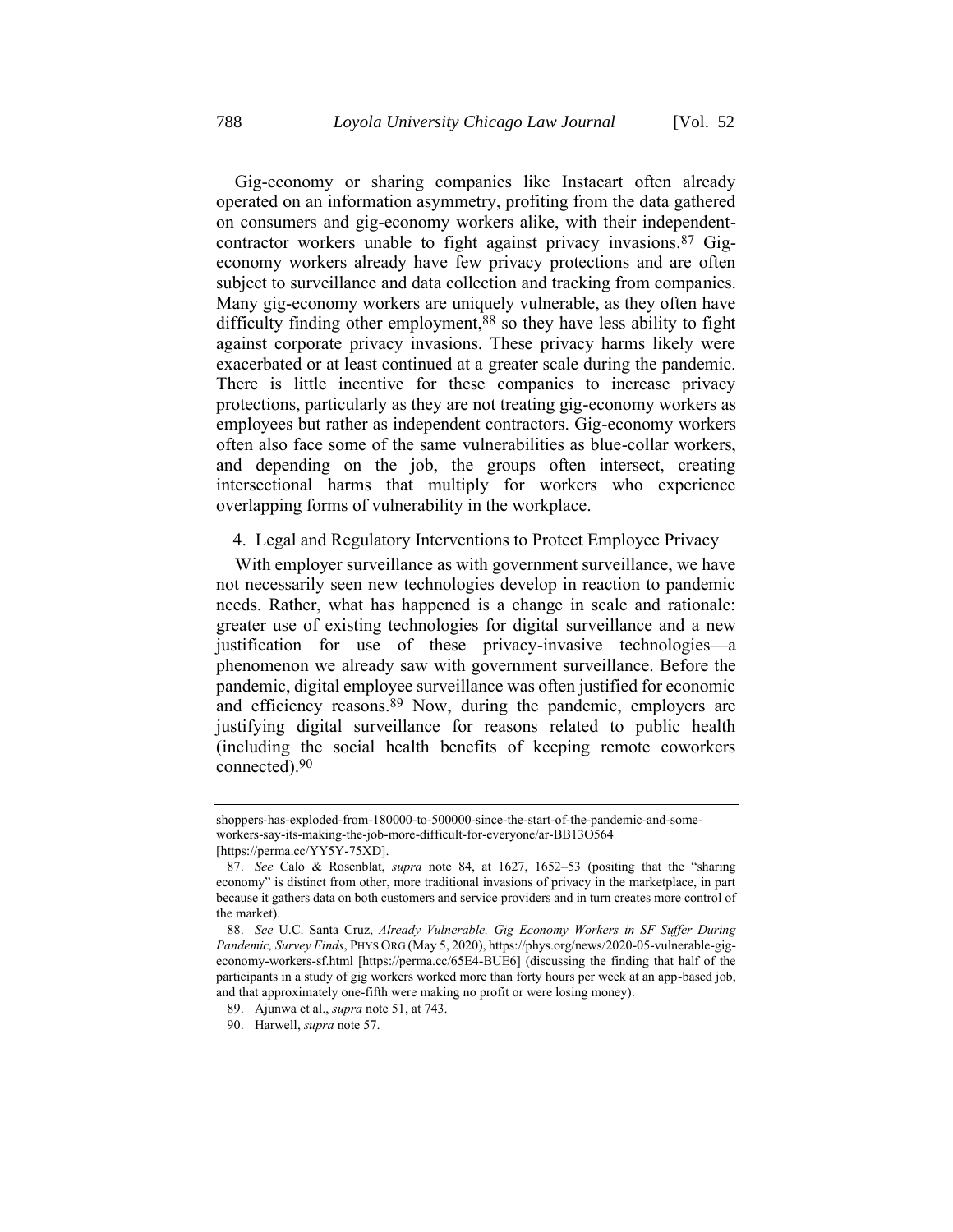Scholars have called for greater legal protections for employees against corporate surveillance. Ifeoma Ajunwa, Jason Schultz, and Kate Crawford jointly proposed three solutions: (1) an omnibus federal information-privacy law that would include employee protections; (2) a sector-specific Employee Privacy Protection Act; or (3) a more limited, sector-specific and context-specific Employee Health Information Privacy Act.<sup>91</sup> For Ajunwa et al., "the protection of workers' privacy is a civil rights issue: both for the protection of human dignity rights and because privacy invasions can serve as vehicles for unlawful discrimination."92 Employee health information is particularly important to protect in the midst of a public health emergency, but generally, the privacy rights of employees are something the law should take pains to protect, given the power asymmetry between employers and employees.

It appears likely that employee surveillance will continue. If anything, the rise in employee surveillance during this pandemic will likely raise the floor for employee surveillance after the pandemic is over. Thus, it will become even more important for privacy law to protect workers. Lawmakers in the United States should include specific employee-centric provisions in future national privacy regulation. Additionally, laws like HIPAA and GINA<sup>93</sup> can be amended to strengthen protections employees have against employer collection, use, and sharing of their health and genetic data.

While many advocates have called for greater privacy protections of employees, employers now have new justification for digital surveillance programs. With the public health crisis still in full swing, it is likely that public health rationales will prove persuasive, allowing employers to expand surveillance programs. Even after the pandemic subsides, these changes in employment-surveillance norms will likely have long-term effects. Privacy norms and societal expectations of privacy will shift, paving the way for even more employee surveillance in the future.

#### *C. Education Privacy in Pandemic*

In response to the pandemic, both public and private schools in many states and municipalities have shut down, including K–12 schools as well as higher-education settings.<sup>94</sup> In early March 2020, ABC News

<sup>91.</sup> Ajunwa et al., *supra* not[e 51,](#page-14-1) at 772–73.

<sup>92.</sup> *Id.* at 740.

<sup>93.</sup> *Infra* notes [192](#page-45-0) an[d 194](#page-45-1) and accompanying text.

<sup>94.</sup> *See Education and COVID-19: Focusing on the Long-Term Impact of School Closures*, OECD (June 29, 2020), https://www.oecd.org/coronavirus/policy-responses/education-and-covid-19-focusing-on-the-long-term-impact-of-school-closures-2cea926e/ [https://perma.cc/A8KS-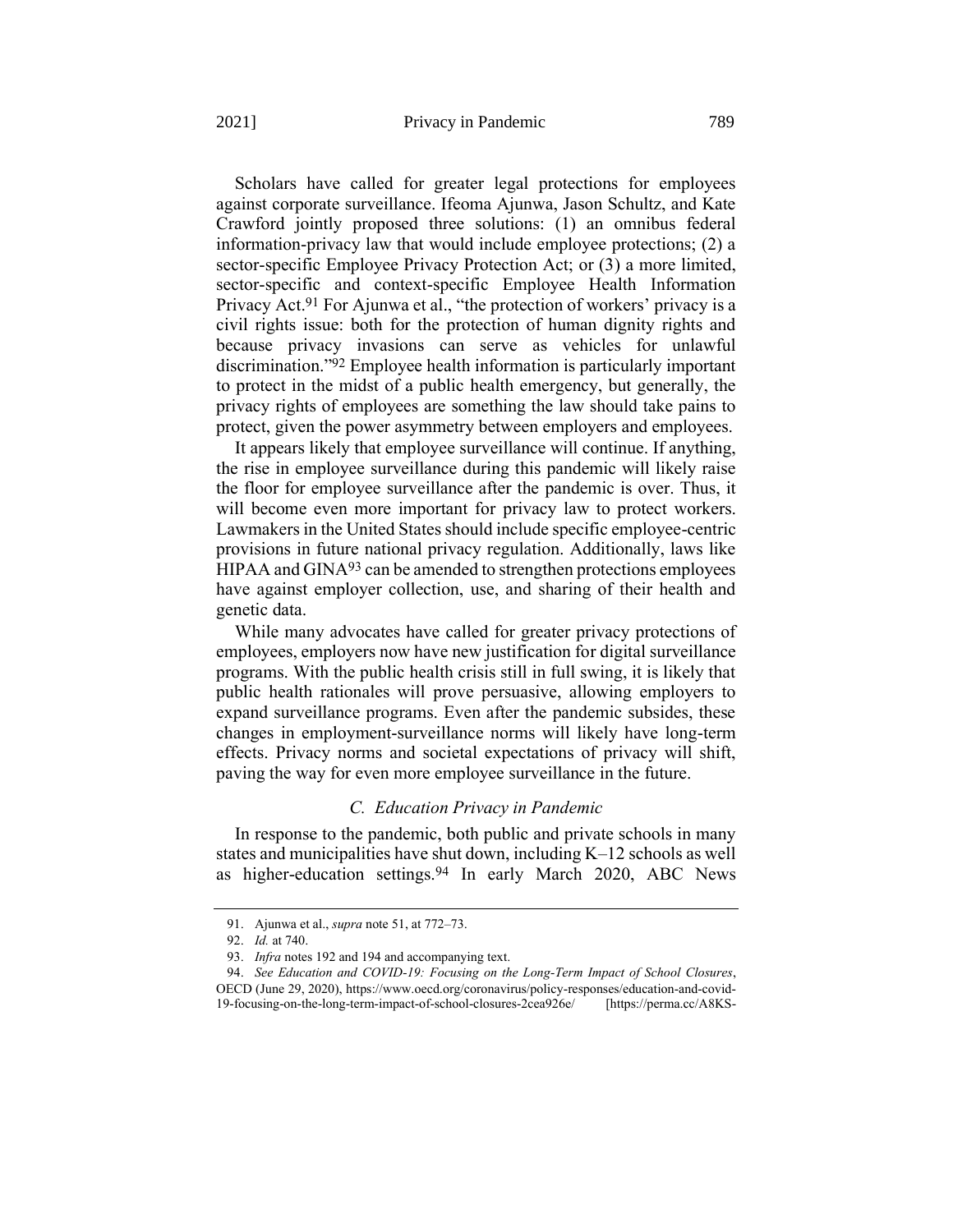estimated more than 290 million students worldwide have had school disrupted due to COVID-19.95 As schools have closed physical, in-person spaces, many have shifted to remote, online teaching. With that shift has come a natural change in relationships with privacy and technology on the part of students, parents and guardians of younger students, educators, and educational institutions.

Student privacy has long been an issue in an era of digital learning and connected tools. From the ill-fated One Laptop per Child program96 to more successful efforts to innovate in the classroom, technology has changed the face of education in modern society. Changes in society at large have also changed education technology. For example, the rise of wireless and broadband access to the internet, as well as increased access to mobile devices, has allowed for education services to proliferate online. Technology-fueled educational trends include learning apps like Duolingo, massive open online courses (MOOCs) and other "virtual learning environments,"97 as well as free, open-knowledge resources like Wikipedia. All of these new technological innovations come with their own privacy issues.

Additionally, many students have faced a loss of physical education privacy, as many have been forced to move home or stay home, losing the physical privacy a school or library may have provided.

The primary laws protecting student privacy in the United States include the Children's Online Privacy Protection Act (COPPA),98 which protects children's online privacy, and the Family Educational Rights and Privacy Act (FERPA),<sup>99</sup> which protects student records held by public institutions. These laws generally target privacy protection to specifically protect the privacy of a class of users (children), a type of data (student records), or a setting (educational institutions receiving federal funding). However, these and other privacy laws do not protect a broader conception of educational privacy, which includes protection of the social

ZW65] ("The COVID-19 crisis has forced school closures in 188 countries, heavily disrupting the learning process of more than 1.7 billion children, youth, and their families.").

<sup>95.</sup> Kelly McCarthy, *The Global Impact of Coronavirus on Education*, ABC NEWS (Mar. 6, 2020, 1:54 PM), https://abcnews.go.com/International/global-impact-coronaviruseducation/story?id=69411738 [https://perma.cc/FA2V-3S2Z].

<sup>96.</sup> *See generally* MORGAN AMES, THE CHARISMA MACHINE (2019).

<sup>97.</sup> Elana Zeide & Helen Nissenbaum, *Learner Privacy in MOOCs and Virtual Education*, 16 THEORY & RSCH. EDUC. 280, 280 (2018).

<sup>98.</sup> 15 U.S.C. §§ 6501–6506.

<sup>99.</sup> 20 U.S.C. § 1232g.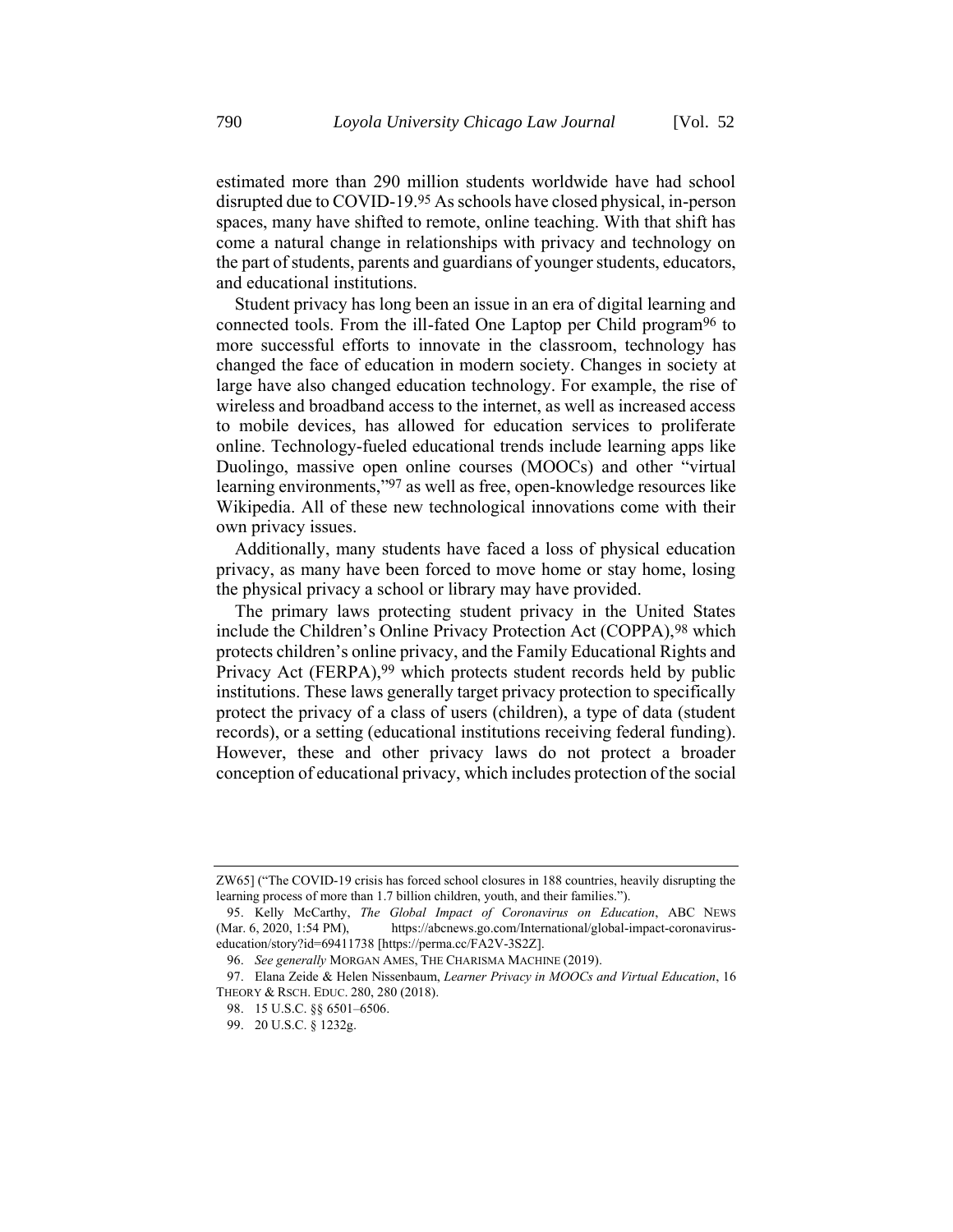space (physical or virtual) necessary for students and educators to freely engage in the pursuit of knowledge.100

Julie E. Cohen has argued for privacy as a right that protects the ability for individuals to creatively explore and develop their identities.101 Neil Richards has identified the right to intellectual privacy, the privacy necessary to safeguard our intellectual thoughts and develop new ideas freely.102 Ari Ezra Waldman has called for privacy law to protect "safe social spaces," defined as "environments of information exchange in which disclosure norms are counterbalanced by norms of trust backed endogenously by design and exogenously by law."103 Building on these concepts, we ought to understand educational privacy as a distinct privacy right that safeguards the ability for students to safely explore ideas and knowledge and to develop their intellectual and personal selves, as well as the ability for educators and researchers to facilitate and participate in intellectual endeavors in the education context. This educational privacy right should be linked to the essential purpose for education to provide social space for students to learn and grow through learning, for educators to impart knowledge and foster intellectual growth, and for researchers to produce and disseminate knowledge.

During the pandemic, privacy issues with remote learning technologies and innovations have only increased,104 as more students and learners are pushed to take learning from the physical to digital realm. Students have lost much of their educational privacy interest, harms sometimes aggravated and sometimes ameliorated by use of technologies.

1. Education Technology

Shifting education to remote, online spaces has led to an explosion in the use of education-surveillance technology, including software installed on school-sanctioned devices that can track the activity of students using the device. This category of privacy-violating technology also includes exam-proctoring software,105 like Proctorio, a program that

<sup>100.</sup> *See* Julie E. Cohen, *Privacy, Visibility, Transparency, and Exposure*, 75 U. CHI. L. REV. 181, 189–90 (2008) (arguing that an exclusive focus on the privacy threat of being watched ignores the danger that certain spaces will become privacy-free zones through other means).

<sup>101.</sup> Cohen, *supra* not[e 83,](#page-21-1) at 1906.

<sup>102.</sup> Neil M. Richards, *Intellectual Privacy*, 87 TEX. L. REV. 387, 387 (2008).

<sup>103.</sup> Waldman, *supra* not[e 71,](#page-18-1) at 1541.

<sup>104.</sup> Jane Bailey et al., *Children's Privacy Is at Risk with Rapid Shifts to Online Schooling Under Coronavirus*, CONVERSATION (Apr. 21, 2020, 10:08 AM), https://theconversation.com/childrens-privacy-is-at-risk-with-rapid-shifts-to-online-schoolingunder-coronavirus-135787 [https://perma.cc/ZBB5-M4RY].

<sup>105.</sup> Monica Chin, *Exam Anxiety: How Remote Test-Proctoring Is Creeping Students Out*, VERGE (Apr. 29, 2020, 8:00 AM), https://www.theverge.com/2020/4/29/21232777/examityremote-test-proctoring-online-class-education [https://perma.cc/W93U-KDAN].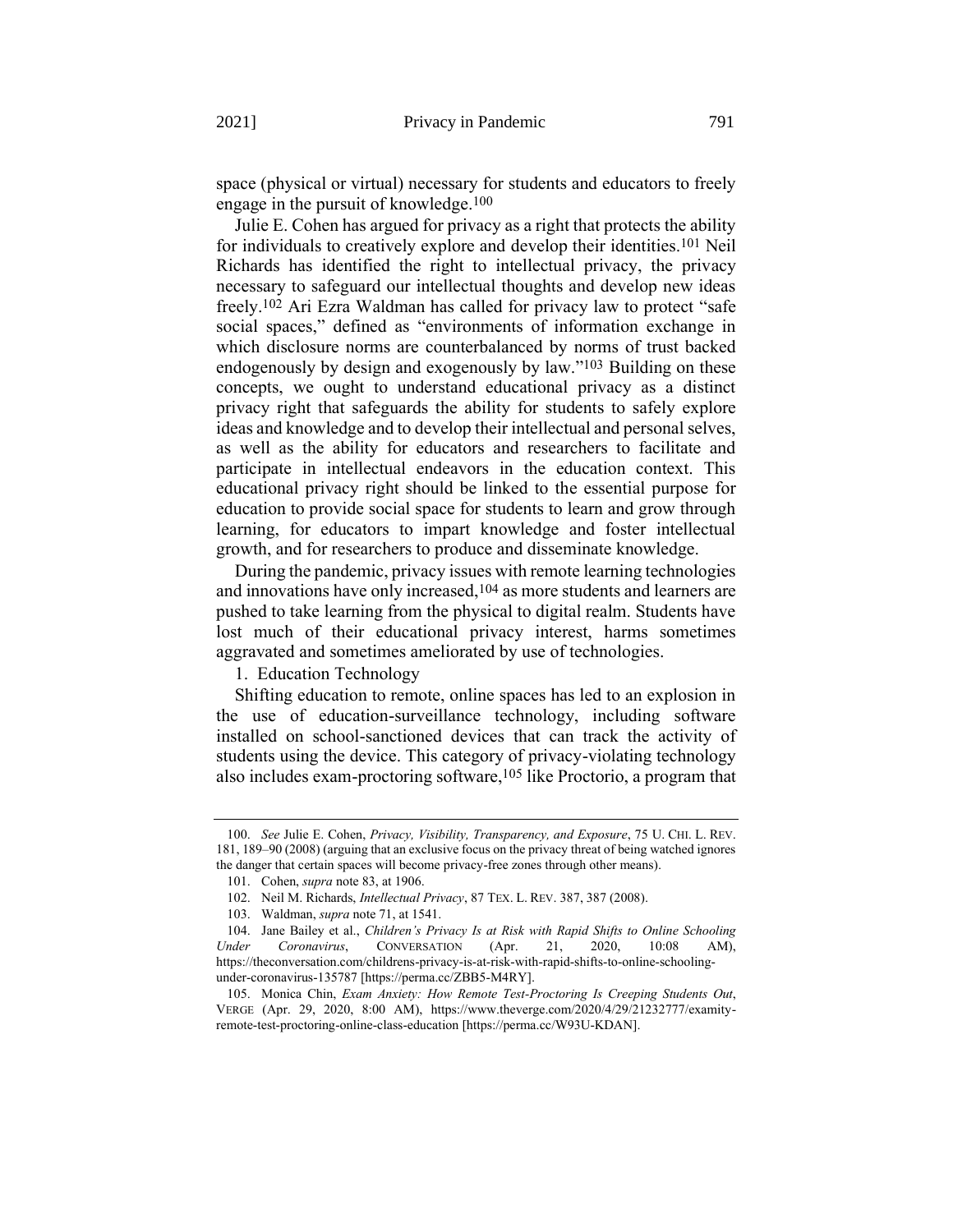uses facial-detection software to monitor students taking an exam online by tracking eye movements, background activity, and noise—all through access to the student's camera and microphone.106 These programs can collect many forms of data from students, including photos, video recordings of students at their computers, voice data, browsing history, keystroke data, and more.107

The increased use and reliance on digital-education technology tools has raised concerns for privacy. Many of these programs have come under fire in the early phases of the pandemic for a wide variety of privacy and security concerns. Zoom, a remote videoconferencing application, found itself the subject of investigation by the New York Attorney General's Office for privacy concerns,108 and the city of New York temporarily stopped use of Zoom for all public schools.109 Some of the privacy harms from this shift to online learning could be ameliorated by focusing more attention on asynchronous learning as opposed to live sessions where students must log in and potentially have video and audio on. Asynchronous learning could also aid in lessening unequal access to education in times of public health crisis and the effects of the digital divide.110

<sup>106.</sup> Jake Evans, *ANU to Use Facial Detection Software on Student Computers in Response to Coronavirus Remote Exams*, ABC NEWS (Apr. 19, 2020), https://www.abc.net.au/news/2020-04- 20/coronavirus-anu-to-use-ai-spying-software-on-student-computers/12164324 [https://perma.cc/FKB7-SH37].

<sup>107.</sup> *See* Barbara Fedders, *The Constant and Expanding Classroom: Surveillance in K–12 Public Schools*, 97 N.C. L. REV. 1673, 1673 (2019) (describing the many ways in which K–12 students are subjected to surveillance, and the uninformed and largely nonconsensual data collection).

<sup>108.</sup> Danny Hakim & Natasha Singer, *New York Attorney General Looks Into Zoom's Privacy Practices*, N.Y. TIMES (Mar. 30, 2020), https://www.nytimes.com/2020/03/30/technology/newyork-attorney-general-zoom-privacy.html [https://perma.cc/JXG5-45HK]; Lauren Feiner, *Zoom Strikes a Deal with NY AG Office, Closing the Inquiry Into Its Security Problems*, CNBC (May 7, 2020, 3:54 PM) https://www.cnbc.com/2020/05/07/zoom-strikes-a-deal-with-ny-ag-officeclosing-security-inquiry.html [https://perma.cc/F2TM-WC9S].

<sup>109.</sup> Valerie Strauss, *School Districts, Including New York City's, Start Banning Zoom Because of Online Security Issues*, WASH. POST (Apr. 4, 2020, 12:31 PM), https://www.washingtonpost.com/education/2020/04/04/school-districts-including-new-yorkcitys-start-banning-zoom-because-online-security-issues [https://perma.cc/ALQ2-S2TZ].

<sup>110.</sup> *See, e.g.*, Kelly A. Hogan & Viji Sathy, *8 Ways to Be More Inclusive in Your Zoom Teaching*, CHRONICLE (Apr. 7, 2020), https://www.chronicle.com/article/8-Ways-to-Be-More-Inclusive-in/248460 [https://perma.cc/3AJH-XDVF] (suggesting the use of asynchronous materials such as recorded lectures to accommodate and welcome students who may have unstable internet access or living situations); *see also* Hannah Natanson, *Live vs. Tape-Delayed: How Two Approaches to Online Learning Change Life for Teachers and Students*, WASH. POST (Apr. 28, 2020, 5:34 AM), https://www.washingtonpost.com/local/education/live-vs-tape-delayed-how-twoapproaches-to-online-learning-change-life-for-teachers-and-students/2020/04/25/250fb7d0-7bfe-11ea-9bee-c5bf9d2e3288\_story.html [https://perma.cc/3JKU-8ABH] (profiling two neighboring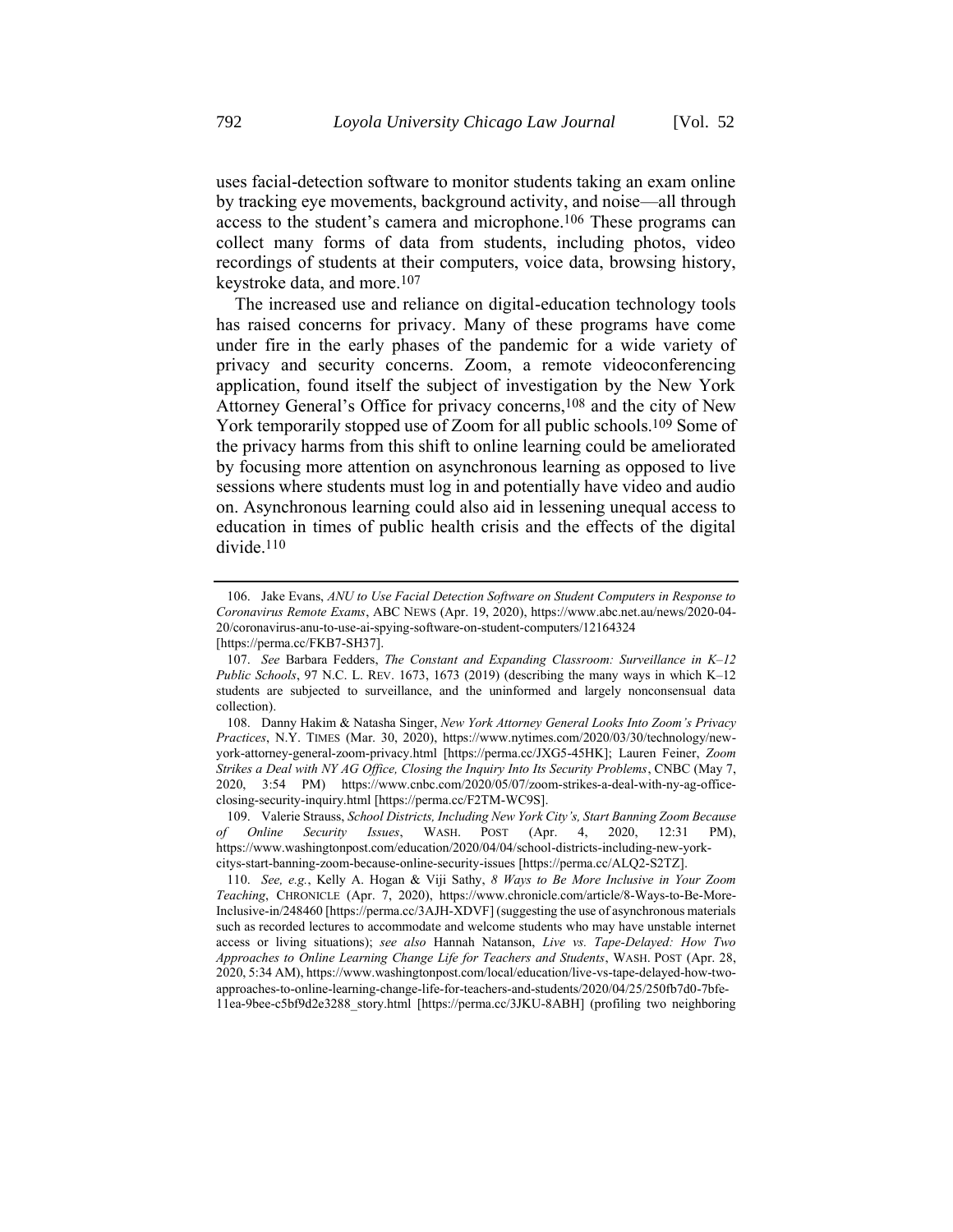Additionally, using digital platforms for learning comes with potential for harassment and abuse. Early in the pandemic, the phenomenon known as "Zoombombing" emerged, as bad actors began to use Zoom as a venue for harassment and disruption.<sup>111</sup> A Connecticut teen was charged with computer crime for Zoombombing—in this case, entering a high school's online classes and disrupting them with obscene language and hand gestures.112 Harmful activity on Zoom and other online videoconferencing platforms reached a high enough threshold that the FBI released an article<sup>113</sup> on defending against these attacks, and the Department of Homeland Security's Cybersecurity and Critical Infrastructure Security Agency (CISA) published guidance on this issue as well. 114

Just as the shift to remote online work has changed the boundaries between work and home, affecting the way society understands these two separate contexts and the corresponding expectations of privacy in each,115 so has the shift to remote education changed the boundaries between school and home. Students have certain expectations of privacy in the educational setting. At the very least, there is an expectation, especially among older K–12 students and higher-education students, that schools offer spaces for private exploration of ideas and identities and learning without undue interference from family.<sup>116</sup> For college students,

school districts that chose two different approaches to remote learning—synchronous and asynchronous—to attempt to address inequities).

<sup>111.</sup> David Z. Morris, *Zoom Meetings Keep Getting Hacked. Here's How to Prevent 'Zoom Bombing' on Your Video Chats*, FORTUNE (Apr. 2, 2020, 2:45 PM), https://fortune.com/2020/04/02/zoom-bombing-what-is-meeting-hacked-how-to-prevent-

vulnerability-is-zoom-safe-video-chats [https://perma.cc/X5DF-BVGT]; *see, e.g.*, Hannah Sparks, *Trolls Crash Zoom Alcoholics Anonymous Meetings: 'Alcohol Is Soooo Good'*, N.Y. POST (Apr. 2, 2020, 11:55 AM), https://nypost.com/2020/04/02/trolls-crash-zoom-aa-meetings-alcohol-issoooo-good [https://perma.cc/2NVX-7393] (describing a rash of incursions on Alcoholics Anonymous meetings held via Zoom).

<sup>112.</sup> *Teen Arrested After 'Zoom Bombing' High School Classes*, N.Y. POST (Apr. 8, 2020, 9:41 PM), https://nypost.com/2020/04/08/teen-arrested-after-zoom-bombing-high-school-classes [https://perma.cc/EPD6-X9AV].

<sup>113.</sup> Press Release, Kristen Setera, FBI Boston, FBI Warns of Teleconferencing and Online Classroom Hijacking During COVID-19 Pandemic (Mar. 30, 2020), https://www.fbi.gov/contactus/field-offices/boston/news/press-releases/fbi-warns-of-teleconferencing-and-online-classroomhijacking-during-covid-19-pandemic [https://perma.cc/2SQ8-QWU8].

<sup>114.</sup> *FBI Releases Guidance on Defending Against VTC Hijacking and Zoom-Bombing*, Cybersecurity & Infrastructure Sec. Agency (Apr. 2, 2020), https://www.us-cert.gov/ncas/currentactivity/2020/04/02/fbi-releases-guidance-defending-against-vtc-hijacking-and-zoom [https://perma.cc/WRC7-KPS6].

<sup>115.</sup> *See* NISSENBAUM,*supra* not[e 73,](#page-18-2) at 3 (arguing that privacy is not an absolute but is contextspecific and related to norms around certain societal settings).

<sup>116.</sup> *See* Cohen, *supra* note 82, at 1905 ("Privacy shelters dynamic, emergent subjectivity from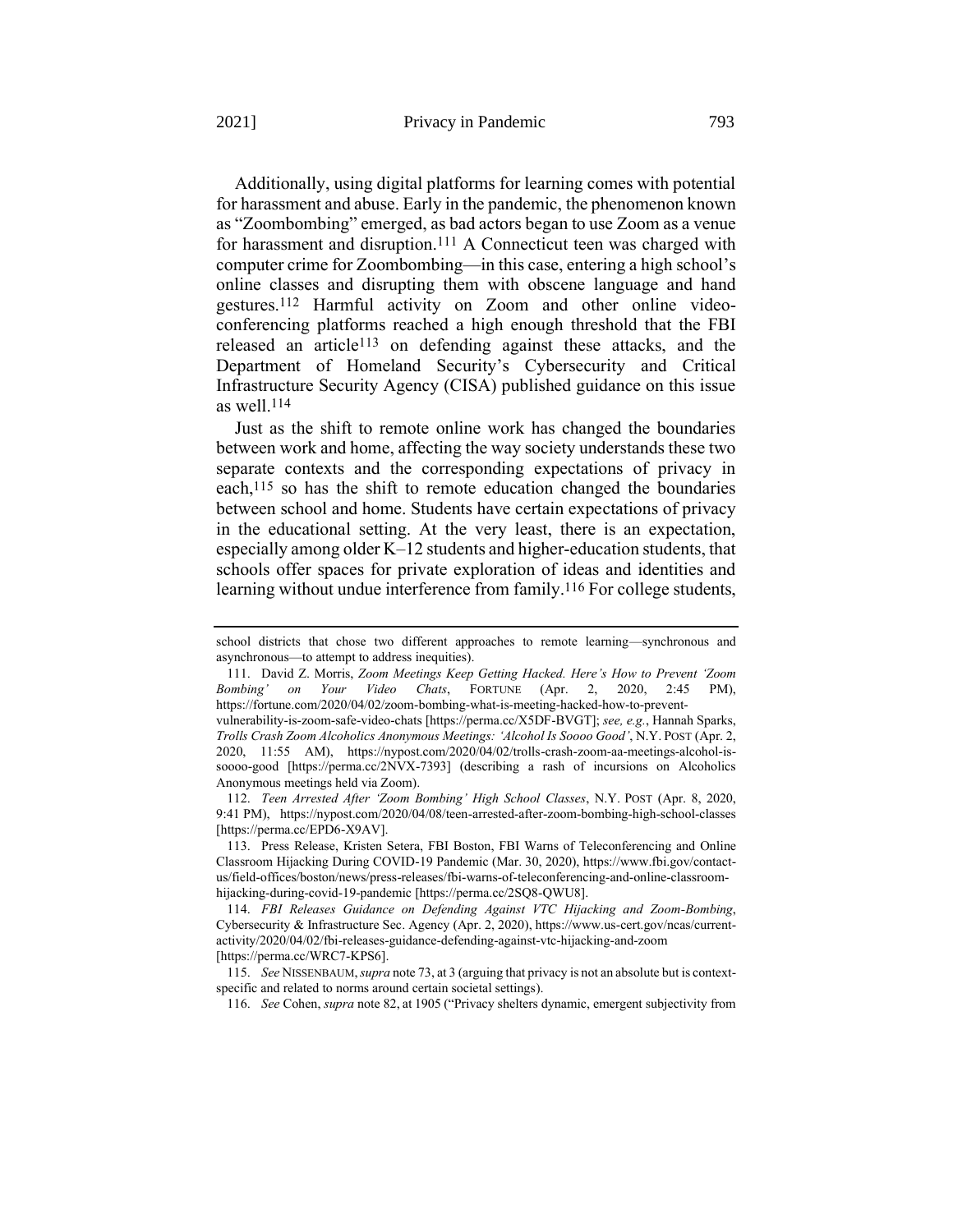Even for those living at home, schools provided spaces where students could expect to listen to lectures with a certain sense of privacy from some parties (namely, family). On the verso, students previously had an expectation of privacy regarding the separation of their home from their schools. They could reasonably expect that they would be able to protect information about their homes from the eyes of their fellow students or educators. However, now, the pandemic has changed our society's understanding of schools and homes as spaces<sup>117</sup> and has blurred the divide between school and home, resulting in new understandings of what should be a reasonable expectation of privacy in either context.<sup>118</sup>

Education technologies like Zoom are not new, but the scale at which they are being used is new, as most schools around the world shut down physical campuses for some period of time during the pandemic. It is possible that more schools will rely on distance education in the future, perhaps due to familiarity gained by faculty, staff, and students during the pandemic. As such, these technologies—and their impact on privacy—will become even more important in the future.

#### 2. In-Person Campus Surveillance

As schools attempt to reopen in full or in part, a number have proposed in-person testing requirements, such as temperature scanning, COVID-19 virus testing, or possibly immunity passports or other verification.119 The purported goals are to help recreate or retain the benefits of having

the efforts of commercial and government actors to render individuals and communities fixed, transparent, and predictable. It protects the situated practices of boundary management through which the capacity for self-determination develops.").

<sup>117.</sup> *See* Cohen, *supra* note [71](#page-18-1), at 211 (exploring theories about the nature of "cyberspace," including the theory that it is essentially different from "real spaces"); Waldman, *supra* not[e 71,](#page-18-1) at 1540 ("Spaces become *social* when they are constructed by persons engaged in information exchange.").

<sup>118.</sup> *See generally* NISSENBAUM, *supra* not[e 73.](#page-18-2)

<sup>119.</sup> *See, e.g.*, Jenna Zibton, *Virginia Schools Preparing for a Variety of Scenarios When Students Return in the Fall*, WSLS 10 NEWS, https://www.wsls.com/news/local/2020/05/12/ virginia-schools-preparing-for-many-scenarios-when-students-return-in-the-fall

<sup>[</sup>https://perma.cc/7GM4-S7RK] (July 24, 2020, 11:23 AM) (interviewing educators contemplating when and how to take students' temperatures before they go to class); *Screening K–12 Students for Symptoms of COVID-19: Limitations and Considerations*, CTR. FOR DISEASE CONTROL & PREVENTION, https://www.cdc.gov/coronavirus/2019-ncov/community/schoolschildcare/symptom-screening.html [https://perma.cc/ZX5C-TT43] (Mar. 17, 2021); *Interim Guidance for SARS-CoV-2 Testing and Screening at Institutions of Higher Education (IHEs)*, CTR. FOR DISEASE CONTROL & PREVENTION, https://www.cdc.gov/coronavirus/2019 ncov/community/colleges-universities/ihe-testing.html [https://perma.cc/9D4E-F6DG] (Mar. 17, 2021).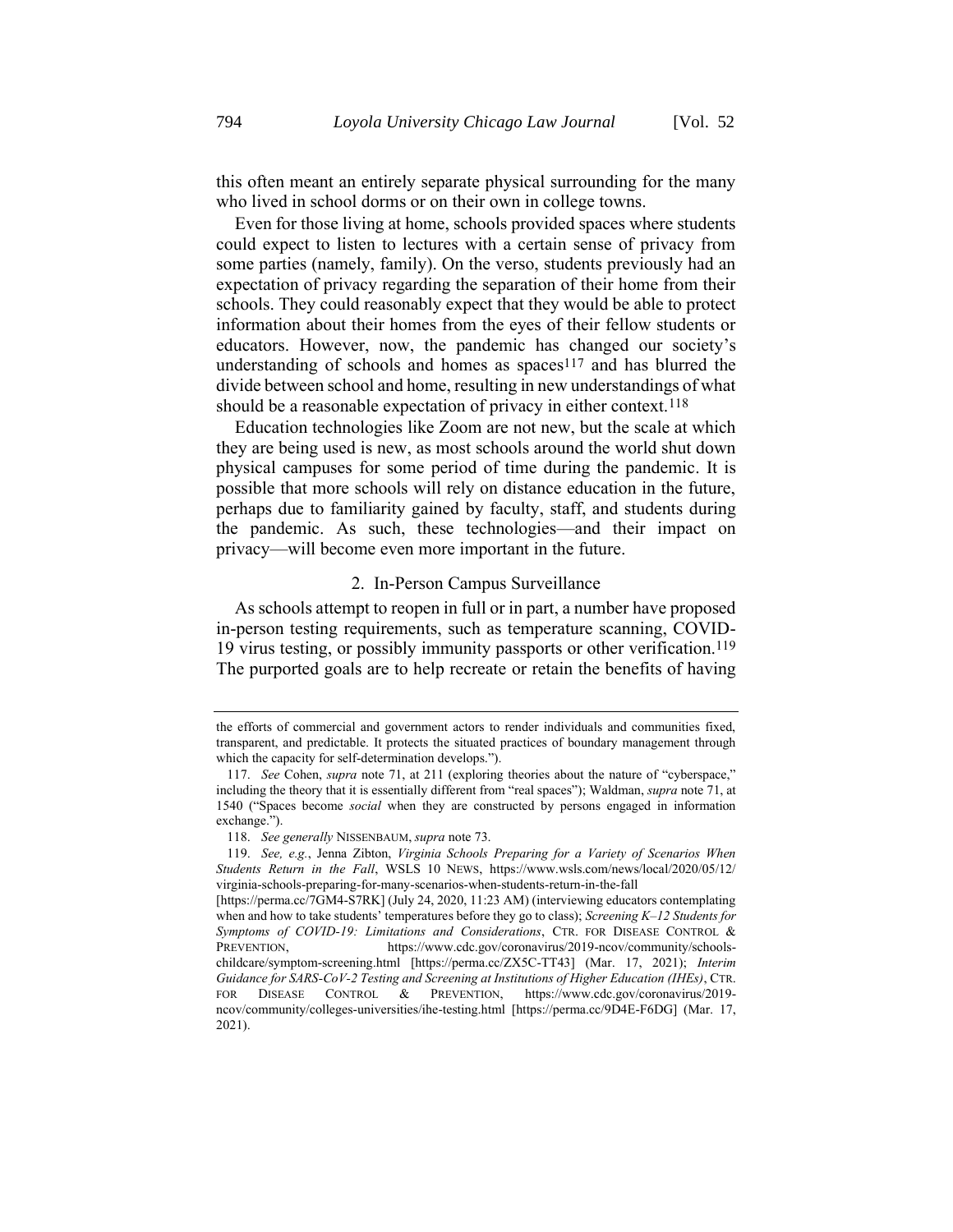physical school spaces, including reducing the disparate impact on marginalized students who are harmed more by the shutting down of schools.

However, increased testing and data collection on campus can have a harmful impact on privacy rights for students and staff in educational institutions. First, any new collection of data will create risks of data exposure, including to hackers and bad actors. Second, testing on campus would come with the same issues related to COVID-19 testing in general, as would immunity passports or other forms of COVID-related medical verification used on campus. This increase in health data collection would be in addition to existing collection of health data in schools, including some schools' requirements for students to submit vaccination information.

What would differentiate these privacy-invasive measures from other, perhaps more controversial, forms of surveillance and data collection would be the educational context and the educational institution as the primary data controller and possibly the primary physical point of data collection. This narrows the field for regulatory solutions slightly, as some of the privacy harms can be stemmed solely by regulating educational instructions and educational privacy rights. Here, laws like FERPA and HIPAA may apply in only a limited manner.

Increasing surveillance in person on campus could lead to a loss in students' expectations of privacy. Students may feel like they have less privacy on campus due to an increased surveillance apparatus present throughout the campus experience. This could lead to a loss in perceived educational privacy protections, making students less willing or able to pursue their intellectual interests and develop their knowledge and skills. While the law does not address the educational privacy of faculty or staff (preferring instead to protect their privacy through employee privacy laws), individuals working at educational institutions also may suffer privacy loss from increased surveillance as well. The privacy harms incurred may be distinct from general employee privacy harms, as they could relate specifically to the educational enterprise—the pursuit of intellectual interests and the creation and dissemination of knowledge.

#### 3. Digital Inequities

Distance learning produces a potentially discriminatory impact on some individuals. The shift to online learning exposes in even starker terms the digital divide, highlighting those who live in "digital poverty,"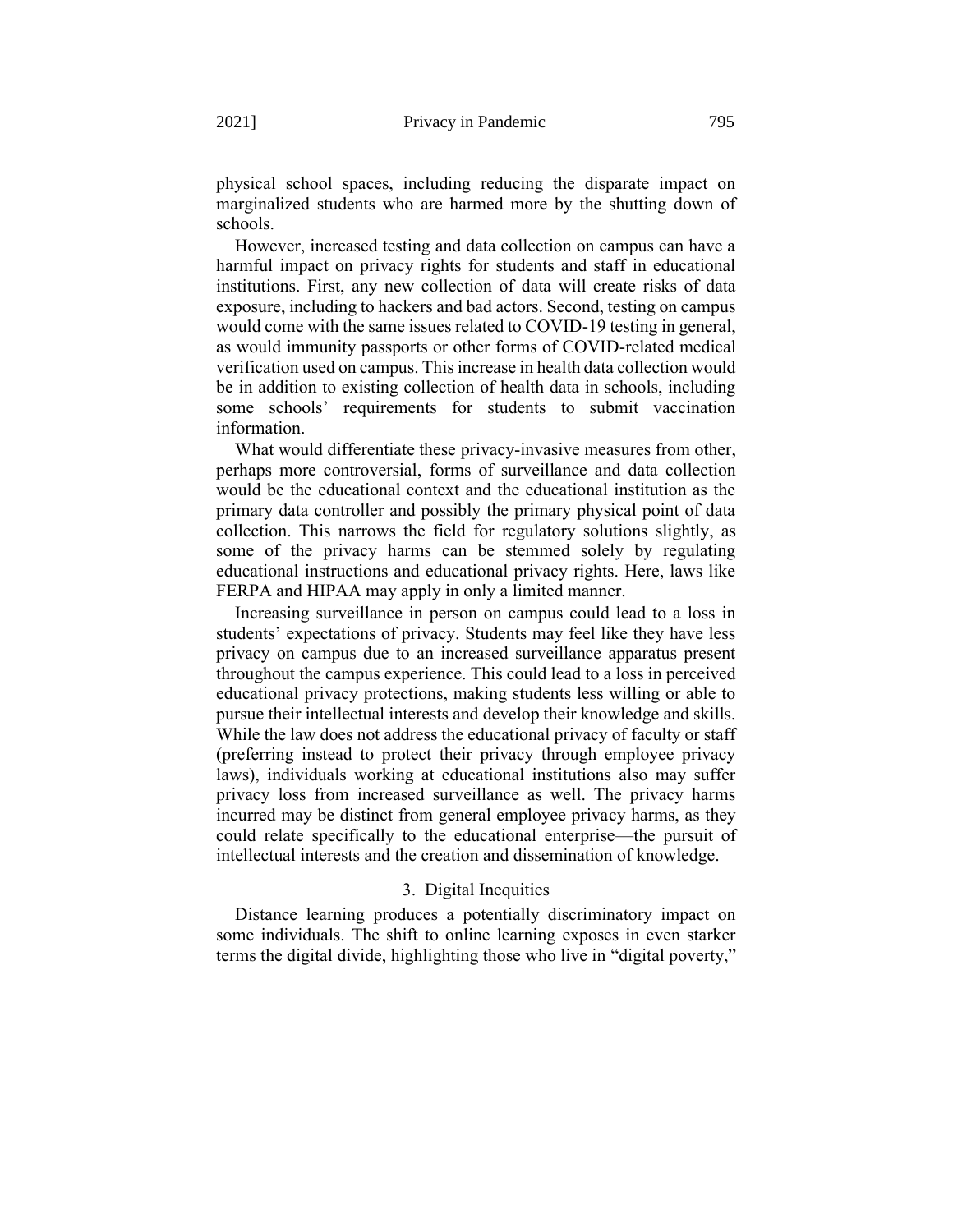<span id="page-30-0"></span>with less or no access to the internet or computing devices.<sup>120</sup> An estimated 17% of students nationwide lack access to a computer at home, and 18% lack access to broadband internet at home.121 Before the pandemic, many of these students could have taken classes in person and relied on libraries, cafes, and other spaces for free or low-cost access to the internet and computers. During the pandemic, these options evaporated, worsening the already-problematic digital divide.122

The shift to remote education has also caused unequal privacy harms that have impacted groups in disparate ways. Privacy-invasive education surveillance systems often require access to devices and the internet, which can further exacerbate digital inequalities. Students who lack stable internet access (e.g., students without stable housing) have not been able to participate in school and related education activities that now moved online, effectively cutting them off from both education and the social benefits of schooling. Similar problems have faced students who do not have access to their own computer or mobile device, some of whom must share limited remote-computing equipment with multiple family members. Privacy-invasive software that scans activities and files on devices will thus harm the privacy both of the student as well as anyone else using the device, creating disparate privacy harms for lowincome families who share devices.

<sup>120.</sup> *See* Deborah Brown, *Closing the 'Digital Divide' Critical in COVID-19 Response*, HUM. RTS. WATCH (Mar. 25, 2020, 1:15 PM), https://www.hrw.org/news/2020/03/25/closing-digitaldivide-critical-covid-19-response [https://perma.cc/S267-3U98] ("One in five school aged children in the United States don't have access to a computer or high-speed internet at home."); Dana Goldstein et al., *As School Moves Online, Many Students Stay Logged Out*, N.Y. TIMES, https://www.nytimes.com/2020/04/06/us/coronavirus-schools-attendance-absent.html

<sup>[</sup>https://perma.cc/5XQQ-LKEQ] (Apr. 8, 2020) (reporting that pandemic absence rates have been highest in schools with large numbers of low-income students); Nicole Gaudiano, *Coronavirus Quarantines Could Rob Poor, Rural Students of Access to Education*, POLITICO (Mar. 10, 2020, 1:49 PM), https://www.politico.com/news/2020/03/10/coronavirus-quarantines-rural-students-125048 [https://perma.cc/3UFK-Z783] (referring to a "homework gap" caused by differences in internet access, starting prior to the pandemic); AFP, *Poor U.S. Students Miss Out As Virtual Learning Sharpens Divide*, BANGKOK POST (Apr. 18, 2020), https://www.bangkokpost.com/world/1902430/poor-us-students-miss-out-as-virtual-learningsharpens-divide [https://perma.cc/8QT9-NWCZ] (reporting that in mid-April, 7,400 Los Angeles students had not logged on once to remote learning platforms); Shoshana Wodinsky, *Not Everyone Can Go to School Online*, GIZMODO (Apr. 7, 2020, 4:10 PM), https://gizmodo.com/not-everyonecan-go-to-school-online-1842726588 [https://perma.cc/4YV4-EQLY] ("[T]he absentee-rate gap between high-poverty and low-poverty students has never been higher.").

<sup>121.</sup> *Millions of Kids Are Struggling in School Because They Don't Have Internet Access at Home*, MKT. WATCH (June 10, 2019, 4:22 PM), https://www.marketwatch.com/story/nearly-3 million-students-in-the-us-struggle-to-keep-up-in-school-due-to-lack-of-home-internet-2019-06- 10 [https://perma.cc/QCP9-4F42].

<sup>122.</sup> Goldstein et al., *supra* not[e 120.](#page-30-0)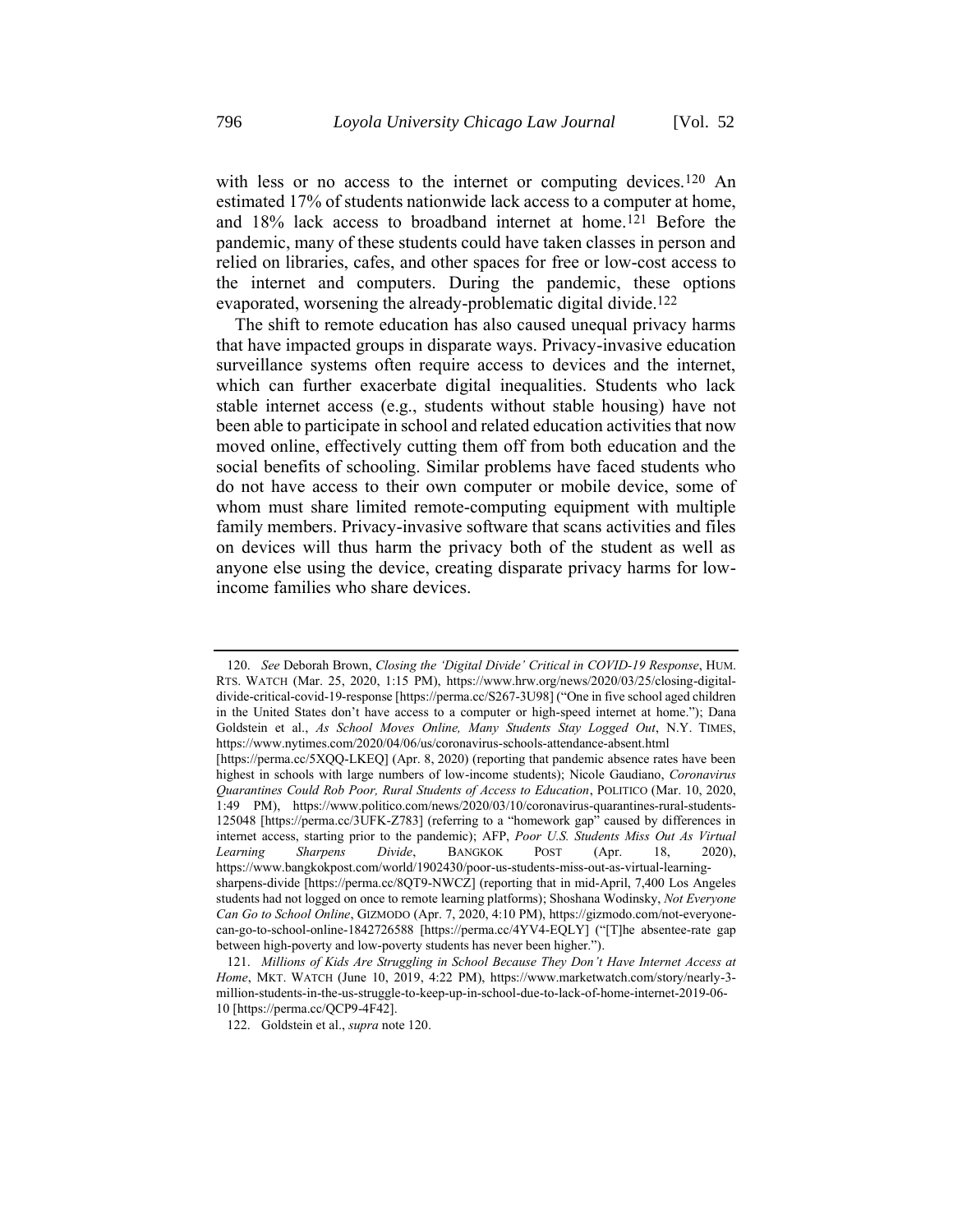Not only does a rapid, unplanned shift to online learning disproportionately harm the privacy interests of some students, but the loss of a private educational space may also impact some students more than others. Students who may have been able to pursue study of subjects independent of family considerations now lose the privacy of having separate educational spaces. Consider the closeted gay teen studying LGBT history in defiance of religious conservative parents. Now, the student must do all his research and classes from home, on shared devices, forcing him to risk unintended exposure to his family and the accompanying social consequences in order to explore his intellectual interests and identity.

With the shift to online learning, students are unable to protect the divide between their home and school spaces. Students must face the context collapse of school and family spaces blending together, which could disadvantage some students more than others. Students in families facing more financial stress in this time are at a disadvantage.123 Older students may be pressed to take on more work hours to make up for lost wages from other family members. Younger students may lack the parental supervision necessary for setting up and engaging in remote education.124 For example, someone has to make sure to turn on the computer and connect to the online video session at the right times every day. Parents of neurodiverse children may have even more responsibilities with online learning.125 All of these personal financial circumstances may now be made public, or at least become visible to fellow students and educators, as the privacy-invasive nature of education

<sup>123.</sup> *See* Juliana Menasce Horowitz & Ruth Igielnik, *Most Parents of K–12 Students Learning Online Worry About Them Falling Behind*, PEW RSCH. CTR. (Oct. 29, 2020), https://www.pewsocialtrends.org/2020/10/29/most-parents-of-k-12-students-learning-online-worry-about-them-falling-behind/ [https://perma.cc/JLV7-7H8B] (showing that about two-thirds of parents of K–12 students have an adult in their household providing additional instruction or resources to their child, but only 7 to 8% of lower-income families have been able to hire this additional person, compared to 19% of upper-income families).

<sup>124.</sup> *See New Survey Shows Parents' Top Challenges with Online Learning*, CISION PR NEWSWIRE (Apr. 29, 2020), https://www.prnewswire.com/news-releases/new-survey-shows-parents-top-challenges-with-online-learning-301049124.html [https://perma.cc/3Q9A-5F5J] (reporting the survey results from a study conducted by the education platform, Canvas, including that "[p]arents of young children disproportionately report that they struggle balancing their work/daytime responsibilities and their child(ren)'s schooling (51% for kindergarteners and 46% for elementary schoolers, compared to 38% for all respondents).").

<sup>125.</sup> *See* Carrie Goldman, *Distance Learning Not Working? Here Are Strategies to Try*, WASH. POST (Dec. 1, 2020, 8:00 AM) https://www.washingtonpost.com/lifestyle/2020/12/01/remotelearning-strategies-covid-parenting/ [https://perma.cc/8XU5-KVYF] (reporting how families with neurodiverse children have had to compromise their own employment pursuits in order to ensure their child was adequately supported).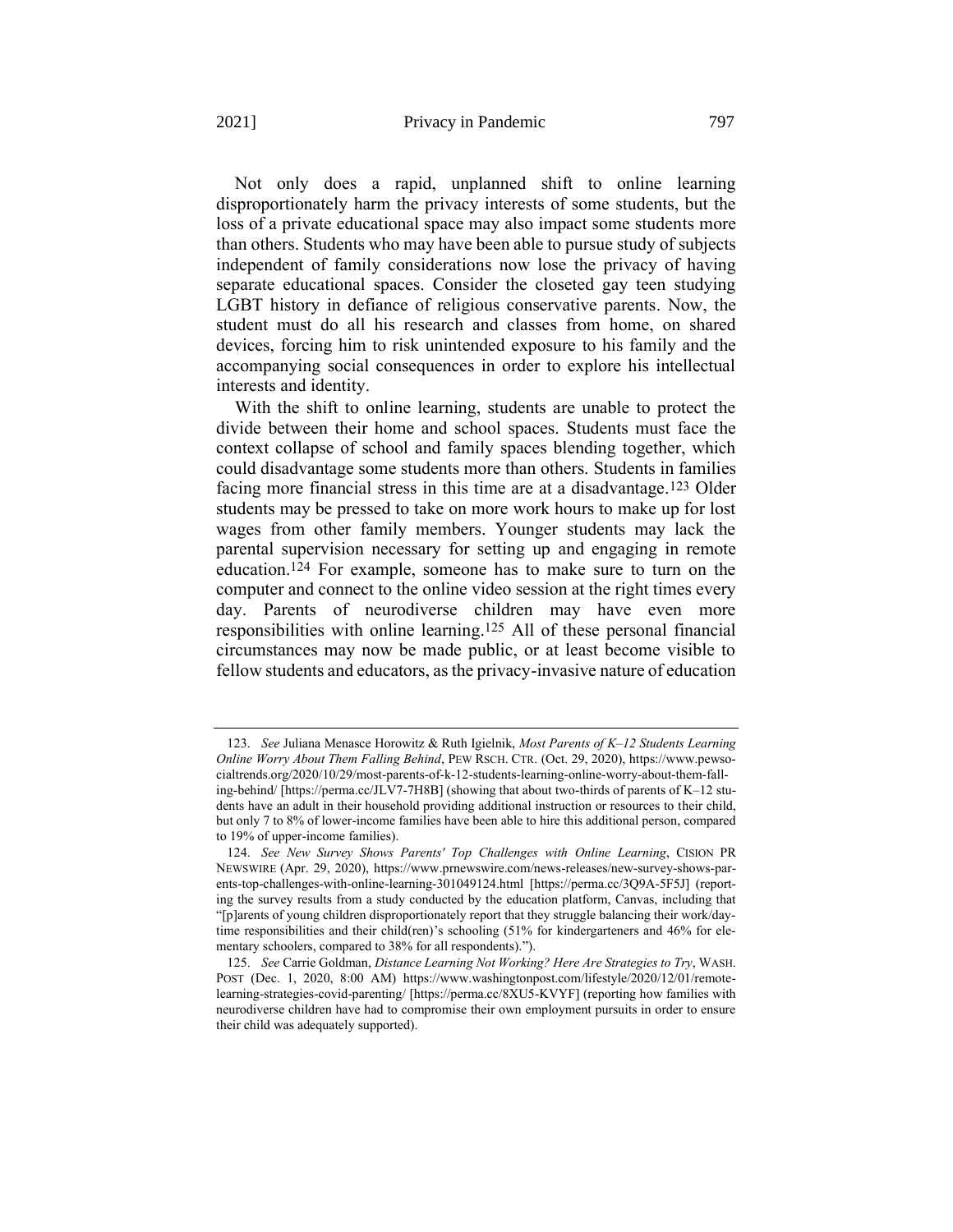technologies exposes situational factors like whether a parent is consistently able to help a younger student during class.

<span id="page-32-0"></span>The increased use of remote communication technologies in education also creates disadvantages for some students, based on income and socioeconomic status.<sup>126</sup> Consider the student living in a multigenerational household with parents, grandparents, and multiple siblings all in one small apartment, where it may be difficult to find any space quiet and isolated enough to participate fully in online classes or to do online study, even during the times the student is able to wrangle the family's single computer for use. This student might not have steady Wi-Fi access or may be defaulting to a limited mobile data plan for accessing the internet. This student would be at a profound disadvantage compared to a classmate who had access to better technology and home support.

The sudden move to online learning has also forced many students to suffer privacy harms due to context collapse. Students learning online through video communications technologies must now allow their fellow students and teachers into the privacy of their homes, including (for some) whatever objects are in viewing distance of their computers. Students who live in physical settings without the space and quiet necessary for learning via distance education have been placed at a disadvantage. Some students may feel a sense of shame about showing photos or videos of their home environments to other students. Consider the lower-income scholarship student at a private school who must now virtually invite their wealthier peers to view their home. This student may previously have been able to nurture an identity independent of family in the educational space. However, due to the pandemic context collapse, this student no longer has that ability—a privacy harm that may disproportionately affect those students who previously relied on hiding their home lives from peers and teachers in school. Fortunately, technology can also be used to help ameliorate some of these harms. For example, students have taken to using Zoom virtual backgrounds to keep their homes from public view even while on video chat.127

Many students will suffer disparate harms in this time of pandemic. Not only will lower income students face financial stresses with less ability to fight against privacy invasions,<sup>128</sup> but students who are

<sup>126.</sup> *See* Michele E. Gilman, *The Class Differential in Privacy Law*, 77 BROOK. L. REV. 1389, 1403-04 (2012) (detailing the disparity between high- and middle-income Americans, and lowincome Americans with respect to privacy and the negative effects of violations of privacy).

<sup>127.</sup> Zita Fontaine, *Zoom's Virtual Backgrounds Help Fight Inequality*, MEDIUM (Apr. 12, 2020), https://medium.com/age-of-awareness/zooms-virtual-backgrounds-help-fight-inequality-624da895634e [https://perma.cc/LMY7-UWHC].

<sup>128.</sup> Gilman, *supra* note [126,](#page-32-0) at 1403–04.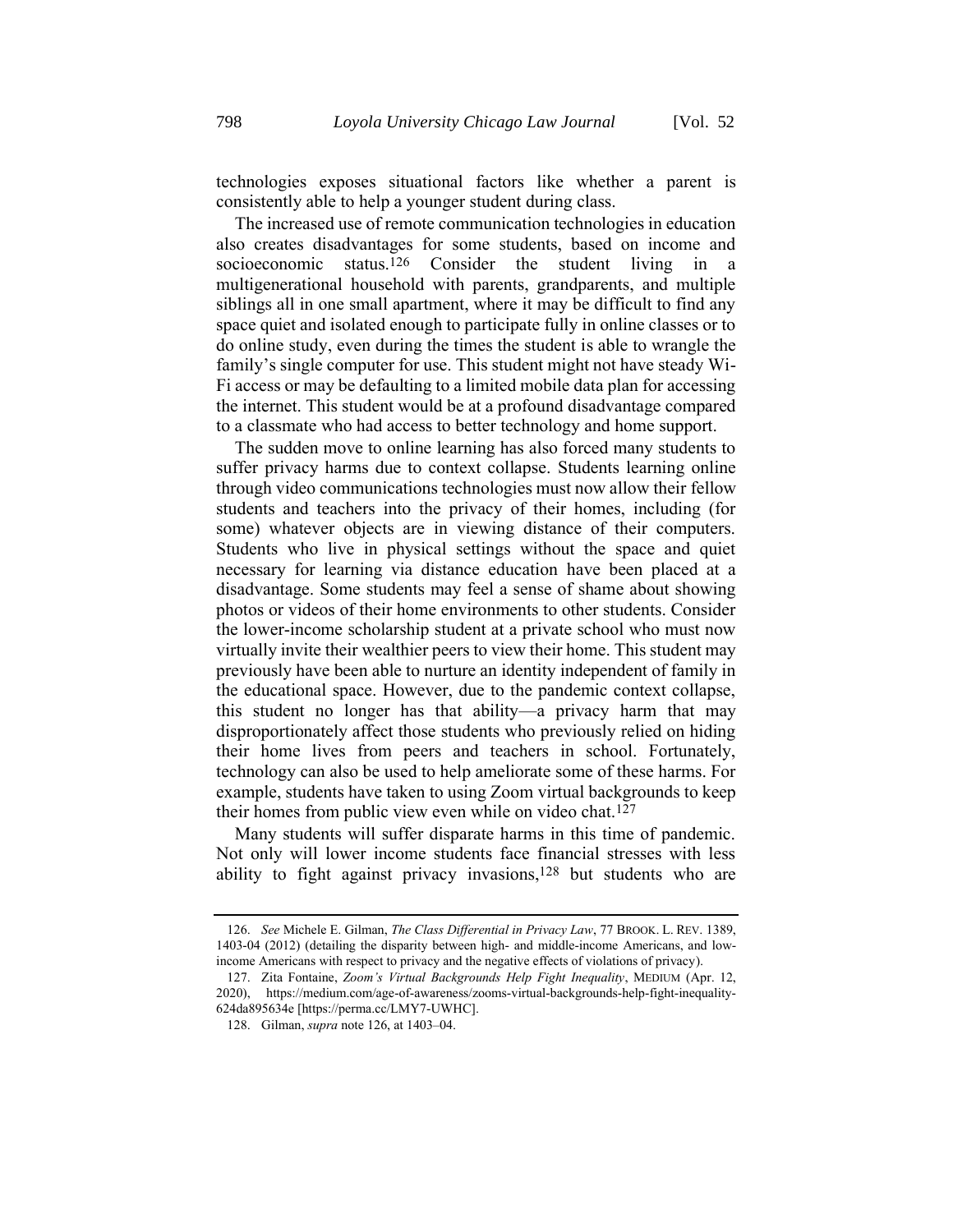<span id="page-33-0"></span>themselves parents will face greater burdens as they attempt to navigate their studies (and sometimes work) at the same time as handling childcare. Even in households where both parents work from home, women have still been doing more childcare and more household work during the pandemic era.129 This means disproportionate harm to female students,130 as they will have less time to keep up with schoolwork compared to their male peers. This sharp inequality will also be reflected in more burdens on women who must parent children as they navigate new education technologies when schools are shut down.131 Women may be found to be less productive than their peers as both students and workers who happen to be parents of students. 132 Women likely will bear the bulk of the burden in supporting their children in transitioning to remote learning technologies and will likely then suffer unique and disproportionate privacy harms<sup>133</sup> related to the use of such technologies.134

Students, parents, and educators may all face disparate harms due to COVID-19 as well as the push to online learning aided by new technologies. These harms may fall upon those who belong to lowincome, rural, undocumented, disabled, or other groups. An additional harm may simply be that students will be pressed to disclose their conditions to educators, fellow students, and administrators during this time. For example, students with some "hidden" disabilities may be forced to ask for accommodations, if their disabilities make remote distance learning difficult.135 This disclosure can lead to a loss of privacy

<sup>129.</sup> Claire Cain Miller, *Nearly Half of Men Say They Do Most of the Home Schooling. Three Percent of Women Agree.*, N.Y. TIMES (May 6, 2020), https://www.nytimes.com/2020/05/06/upshot/pandemic-chores-homeschooling-gender.html [https://perma.cc/N9WG-FGPC].

<sup>130.</sup> *See, e.g.*, Jennifer Medina & Lisa Lerer, *When Mom's Zoom Meeting Is the One That Has to Wait*, N.Y. TIMES (Apr. 22, 2020), https://www.nytimes.com/2020/04/22/us/politics/womencoronavirus-2020.html [https://perma.cc/M55F-ZFQL] (discussing the common phenomenon of women being expected to handle childcare, household organization, and emotional labor in addition to their professional duties while working or attending school remotely).

<sup>131.</sup> Miller, *supra* not[e 129.](#page-33-0)

<sup>132.</sup> Colleen Flaherty, *No Room of One's Own*, INSIDE HIGHER ED (Apr. 21, 2020), https://www.insidehighered.com/news/2020/04/21/early-journal-submission-data-suggest-covid-19-tanking-womens-research-productivity [https://perma.cc/KHU8-5RVP].

<sup>133.</sup> ANITA ALLEN, UNEASY ACCESS: PRIVACY FOR WOMEN IN A FREE SOCIETY 123–25 (1988).

<sup>134.</sup> CITRON, *supra* note [24,](#page-7-0) at 14–15; Allen, *supra* not[e 79,](#page-20-0) at 1177–79.

<sup>135.</sup> Johnathan Custodio, *Disabled Students Already Faced Learning Barriers. Then Coronavirus Forced an Abrupt Shift to Online Classes.*, CHRON. HIGHER EDUC. (Apr. 7, 2020), https://www.chronicle.com/article/Disabled-Students-Already/248444 [https://perma.cc/VNQ4- ZEXS].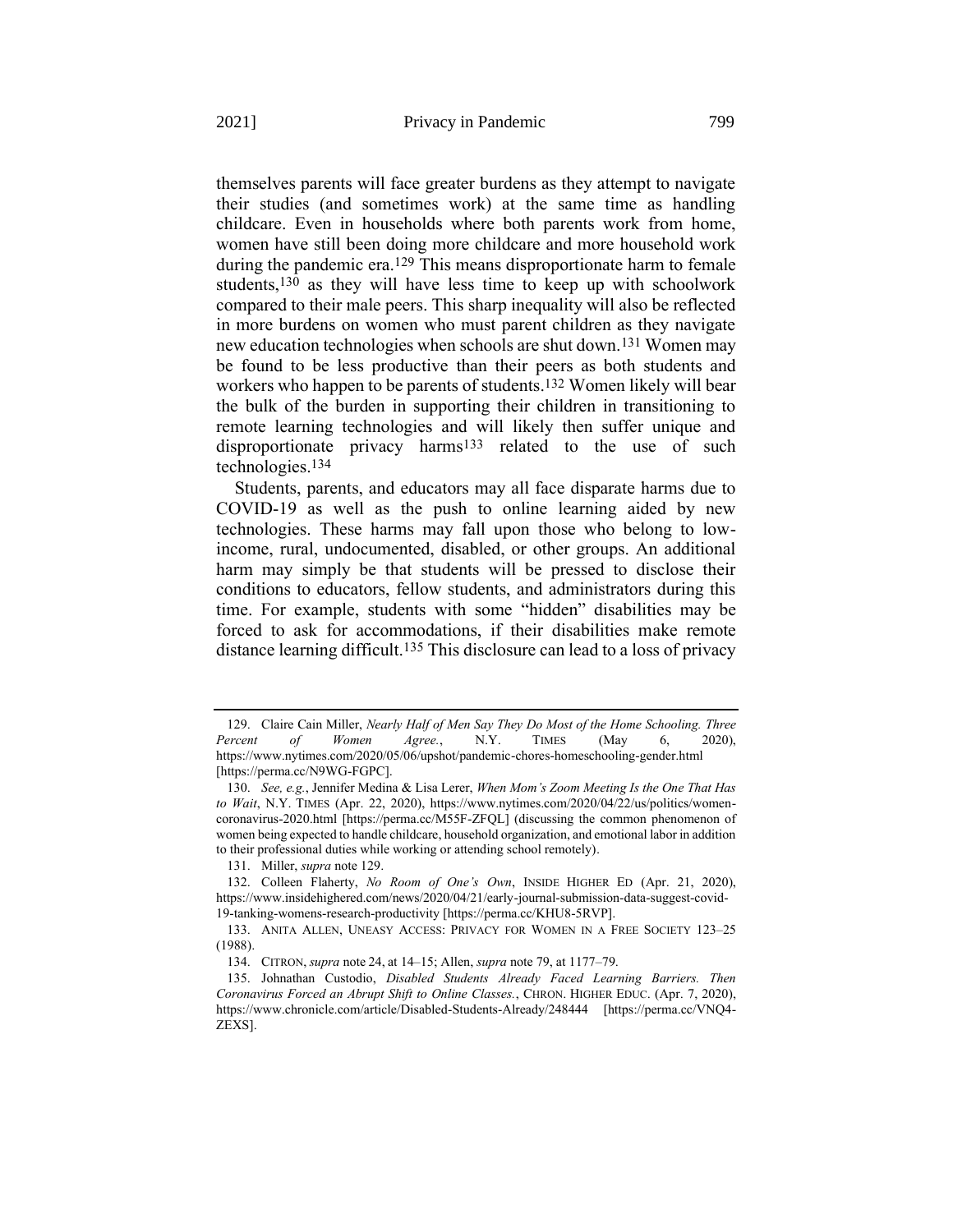and a sense of lack of control over one's own personal health information, financial information, or more.

#### 4. Legal and Regulatory Interventions to Protect Education Privacy

#### <span id="page-34-0"></span>a. Existing Protections Are Not Enough

The educational privacy interests of students are particularly important to safeguard in a public health emergency. As Elana Zeide writes, students may themselves be an especially vulnerable population when it comes to privacy.136 Many students are children, a class the law has consistently recognized as deserving of particular protections, including within U.S. privacy jurisprudence.<sup>137</sup> Students often have little choice regarding the educational-privacy practices of their schools.138 As Zeide notes, FERPA and similar state laws "were designed for a world of paper records, not networked, cloud-based platforms that collect information automatically"139—i.e., the very platforms being utilized at great scale by educational institutions during this shift to online learning.

Only public educational institutions, or institutions that receive public funding, are subject to FERPA.140 FERPA imposes certain obligations on public and private educational institutions that receive federal funding, as well as (by proxy) institutions that receive data from them.<sup>141</sup> FERPA imposes restrictions on access and transfer of student data and allows students and parents certain rights regarding student data. However, FERPA only applies to institutions receiving federal funding.142 During the pandemic, most schools, public and private, transitioned to online learning. Many schools, public or private, have also relied on private education-technology companies.143 While the data collected and transmitted by the institution would be protected under FERPA, public

<sup>136.</sup> Elana Zeide, *Education Technology and Student Privacy*, *in* THE CAMBRIDGE HANDBOOK OF CONSUMER PRIVACY 70, 70 (Evan Selinger, Jules Polonetsky & Omer Tene eds., 2018) ("[S]tudent privacy protects particularly vulnerable individuals—maturing children and developing learners.").

<sup>137.</sup> *See* The Children's Online Privacy Protection Act of 1998, 15 U.S.C. §§ 6501–6505 (outlining the privacy protections due to children).

<sup>138.</sup> Zeide, *supra* not[e 136,](#page-34-0) at 70.

<sup>139.</sup> *Id.* at 79–80.

<sup>140.</sup> Family Educational Rights and Privacy Act, 20 U.S.C. § 1232g; 34 C.F.R. § 99 (2021).

<sup>141.</sup> 20 U.S.C. § 1232g(a)(3).

<sup>142.</sup> *Id*.

<sup>143.</sup> *See, e.g.*, Tony Wan, *US Edtech Raises \$803M in First Half of 2020 As COVID-19 Forces Learning Online*, EDSURGE (July 29, 2020), https://www.edsurge.com/news/2020-07-29-usedtech-raises-803m-in-first-half-of-2020-as-covid-19-forces-learning-online

<sup>[</sup>https://perma.cc/GT4T-HWZU] (discussing the growth of online educational services during the pandemic).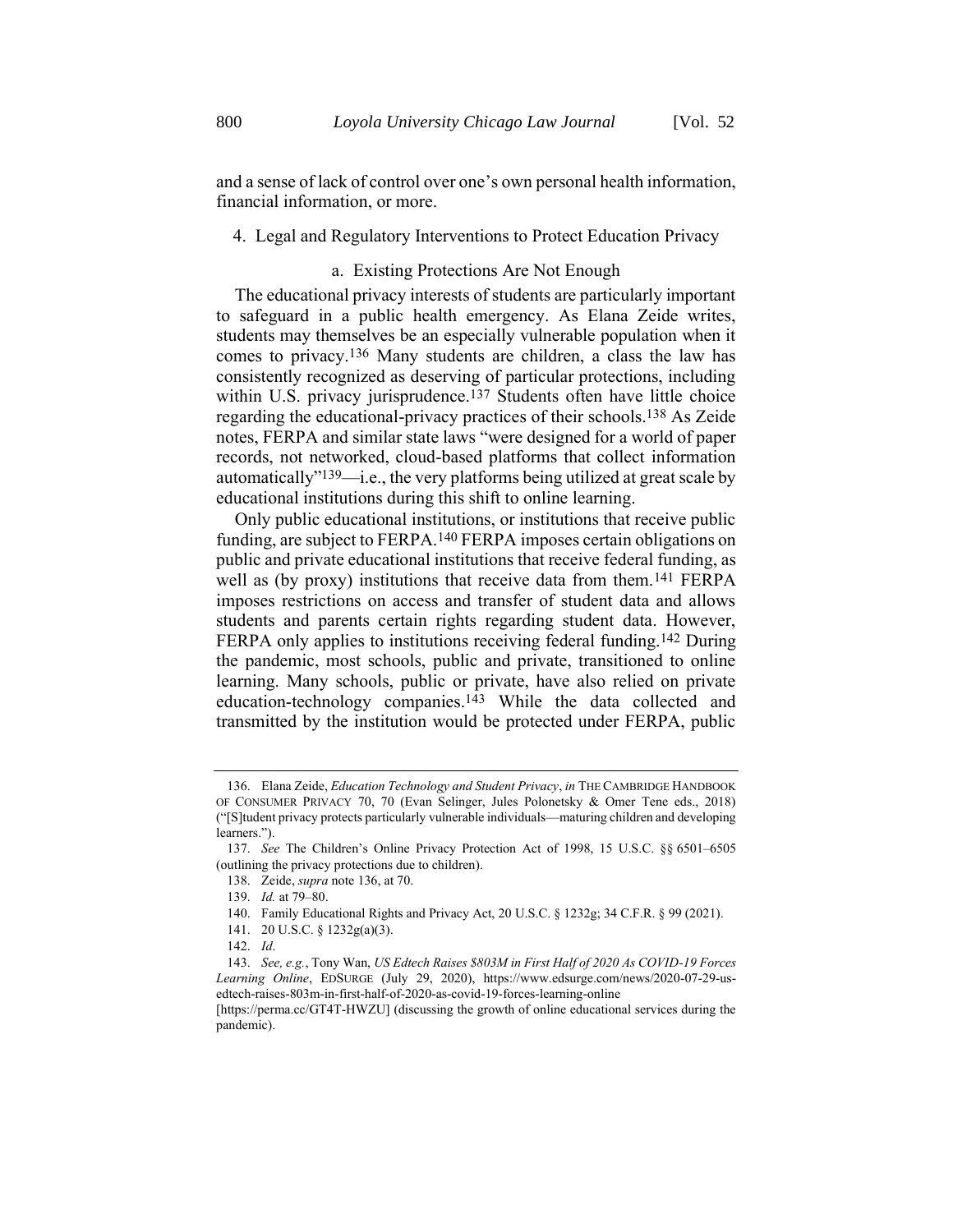institutions may still be encouraging use of private companies' technologies, which would not necessarily be covered, depending on how data is collected from students. Zeide notes that the institutional reliance on FERPA creates undue burden for students, parents, and educators, and fails to protect the privacy of students.144

<span id="page-35-0"></span>Second, FERPA only applies to certain educational student records and not all student data collected in the course of educational experience. For example, while student grades would be considered data covered under FERPA, photos of students taken during exam monitoring might not.<sup>145</sup> Third, FERPA allows for a variety of permitted disclosures of student records, including to other organizations acting on behalf of the school for legitimate purposes. With more parties having access to student data, it is more difficult to safeguard the privacy of students. Additionally, new forms of data are being generated that may or may not be considered protectable under FERPA. Consider, for example, screenshots of Zoom sessions that include small profile photos or live camera of students. While school photographs can be protectable under FERPA, this new class of content or data may not be. FERPA is rather limited in scope and does rather little to protect students or their parents and guardians from the privacy impacts of the pandemic-fueled shifts in use of technology.146

Many education technology companies will have to comply with privacy laws and general consumer protection laws. In the United States, the Federal Trade Commission (FTC) has regulatory authority over privacy practices, related to the commission's section 5 authority to enforce against unfair and deceptive practices.147 FTC authority would extend to companies and services like Zoom, WebEx, Google Classrooms, and exam-monitoring companies. For these education companies and platforms, the FTC could still enforce similar privacy protections as it would in other sectors. Education technology companies thus have to adhere to similar standards as all companies regarding privacy, including posting privacy notices and (importantly) not violating any of the terms that they set out in their privacy notices or terms of service. If a company were found to have not upheld the representations

<sup>144.</sup> Elana Zeide, *Student Privacy Principles for the Age of Big Data: Moving Beyond FERPA and FIPPs*, 8 DREXEL L. REV. 339, 344 (2016).

<sup>145.</sup> 20 U.S.C. § 1232g(a)(4).

<sup>146.</sup> Zeide, *supra* note [144,](#page-35-0) at 362–64 (discussing the lack of language giving protection to students regarding technology).

<sup>147.</sup> 15 U.S.C. § 45; Daniel J. Solove & Woodrow Hartzog, *The FTC and the New Common Law of Privacy*, 114 COLUM. L. REV. 583, 585 n.2 (2014).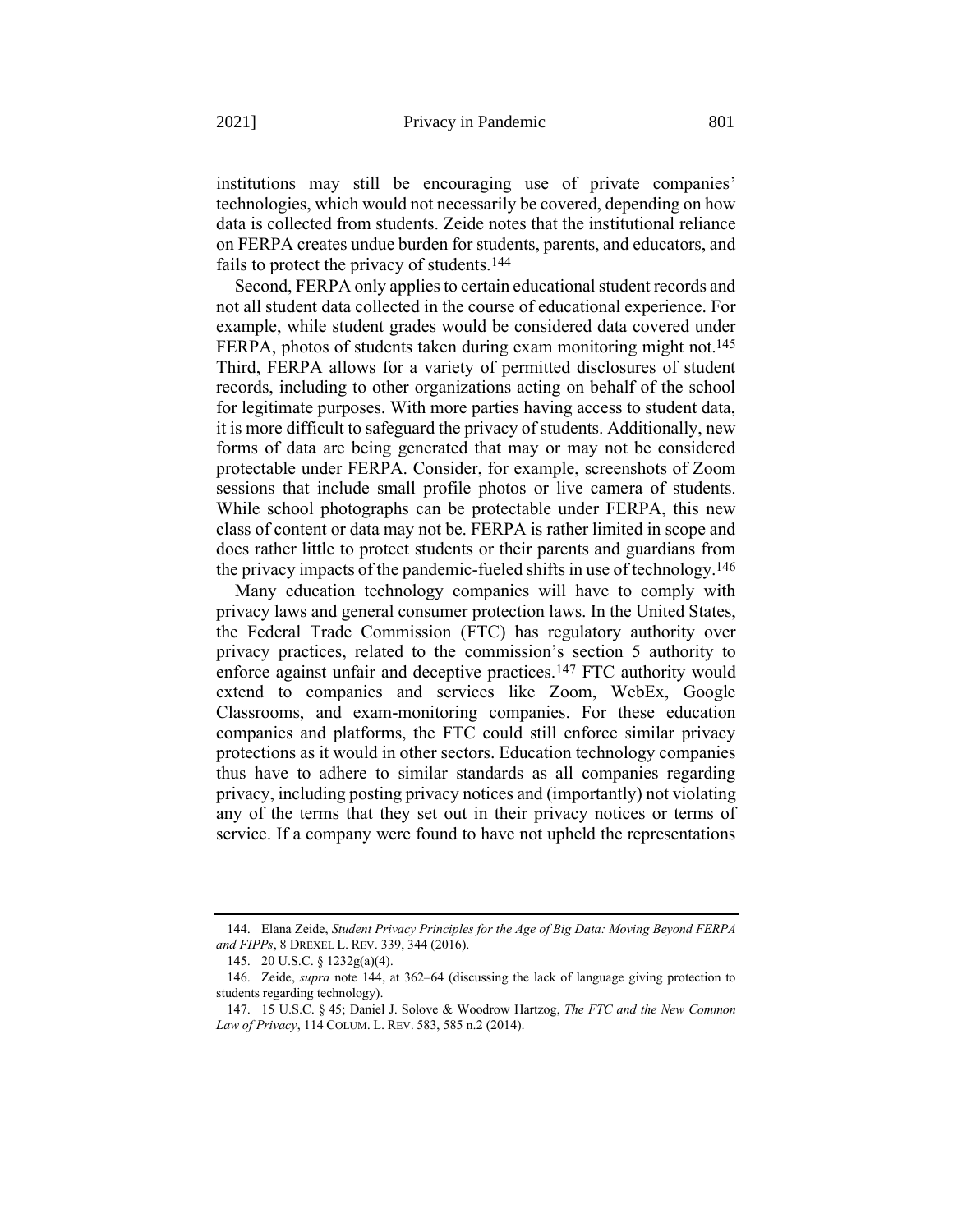they made out to consumers in their terms, the FTC would have authority to enforce judgments against them.148

Additionally, for education settings involving children, additional federal and state legal protections would apply for children's privacy. The Children's Online Privacy Protection Act (COPPA) protects the privacy of children under thirteen. Under COPPA, companies must adhere to a set of standards, including posting visible privacy policies<sup>149</sup> and obtaining verifiable parental consent before collecting the data of children under thirteen. 150 Parents and guardians of children under thirteen also have special rights under COPPA, including a right to revoke consent at any time and request that a company delete their child's data. Some states also have special protections for children's privacy.151 For example, California's "eraser law" allows children under eighteen to request companies delete their data, among other rights.152

However, even with existing protections, privacy laws in the United States are insufficient to protect privacy, for consumers as students and as individuals. Private-sector privacy laws do not sufficiently protect against the harms of Big Data and the downstream harms of data that may be abused or used against a person after sale, transfer, aggregation, reidentification, or more.153 U.S. privacy law must safeguard civil liberties against the threat of data brokers and the data economy. Individuals need a way to legally seek recourse for distributed downstream data harms, including harms compounded by biased or faulty algorithmic systems.154 One way to do this is to create better laws addressing algorithmic harms, allowing individuals to seek redress for incorrectly made algorithmic decisions that impact fundamental rights, for example. Algorithmic accountability laws could impose transparency, accountability, and privacy obligations on companies or agencies operating in particular sectors, particularly those in which decisions could impact civil rights or civil liberties, including housing and employment.

<sup>148.</sup> 15 U.S.C. § 45.

<sup>149.</sup> 15 U.S.C. § 6502(b)(1)(A)(i).

<sup>150.</sup> § 6502(b)(1)(A)(ii).

<sup>151.</sup> § 6504.

<sup>152.</sup> CAL. BUS. & PROF. CODE §§ 22580–22582 (West 2020).

<sup>153.</sup> Margot E. Kaminski, *Regulating Real-World Surveillance*, 90 WASH. L. REV. 1113, 1127– 28 (2015).

<sup>154.</sup> Solon Barocas & Andrew D. Selbst, *Big Data's Disparate Impact*, 104 CALIF. L. REV. 671, 674 (2016).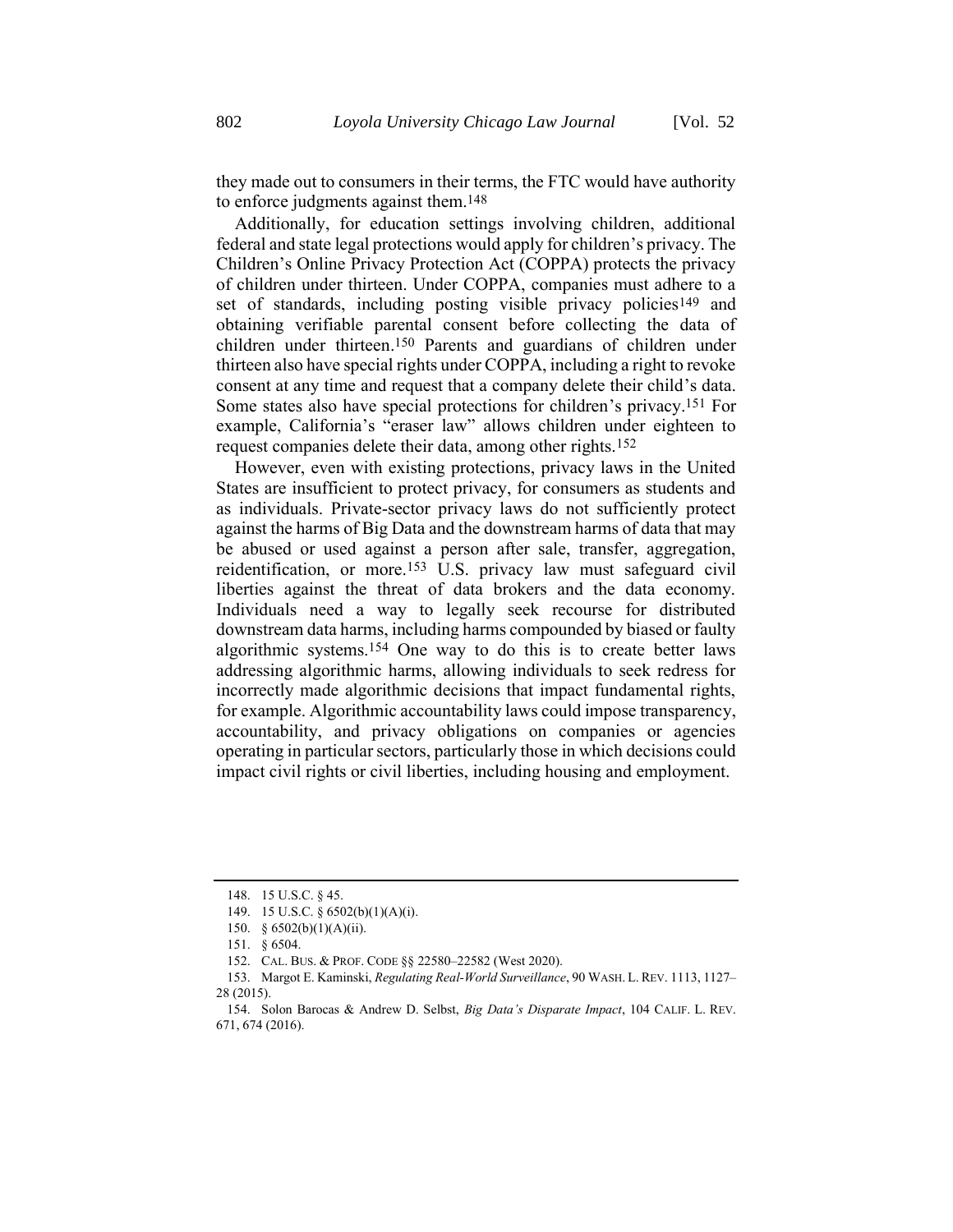#### b. A Right to Educational Privacy

Current laws dealing with education and privacy protect privacy rights based on types of data subjects: students, consumers, and so on. However, these laws do not protect the right of an individual to have the environmental privacy necessary for pursuing a path of education. The laws do not protect the privacy provided by the specific context or social space of education—the physical presence of a school or education institution, or an educational platform that allows for individualized learning. Education privacy laws generally also do not protect the educational privacy rights of educators or researchers, who also benefit from the privacy of physical education spaces.

The use of education technologies in times of pandemic has exposed the need for an updated right to educational privacy. The increased use of new education technologies, the public-private hybrid nature of many education technology platforms, and the unique vulnerabilities of the student population give rise to the need for a new right to educational privacy, a right the law should protect in addition to protections for children and existing protections for student privacy in public institutions. Some, including Khalilah Barnes, have even called for the creation of a Students' Bill of Rights,155 protecting key rights like privacy.

The heightened sensitivities of the pandemic era expose a number of gaps in the legal protections for students. First, there should be more legal limitations on private educational institutions collecting, using, and sharing student data. FERPA protections do not apply to most collection of student data done by private platforms. In addition to relevant privacy obligations under COPPA and general privacy laws, educational institutions (public or private) should be held to a higher standard. The law should recognize the school or the educational institution as a specific place and context, with specific privacy expectations that are different from other business contexts.

Additionally, the increased use of educational technologies has exposed the necessity of addressing the disparate harms suffered by people from various marginalized communities as a result of reliance on new technologies. New privacy laws should take care to address the special needs of different students—for example, protecting against online harassment, which disproportionately affects some groups. Students from marginalized populations may have special needs when it

<sup>155.</sup> Valerie Strauss, *Why a "Student Privacy Bill of Rights" Is Desperately Needed*, WASH. POST (Mar. 6, 2014, 3:30 PM), https://www.washingtonpost.com/news/answersheet/wp/2014/03/06/why-a-student-privacy-bill-of-rights-is-desperately-needed [https://perma.cc/L3GQ-H9K4].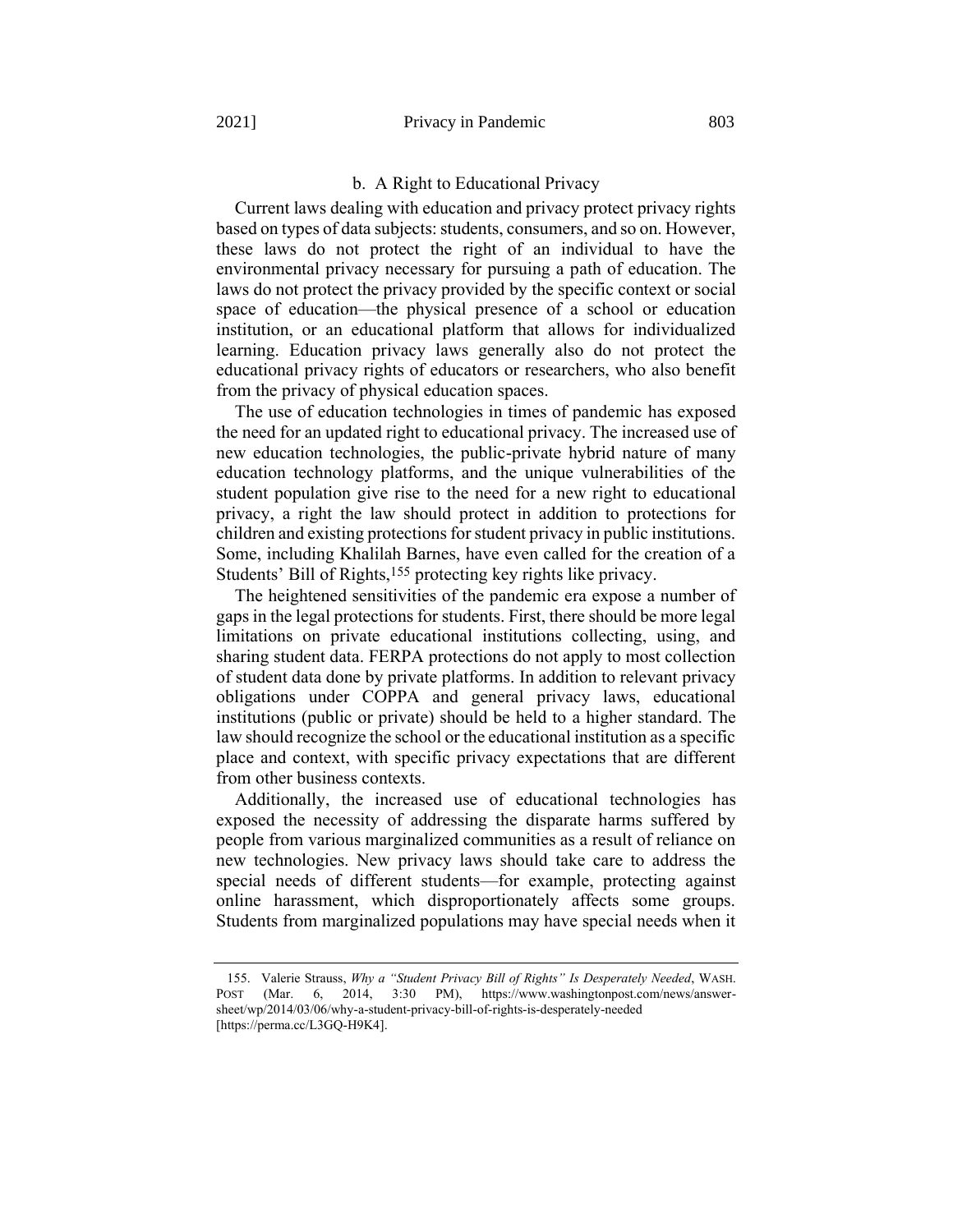comes to educational privacy, including the need to have private space digital or offline—when private space is at a premium at home.

Laws narrowly tailored to address the space necessary for educational privacy should allow for innovation across education sectors, including private-sector educational platforms. The law should recognize the educational-privacy interests that students have in protecting the privacy of their educational paths and learning processes, to aid in independent exploration of ideas and personal and educational development.156 Protecting educational privacy as a distinct right would acknowledge that students of all ages, in public and private institutions, have a privacy interest linked specifically to the concept of education as requiring intellectual freedom.

Furthermore, educational privacy should encompass privacy protection for educators and researchers as well, as all are part of the larger knowledge production system. To protect the social space of education, we should honor and protect the privacy necessary for students, educators, and researchers to teach, learn, create, discover, and share knowledge.

#### *D. Technologies in the Social Sphere*

Remote-communication technologies have been used to a great extent in employment and education settings in response to the changes in society caused by the pandemic. However, technologies like Zoom, Google Hangouts, and other remote-communication technologies have also been used to increased effect by ordinary human beings outside of their roles as employees or students, outside of the contexts of work or school.<sup>157</sup> All of these technologies come with privacy and security issues, 158 some of which have been discussed above. It is important to discuss the impact the pandemic has had on society's relationship with privacy and technology, on an individual, human level.

#### <span id="page-38-0"></span>1. Remote-Connection Technologies

As the pandemic has enforced social distancing conditions, humans have turned to technologies to stay in touch and maintain social relationships. This has included use of mobile phones and connected

<sup>156.</sup> Cohen, *supra* note [83,](#page-21-0) at 1096–08; Richards, *supra* not[e 102,](#page-25-0) at 388–90.

<sup>157.</sup> Taylor Lorenz et al., *We Live in Zoom Now*, N.Y. TIMES (Mar. 17, 2020), https://www.nytimes.com/2020/03/17/style/zoom-parties-coronavirus-memes.html

<sup>[</sup>https://perma.cc/AE3Z-L6CE]; Cohen, *supra* note [83,](#page-21-0) at 1096–08; Richards, *supra* note [102,](#page-25-0) at 388–90.

<sup>158.</sup> St. John, *supra* note [64.](#page-16-0)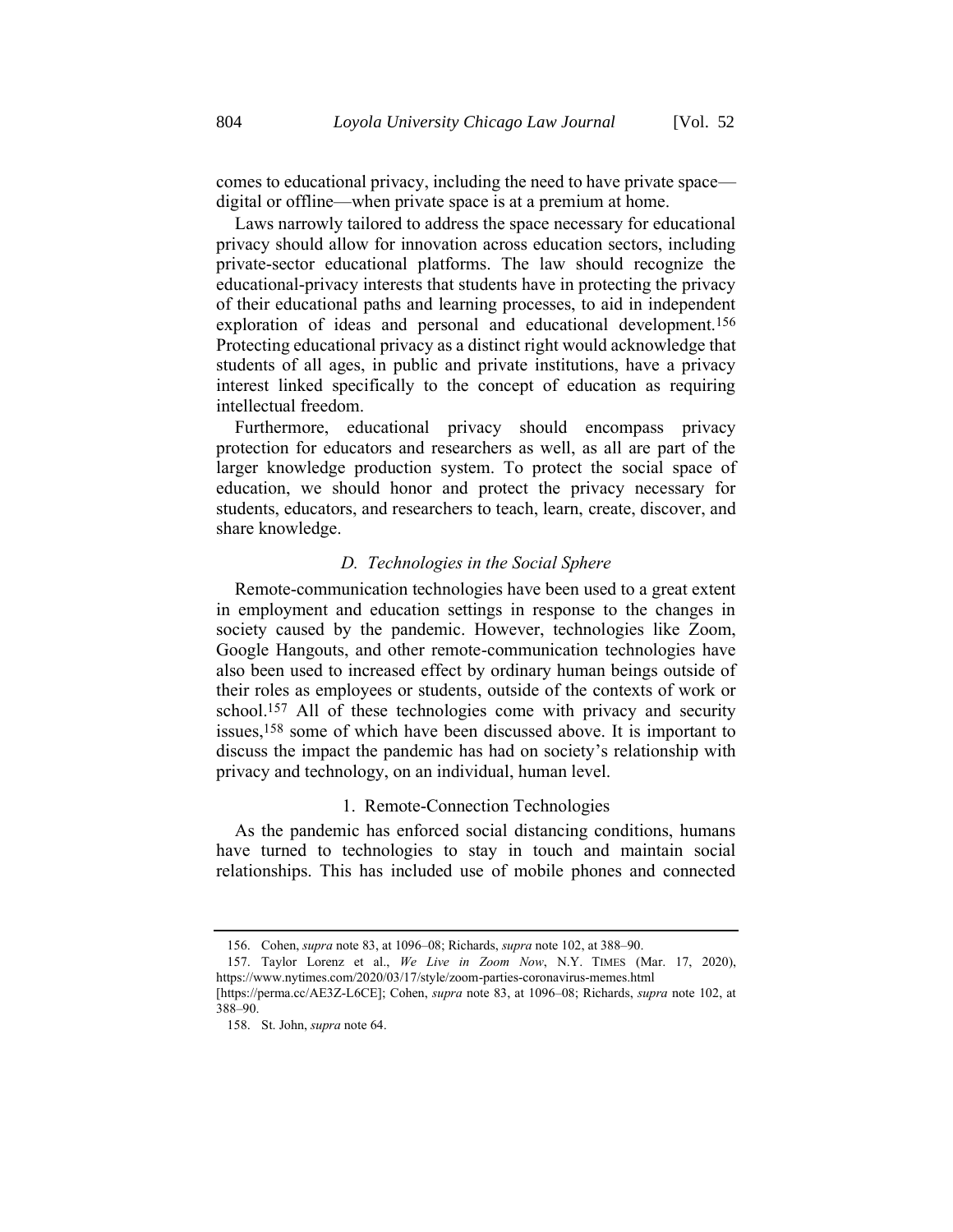<span id="page-39-0"></span>devices to communicate, whether through text messaging, phone calls,159 video calls, and more. In early April, Verizon reported an average of 800 million wireless calls a day during the week—more than double the number of calls usually made on Mother's Day (often one of the busiest days of the year for phone calls).160 In the same time period, internet traffic rose twenty to twenty-five percent more than typical for the time.161

Increased use of phones, home internet connections, mobile devices, and Voice Over IP programs means an increase in risk exposure for consumers in regard to the privacy risks associated with these technologies. For example, the privacy risks associated with phone calls include potential for wiretapping and upstream surveillance from telecom providers as well as governments, who have many avenues of access to phone data.162

The pandemic has also caused a shift in interpersonal privacy, the privacy that exists within social relationships. Social distancing has meant that more socialization has shifted to the online space, including gatherings of friends and family. Additionally, remote technologies have been used for dating and romantic relationships. In a time when people have been encouraged to stay at home and to maintain physical distance from others when outside the home, many have turned to online chat, SMS, voice, and video chat to engage in romantic activities.163 The

[https://perma.cc/N3LT-H344]; *Return of the Phone Call: Why Talking Beats Texting When You're in Isolation*, GUARDIAN (Mar. 17, 2020), https://www.theguardian.com/lifeandstyle/2020/mar/17/return-of-the-phone-call-why-talkingbeats-texting-when-youre-in-isolation [https://perma.cc/DT2G-58YT].

<sup>159.</sup> Cecilia Kang, *The Humble Phone Call Has Made a Comeback*, N.Y. TIMES (Apr. 9, 2020), https://www.nytimes.com/2020/04/09/technology/phone-calls-voice-virus.html

<sup>160.</sup> Kang, *supra* note [159.](#page-39-0)

<sup>161.</sup> *Id.*

<sup>162.</sup> *See, e.g.*, Steven M. Bellovin et al., *It's Too Complicated: How the Internet Upends* Katz*,* Smith*, and Electronic Surveillance Law*, 30 Harv. J.L. & Tech. 1, 9–10 (2016) (finding that as encryption tools become more sophisticated and readily available, law enforcement will likely resort to more invasive tactics in order to obtain access to phone calls and texts and that the metadata they discover may reveal even more about suspects' private lives than their communications alone).

<sup>163.</sup> Olivia Carville & Nate Lanxon, *How to Date Online in the Age of Covid-19*, BLOOMBERG (Mar. 20, 2020), https://www.bloomberg.com/news/articles/2020-03-20/online-dating-in-apandemic-coronavirus-keeps-singles-apart [https://perma.cc/T5BG-8NXV]; Vijai Nathan, *Date Lab: Our First Virtual Date*, WASH. POST (May 7, 2020), https://www.washingtonpost.com/lifestyle/magazine/date-lab-our-first-virtualdate/2020/05/05/95f1aaca-7e5c-11ea-a3ee-13e1ae0a3571\_story.html [https://perma.cc/6478- RTNZ]; Frances Perraudin & Sarah Marsh, *Coronavirus Is Icebreaker for Online Daters—But* 

*Meeting Has to Wait*, GUARDIAN (Mar. 20, 2020), https://www.theguardian.com/world/2020/mar/20/coronavirus-icebreaker-online-daters-meetingwait [https://perma.cc/Z6AK-WF2U]; Melissa Schorr, *Blind Date: 'She Looked Like She Had*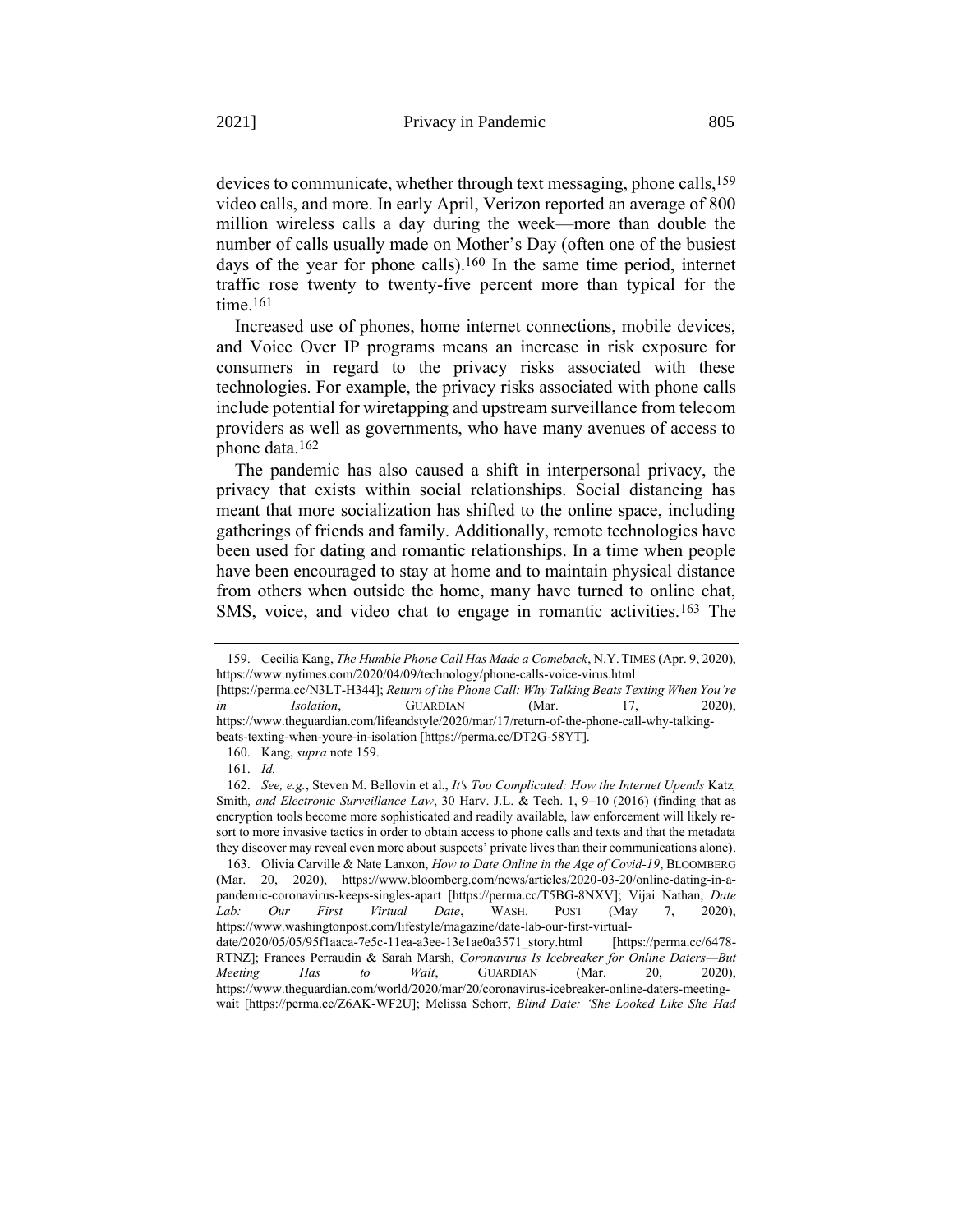simple fact that more people are using these technologies for these purposes creates greater risk for abuse—including legally unprotected forms of sexual harassment,164 stalking, nonconsensual pornography,165 sexual deep fakes,<sup>166</sup> and more. It is also possible that individuals less versed in the dangers of online platforms in romantic contexts may now be using those platforms, leading to greater potential for harm.

Danielle Citron has theorized a right to sexual privacy, the privacy concerning not only sexual information and sexual activities, but also the privacy necessary to create room for human intimacy and intimate relationships.167 It is important to understand sexual privacy in light of remote technologies, particularly in the midst of a pandemic that discourages in-person contact. Many of these technologies lack legal protections for privacy aside from the minimal U.S. sector-specific privacy protections. As Citron argues, current privacy laws do not adequately protect sexual privacy interests. Citron calls for legal reform to protect sexual privacy, including potentially the creation of new legislation dedicated specifically to sexual-privacy rights.168 The need for sexual privacy protections is even more clear, as the pandemic has accelerated the adoption of new technologies for use in romantic contexts.

Finally, the context collapse of a world suddenly pushed to work, study, live, and love all online causes a loss of privacy for all involved. The increased use of communications technologies further erodes the boundaries of the home, once a bastion of privacy, and what Anita Allen terms "the center for the experience and enjoyment of privacy."169

## 2. In-Person Consumer Surveillance

Corporations have also begun surveilling their consumers in physical spaces, in an effort to limit virus transmission. For example, some movie

*Gotten Dressed up for Our Virtual Date*,*'* BOS. GLOBE (May 8, 2020), https://www.bostonglobe.com/2020/05/08/magazine/blind-date-she-looked-like-she-had-gottendressed-up-our-virtual-date [https://perma.cc/23BR-9QSZ].

<sup>164.</sup> Mary Anne Franks, *Sexual Harassment 2.0*, 71 MD. L. REV. 655, 658–59 (2012).

<sup>165.</sup> Citron & Franks, *supra* not[e 80;](#page-20-0) Waldman, *supra* not[e 81.](#page-20-1)

<sup>166.</sup> Robert Chesney & Danielle Keats Citron, *Deep Fakes: A Looming Challenge for Privacy, Democracy, and National Security*, 107 CALIF. L. REV. 1753, 1757 (2019) (discussing the issues that can arise when videos and images are altered in ways that are highly realistic); Mary Anne Franks & Ari Ezra Waldman, *Sex, Lies, and Videotape: Deep Fakes and Free Speech Delusions*, 78 MD. L. REV. 892, 894 (2019).

<sup>167.</sup> Citron, *supra* not[e 80,](#page-20-0) at 1875.

<sup>168.</sup> *Id.* at 1929.

<sup>169.</sup> Anita L. Allen, *Privacy at Home: The Twofold Problem*, *in* REVISIONING THE POLITICAL: FEMINIST RECONSTRUCTIONS OF TRADITIONAL CONCEPTS IN WESTERN POLITICAL THEORY 193, 196 (Nancy Hirshmann & Christine Di Stefano eds., 1996).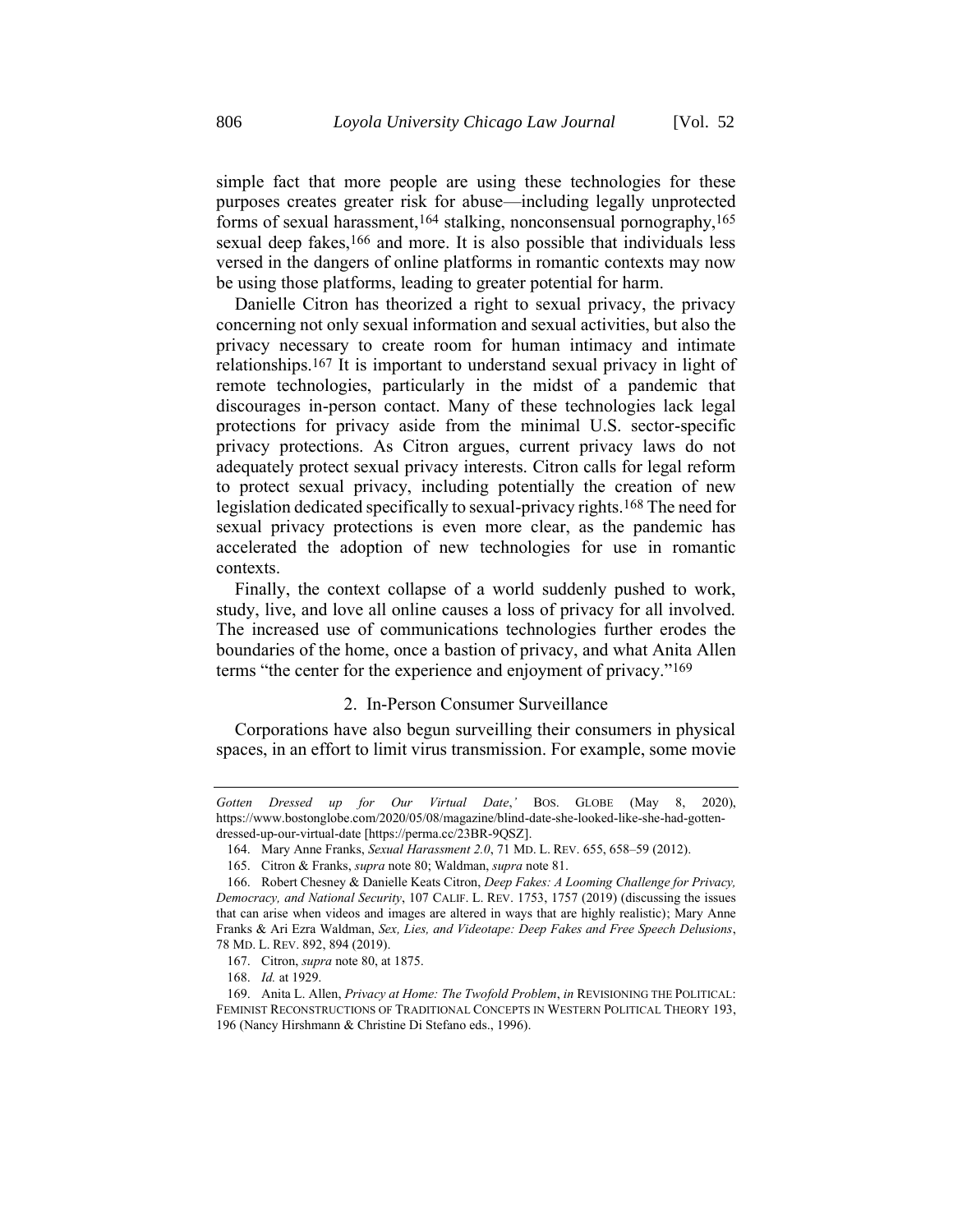theaters have proposed privacy-invasive measures, including temperature scans and symptom questionnaires at the door.170 Scores of restaurants across the country have required diners to undergo a temperature check and brief travel- and symptom-related questionnaires before being seated.171 In early May 2020, Disneyland Shanghai announced that it would reopen with enforced social distancing,172 and Disney CEO Bob Iger has said the company has considered implementing temperature checks at the door.173 It is possible companies could use technologies, including drone surveillance cameras, facial recognition, Bluetooth beacons, and more to enforce measures such as social distancing, mask wearing, and contact tracing.

Thus, individuals may find themselves the subjects of both government surveillance and corporate surveillance. While individuals have some recourse against government intrusions on fundamental rights, it is not so much the case with corporate surveillance. Thus, attention must be paid to corporations' use of consumer surveillance as response to the COVID-19 pandemic, as it is likely these surveillance measures will not immediately disappear once the pandemic has ended.

# 3. Digital Inequities

Children and young people may have unique experiences with privacy and technology in this public health crisis. As schools have moved online and other activities have shut down, minor students have likely been using computers and mobile devices in an unsupervised capacity at higher rates than before. Children and young adults have been creative in their use of Zoom outside of educational uses—using Zoom for dating, parties, and other social engagements.174 Children could be losing the safety that

<sup>170.</sup> Gene Maddaus, *Texas Movie Theaters Reopen with Health, Temperature Checks*, VARIETY (May 1, 2020, 2:00 PM), https://variety.com/2020/biz/news/texas-movie-theatersreopen-coronavirus-1234595569 [https://perma.cc/Q8DP-E9UL].

<sup>171.</sup> *See* Lynn Sweet, *Temperature Checks on Deck: Reopening Guidelines Usher in New Normal*, CHI. SUN TIMES (May 26, 2020, 7:57 PM), https://chicago.suntimes.com/columnists/2020/5/26/21271262/no-shoes-no-shirt-temperature-checks-reopening-guidelines-usher-newnormal-illinois-chicago [https://perma.cc/9ZX9-6XCW]; Roni Caryn Rabin, *Fever Checks Are No Safeguard Against Covid-19*, N.Y. TIMES (Sept. 14, 2020), https://www.nytimes.com/2020/09/13/health/covid-fever-checks-dining.html [https://perma.cc/LTP5-R67T].

<sup>172.</sup> Sarah Whitten, *Shanghai Disneyland Will Offer Disney a Blueprint for How to Reopen Its Other Theme Parks*, CNBC (May 6, 2020, 3:55 PM), https://www.cnbc.com/2020/05/06/shanghaidisneyland-will-offer-a-blueprint-for-reopening-other-parks.html [https://perma.cc/UZ8F-MBXW].

<sup>173.</sup> Jill Goldsmith, *Disneyland Could Start Temperature Checks When Parks Reopen, Bob Iger Says*, DEADLINE (Apr. 7, 2020, 4:06 PM), https://deadline.com/2020/04/disneylandtemperature-checks-coronavirus-reopen-plans-1202903111 [https://perma.cc/PS45-ZDXX].

<sup>174.</sup> Lorenz, *supra* not[e 157.](#page-38-0)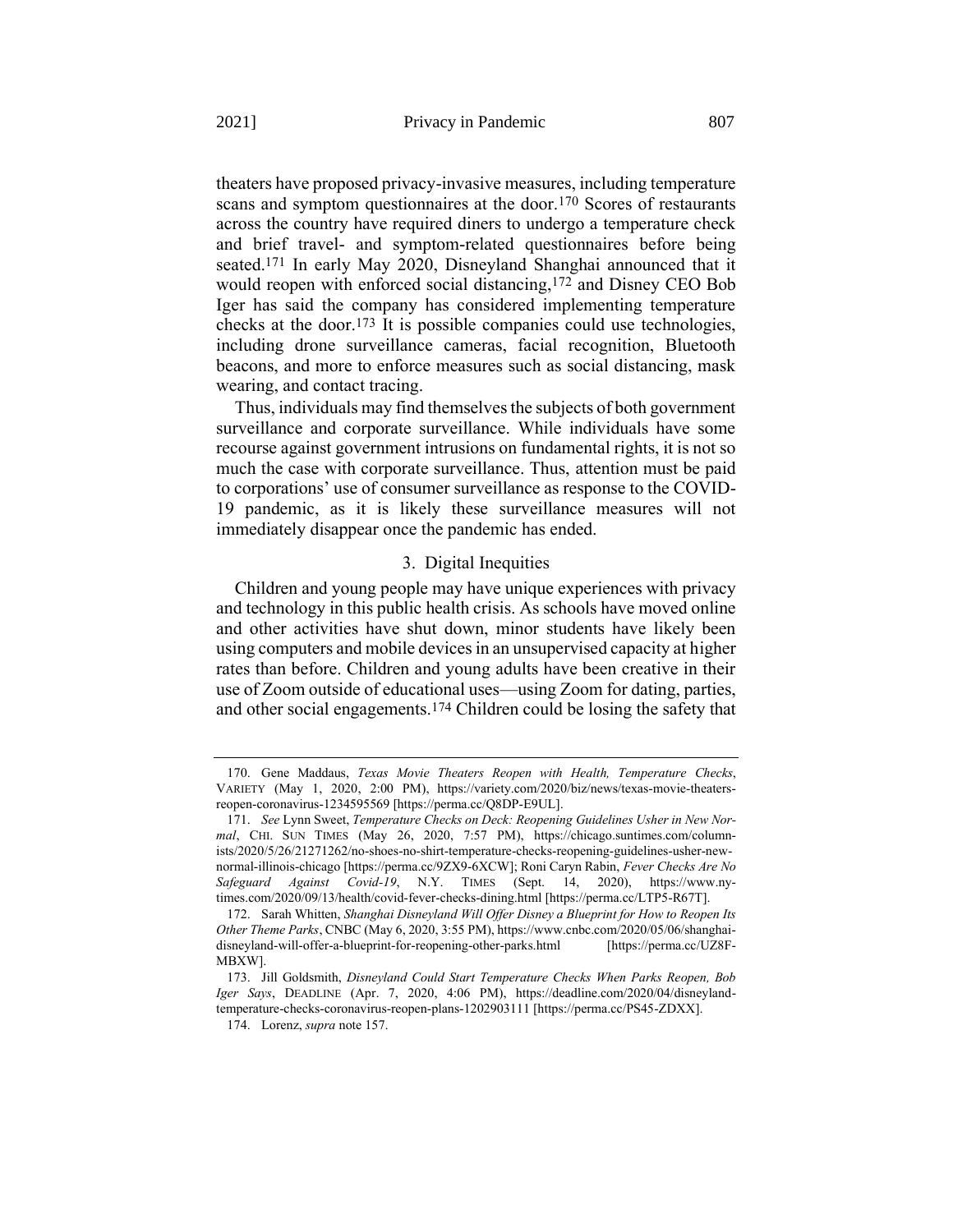comes with having adult supervision by parents or teachers in some of their use of these technologies.175 This raises greater potential for abuse, including privacy harms like harassment, cyberstalking, cyberbullying,176 child targeting, nonconsensual pornography,177 and other privacy violations, including sexual-privacy violations.178

Privacy harms related to communication via online or remote platforms are often worse for women and girls,<sup>179</sup> LGBTQ people,<sup>180</sup> people of minority status (based on race, religion, or other), disabled people, and other individuals who come from marginalized groups.181 Algorithmic harms are often worse for many marginalized groups, as the effects of artificial intelligence (AI) bias reflect the systemic biases in society. The increased use of technology, including privacy-invasive technology and AI-based systems, will likely have an unequal impact on privacy for different groups.

The lack of free, accessible remote communication technologies has not only disparately harmed the poor and people in rural communities, but it also disproportionally harms incarcerated people and their loved ones. Incarcerated people already have few of the communication abilities people in the free world enjoy. As prisons have locked down visits, some facilities have also limited the ability for incarcerated people

<sup>175.</sup> *See* Press Release, John Walsh, New Research Reveals Risky Internet Behavior Among Teens, but There Are Encouraging Signs of Improvement with Increased Involvement of Parents and Guardians (May 10, 2007),

http://www.cox.com/wcm/en/aboutus/datasheet/takecharge/archives/2007-risky-behavior.pdf [https://perma.cc/4GHG-BZ9C] (discussing how teens whose parents talk to them about internet safety are less likely to engage in some risky online behaviors).

<sup>176.</sup> *See* Ari Ezra Waldman, *Triggering* Tinker*: Student Speech in the Age of Cyberharassment*, 71 U. MIAMI L. REV. 428, 433–35 (2017) (defining cyberharassment as repeated online expression targeting a person and cyberbullying as that which is directed from youth-to-youth).

<sup>177.</sup> *See* Citron & Franks, *supra* note [80,](#page-20-0) at 346 ("Nonconsensual pornography involves the distribution of sexually graphic images of individuals without their consent."); Waldman, *supra*  not[e 81](#page-20-1), at 987 ("4 percent of US Internet users—nearly 10.4 million people—have been threatened with or victimized by the nonconsensual distribution of sexually explicit images in which they are identifiable, a phenomenon commonly known as 'revenge porn' or 'nonconsensual pornography.'").

<sup>178.</sup> *See* Citron, *supra* note [80,](#page-20-0) at 1880–81 (discussing how sexual privacy encompasses the management of the boundaries of one's intimate life and other people's access to information about one's body, sexuality, and intimate activities).

<sup>179.</sup> Allen, *supra* not[e 79,](#page-20-2) at 1178. *See also* ANITA L. ALLEN, UNEASY ACCESS: PRIVACY FOR WOMEN IN A FREE SOCIETY 123–52 (1988) (discussing privacy harms that women face in the public sphere including sexual harassment, the public display of pornography, and losses of informational privacy).

<sup>180.</sup> Waldman, *supra* not[e 81,](#page-20-1) at 987–89.

<sup>181.</sup> *See* Skinner-Thompson, *Privacy's Double Standards*, *supra* note [24,](#page-7-0) at 2067–79 (discussing disparate outcomes in privacy-related lawsuits for individuals from marginalized groups versus privileged individuals).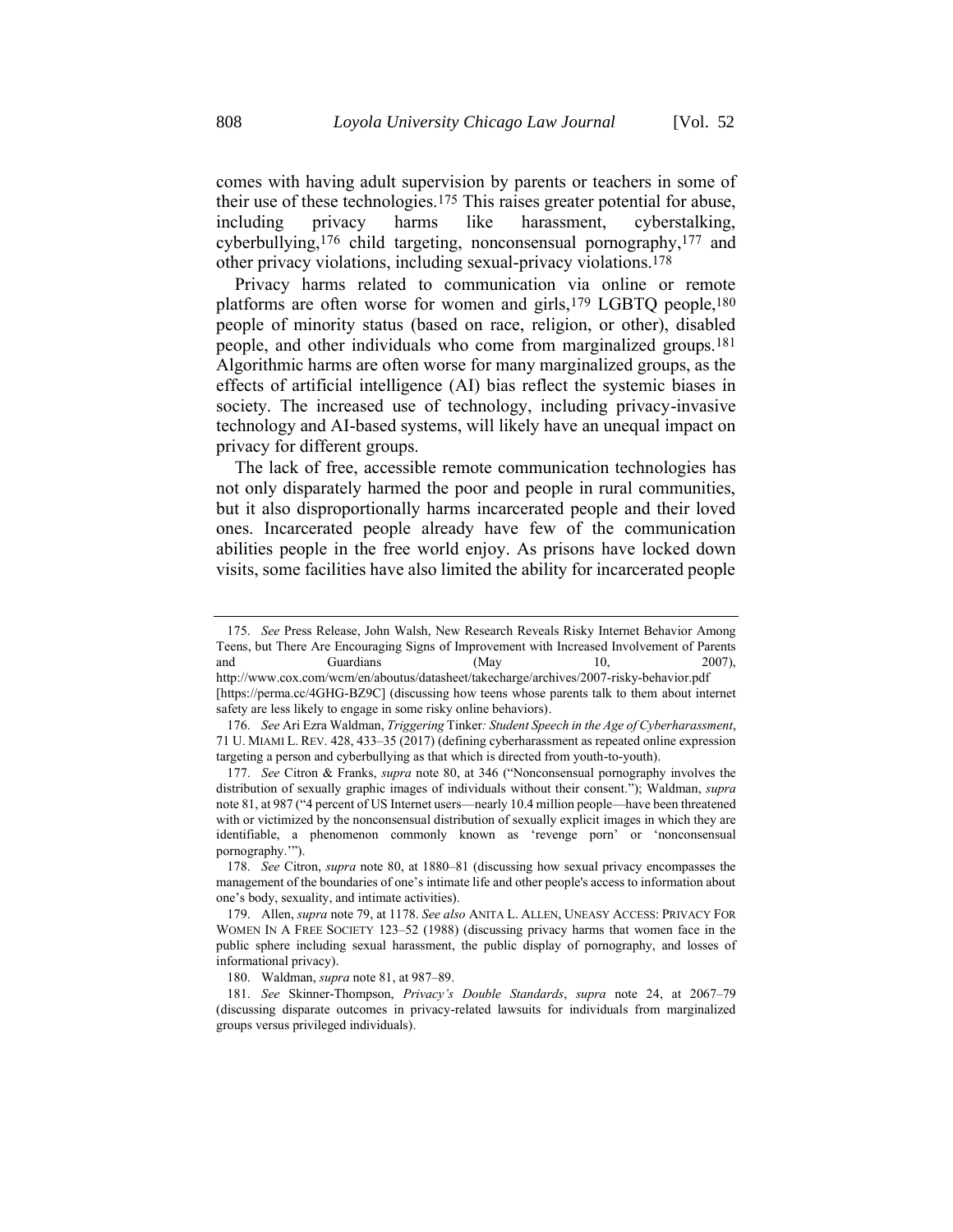to access phones and computers (or in some cases, any shared spaces).182 As remote videoconferencing technology explodes in usage elsewhere, the same cannot be said for jails and prisons. Incarcerated people already have few expectations of privacy, but here, better videoconferencing technologies could help restore human dignity to incarcerated people and their loved ones in the free world.

4. Legal and Regulatory Interventions to Protect Consumer Privacy

The law offers legal protections for communications privacy, including the Electronic Communications Privacy Act.183 The increased use of landlines and mobile telephone calls highlights the need for privacy protections over telephone communications, in addition to the protections needed for online communications.

However, the use of remote technologies highlights problems related to technology platforms, including those used for communication in a time of social distancing. One area of interest is intermediary liability, or the immunity protections certain internet platforms receive regarding some areas of liability. The increased use of remote working technologies that include photo, audio, or video also create greater content moderation, speech regulation, and online harassment concerns for tech platforms. In particular, the increasing importance of technology platforms in this public health crisis raise issues of platform governance, including issues of online harassment, speech, and liability (or immunity from liability), aiding the greater trend of tech platforms becoming what Kate Klonick has named "the New Governors of online speech."<sup>184</sup>

In the United States, many internet intermediaries are protected by section 230 of the Communications Decency Act (CDA), a law that provides immunity for certain platforms against some types of claims based on user-generated content on the platform.185 Section 230 has been the subject of much debate among scholars, policymakers, and courts. Some argue that section 230 is the law that "created the Internet we know today,"186 while others argue that the law allows for critical harms to

<sup>182.</sup> Joseph Shapiro, *As COVID-19 Spreads in Prisons, Lockdowns Spark Fear of More Solitary Confinement*, NPR (June 15, 2020, 4:53 PM), https://www.npr.org/2020/06/15/877457603/as-covid-spreads-in-u-s-prisons-lockdowns-sparkfear-of-more-solitary-confinemen [https://perma.cc/LB3U-TGWK].

<sup>183.</sup> Electronic Communications Privacy Act of 1986, 18 U.S.C. §§ 2510–23.

<sup>184.</sup> Kate Klonick, *The New Governors: The People, Rules, and Processes Governing Online Speech*, 131 HARV. L. REV. 1598, 1602–03, 1628–29 (2018).

<sup>185.</sup> 47 U.S.C. § 230.

<sup>186.</sup> JEFF KOSSOFF, THE TWENTY-SIX WORDS THAT CREATED THE INTERNET 8 (2019).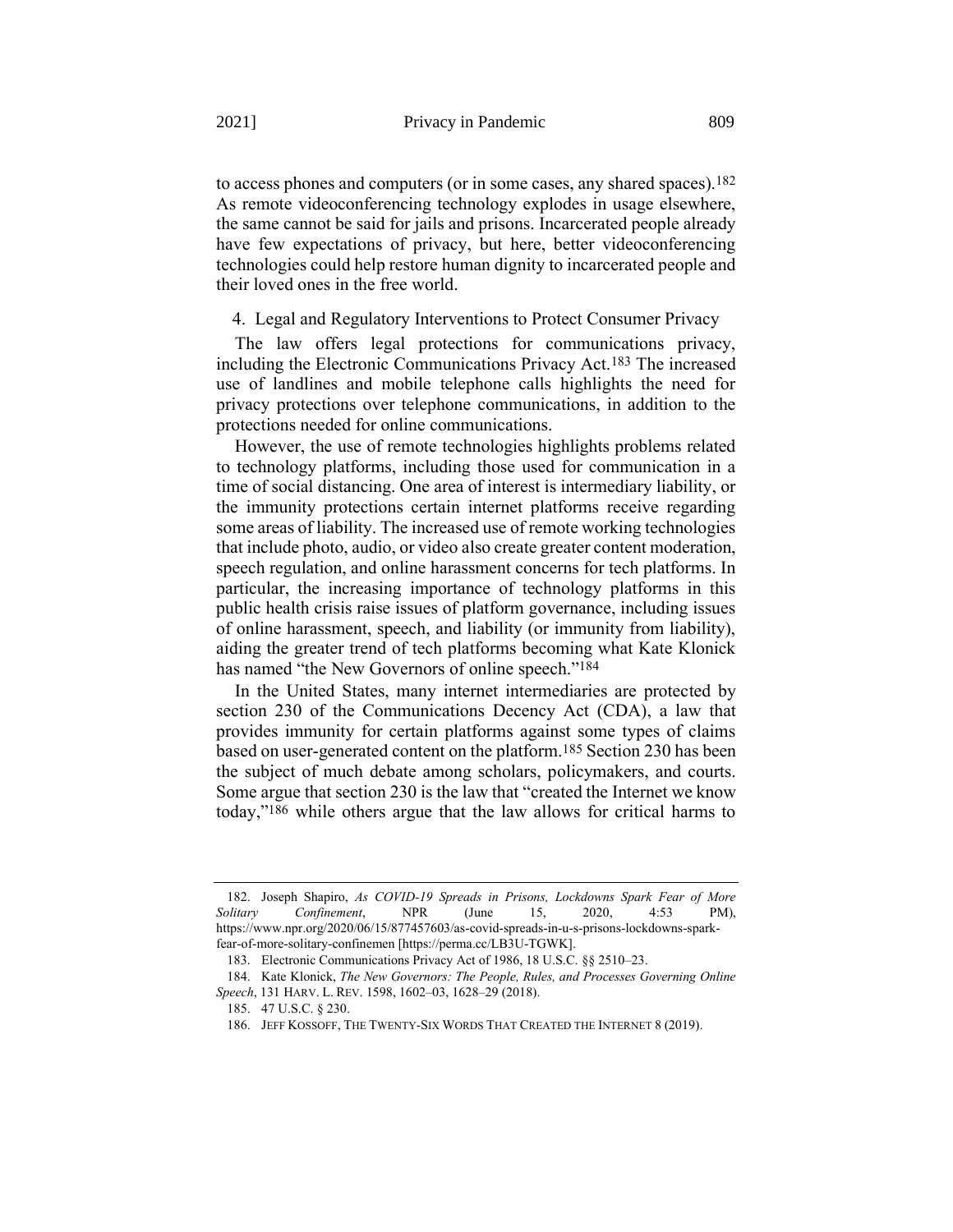privacy and civil liberties.187 Congress amended section 230 in 2018 with the Allow States and Victims to Fight Online Sex Trafficking Act of 2017 (FOSTA),188 leaving an opening for further erosion of section 230 protection for platforms. While it remains to be seen how section 230 protections will fare in the future, the myriad problems with technology platform power have become a pain point for many policymakers, particularly as momentum has built against the technology industry (referred to some as the "techlash").189

To regulate technology platforms, a privacy-forward approach must balance two competing privacy interests: the interests of individuals to protect their data from others, and the interests of individuals in being able to access a space that allows them the privacy to develop their own identities and pursue their intellectual and social interests.

#### II. PUBLIC HEALTH AND PRIVACY IN PANDEMIC

<span id="page-44-0"></span>There exists a long literature in bioethics and health law on concepts of privacy and individual rights in healthcare, from the concept of informed consent (far beyond the norms of notice and consent in privacy theory)190 to questions of ethics in medical research and medical practice. Under the American sector-specific privacy law regime,  $191$  a smattering of laws governs health privacy and health technology, including

<sup>187.</sup> *See, e.g.*, Danielle Keats Citron & Benjamin Wittes, *The Internet Will Not Break: Denying Bad Samaritans Section 230 Immunity*, 86 FORDHAM L. REV. 401, 420 (2017) (arguing that section 230 allows for harassment to occur that inhibit the free speech and privacy rights of others); CARRIE GOLDBERG, NOBODY'S VICTIM: FIGHTING PSYCHOS, STALKERS, PERVS AND TROLLS 44–47 (2019).

<sup>188.</sup> Allow States and Victims to Fight Online Sex Trafficking Act of 2017, Pub. L. No. 115- 164, 132 Stat. 1253 (2017) (codified as amended at 47 U.S.C. § 230).

<sup>189.</sup> Rana Foroohar, *Year in a Word: Techlash*, FIN. TIMES (Dec. 16, 2018), https://www.ft.com/content/76578fba-fca1-11e8-ac00-57a2a826423e [https://archive.is/9tr0l]; Eve Smith, *The Techlash Against Amazon, Facebook and Google—And What They Can Do*, ECONOMIST (Jan. 20, 2018), https://www.economist.com/briefing/2018/01/20/the-techlashagainst-amazon-facebook-and-google-and-what-they-can-do [https://perma.cc/68F3-YY2U].

<sup>190.</sup> Charlotte Tschider, *The Consent Myth: Improving Choice for Patients of the Future*, 96 WASH. U. L. REV. 1505, 1517-28 (2019) (arguing that patients' meaningful consent to privacy policies in healthcare is a myth).

<sup>191.</sup> Unlike in some other nations, the United States lacks omnibus privacy regulation. Instead, privacy law is governed by an amalgamation of different laws and regulations for specific sectors, including particular types of data, particular types of data subjects, and particular industries. Constitutional privacy rights also come not from a clear constitutional provision, unlike in other nations, but from a "penumbra" of privacy rights. *See* Griswold v. Connecticut, 381 U.S. 479, 484– 85 (1965) (stating that the specific guarantees of the Bill of Rights have penumbras, and that precedent recognizes a penumbra for privacy rights).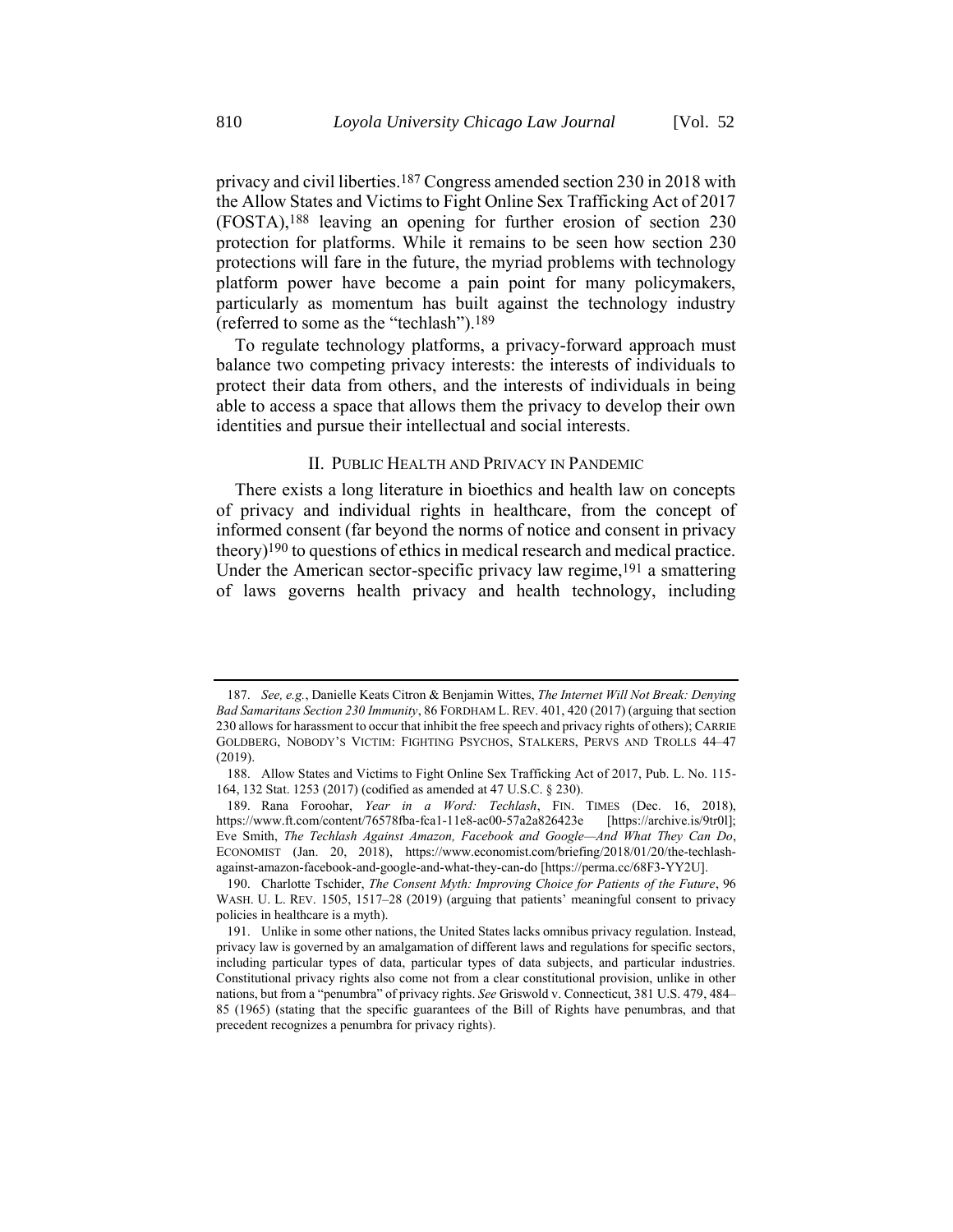<span id="page-45-0"></span>HIPAA192 (and the Privacy Rule and HITECH193), GINA,194 FTC consumer protection laws, 195 and state privacy laws. Additionally, scholars like Khiara Bridges have explored privacy in healthcare and the degrees to which different people are afforded different privacy protections based on race, income, gender, and more.196

This part examines public health responses to the COVID-19 pandemic, namely: testing, immunity passports, telehealth, medical AI, and healthcare robots. While many of the technologies used for public health pandemic response are not new,  $197$  the specific pressures of the COVID-19 pandemic create a unique lens through which to examine the use of technology for public health responses.

## *A. COVID-19 Testing*

Since the beginning of the pandemic, states have raced to increase their testing capabilities, in the hopes of stopping or slowing the spread of the virus.198 Testing of any kind generates data, some of it potentially identifiable or traceable to a specific person. Different public and private testing bodies have tackled testing—including public health agencies, private clinics, employers, and education institutions. Some have argued that there may be a moral duty for individuals to donate data for public health purposes in this time.<sup>199</sup> The rapidly increased scale of testing around the world creates an increase in potential harms related to data collection, use, and transfer. To understand the privacy dimensions of viral testing, it is first necessary to establish a baseline understanding of the tests and the parties involved in testing, before turning to privacy implications.

<sup>192.</sup> Health Insurance Portability and Accountability Act of 1996 (HIPAA), Pub. L. No. 104- 191, 110 Stat. 1936 (1996).

<sup>193.</sup> Health Information Technology for Economic and Clinical Health (HITECH) Act (2009), Pub. L. No. 111-5, 123 Stat. 226 (2009).

<sup>194.</sup> Genetic Information Nondiscrimination Act of 2008, Pub. L. No. 110-233, 122 Stat. 881 (2008).

<sup>195.</sup> Solove & Hartzog, *supra* not[e 147,](#page-35-0) at 585–90; *see generally* CHRIS HOOFNAGLE, FEDERAL TRADE COMMISSION PRIVACY LAW AND POLICY (2016).

<sup>196.</sup> *See generally* KHIARA BRIDGES, THE POVERTY OF PRIVACY RIGHTS (2017).

<sup>197.</sup> *See* Nicolas P. Terry, *Information Technology's Failure to Disrupt Health Care*, 13 NEV. L.J. 722, 723–24 (2013) (discussing the lack of advancement and disruption in health information technology).

<sup>198.</sup> Umair Irfan, *The Case for Ending the Covid-19 Pandemic with Mass Testing*, VOX (Apr. 13, 2020, 3:20 PM), https://www.vox.com/2020/4/13/21215133/coronavirus-testing-covid-19 tests-screening [https://perma.cc/8DK2-2HRB].

<sup>199.</sup> Brent Mittelstadt et al., *Is There a Duty to Participate in Digital Epidemiology?*, LIFE SCI., SOC'Y & POL'Y (May 9, 2018), https://lsspjournal.biomedcentral.com/articles/10.1186/s40504- 018-0074-1 [https://perma.cc/ZTX6-Y7NA].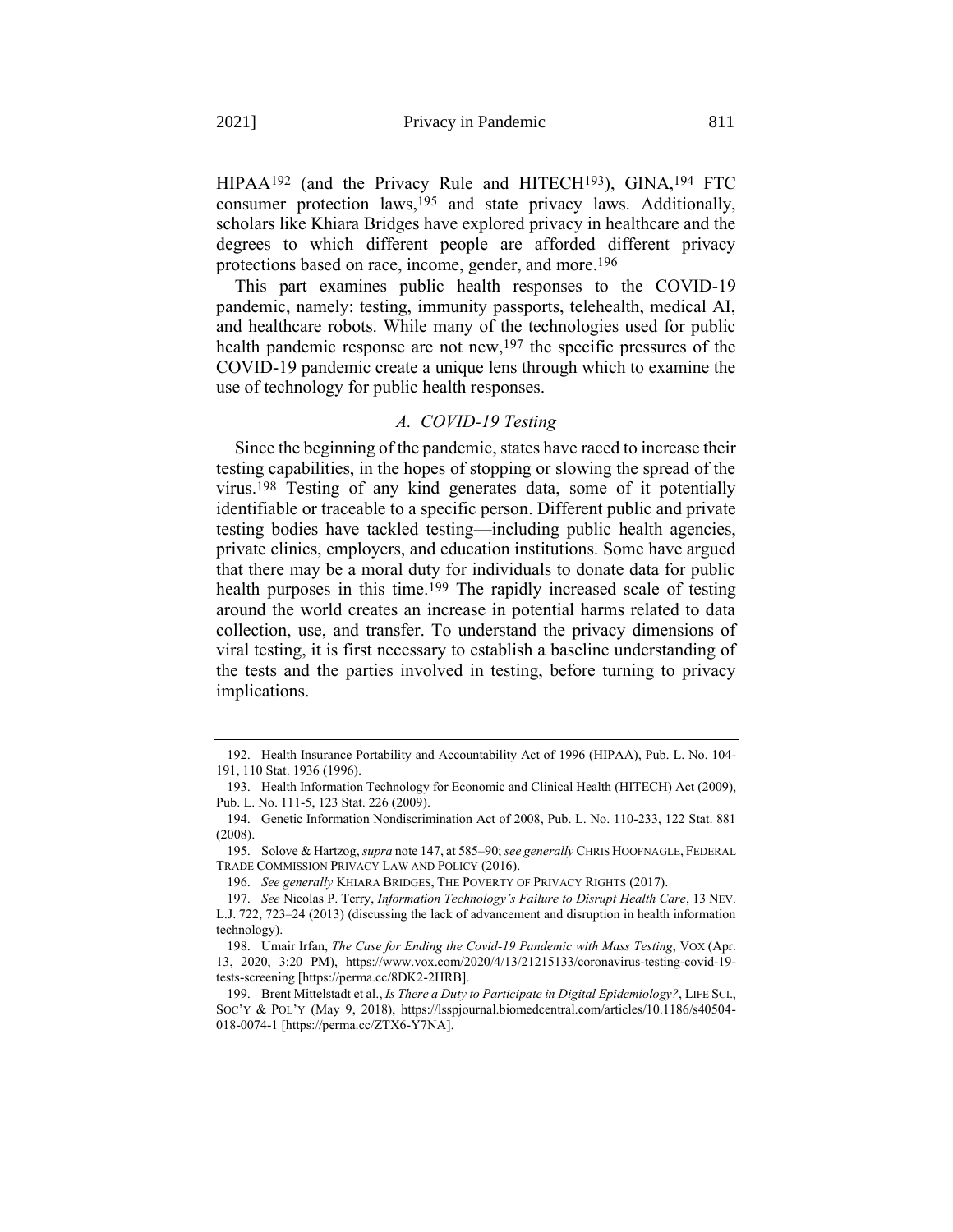## <span id="page-46-0"></span>1. Taxonomy of COVID-19 Tests

There are three types of COVID-19 testing that have come to the forefront in pandemic response: polymerase chain reaction tests (PCR), antigen testing, and antibody tests.200 Each of these forms of testing produce biological samples—primarily mucus or blood.

PCR tests are the most common and accurate tests for determining if a person has an active COVID-19 infection.201 These tests are performed by a healthcare provider using a long thin swab to collect a mucus sample from an individual's throat or nose.202 The sample is then sent to a lab (external or in-house, if the clinic or hospital has the requisite facilities) to determine if the sample contains COVID-19 genetic material—a process that may take a number of days to yield results.203 The transport between testing location and lab may take up to twenty-four hours, and the test itself may take six hours to complete (though processing time varies by lab).204

<span id="page-46-1"></span>Antigen tests (or rapid diagnostic tests) detect the presence of antigens (viral proteins) of the COVID-19 virus. These tests are significantly faster than PCR tests, producing results in approximately fifteen minutes, according to the CDC205 (thirty minutes according to the WHO206), and are relatively simple to perform.207 Dr. Deborah Birx, the former White

<sup>200.</sup> *Overview of Testing for SARS-CoV-2*, CTRS. FOR DISEASE CONTROL AND PREVENTION, https://www.cdc.gov/coronavirus/2019-ncov/hcp/testing-overview.html [https://perma.cc/5XUV-3XD7] (Mar. 17, 2021); *Coronavirus Testing Basics*, U.S. FOOD & DRUG ADMIN. (Oct. 2020), https://www.fda.gov/media/140161/download [https://perma.cc/S8ND-UV8M]; Eric Levenson & Arman Azad, *What to Know About the Three Main Types of Coronavirus Tests*, CNN (Apr. 29, 2020, 8:58 AM), https://www.cnn.com/2020/04/28/us/coronavirus-testing-pcr-antigenantibody/index.html [perma.cc/7LSS-ZECJ].

<sup>201.</sup> *See* sources cited *supra* not[e 200](#page-46-0) (discussing accuracy of various types of tests).

<sup>202.</sup> A. Pawlowski, *Coronavirus Test: What Is It Like to Get the Nasal Swab for Detecting COVID-19?*, TODAY (Mar. 18, 2020, 1:40 PM), https://www.today.com/health/coronavirus-testwhat-it-get-nasal-swab-detecting-covid-19-t176271 [https://perma.cc/FPH4-SS6N].

<sup>203.</sup> Levenson & Azad, *supra* not[e 200;](#page-46-0) *Overview of Testing for SARS-CoV-2*, *supra* not[e 200.](#page-46-0) 204. Julie Appleby, *Why It Takes So Long To Get Most COVID-19 Test Results*, NPR (Mar. 28, 2020, 12:54 PM), https://www.npr.org/sections/health-shots/2020/03/28/822869504/why-it-takesso-long-to-get-most-covid-19-test-results [https://perma.cc/MWJ9-NRAN].

<sup>205.</sup> *Interim Guidance for Antigen Testing for SARS-CoV-2*, CTRS. FOR DISEASE CONTROL & PREVENTION (Dec. 16, 2020), https://www.cdc.gov/coronavirus/2019-ncov/lab/resources/antigentests-guidelines.html [https://perma.cc/62AW-SVXK].

<sup>206.</sup> *Advice on the Use of Point-of-Care Immunodiagnostic Tests for COVID-19*, WORLD HEALTH ORG. (Apr. 8, 2020), https://www.who.int/news-room/commentaries/detail/advice-onthe-use-of-point-of-care-immunodiagnostic-tests-for-covid-19 [https://perma.cc/PUJ5-N5XQ].

<sup>207.</sup> Eugene Wu, *Antigen Tests for Covid-19 Are Fast and Easy—and Could Solve the Coronavirus Testing Problem Despite Being Somewhat Inaccurate*, CONVERSATION (May 29, 2020, 8:29 AM) https://theconversation.com/antigen-tests-for-covid-19-are-fast-and-easy-andcould-solve-the-coronavirus-testing-problem-despite-being-somewhat-inaccurate-137977 [https://perma.cc/B9R2-B9VK].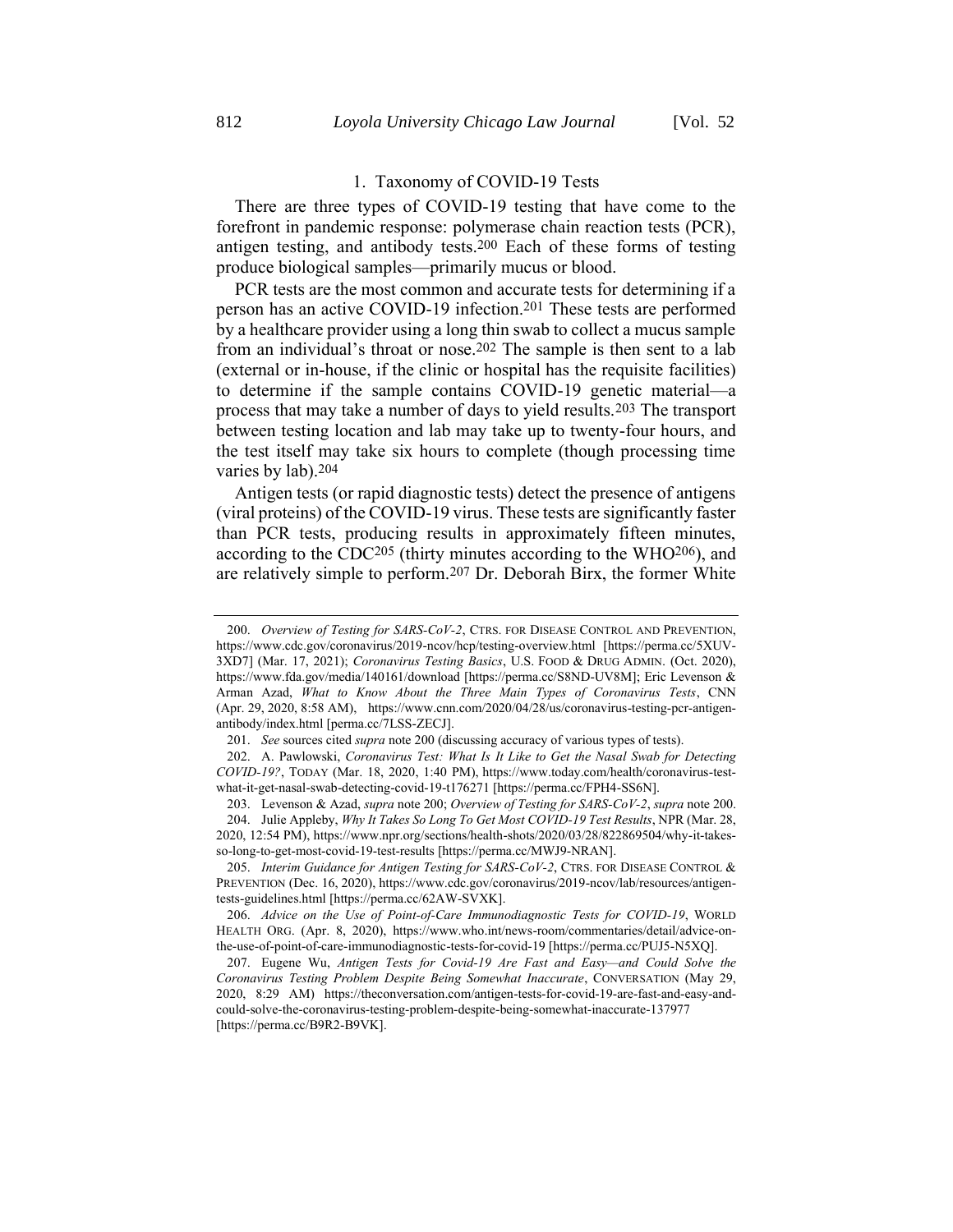House coronavirus response coordinator, said in April that antigen tests may be the "breakthrough" needed to test large numbers of people in the United States, given that antigen tests are simpler and faster than PCR tests.208 However, accurate antigen tests can be difficult to produce and may be more likely to miss active infection.209

<span id="page-47-2"></span>Antibody tests (or serological tests) "measure the amount of antibodies or proteins present in the blood when the body is responding to a specific infection, like COVID-19."210 Antibody tests can determine whether a person has previously been exposed to a particular pathogen<sup>211</sup> by detecting whether the person has developed antibodies in their immune system that would suggest a prior immune response to the novel coronavirus in the body.212 However, antibody tests cannot differentiate between patients with active and past infections.213 Antibody tests can be performed by collecting blood samples from individuals. In April 2020, Germany began conducting Europe's first nationwide COVID-19 antibody testing program.214 The U.S. National Institutes of Health (NIH) also embarked on a program to test 10,000 U.S. volunteers for antibodies.215

<span id="page-47-3"></span><span id="page-47-1"></span><span id="page-47-0"></span>At this time, it is still uncertain how strong immunity might be or how long it might last.<sup>216</sup> There have been cases of people testing positive

216. Levenson & Azad, *supra* not[e 200;](#page-46-0) Mandavilli & Thomas, *supra* not[e 215;](#page-47-0) Heidi Ledford,

<sup>208.</sup> Arman Arzad, *Antigen Tests: The Coronavirus 'Breakthrough' That a Top White House Official Says We Need*, CNN (Apr. 28, 2020, 1:16 AM), https://www.cnn.com/2020/04/27/health/antigen-tests-coronavirus-breakthrough/index.html [https://perma.cc/K8QG-LF65].

<sup>209.</sup> *Advice on the Use of Point-of-Care Immunodiagnostic Tests for COVID-19*, *supra* note [206](#page-46-1) (noting that the sensitivity of these tests can vary from 34% to 80%).

<sup>210.</sup> Press Release, Stephen M. Hahn, Comm'r of Food & Drugs, Food & Drug Admin., Coronavirus (COVID-19) Update: Serological Tests (Apr. 7, 2020), https://www.fda.gov/newsevents/press-announcements/coronavirus-covid-19-update-serological-tests [https://perma.cc/J4FU-WCU7].

<sup>211.</sup> *Serology Testing for COVID-19*, JOHNS HOPKINS CTR. FOR HEALTH SEC. (June 23, 2020) https://www.centerforhealthsecurity.org/resources/COVID-19/COVID-19-fact-sheets/200228- Serology-testing-COVID.pdf [https://perma.cc/6J5B-HFDD].

<sup>212.</sup> Levenson & Azad, *supra* not[e 200.](#page-46-0)

<sup>213.</sup> Gagan Mathur & Sweta Matur, *Antibody Testing for Covid-19: Can It Be Used As a Screening Tool in Areas with Low Prevalence?*, 154 AM. J. OF CLINICAL PATHOLOGY 1, 1 (May 15, 2020).

<sup>214.</sup> Rob Schmitz, *Germany Is Conducting Nationwide COVID-19 Antibody Testing*, NPR (Apr. 21, 2020, 9:50 AM), https://www.npr.org/sections/coronavirus-liveupdates/2020/04/21/839594202/germany-is-conducting-nationwide-covid-19-antibody-testing [https://perma.cc/CW2L-CRU4].

<sup>215.</sup> Apoorva Mandavilli & Katie Thomas, *Will an Antibody Test Allow Us to Go Back to School or Work?*, N.Y. TIMES (Apr. 10, 2020), https://www.nytimes.com/2020/04/10/ health/coronavirus-antibody-test.html [https://perma.cc/47H8-7JBC].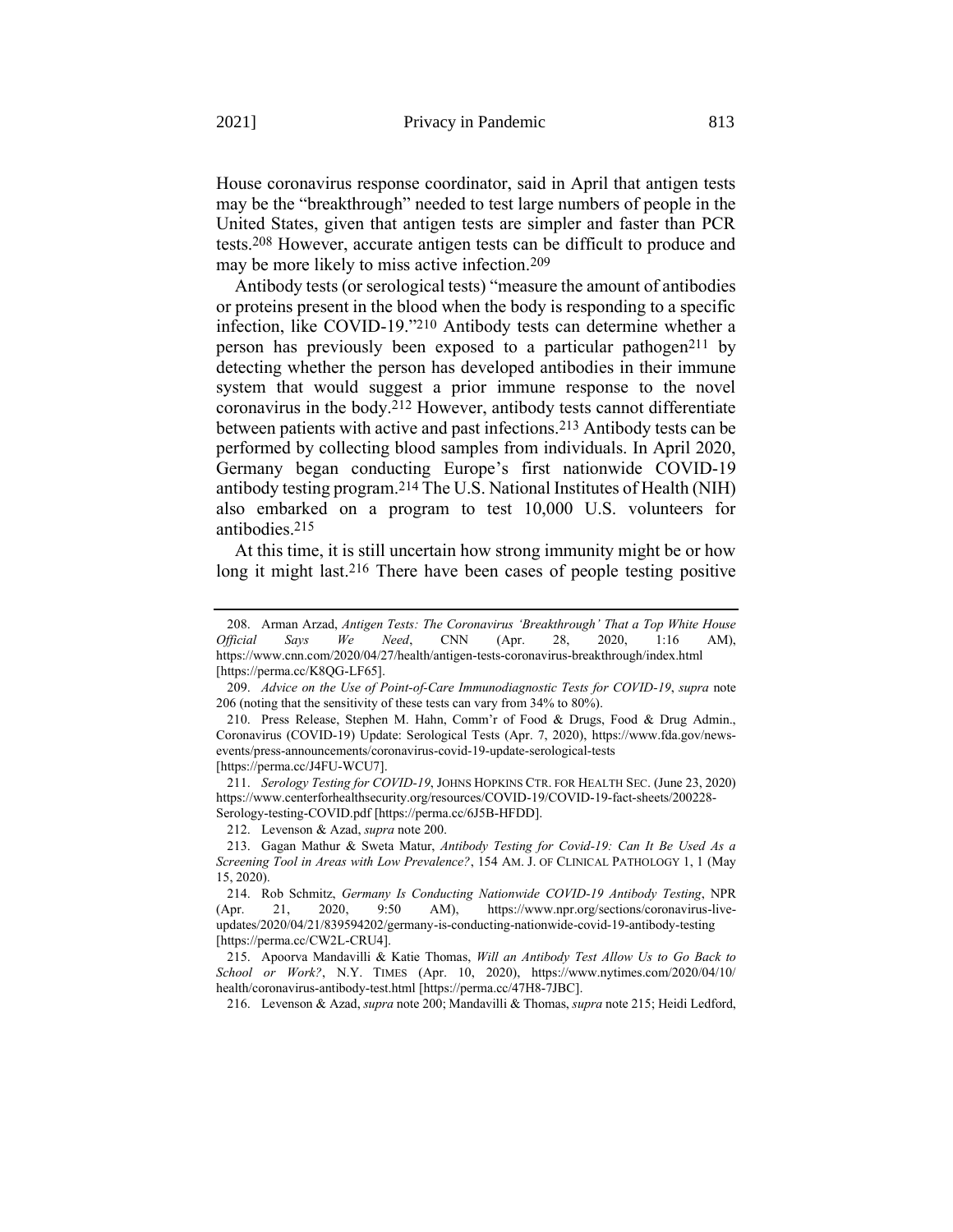twice (likely due to having higher levels of antibodies when first tested and lower level of antibodies when tested later), seemingly not developing immunity to the virus.217 Antibody tests may also have a problem with accuracy,218 especially because the Food and Drug Administration (FDA) has issued a policy allowing developers of some serological tests to bring to market their tests without prior FDA review.219 In April 2020, the WHO recommended against the use of antibody tests as diagnostics for patient care, but encouraged their use for "disease surveillance and epidemiological research."220

<span id="page-48-0"></span>Some have suggested the use of antibody tests to "reopen" society as the pandemic slows.221 These tests could be used to determine or prove immunity to the virus, a form of validation that could then be used for "immunity passports" that could allow individuals to do certain types of

*COVID Reinfections Are Unusual—But Could Still Help the Virus to Spread*, NATURE (Jan. 14, 2021), https://www.nature.com/articles/d41586-021-00071-6 [https://perma.cc/B93A-7QSQ] (proposing the immunity lasts several months).

<sup>217.</sup> John Bacon, *Can You Get Infected with COVID-19 Twice? Experts Say Possibility Is 'Certainly Real'*, USA TODAY (July 16, 2020, 3:17 PM), https://www.usatoday.com/story/ news/health/2020/07/16/covid-19-can-you-get-infected-twice-herd-immunity/5429012002 [https://perma.cc/EKY4-K77Z].

<sup>218.</sup> Mathur & Matur, *supra* not[e 213](#page-47-1) at 1, 2; Mandavilli & Thomas, *supra* not[e 215.](#page-47-0)

<sup>219.</sup> Hahn, *supra* not[e 210](#page-47-2) (noting that so long as certain conditions are met, tests can be brought to market without prior FDA review).

<sup>220.</sup> *Advice on the Use of Point-of-Care Immunodiagnostic Tests for COVID-19*, *supra* note [206.](#page-46-1)

<sup>221.</sup> *See, e.g.*, Aaron Edlin & Bryce Nesbitt, *The 'Certified Recovered' from Covid-19 Could Lead the Economic Recovery*, STAT (Apr. 6. 2020), https://www.statnews.com/2020/04/06/thecertified-recovered-from-covid-19-could-lead-the-economic-recovery [https://perma.cc/B3NJ-987T] (suggesting that antibody test could identify "certified recovered" individuals who could fill essential roles in the labor force with lower risk); Ezekiel J. Emanuel, *We Can Safely Restart the Economy in June. Here's How.*, N.Y. TIMES (Mar. 28, 2020), https://www.nytimes.com/2020/03/28/opinion/coronavirus-economy.html

<sup>[</sup>https://perma.cc/SW2W-9MXJ] ("States should use blood tests to certify people who . . . could then work in hospitals or other areas where being risk-free would be a benefit."); Veronika Hackenbroch, *Große Antikörperstudie Soll Immunität Der Deutschen Gegen Covid-19 Feststellen*, DER SPIEGEL (Mar. 27, 2020), https://www.spiegel.de/wissenschaft/medizin/coronavirus-grosseantikoerper-studie-soll-immunitaet-der-deutschen-feststellen-a-c8c64a33-5c0f-4630-bd73-

<sup>48</sup>c17c1bad23 [https://perma.cc/L63K-MD4H] (explaining a German study that could issue certificates to those with antibodies exempting them from restrictions on work); Jason Horowitz, *In Italy, Going Back to Work May Depend on Having the Right Antibodie*s, N.Y. TIMES, https://www.nytimes.com/2020/04/04/world/europe/italy-coronavirus-antibodies.html

<sup>[</sup>https://perma.cc/6GZF-QBQH] (Apr. 10, 2020) (discussing a debate in Italy over using antibody testing to determine who can return to work); Carolyn Y. Johnson, *Testing Coronavirus Survivors' Blood Could Help Reopen U.S.*, WASH. POST (Mar. 31, 2020, 12:35 PM), https://www.washingtonpost.com/health/2020/03/31/coronavirus-serology-blood-tests

<sup>[</sup>https://perma.cc/UWZ3-8EQF] (discussing various reopening plans that include antibody testing).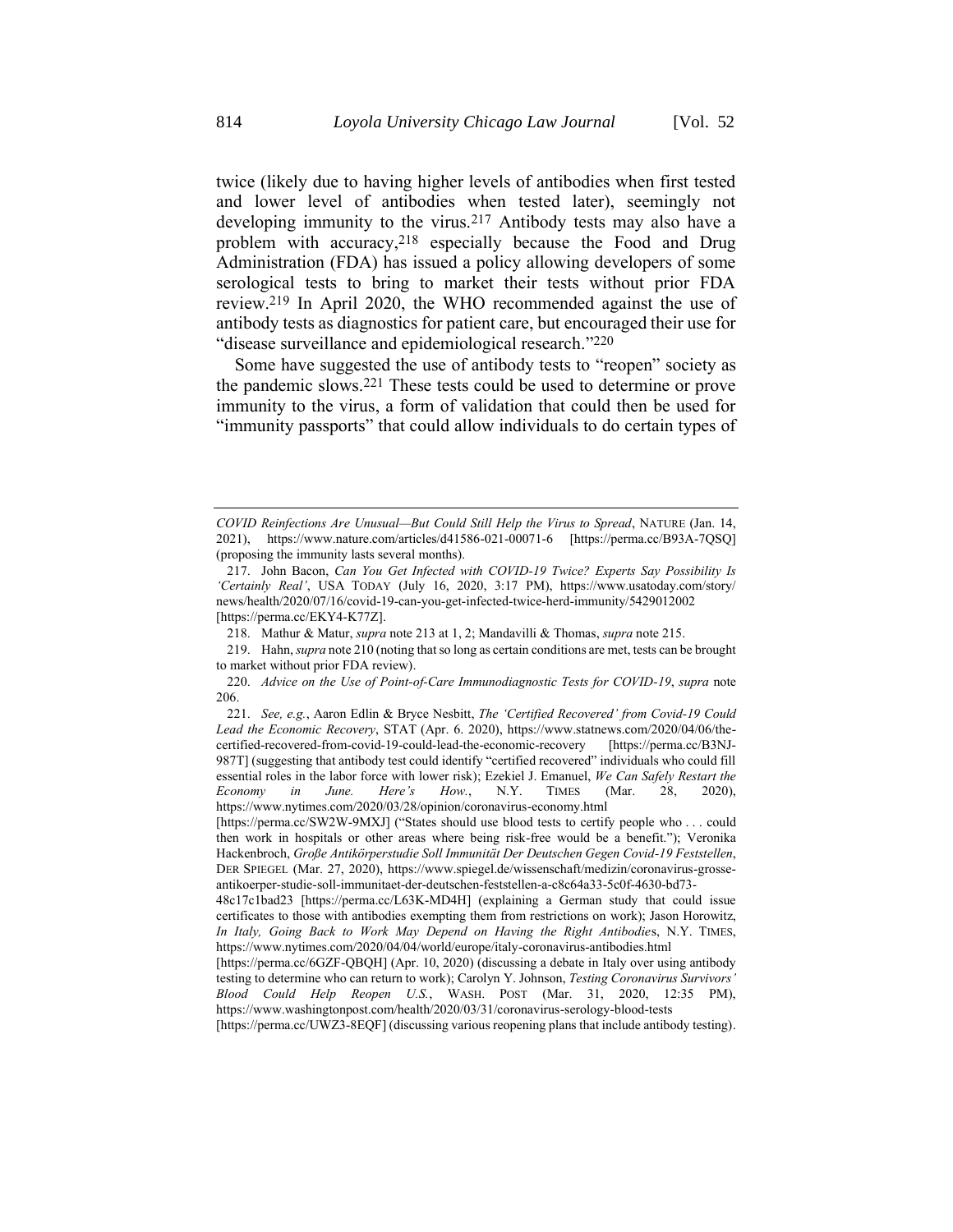work, travel, or do other higher risk activities.<sup>222</sup> These immunity passports (and related proposals) come with a host of privacy, algorithmic accountability, and digital inequity issues, <sup>223</sup> as discussed later in this paper. However, it is uncertain if antibody tests can be used as an effective screening tool to allow reopening of schools or businesses in areas with high prevalence of COVID-19, 224 regardless of how immunity passport proposals develop.

#### <span id="page-49-0"></span>2. Taxonomy of Testing Actors

When discussing privacy, it is always critical to determine which actors are involved in collecting, using, sharing, and storing data. As the pandemic progresses, a number of agents have become involved in testing. The public-private divide may be a less useful distinction here, as many testing programs have developed as public-private partnerships (which itself raises a number of issues in terms of regulatory oversight). For example, the controversial data analytics company Palantir Technologies<sup>225</sup> partnered with the Department of Health and Human Services and the Center for Disease Control, with the technology company offering "data tools . . . to 'clean' and 'harmonize' the information flowing in from local hospitals, states and other sources related to the virus."226

Some nations have implemented national testing campaigns for public health. For example, in April 2020, Germany began conducting Europe's first nationwide COVID-19 antibody testing program.227 At the time, the U.S. National Institutes of Health (NIH) also embarked on a much more limited program to test 10,000 U.S. volunteers for antibodies.228 Across the United States, states, counties, and cities have developed testing

<sup>222.</sup> Lydia Smith, *Germany to Introduce Coronavirus 'Immunity Certificates' for Recovered Public*, NEWSWEEK (Mar. 30, 2020, 4:34 AM), https://www.newsweek.com/germany-antibodiestests-general-public-immunity-certificates-1494934 [https://perma.cc/F4T7-MGNU].

<sup>223.</sup> Henry T. Greely, *Covid-19 'Immunity Certificates': Practical and Ethical Conundrums*, STAT (Apr. 10, 2020), https://www.statnews.com/2020/04/10/immunity-certificates-covid-19 practical-ethical-conundrums [https://perma.cc/6YYJ-YQV7].

<sup>224.</sup> Mathur & Matur, *supra* not[e 213,](#page-47-1) at 2.

<sup>225.</sup> Palantir remains a divisive company due to its secrecy, reputation, and some of its known projects, including working with U.S. Immigrations and Customs Enforcement. *See* Michael Steinberger, *Does Palantir See Too Much?*, N.Y. Times (Oct. 21, 2020), https://www.nytimes.com/interactive/2020/10/21/magazine/palantir-alex-karp.html [https://perma.cc/CVM8-2VQ9] (discussing mistrust of Palantir's work on COVID-19 based in part on its relationship with ICE).

<sup>226.</sup> Jackson Barnett, *Inside Palantir's Work with the CDC, HHS to Synthesize COVID-19 Data*, FEDSCOOP (April 2, 2020), https://www.fedscoop.com/palantir-covid-19-coronavirus-datacdc-hhs [https://perma.cc/D5ZL-A6X4].

<sup>227.</sup> Schmitz, *supra* not[e 214.](#page-47-3)

<sup>228.</sup> Mandavilli & Thomas, *supra* not[e 215.](#page-47-0)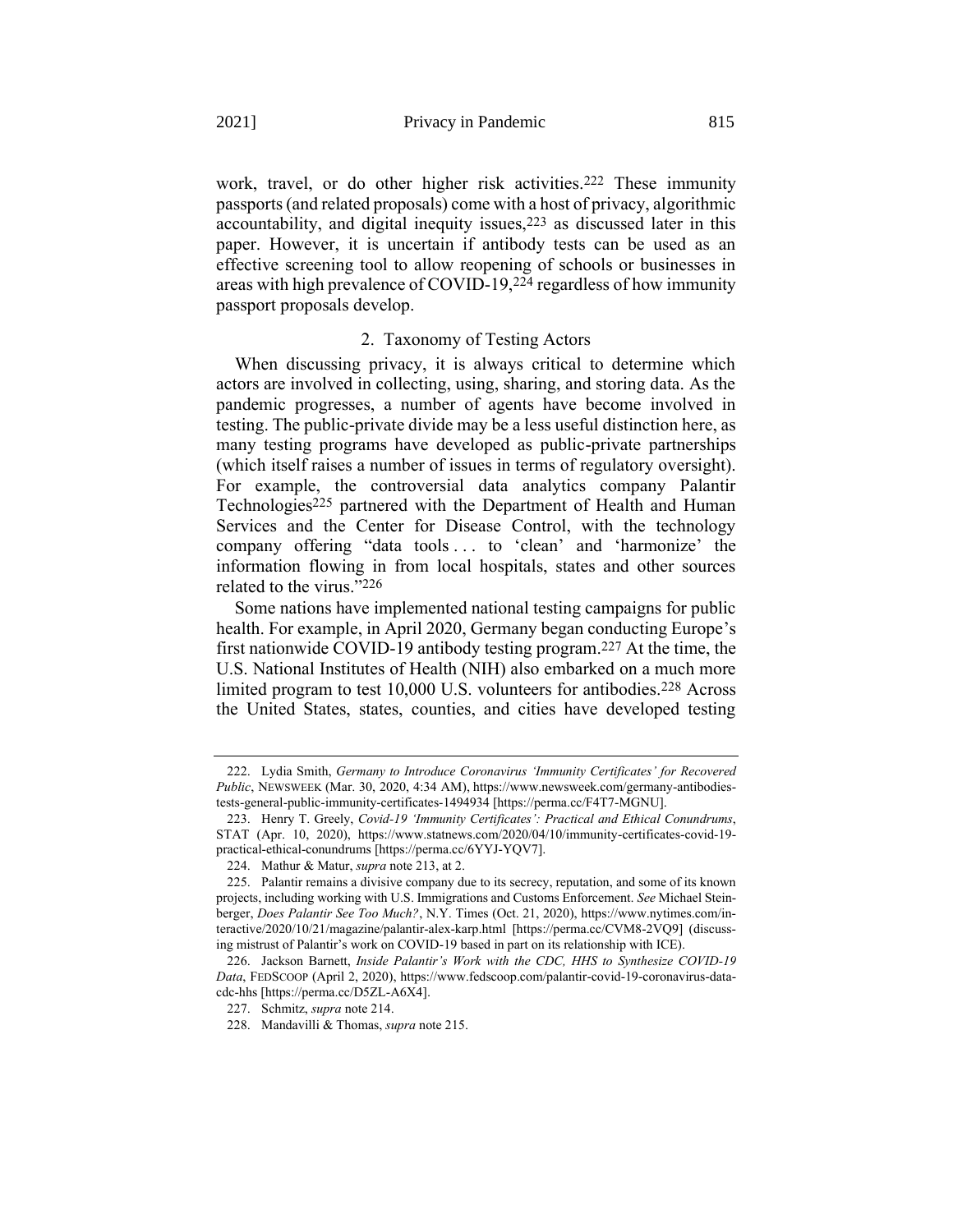campaigns, some as public programs and some as public-private partnerships.229

In the absence of, or perhaps in addition to, federally driven nationwide testing in the United States, this mishmash network of testing programs has created a fairly large cast of characters—parties that could be considered data controllers or processors230 for data generated from COVID-19 related testing.231

The parties involved at the primary point of collection include private companies (particularly in technology and healthcare industries), universities and research centers, hospitals and healthcare providers, governments, and—in the case of distributed or open data projects potentially the public. Many of these would fulfill a data controller-like role. FTC privacy regulation would also apply to many testing actors collecting data or performing testing.232

Third parties that may obtain or have interest in COVID-19 testing data include relevant health and technology companies and organizations, as well as (potentially) downstream commercial actors, including data brokers and unrelated companies that may wish to use the data for other purposes (e.g., marketing health products). Additionally, government actors may have or may obtain access to COVID-19 testing data—both for direct COVID-19 response purposes as well as potentially other purposes, including government surveillance and law enforcement.

Finally, no system is ever fully secure, so with any collection of COVID-19 testing data, there will always be the threat of bad actors accessing or obtaining data. Some have reported a rise in cyberattacks on

<sup>229.</sup> *See, e.g.*, *HHS Extends COVID-19 Testing Public-Private Partnership*, U.S. DEP'T OF HEALTH AND HUM. SERV. (June 30, 2020), https://www.hhs.gov/about/news/2020/06/30/hhsextends-covid-19-testing-public-private-partnership.html [https://perma.cc/9PH8-K2SE] (providing more access to COVID-19 testing).

<sup>230.</sup> *See What is a Data Controller or a Data Processor?*, EUR. COMM'N, https://ec.europa.eu/info/law/law-topic/data-protection/reform/rules-business-and-

organisations/obligations/controller-processor/what-data-controller-or-data-processor\_en (last visited Mar. 3, 2021) [https://perma.cc/V8ZL-DLG5] (explaining that in EU data protection law, most notably in the General Data Protection Regulation, a data controller determines the purposes for which and the means by which personal data is processed, while a data processor processes the data on behalf of a controller).

<sup>231.</sup> *See* Jones & Kaminski, *supra* not[e 47,](#page-13-0) at 112 (noting that while the U.S. does not generally use the data controller versus processor framework for privacy regulation, it can be a useful metric for understanding the roles of different actors in the data lifecycle of COVID-19 testing).

<sup>232.</sup> For example, private companies conducting testing would likely fall under FTC jurisdiction regarding unfair and misleading practices involved with testing and promises made to consumers. *See, e.g.*, Solove & Hartzog, *supra* note [195,](#page-45-0) at 585–90 (discussing the FTC's enforcement of privacy clauses in consumer contracts through its jurisdiction over unfair and misleading practices enforcement).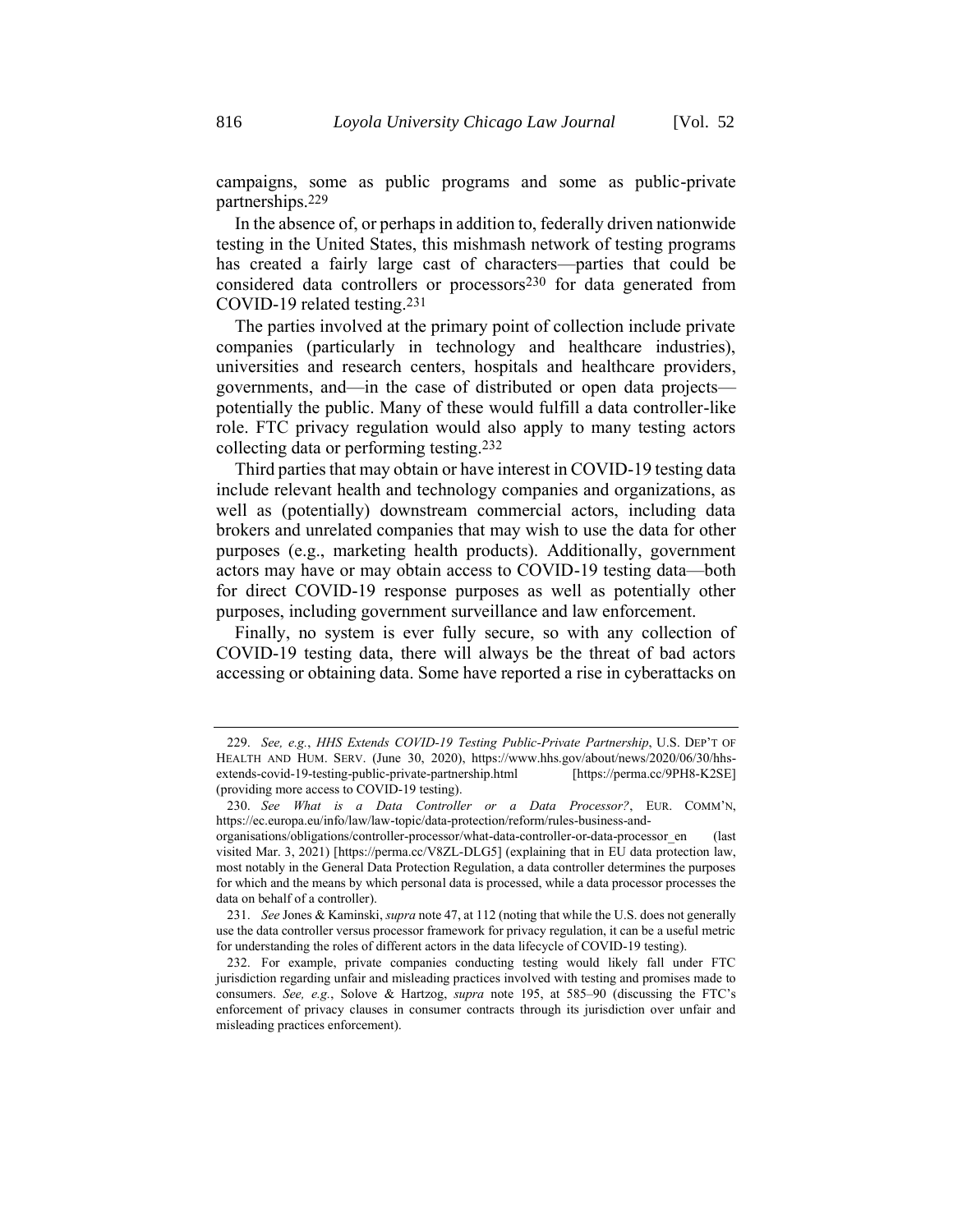hospitals and other healthcare institutions with access to patient data.<sup>233</sup> These bad actors could potentially include foreign state actors, leading to national security concerns.234

It is useful to understand which actors are involved throughout the data lifecycle of data obtained from or generated by COVID-19 testing, particularly for regulators and policymakers who wish to govern these practices and actors, as well as for individuals to later seek legal or other recourse.

#### 3. Taxonomy of COVID Data

There are many types of data relevant to a privacy analysis of the COVID-19 testing process. It is beyond the scope of this paper (and not useful, perhaps) to attempt to define every type of data in every possible taxonomy. However, here are a few important categories of data to consider when thinking about privacy and COVID-19 testing.

COVID-19 testing, be it polymerase chain reaction tests (PCR), antigen testing, or antibody tests,235 involves collecting biological samples—primarily mucus or blood. These samples are then analyzed to determine if a person has been exposed to the virus or has a current viral infection. Different forms of data are generated by COVID-19 testing. These include the biological samples or specimens, of course, but also more data collected and generated throughout the process.

Consider, for example, the health data connected to the patient that is collected when individuals enter the primary point of collection (e.g., testing center, hospital, research center). If a patient signs in at the front desk of a hospital, that is data that could potentially be linked to data generated by the person's testing process. Data collectors (e.g., hospitals and researchers) may ask additional questions (e.g., asking for symptoms) during the testing process, and individuals may offer additional data (e.g., demographic data). Other biological samples may also be taken for analysis of other factors that are not directly related to COVID-19 viral presence. The analysis phase (where biological samples are analyzed by labs) can produce more data, including but not limited to data determining COVID-19 exposure.

<sup>233.</sup> Karen Weintraub, *A Game of 'Cat and Mouse': Hacking Attacks on Hospitals for Patient Data Increase During Coronavirus Pandemic*, USA TODAY, https://www.usatoday.com/story/news/health/2020/07/12/hospitals-see-rise-patient-data-hacking-attacks-duringcovid-19/5403402002/ [https://perma.cc/7RQN-G7QC] (July 13, 2020).

<sup>234.</sup> Danny Palmer, *Hackers Have Leaked the COVID-19 Vaccine Data They Stole in a Cyberattack*, ZDNET (Jan. 13, 2021, 12:03 PM), https://www.zdnet.com/article/hackers-haveleaked-the-covid-19-vaccine-data-they-stole-in-a-cyberattack/ [https://perma.cc/7T4J-T2DT].

<sup>235.</sup> Levenson & Azad, *supra* not[e 200.](#page-46-0)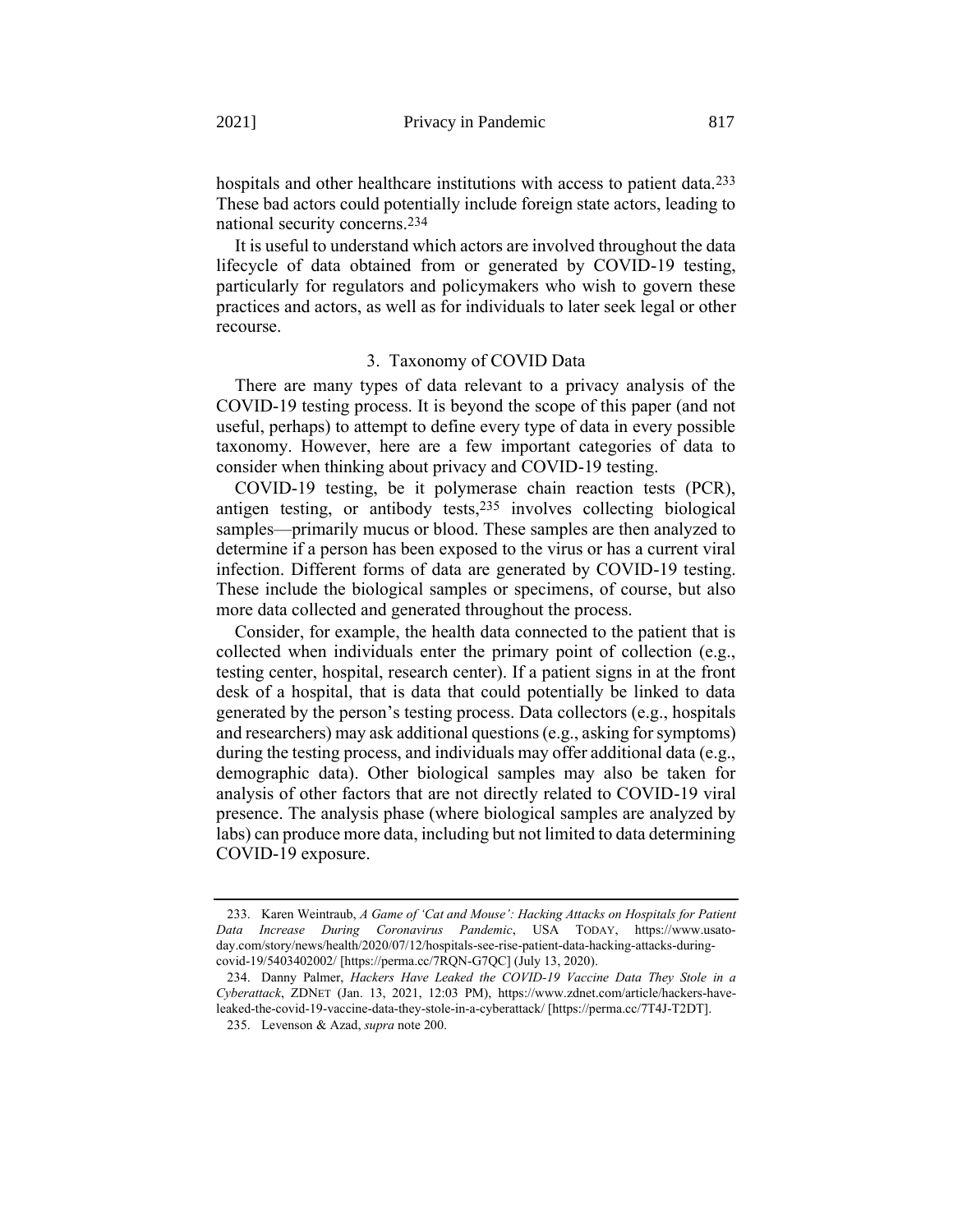- Biological samples (including samples used for COVID-19 detection as well as other samples)
- <span id="page-52-0"></span>• Genetic data (obtained from biological samples or from other sources)236
- Health data (obtained throughout the process)
- Other personal data, broadly defined<sup>237</sup>

Health data is a broad category, and different laws define categories of data that merit special protection. For example, HIPAA protects "protected health information" (PHI), which is defined as "individually identifiable health information" that is "transmitted by electronic media; maintained in electronic media; or transmitted or maintained in any other form or medium."238 HIPAA does not cover the protection of healthrelated information that is not transmitted through the statutorily defined means or the protection of health information that may be arguably nonidentifiable and does not protect other categories of information related to health. For example, Mason Marks has also identified "emergent medical data," data from social media and other sources, that could effectively provide the same insights as traditional health data.239 This is a category of data that is not covered by existing U.S. laws on health privacy.

Genetic information is defined in (among other places) the Genetic Information Nondiscrimination Act (GINA), one of the leading genetic data laws in the United States. GINA defines genetic information as, with respect to any individual, "information about (i) such individual's genetic tests, (ii) the genetic tests of family members of such individual, and (iii) the manifestation of a disease or disorder in family members of such

<sup>236.</sup> For example, 23andMe's study relied on its existing databank of genetic information collected previously. *See* Megan Molteni, *Why Does Covid-19 Make Some People So Sick? Ask Their DNA*, WIRED (Apr. 7, 2020, 1:27 PM), https://www.wired.com/story/why-does-covid-19 make-some-people-so-sick-ask-their-dna [https://perma.cc/DS28-2MYQ].

<sup>237.</sup> The distinction between personally identifiable data and data deemed to not be personally identifiable has not been found to be useful in practice, as many forms of data can be re-identifiable. *See* Paul Ohm, *Broken Promises of Privacy: Responding to the Surprising Failure of Anonymization*, 57 UCLA L. REV. 1701, 1738 (2010) (noting that even anonymized health data can be used to reidentify patients). *But cf*. Jane Yakowitz, *Tragedy of the Data Commons*, 25 HARV. J.L. & TECH. 1, 13 (2011) (discussing the importance of broad accessibility to data, which is currently constrained by data privacy laws).

<sup>238.</sup> 45 C.F.R. § 160.103 (2021).

<sup>239.</sup> Mason Marks, *Emergent Medical Data: Health Information Inferred by Artificial Intelligence*, 11 U.C. IRVINE L. REV. (forthcoming 2021).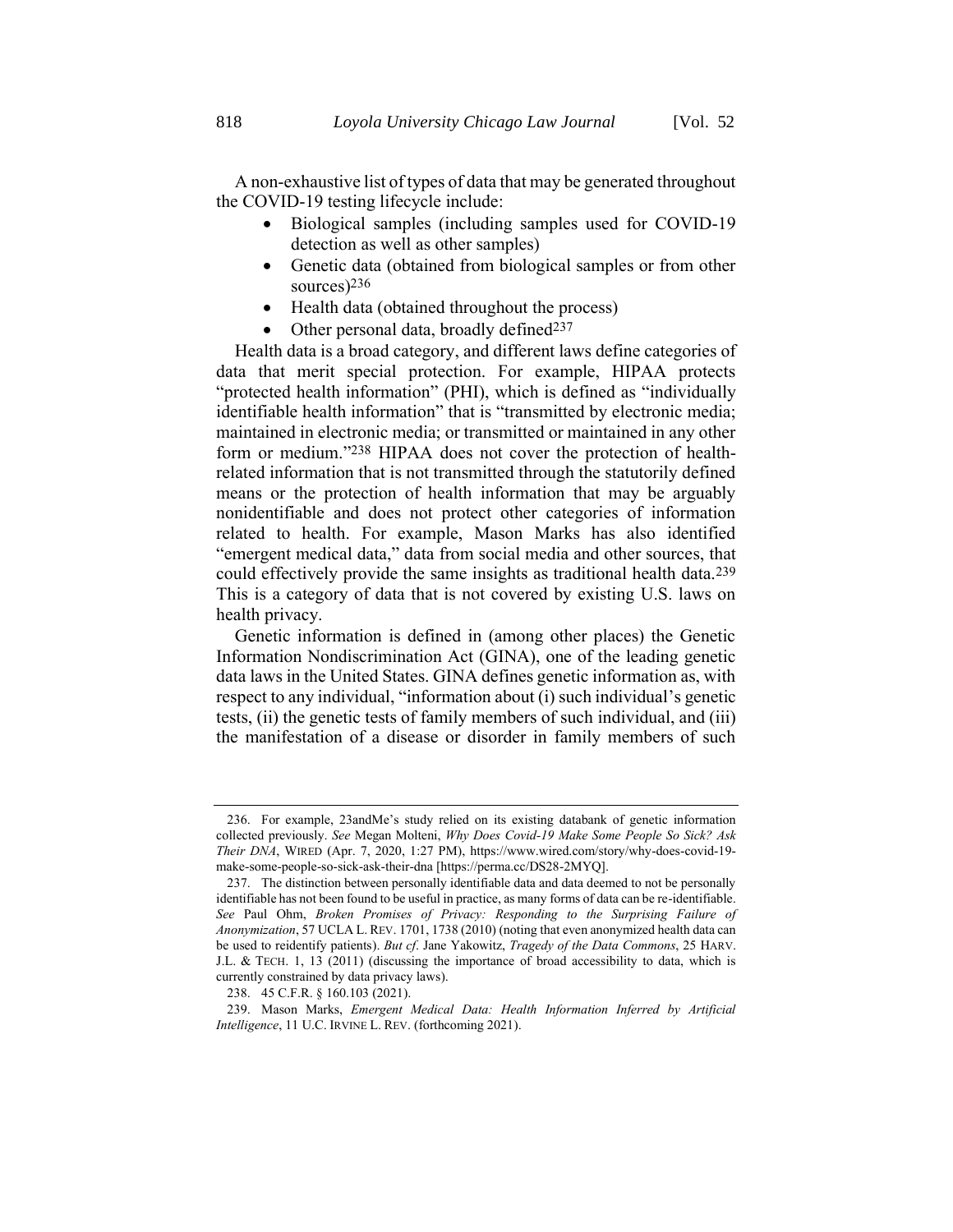individual."240 GINA defines a genetic test as a "an analysis of human DNA, RNA, chromosomes, proteins, or metabolites, that detects genotypes, mutations, or chromosomal changes," excluding "(i) analysis of proteins or metabolites that does not detect genotypes, mutations, or chromosomal changes; or (ii) an analysis of proteins or metabolites that is directly related to a manifested disease, disorder, or pathological condition that could reasonably be detected by a healthcare professional with appropriate training and expertise in the field of medicine involved."241

HIPAA also includes genetic information as potentially falling under the umbrella of protected health information. HIPAA's genetic information definition includes the categories of information covered under the definition of genetic information under GINA as well as "any request for, or receipt of, [genetic services,](https://www.law.cornell.edu/definitions/index.php?width=840&height=800&iframe=true&def_id=9ef904ba5aec3c36799fda3ac822b761&term_occur=999&term_src=Title:45:Chapter:A:Subchapter:C:Part:160:Subpart:A:160.103) or participation in clinical research which includes [genetic services,](https://www.law.cornell.edu/definitions/index.php?width=840&height=800&iframe=true&def_id=9ef904ba5aec3c36799fda3ac822b761&term_occur=999&term_src=Title:45:Chapter:A:Subchapter:C:Part:160:Subpart:A:160.103) by the [individual](https://www.law.cornell.edu/definitions/index.php?width=840&height=800&iframe=true&def_id=8490b40f8ddb1b658047bf74d1757b07&term_occur=999&term_src=Title:45:Chapter:A:Subchapter:C:Part:160:Subpart:A:160.103) or any [family](https://www.law.cornell.edu/definitions/index.php?width=840&height=800&iframe=true&def_id=3b3847ea5f160fb0d28731e4553f9d74&term_occur=999&term_src=Title:45:Chapter:A:Subchapter:C:Part:160:Subpart:A:160.103)  [member](https://www.law.cornell.edu/definitions/index.php?width=840&height=800&iframe=true&def_id=3b3847ea5f160fb0d28731e4553f9d74&term_occur=999&term_src=Title:45:Chapter:A:Subchapter:C:Part:160:Subpart:A:160.103) of the [individual.](https://www.law.cornell.edu/definitions/index.php?width=840&height=800&iframe=true&def_id=8490b40f8ddb1b658047bf74d1757b07&term_occur=999&term_src=Title:45:Chapter:A:Subchapter:C:Part:160:Subpart:A:160.103)"242

Some of the data collected or processed in the testing data lifecycle might qualify as genetic data—or might deserve the special protections afforded to genetic data. Genetic data is particularly important to protect due to the importance genes have to our conceptions of identity and self. Alondra Nelson has described the "special status afforded to DNA as the final arbiter of truth of identity"<sup>243</sup> and has called DNA "the ultimate big data."244 The unique sensitivity of genetic data is also important to keep in mind in the debate over immunity passports based on antibody tests.

Additionally, health privacy laws often fail to recognize nonhealth information that is also at risk with health information disclosures. Other personal data may include demographic data, data on social or personal habits that may not be health-related in nature, as well as data that could appear on first glance to be unrelated to the COVID-19 testing lifecycle. Disclosure of nonhealth data can also lead to privacy harms. For example, one coronavirus outbreak in South Korea was traced to a nightlife area that included many clubs popular with the local LGBTQ community. In disclosing the source of the outbreak, health authorities potentially

<sup>240.</sup> 42 U.S.C. § 300gg–91(d)(16).

<sup>241.</sup> 42 U.S.C. § 300gg–91(d)(17).

<sup>242.</sup> 45 C.F.R. § 160.103 (2021).

<sup>243.</sup> ALONDRA NELSON, THE SOCIAL LIFE OF DNA: RACE, REPARATIONS, AND RECONCILIATION AFTER THE GENOME 4 (2016).

<sup>244.</sup> *Id.* at 8.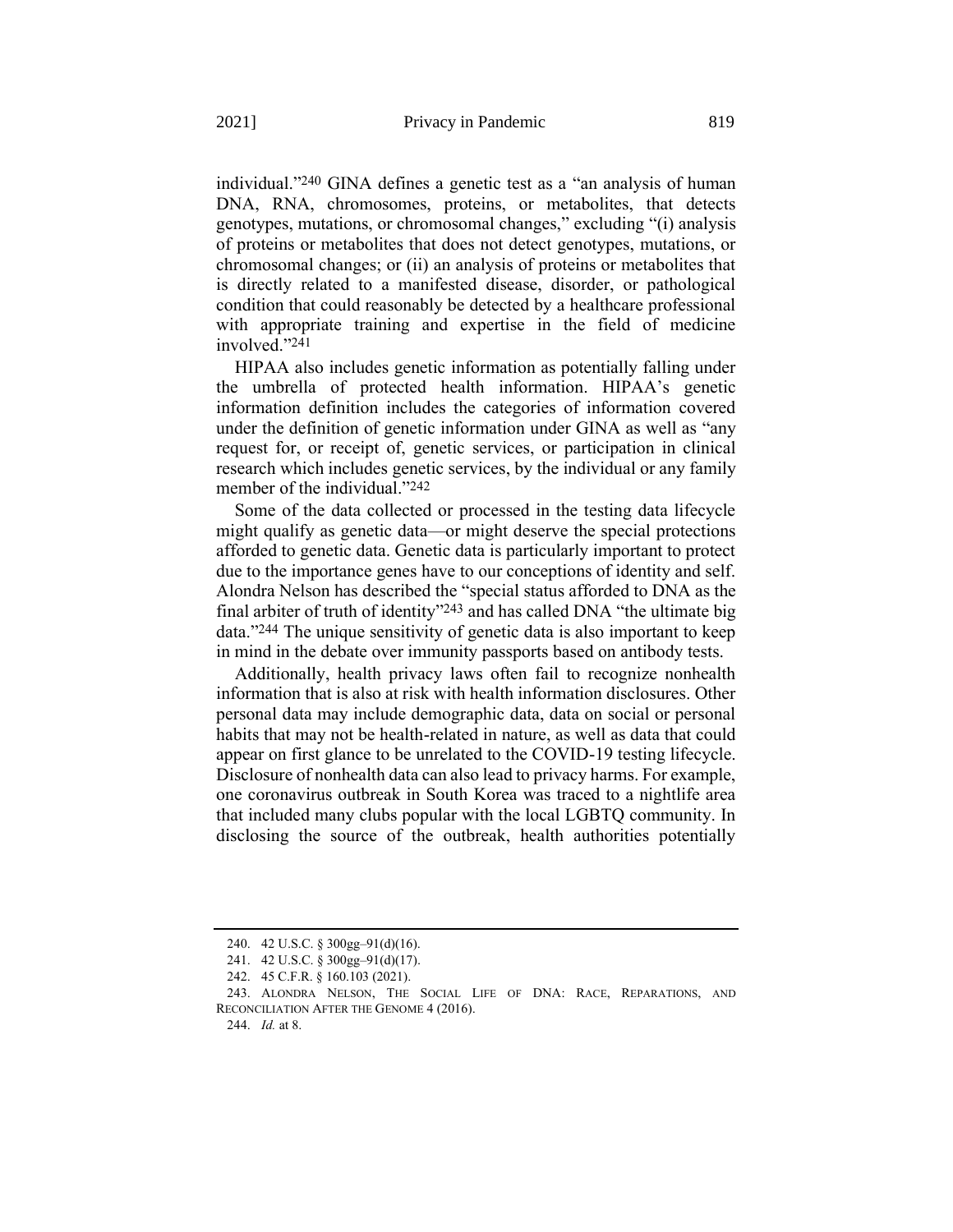jeopardized the safety of the LGBTQ people who had frequented the district in secret.245

It is important to understand which types of data are being collected and processed throughout the COVID-19 testing lifecycle, because different types of data sometimes need different legal and regulatory protections. For example, health data and genetic data merit special protection under different laws and regulations in the U.S. sector-specific privacy regime. Personal data not directly related to health or genetics also merits protection, particularly personal data that is easily identifiable. Biological samples or specimens may need different security protections than digital data. Other data that does not fall easily into any of the above categories should not be excluded from protection either, particularly given the ability for downstream data aggregators to amass large data sets that could then lead to reidentification.

#### 4. Understanding the COVID-19 Testing Data Lifecycle

To understand the data flow and lifecycle of data generated from testing, start at the beginning.

First, a person gives a sample (biological or data, as in survey responses) to a primary data collector. This first phase—the primary point of collection—may involve multiple primary data collectors. For example, a person may go to a drive-through testing center, jointly managed by the state government, a local hospital, and private testing companies. Thus, at the primary point of collection, a number of parties may have control over the data and qualify as data controllers as traditionally understood.

The primary data collection from COVID-19 testing takes place at a number of points of collection: traditional healthcare settings (e.g., hospitals, primary care practices), new testing facilities (e.g., COVID-19 specific drive-through testing centers), 246 public and private research settings (e.g., 23andMe's genetic study247 and UCSF's citizen science

<sup>245.</sup> Steve Borowiec, *How South Korea's Nightclub Outbreak Is Shining an Unwelcome Spotlight on the LGBTQ Community*, TIME (May 14, 2020, 9:04 AM), https://time.com/5836699/south-korea-coronavirus-lgbtq-itaewon [https://perma.cc/M7HA-NF86]; Dasl Yoon & Timothy W. Martin, *'What If My Family Found Out?': Korea's Coronavirus Tracking Unnerves Gay Community*, WALL ST. J. (May 12, 2020, 2:04 PM), https://www.wsj.com/articles/south-koreas-coronavirus-efforts-spark-privacy-concerns-in-gaycommunity-11589306659 [https://perma.cc/U6L8-JKQV].

<sup>246.</sup> *Governor Cuomo Opens the State's First Drive-through COVID-19 Mobile Testing Center in New Rochelle*, N.Y. STATE (Mar. 13, 2020), https://www.governor.ny.gov/news/governorcuomo-opens-states-first-drive-through-covid-19-mobile-testing-center-new-rochelle-0 [https://perma.cc/82QX-5RNN].

<sup>247.</sup> Molteni, *supra* not[e 236.](#page-52-0)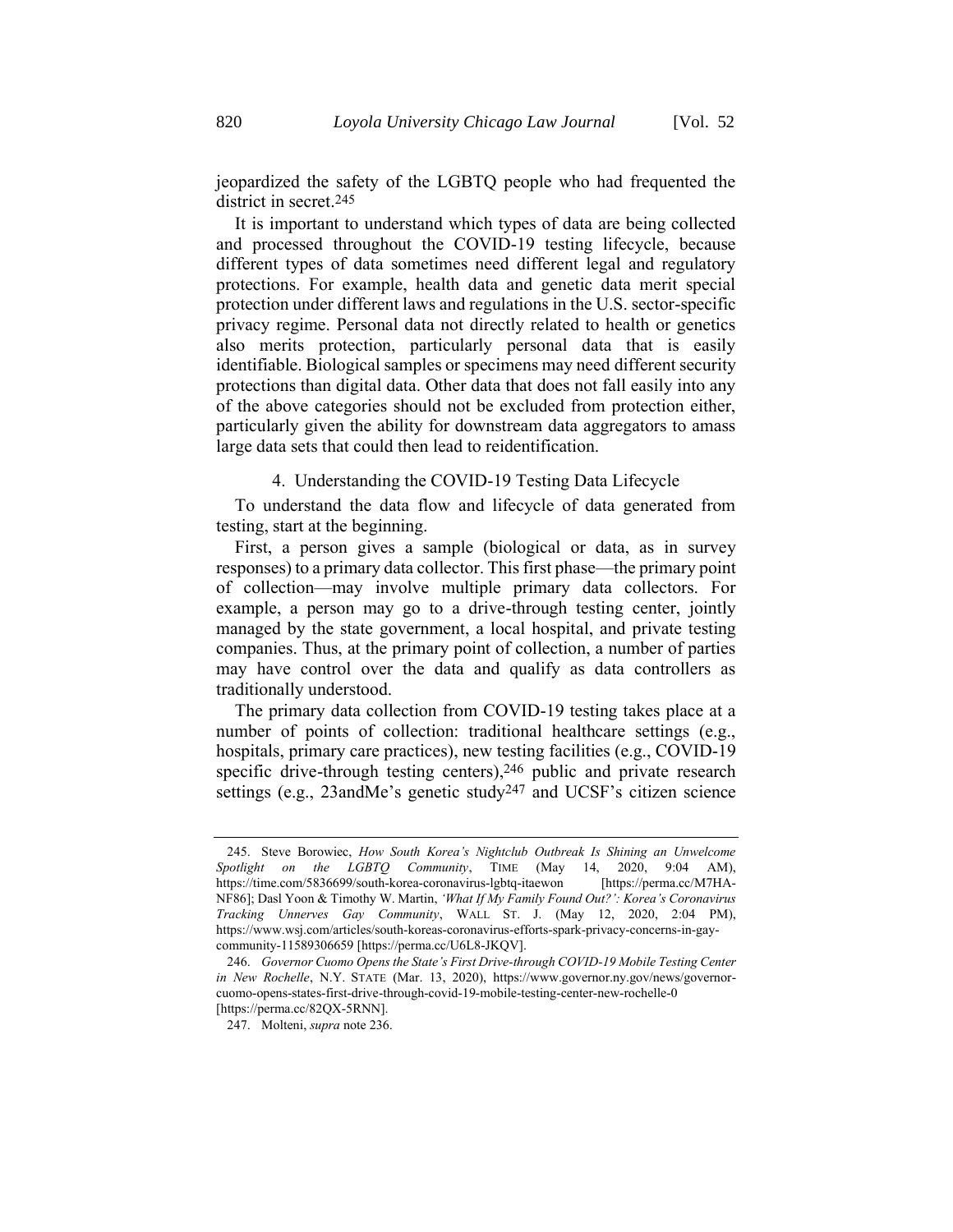<span id="page-55-0"></span>epidemiology app248), and distributed or open networks.249 In early May 2020, the FDA approved the first at-home saliva test for COVID-19,250 following its emergency authorization for the first at-home nasal swab testing kit in April 2020.251 For this emergency authorization, the FDA relied on the public health emergency powers given to it under Section 564(a) of the Federal Food, Drug, and Cosmetic Act.252 Thus, an individual's home setting may also be a location for primary collection of samples and data, and an individual (or friends or family) may be the primary collector of the sample.

The second phase of the data lifecycle for testing data is analysis of the sample. In this phase, the primary data collector either (1) conducts analysis itself or (2) transfers the data for analysis by another party. For example, a drive-through testing center could transfer the biological samples to a lab for analysis. Alternatively, a hospital may have the resources to both collect a sample and analyze it in an in-house lab. An individual using a home testing kit could send in the kit to the lab. In this analysis phase of the COVID-19 data lifecycle, data may be accessed, stored, and shared by parties that may be data processors or may be both processor and controller.253

The first two phases of the COVID-19 testing data lifecycle are relatively clear. However, as with all data collection, it is difficult to fully predict the flow of data the further downstream you get from the primary point of collection. Results of tests may be transferred to other entities,

<sup>248.</sup> Jeff Norris, *New COVID-19 'Citizen Science' Initiative Lets Any Adult with a Smartphone Help to Fight Coronavirus*, UCSF (Mar. 30, 2020), https://www.ucsf.edu/news/ 2020/03/417026/new-covid-19-citizen-science-initiative-lets-any-adult-smartphone-help-fight [https://perma.cc/Z62K-SHC7].

<sup>249.</sup> *Citizen Scientists: Submit Your COVID-19 Symptoms (Or Lack Of Them)*, SCI. FRIDAY (Mar. 27, 2020), https://www.sciencefriday.com/segments/citizen-science-covid-19 [https://perma.cc/Z62K-SHC7]; Paul Sisson, *Door Knobs, Trash Cans, Gas Pumps: Citizen Scientists Search for Coronavirus on Everyday Surfaces*, SAN DIEGO UNION TRIB. (May 14, 2020, 4:45 PM); https://www.sandiegouniontribune.com/news/health/story/2020-05-14/door-knobstrash-cans-gas-pumps-citizen-scientists-enlisted-to-help-find-coronavirus-on-everyday-surfaces [https://perma.cc/3M7H-TE9Z].

<sup>250.</sup> Letter from Denise M. Hinton, Chief Scientist, Food & Drug Admin., to Andrew Brooks, CEO Infinity BiologiX (Nov. 13, 2020), https://www.fda.gov/media/137773/download [https://perma.cc/98MN-PAH8]; Sheila Kaplan & Natasha Singer, *FDA Clears First Home Saliva Test for Coronavirus*, N.Y. TIMES (May 8, 2020), https://www.nytimes.com/ 2020/05/08/health/fda-coronavirus-spit-test.html [https://perma.cc/8ZJ5-4T9D].

<sup>251.</sup> Katie Thomas & Natasha Singer, *FDA Authorizes First In-Home Test for Coronavirus*, N.Y. TIMES, (https://www.nytimes.com/2020/04/21/health/fda-in-home-test-coronavirus.html [https://perma.cc/9LLZ-QXZX] (May 8, 2020).

<sup>252.</sup> 21 U.S.C. § 360bbb–3 ("Authorization for Medical Products for Use in Emergencies"); Hinton, *supra* note [250.](#page-55-0)

<sup>253.</sup> Jones & Kaminski, *supra* not[e 47,](#page-13-0) at 115.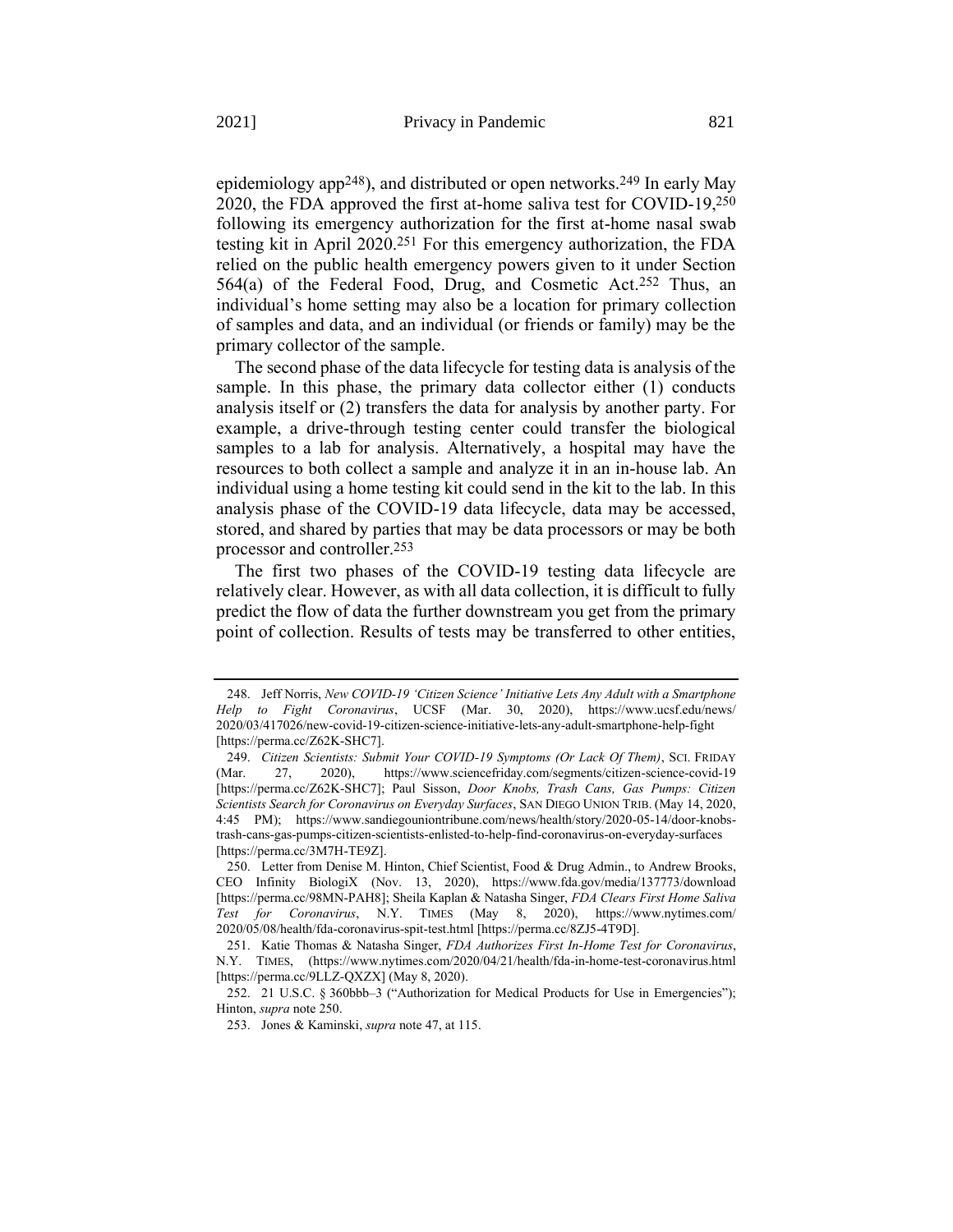either by the individual who was tested, or by any of the testing data processors, data collectors, or data controllers. The transfer may be done intentionally or unintentionally, for the purposes specified at point of collection or not. This may include releasing information to the public about people who may have been infected with the virus. For example, places of business may post notices if an employee tests positive, or local governments may post information about large events an infected person had visited. Data from various sources may eventually find its way to data aggregators, who may repackage the data with data from many sources, increasing the chances of reidentification and potential harm (including algorithmic harms) to data subjects.

Understanding the lifecycle of testing data is key for identifying the points at which regulation can have the greatest impact on protecting privacy.

#### 5. Legal and Regulatory Interventions to Protect Testing Data Privacy

It is helpful to break down the legal and regulatory landscape by identifying at which points law might apply to protect privacy rights. This includes identifying which actors the law can regulate, as well as identifying which actions or settings the law can govern. While testing for disease is not new, the scale at which testing has progressed is new and arguably not contemplated in current privacy laws.

The American privacy regime lacks a comprehensive federal privacy regulation. However, the United States has a number of sector-specific privacy laws and regulations that would likely pertain to the type of testing done for COVID-19 response.

## a. Regulating by Data Type

For the types of data gathered in testing, we can look to regulations and legal protections for health data, genetic data, and other data. There are a number of laws that create special protections for health information as well as genetic information (sometimes separately, sometimes categorized as health information).

The United States also has federal laws specifically protecting privacy for health information. HIPAA,254 the HIPAA Privacy Rule codified in 2002,255 and 2009's HITECH (the Health Information Technology for

<sup>254.</sup> Health Insurance Portability and Accountability Act of 1996, Pub. L. No. 104-191, 110 Stat. 1936 (1996).

<sup>255.</sup> Standards for Privacy of Individually Identifiable Health Information, 67 Fed. Reg. 53,182 (Aug. 14, 2002) (codified at 45 C.F.R. §§ 160, 164 (2021)); *see also* Health Insurance Reform: Security Standards, 68 Fed. Reg. 8,334 (Feb. 20, 2003) (codified at 45 C.F.R. §§ 160, 162, 164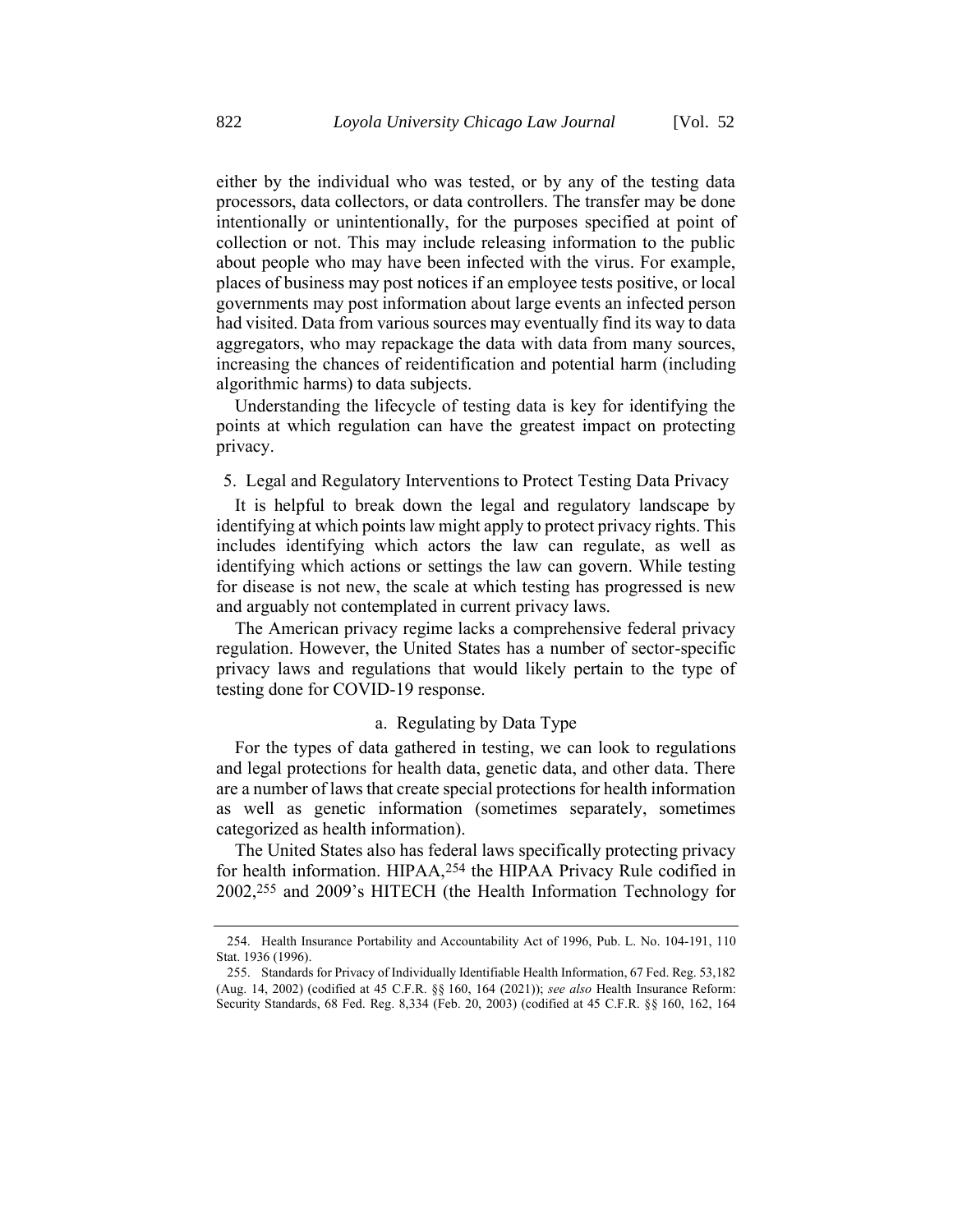Economic and Clinical Health Act, particularly important for tightening legal protections in HIPAA)256 award special protection to personal health information. HIPAA includes protections for electronic health information transmission, primarily through the Privacy Rule and the Security Rule found in Section II.

However, these protections are quite limited. First, the regulations only apply to "covered entities" and, to some extent, their "business associates."257 Covered entities often include hospitals and clinics, but do not include many other actors that might be data collectors in the COVID-19 testing process. Under HIPAA, the covered entities that must comply with HIPAA obligations include healthcare providers (e.g., doctors, clinics, psychologists, dentists, nursing homes) that transmit information in an electronic form in connection with a transaction for which HIPAA applies.258 Covered entities also include healthcare clearinghouses (entities that process health information from other entities) as well as health plans (e.g., health insurance companies, HMOs, company health plans).259 For example, if there are no covered entities involved in the data lifecycle of a particular testing program, actors like university research centers would likely be able to evade HIPAA regulation, as would private companies like 23andMe. This could easily happen, if noncovered entities engage in their own testing or data collection programs. These programs then would lack the protections awarded under a HIPAA-compliant regime.

Second, HIPAA only awards protections to data that is electronically transmitted from a covered entity or business associate. 260 While the regulation includes security requirements (under the Security Rule), 261 there is little protection against more distributed downstream uses of data, which would be difficult to enforce. For example, the law does not include enforcement mechanisms for improper transfer of data by a third party who receives information from a business associate of a covered entity. Finally, HIPAA is a consent-based regime. That is, under HIPAA,

<sup>(2021));</sup> HIPAA Administrative Simplification: Enforcement, 71 Fed. Reg. 8,390 (Feb. 16, 2006) (codified at 45 C.F.R. §§ 160, 164 (2021)); Modifications to the HIPAA Privacy, Security, Enforcement, and Breach Notification Rules Under the Heath Information Technology for Economic and Clinical Health Act and the Genetic Information Nondiscrimination Act, 78 Fed. Reg. 5,566 (Jan. 25, 2013) (codified at 45 C.F.R. §§ 160, 164 (2021)).

<sup>256.</sup> Health Information Technology for Economic and Clinical Health (HITECH) Act (2009), Pub. L. No. 111-5, 123 Stat. 226 (2009).

<sup>257.</sup> 45 C.F.R. § 160.103 (2021) (defining "covered entity" and "business associate").

<sup>258.</sup> *Id.* (defining "transmission").

<sup>259.</sup> *Id.* (defining "covered entity" and "business associate").

<sup>260.</sup> 45 C.F.R. § 160.102 (2021).

<sup>261.</sup> 45 C.F.R. §§ 160, 164 A, C (2021) (known collectively as the Security Rule).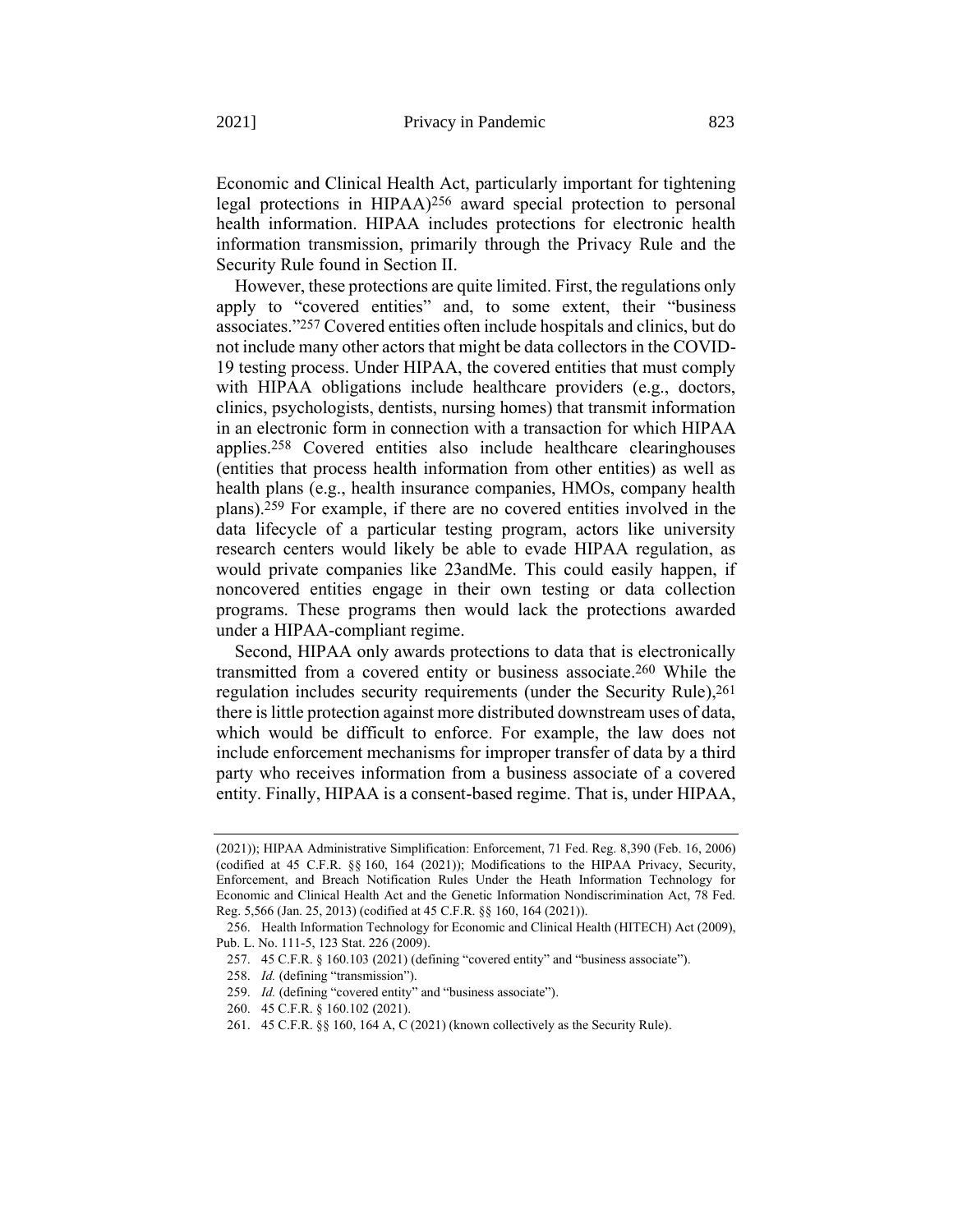<span id="page-58-1"></span>covered entities and their business associates are free to collect, use, and share data as long as individuals provide their consent to such practices.262 Many scholars have noted the flaws of notice and consent regimes,263 and these flaws are readily apparent in the COVID-19 testing context. Furthermore, the Department of Health and Human Services (HHS) relaxed some of these HIPAA restrictions, given the medical needs raised by the pandemic.264

<span id="page-58-2"></span>In the United States, genetic data is given increased protections through genetic nondiscrimination laws like GINA and some state laws that protect information including genetic information. GINA, however, is quite limited, only regulating health plans and employers and only in the context of discrimination in health insurance coverage or employment. 265 Many have argued for expansion of legal protection for genetic information, potentially including new laws on genetic privacy266 and genetic discrimination.267 For example, Ifeoma Ajunwa has called for the creation of a new tort of genetic information disclosure as well as more rigorous informed consent guidelines for genetic testing.268 Ajunwa

<span id="page-58-0"></span><sup>262.</sup> 45 C.F.R. § 164.510 (2021).

<sup>263.</sup> *See, e.g*., Daniel J. Solove, *Privacy Self-Management and the Consent Dilemma*, 126 HARV. L. REV. 1880, 1894 (2013) (referring to the flaws collectively as the "consent dilemma"); Tschider, *supra* not[e 190,](#page-44-0) at 1505 (summarizing why consent is an imperfect privacy protection).

<sup>264.</sup> *COVID-19 & HIPAA Bulletin: Limited Waiver of HIPAA Sanctions and Penalties During a Nationwide Public Health Emergency*, U.S. DEPT. HEALTH & HUM. SERVS. (Mar. 2020) https://www.hhs.gov/sites/default/files/hipaa-and-covid-19-limited-hipaa-waiver-bulletin-508.pdf [https://perma.cc/692Y-R87M]; *Notification of Enforcement Discretion for Telehealth Remote Communications During the COVID-19 Nationwide Public Health Emergency*, U.S. DEPT. HEALTH & HUM. SERVS., https://www.hhs.gov/hipaa/for-professionals/special-topics/emergencypreparedness/notification-enforcement-discretion-telehealth/index.html [https://perma.cc/95NQ-ABUG] (Jan. 20, 2021); *FAQs on Telehealth and HIPAA During the COVID-19 Nationwide Public Health Emergency*, U.S. DEPT. HEALTH & HUM. SERVS. https://www.hhs.gov/sites/default/files/telehealth-faqs-508.pdf [https://perma.cc/XSZ7-DYXN] (last visited Mar. 14, 2021); *COVID-19 and HIPAA: Disclosures to Law Enforcement, Paramedics, Other First Responders and Public Health Authorities*, U.S. DEPT. HEALTH & HUM. SERVS., https://www.hhs.gov/sites/default/files/covid-19-hipaa-and-first-responders-508.pdf [https://perma.cc/X4TP-U68X] (last visited Mar. 14, 2021); *Civil Rights, HIPAA, and the* 

*Coronavirus Disease 2019 (COVID-19)*, U.S. DEPT. HEALTH & HUM. SERVS. (Mar. 28, 2020), https://www.hhs.gov/sites/default/files/ocr-bulletin-3-28-20.pdf [https://perma.cc/S73J-66BG].

<sup>265.</sup> Title I of GINA covers health coverage discrimination, while Title II covers employment discrimination. Genetic Information and Nondiscrimination Act, 29 C.F.R. § 1635 (2021).

<sup>266.</sup> Mason Marks & Tiffany Li, *DNA Donors Must Demand Stronger Protection for Genetic Privacy*, STAT (May 30, 2018), https://www.statnews.com/2018/05/30/dna-donors-geneticprivacy-nih [https://perma.cc/9SBA-QCUJ]; Megan Molteni, *The US Urgently Needs New Genetic Privacy Laws*, WIRED (May 1, 2019), https://www.wired.com/story/the-us-urgently-needs-newgenetic-privacy-laws [https://perma.cc/A2GU-2MDB].

<sup>267.</sup> Marks & Li, *supra* not[e 266;](#page-58-0) Molteni, *supra* not[e 266.](#page-58-0)

<sup>268.</sup> Ifeoma Ajunwa, *Genetic Testing Meets Big Data: Torts and Contract Law Issues*, 75 OHIO ST. L.J. 1225, 1242–43 (2014).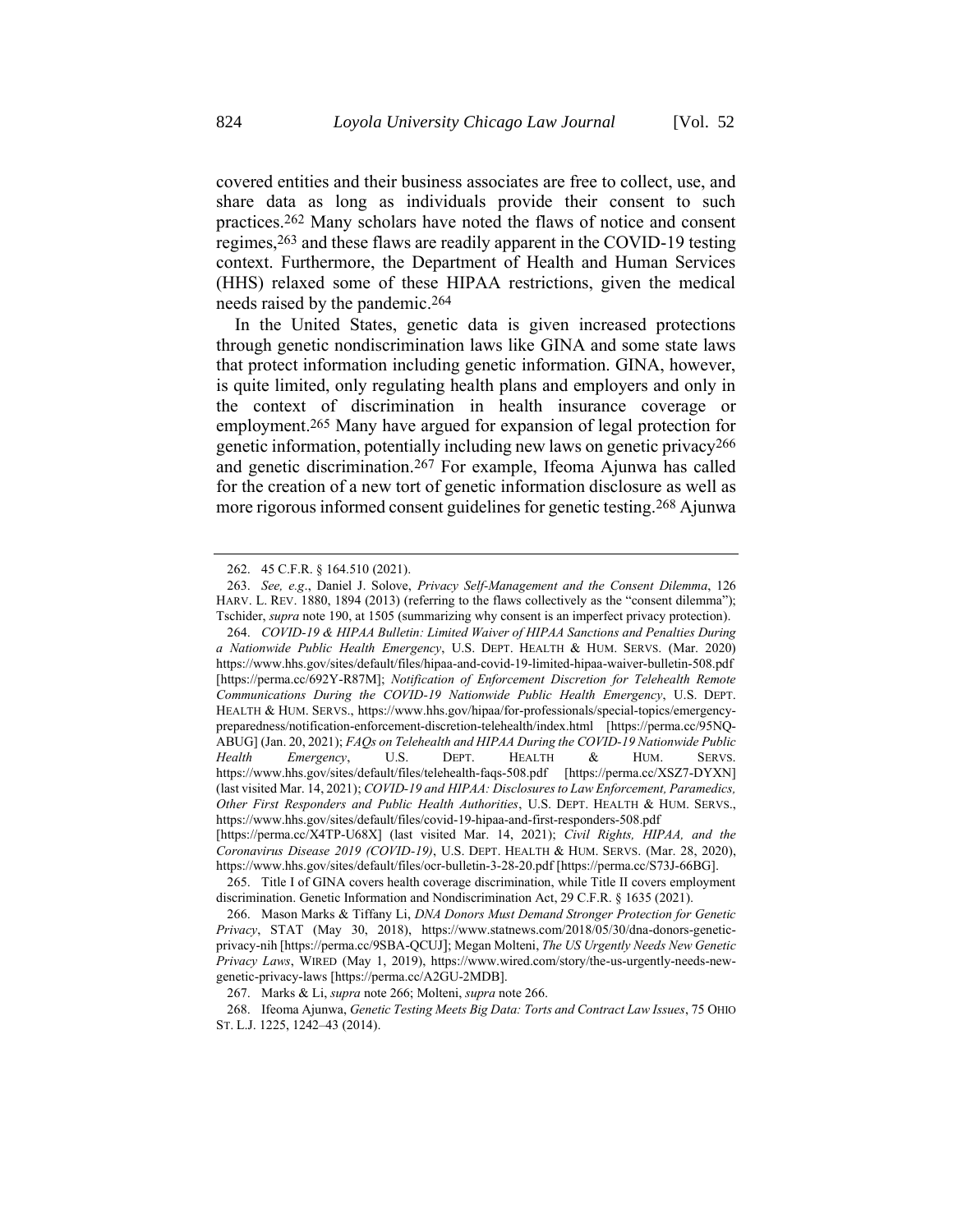<span id="page-59-0"></span>has also called for strengthening GINA to add a disparate impact cause of action addressing gaps in the antidiscrimination law.269

Another key law for genetic privacy in this context is the 21st Century Cures Act, which gives research subjects certain safeguards over their genetic information in the context of federally funded research.270 The 21st Century Cures Act includes, for example, that certain researchers "shall not disclose or provide any other person not connected with the research the name of [patient or test subject] or any information, document, or biospecimen that contains identifiable, sensitive information about such an individual and that was created or compiled for purposes of research."271 However, disclosure of the protected types of information is still allowed under certain conditions, including "for the purposes of other scientific research that is in compliance with applicable Federal regulations governing the protection of human subjects in research,"272 as well as if the disclosure is "made with the consent of the individual to whom the information, document, or biospecimen pertains."273 It is also important to note that the privacy protections for research subjects, patients, and data donors under the 21st Century Cures Act includes a limitation on the use of "identifiable, sensitive information" in legal process, including preventing such information from being admissible as evidence.274

Thus, if genetic information is collected as part of the coronavirus testing data lifecycle, there are a few specific contexts where genetic privacy legal protections would apply. However, with GINA and the 21st Century Cures Act, as with HIPAA, consent is a qualifying exception that can eliminate privacy protections in many cases. It is quite possible that a research subject (e.g., person getting a COVID-19 test as part of a larger medical research study) could sign away their rights without fully understanding the scope of their consent. Furthermore, these laws protect against discrimination and against specific types of data transfer. They do not protect broader privacy rights.

Outside the U.S. federal context, other jurisdictions also often create special regulations for health data, biometric data, or genetic data. For example, the EU's General Data Protection Regulation regards health data as a special category, thus necessitating special protections for

<sup>269.</sup> Ifeoma Ajunwa, *Genetic Data and Civil Rights*, 51 HARV.C.R.-C.L. L.REV. 75, 79 (2016).

<sup>270.</sup> 42 U.S.C. § 201.

<sup>271.</sup> § 241(d)(1)(B).

<sup>272. § 241(</sup>d)(1)(C)(iv).

<sup>273. § 241(</sup>d)(1)(C)(iii).

<sup>274.</sup> § 241(d)(1)(E).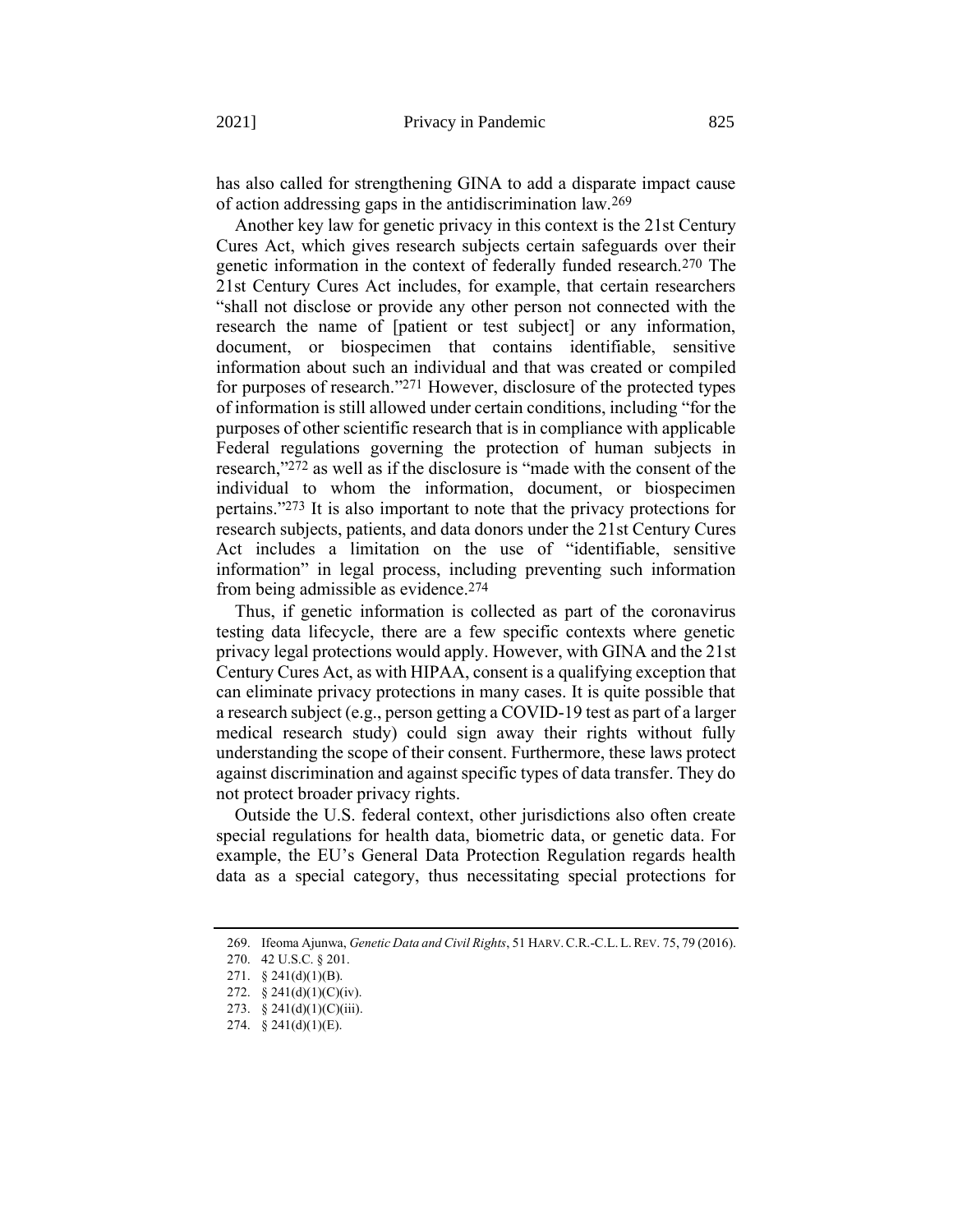collection and processing.275 A number of U.S. states also have particular laws that govern biometric and health information, including the Illinois Biometric Information Protection Act (BIPA).276 BIPA is currently one of the strongest biometric privacy laws in the United States. Under BIPA, businesses that collect biometric information must receive written consent from individuals before data collection, and they must provide notice on policies for data usage and retention.277 Critically, BIPA allows for a private right of action.<sup>278</sup> Other states are also considering similar legislation.279

## b. Regulating by Actor and Setting

Some data processors and controllers in the testing data lifecycle would be considered covered entities under HIPAA, GINA, or other laws and regulations. Many public institutions, particularly public health institutions, would find themselves regulated by one or more of these laws and regulations. However, as noted, many health-privacy laws have gaps—the most glaring of which is the lack of accountability for private actors, especially actors that are not traditionally healthcare providers.

For private data controllers and data processors, the FTC has broad authority over privacy practices.280 The common way the FTC has held companies to account over privacy violations has been to note where companies have failed their publicly stated obligations and promises to consumers, thus falling under the FTC's purview to enforce rules on unfair or deceptive practices.281 Data collectors like 23andMe and private research or health companies could be subject to FTC jurisdiction and thus enforcement in this way. The FTC also has broad enforcement authority over companies that engage in unfair, misleading, or fraudulent activity, which would include any testing actors that misrepresent their testing capabilities or other abilities, in addition to and including privacy or security practices. State attorneys general also have authority to bring

<sup>275.</sup> 2016 O.J. (L 119) 1, Recital 35.

<sup>276.</sup> 740 ILL. COMP. STAT. 14/1 (2020).

<sup>277.</sup> *Id.* at 14/15.

<sup>278.</sup> *Id.* at 14/20.

<sup>279.</sup> *See* Kimberly Gold et al., *Biometric Privacy: The Year in Review and Looking Toward 2020*, REEDSMITH (Jan. 9, 2020), https://www.technologylawdispatch.com/2020/01/privacy-dataprotection/biometric-privacy-the-year-in-review-and-looking-toward-2020/

<sup>[</sup>https://perma.cc/K4R6-BAEJ] (discussing the similar legislation).

<sup>280.</sup> Solove & Hartzog, *supra* not[e 147,](#page-35-0) at 585–86.

<sup>281.</sup> *See, e.g.*, *Snapchat Settles FTC Charges That Promises of Disappearing Messages Were False*, FED. TRADE COMM'N (May 8, 2014), https://www.ftc.gov/news-events/pressreleases/2014/05/snapchat-settles-ftc-charges-promises-disappearing-messages-were

<sup>[</sup>https://perma.cc/M5G3-9TWA] (demonstrating companies that make misrepresentations to consumers risk FTC action).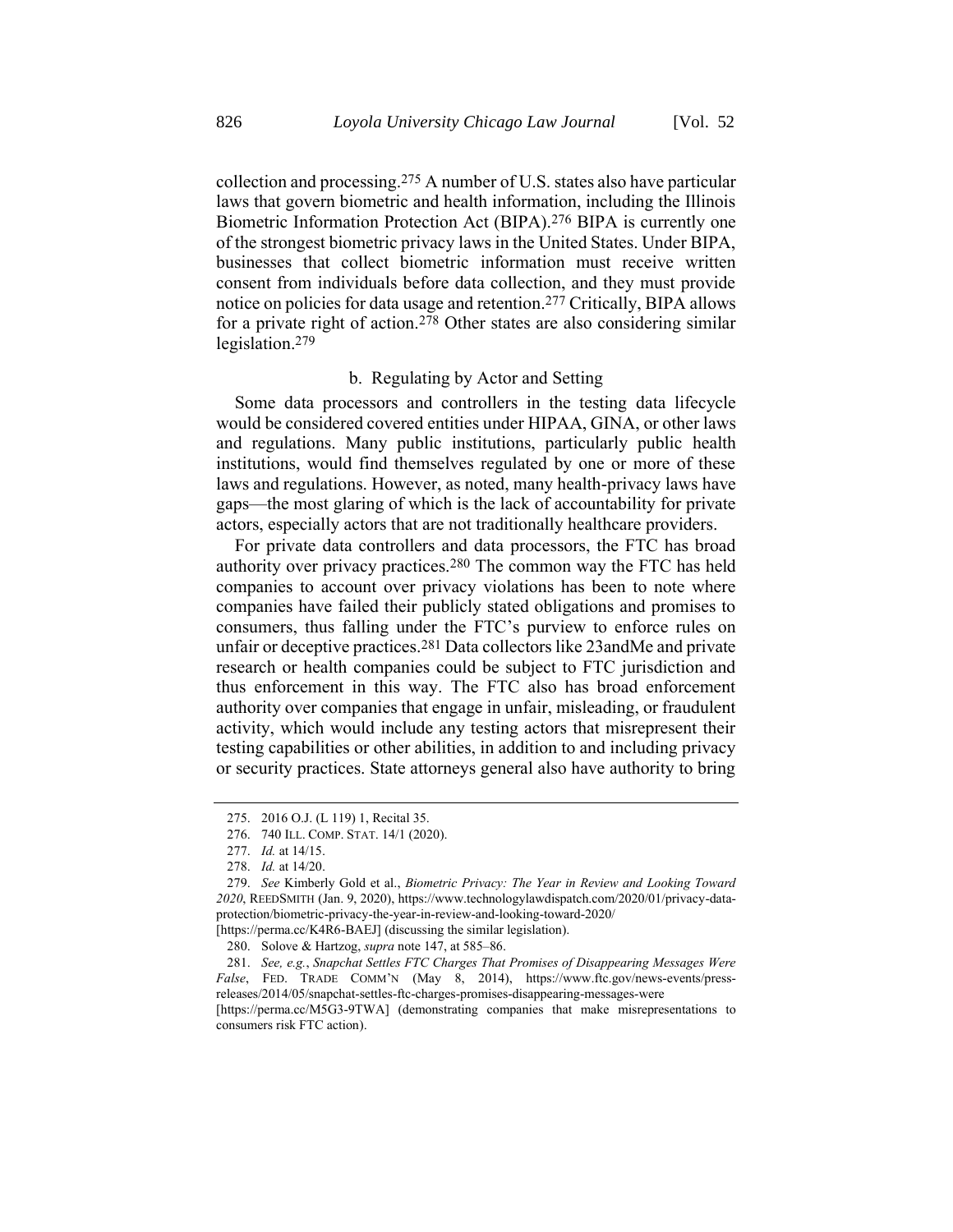actions against companies for privacy violations as well as unfair practices or misleading or fraudulent activity.

No system is perfectly secure, and every actor in the data lifecycle could potentially suffer a data breach. If this were to happen, state data breach laws would likely apply. In case of a data breach, companies could be found to have violated their obligations under HIPAA's Security Rule and Breach Notification Rule, as well as their obligations to act in ways that are not misleading or unrepresentative of their stated practices (thus triggering FTC enforcement under the agency's section 5 authority).282 For organizations not covered under HIPAA, the FTC Health Breach Notification Rule requires compliance with notification procedures in case of data breach related to health information.283 Additionally, other parties involved in the data lifecycle may have a claim against the breached party, on the basis that the breached party failed in its contractual obligations to other parties.

Many of the harms from COVID-19 testing relate to downstream data usage. Here, the law provides far less protection.284 On a fundamental level, it is difficult for individuals to know exactly where their data goes, past the initial point of collection, or to grasp the full extent of potential data harms—making it next to impossible for individuals to knowingly consent to all the downstream privacy harms that could occur.285 Data may be shared, sold, or rented with third parties that could include other actors within the testing ecosystem as well as unrelated parties, like other research centers for related and unrelated projects, as well as commercial actors, like companies seeking to profit from tailored marketing and behavioral advertising,286 and government actors, like law enforcement agencies seeking to use genetic information to identify suspects.287

<sup>282.</sup> Solove & Hartzog, *supra* not[e 147,](#page-35-0) at 587.

<sup>283.</sup> 16 C.F.R. § 318 (2021).

<sup>284.</sup> For example, while HIPAA arguably should apply to business associates and business associate subcontractors, in practice, the law is rarely enforced against any actors that are not qualified entities. *Direct Liability of Business Associates*, DEP'T HEALTH & HUM. SERV. https://www.hhs.gov/hipaa/for-professionals/privacy/guidance/business-

associates/factsheet/index.html [https://perma.cc/N5DD-N3GU] (last visited Mar. 6, 2020); *but see* Tschider, *supra* not[e 190](#page-44-0), at 1515 ("Many organizations, especially those creating new technologies and those that do not receive insurance payment for services, usually will not be regulated by HIPAA as a Covered Entity or a Covered Entity's Business Associate or be bound under traditional confidentiality obligations, as might be obligated under a fiduciary relationship.").

<sup>285.</sup> Tschider, *supra* not[e 190,](#page-44-0) at 1525.

<sup>286.</sup> Chris Jay Hoofnagle et al., *Behavioral Advertising: The Offer You Cannot Refuse*, 6 HARV. L. & POL'Y REV. 273, 278–79 (2012).

<sup>287.</sup> Megan Molteni, *The Key to Cracking Cold Cases Might Be Genealogy Sites*, WIRED (June 1, 2018, 7:00 AM), https://www.wired.com/story/police-will-crack-a-lot-more-cold-cases-withdna [https://perma.cc/L5J7-Y5FM].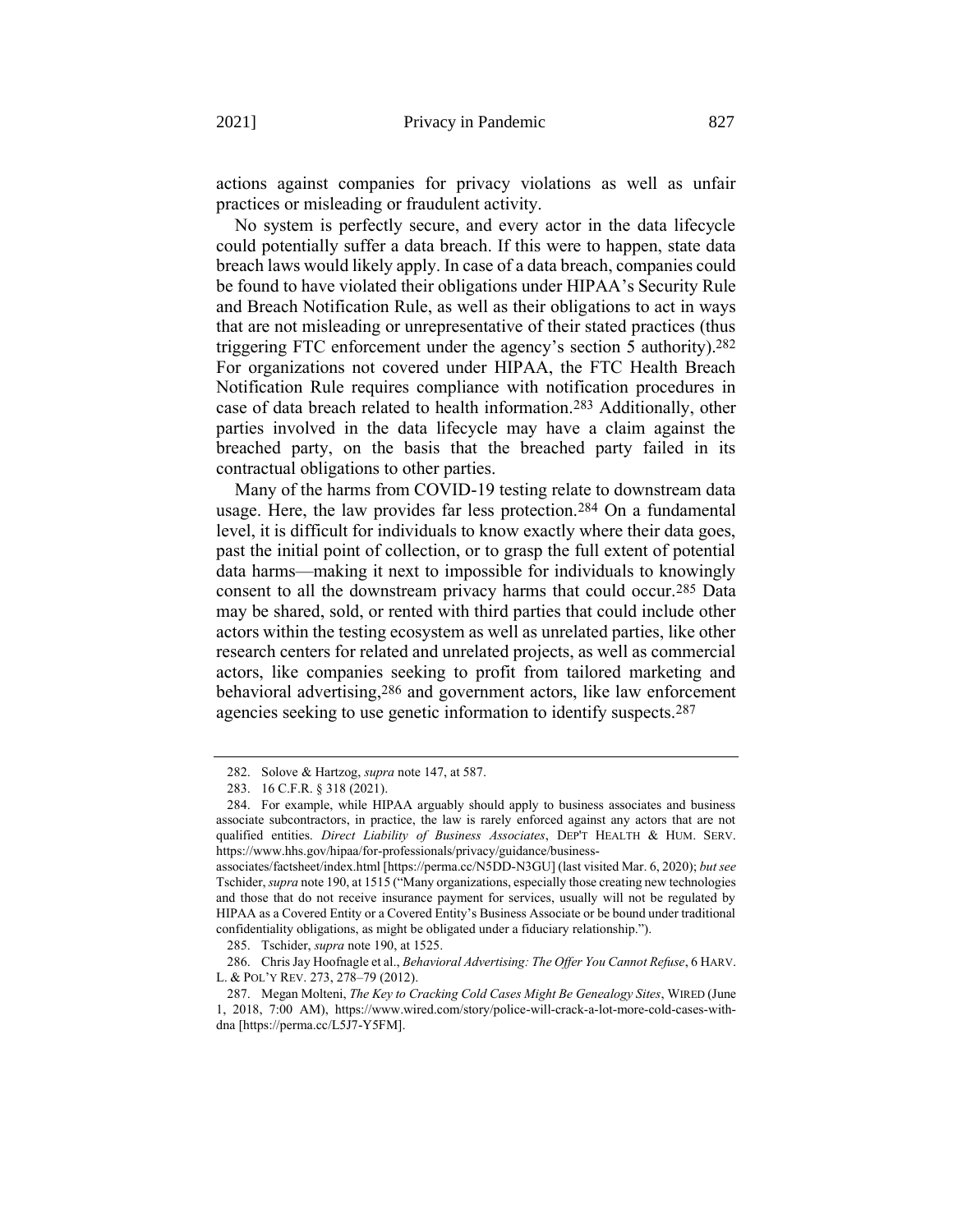Law enforcement can access data, even health and genetic data, stored in private or public collections, through various means, including simply buying data outright. Data collectors or data holders may also sell or freely share data with law enforcement, which could lead to greater surveillance and related harms, particularly important for marginalized communities. Genetic information is particularly interesting to mention, as the genetic information of any one person could potentially be used to identify many people in their genetic family line. In numerous cases, law enforcement have been able to identify potential suspects by matching DNA samples with DNA data of distant relatives.<sup>288</sup> There are few laws, or even proposed laws, that would protect against these downstream privacy harms.

Few laws even contemplate data brokers—aggregators who buy data from multiple sources, package that data together, and then resell to other parties. The privacy harms of data collection are amplified by the process of aggregation (through what Daniel Solove has called "the multiplier problem"289), as data becomes more identifiable with more data from other sources.290 For example, a company like 23andMe could collect symptom information from its consumers, match that with the genetic information from its database, and sell that to a third party data broker. That data broker could purchase the data and resell it to insurers who could then identify which people, or which groups of people, would be more likely to contract COVID-19, then increase the rates for insurance for those people. These downstream data harms are especially problematic given the likelihood of future connected health technologies, both public and private, including what Andrea Matwyshyn has termed the "Internet of Bodies."291 There are no federal laws, and only a few state laws and proposals, that deal with data brokers specifically. U.S. laws do not protect against these downstream, distributed harms.

<sup>288.</sup> *Id.*

<sup>289.</sup> Daniel Solove, *Why the Law Often Doesn't Recognize Privacy and Data Security Harms*, TEACHPRIVACY (July 9, 2014), https://teachprivacy.com/law-often-doesnt-recognize-privacydata-security-harms [https://perma.cc/YZZ7-SLMF].

<sup>290.</sup> Solove, *supra* not[e 263,](#page-58-1) at 1889 (discussing how even nonsensitive data can be aggregated to reveal sensitive information about an individual).

<sup>291.</sup> Andrea M. Matwyshyn, *The Internet of Bodies*, 61 WM. & MARY L. REV. 77, 81 (2019).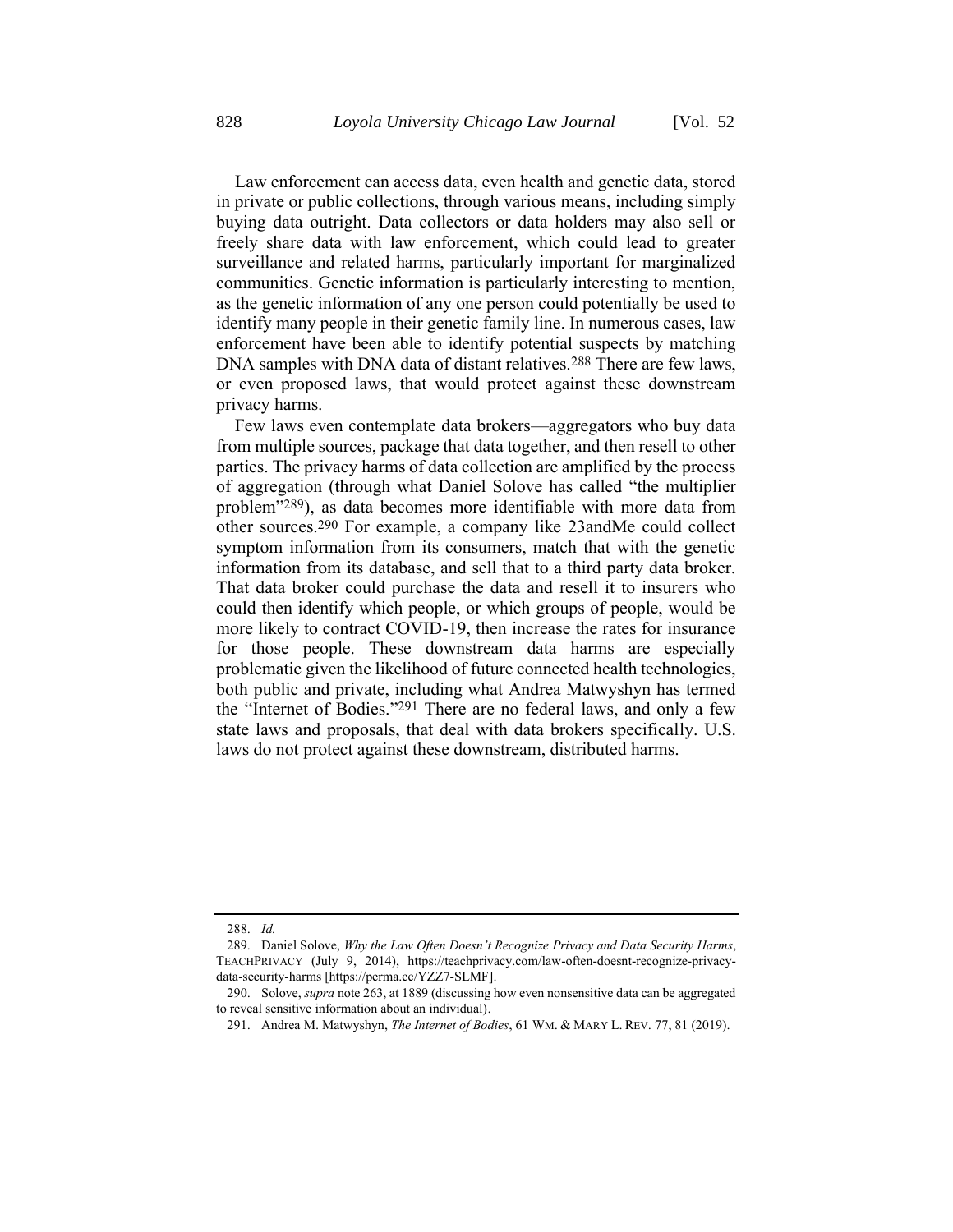#### *B. Immunity Passports and Vaccine Verification Systems*

A number of people have proposed using immunity passports or other verification systems that would indicate someone has developed antibody resistance to COVID-19, either through having contracted the virus or through vaccination. 292

In April 2020, Germany began conducting Europe's first nationwide COVID-19 antibody testing program.293 Researchers at the Hemholtz Centre for Infection Research in Braunschweig proposed a project which would include mass testing for antibodies as well as immunity certificates that would allow people certain exceptions from COVID-19 restrictions, e.g., limitations on travel or nonessential work.294 Scientists in Italy also proposed similar programs, as did New York Governor Andrew Cuomo.295

As the pandemic progressed and vaccines became increasingly available, many countries, states, and corporations have discussed the use of vaccine verification systems.296 These can be as simple as an NBA team's plan to ask fans to show paper records as vaccine proof<sup>297</sup> to the state of New York developing the Excelsior Pass, in partnership with IBM, to function as a vaccine verification app.298

Immunity passports or certificates come with many issues, including privacy concerns. Immunity verification requires either verification of vaccination or testing to determine the presence of antibodies that could imply immunity (temporary or permanent). As discussed above, testing in general generates a host of privacy issues, regardless of which party is collecting, processing, sharing, or controlling the data. Requiring or encouraging immunity verification for employment, housing, education, or even for entering a movie theater or shopping center could lead to an increase in testing, and thus compounding the privacy harms related to testing. Electronic transfer of immunity-related data (including vaccine

<sup>292.</sup> *See* sources cited *supra* not[e 221.](#page-48-0)

<sup>293.</sup> Schmitz, *supra* not[e 214.](#page-47-3)

<sup>294.</sup> Smith, *supra* not[e 222.](#page-49-0)

<sup>295.</sup> Horowitz, *supra* not[e 221.](#page-48-0)

<sup>296.</sup> Baobao Zhang et al., *Building Robust and Ethical Vaccination Verification Systems*, BROOKINGS: TECH STREAM (Jan. 26, 2021), https://www.brookings.edu/techstream/building-robust-and-ethical-vaccination-verification-systems/ [https://perma.cc/UQ29-VQ4P].

<sup>297.</sup> Assoc. Press, *Miami Heat to Open Vaccinated-Only Sections for Fans on April 1*, ESPN (Mar. 23, 2021), https://www.espn.com/nba/story/\_/id/31123421/miami-heat-open-vaccinatedonly-sections-fans-april-1 [https://perma.cc/6Y3G-Z9B7].

<sup>298.</sup> Allison Aubrey, *Would You Use an App to Verify Your Vaccine Status? The Idea Is Here to Stay*, NPR (Apr. 12, 2021, 12:50 PM), https://www.npr.org/sections/healthshots/2021/04/12/985927333/would-you-use-an-app-to-verify-your-vaccine-status-the-idea-ishere-to-stay [https://perma.cc/BA8E-VK3J].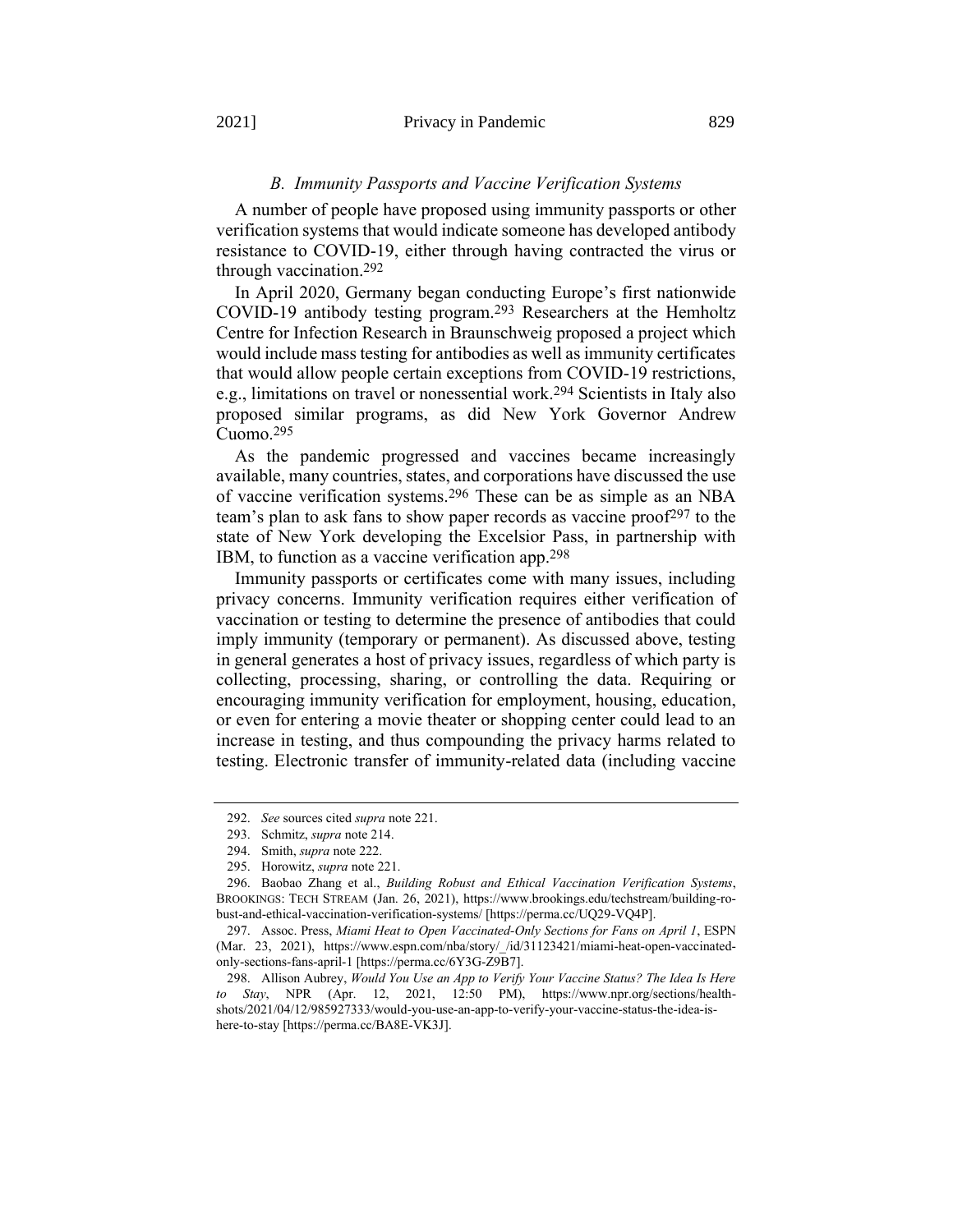verification data) also raises privacy risks, which may necessitate new guidelines around HIPAA and other laws that govern health information (potentially including the Americans with Disabilities Act (ADA) limitations for employee data as well). Regulations have already been relaxed during pandemic.299

Encouraging testing for immunity verification can lead to individuals feeling compelled to take tests, regardless of their concerns over privacy or other issues. People may feel compelled to participate in testing, particularly if testing is necessary for immunity verification that can lead to employment. This lack of control over personal health data could be harmful for privacy, or at least to a person's perception of their own control over personal privacy. Normalizing this form of widespread testing and sharing of private health or genetic data with multiple corporate and government interests could also create change in our society's expectations of privacy, with harmful consequences for future privacy norms and laws.

Conditioning employment, housing, education, travel, or other rights and privileges on immunity verification could have dangerous consequences. Immunity passport or verification programs could create a lasting shift in social norms, laying the groundwork for future programs that use genetics or health status as conditions for accessing certain rights and privileges. On the extreme end, this line of argument could be used to justify programs that edge close to eugenics, 300 privileging some based on health, physical ability, or innate genetic characteristics. Normalizing immunological discrimination could pave the way for a loosening of discrimination laws and practices generally, particularly related to health discrimination, as well as for certain sectors, like employment.

<span id="page-64-0"></span>These problems with immunity passports have historical antecedents. Kathryn Olivarius has written about the complex interplay between health and capital in the "immunocapital" economy of the Yellow Fever epidemic of the early 1900s.301 Connecting the past immunity economy

<sup>299.</sup> *See, e.g.*, sources cited *supra* not[e 264](#page-58-2) (summarizing the various relaxation of regulations). 300. *Godwin's Law*, WIKIPEDIA, https://en.wikipedia.org/wiki/Godwin's\_law [https://perma.cc/75ZB-9GGM] (last visited Mar. 6, 2021).

<sup>301.</sup> Kathryn Olivarius, *Immunity, Capital, and Power in Antebellum New Orleans*, 124 AM. HIST. REV. 425 (2019).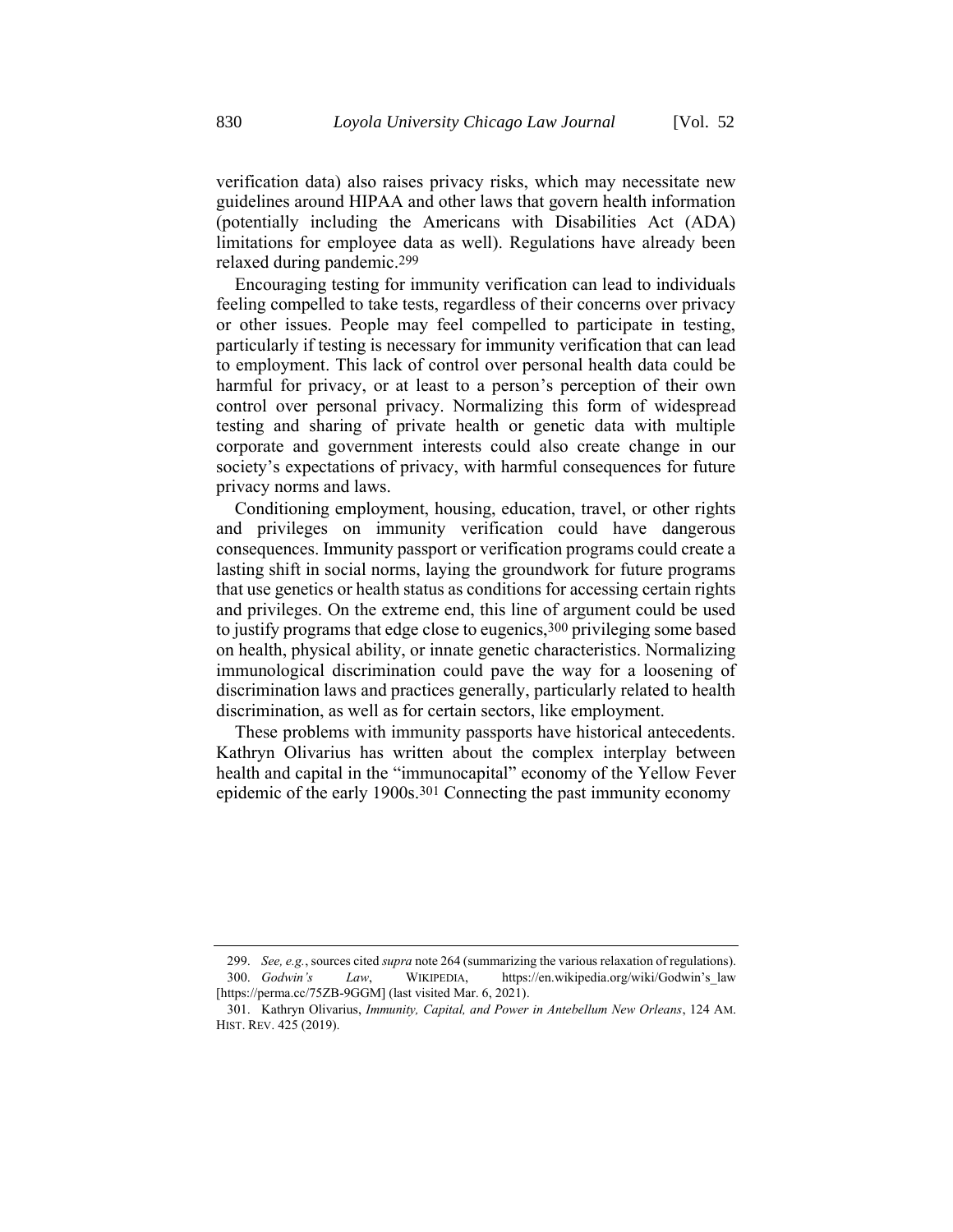to the proposed immunity passports of the COVID-19 era, Olivarius writes:

<span id="page-65-0"></span>Immunity on a case-by-case basis *did* permit the economy to expand, but it did so unevenly: to the benefit of those already atop the social ladder, and at the expense of everyone else. When a raging virus collided with the forces of capitalism, immunological discrimination became just one more form of bias in a region already premised on racial, ethnic, gender and financial inequality.302

Widespread immunity verification programs could effectively create the "immunological discrimination" Olivarius describes, leading to discriminatory effects on marginalized and disadvantaged groups. For example, if some jobs are conditioned on immunity verification, people might be willing to voluntarily infect themselves with COVID-19 in order to gain the immunity, and by proxy, the immunity verification needed for employment. This particular risk to individual health would likely be greater for the unemployed and underemployed, and other people who would find the financial incentive strong enough to overcome the risks to their own health. As Olivarius notes, the use of immunity verification as condition for employment shifts the burden on the working classes to become "acclimated" to the virus, not on those in power to invest in societal infrastructure.303

Additionally, immunity testing and verification may not be available equally to all people. For example, people who lack medical insurance (particularly in countries like the United States, without free or low-cost public healthcare) may be unwilling or unable to get the testing needed to receive immunity verification based on antibody testing. Globally, early vaccine rollout in late 2020 and early 2021 strongly favored wealthy nations. 304 Even within the United States, racial disparities in vaccine access have resulted in vaccine inequity among different communities, primarily disadvantaging Black and Brown populations, as well as low income and rural populations.305 Thus, if immunity verification were to

<sup>302.</sup> Kathryn Olivarius, *The Dangerous History of Immunoprivilege*, N.Y. TIMES (Apr. 12, 2020), https://www.nytimes.com/2020/04/12/opinion/coronavirus-immunity-passports.html [https://perma.cc/4PG7-K5RC].

<sup>303.</sup> *Id.*

<sup>304.</sup> Tom Randall, *The World's Wealthiest Countries Are Getting Vaccinated 25 Times Faster*, BLOOMBERG EQUALITY (Apr. 8, 2021, 11:01 PM), https://www.bloomberg.com/news/articles/2021-04-09/when-will-world-be-fully-vaccinated-pace-is-2-400-faster-in-wealthy-countries [https://perma.cc/3CGS-2P9W].

<sup>305.</sup> Adriana Diaz, *Early Data Shows Racial Disparity in Coronavirus Vaccine Recipients*, CBS NEWS (Jan. 29, 2021, 6:35 PM), https://www.cbsnews.com/news/racial-disparity-coronavirus-vaccine/ [https://perma.cc/8G4Y-BMM6]; *White House Addresses Disparity in Vaccine Distribution*, YAHOO! NEWS (Apr. 12, 2021, 1:51 PM), https://news.yahoo.com/white-house-speakscovid-19-185143500.html [https://perma.cc/B986-LEZG].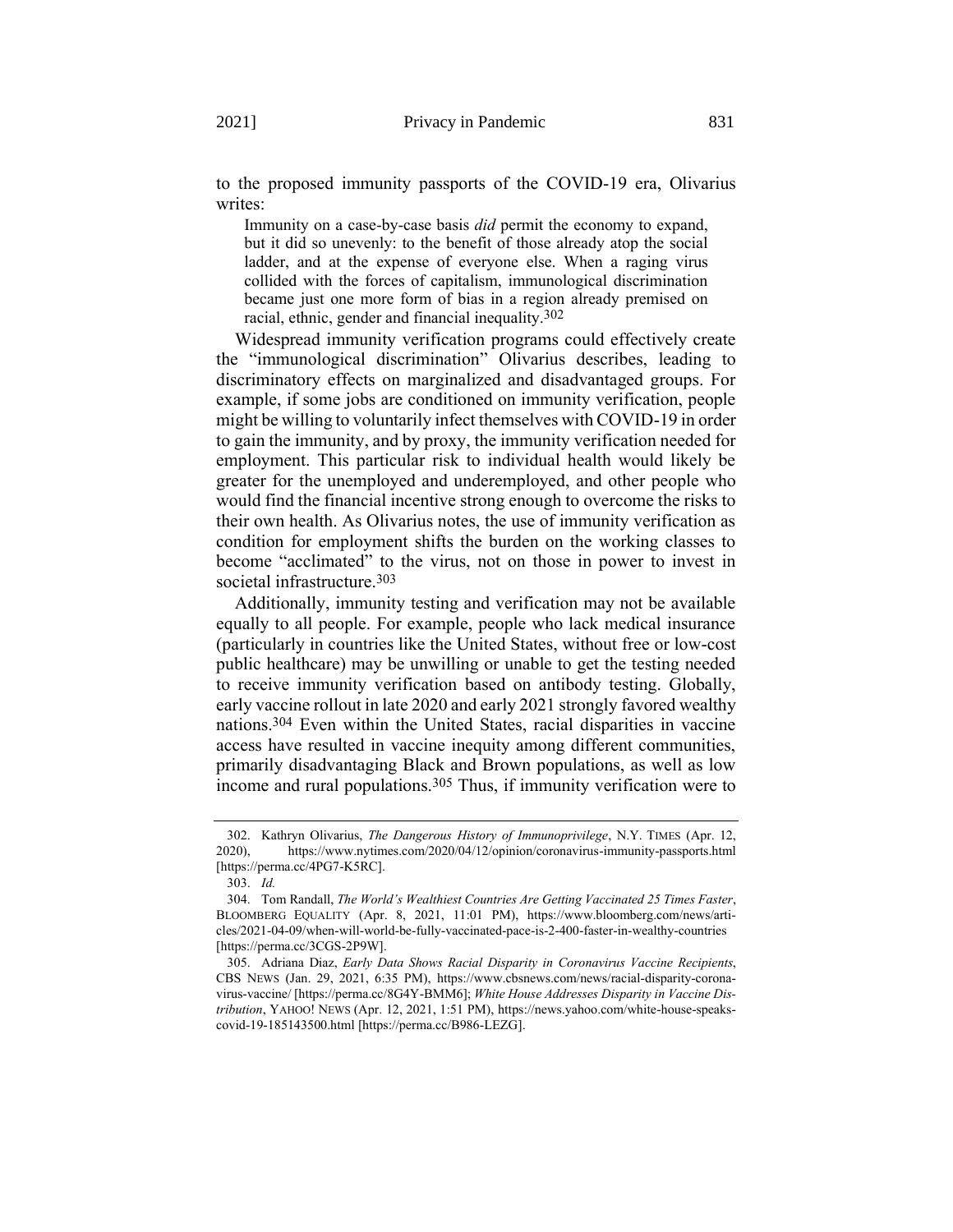become a standard, already disadvantaged people would not be able to access the same benefits from immunity verification that others would.

Black people, indigenous people, and people from other marginalized groups may have greater resistance to enrolling in any public health database or government data collection program without strong assurances that their data will not be used against them and their communities, given historical examples of the law enforcement overreach. For example, some may fear that their genetic material will be accessible by law enforcement, as has been shown through government use of commercial DNA databases,<sup>306</sup> which could result in threatening consequences for groups who already disproportionately suffer from the effects of institutional and structural racism in public health and policing. Undocumented people may fear that their genetic data will be used to link them to other undocumented people, thus leading to harmful immigration consequences for themselves and their loved ones.307 They, too, would not be able to benefit from immunity verification.

Using immunity verification as a limiting factor for fundamental rights like employment, education, and travel could raise constitutional issues as well, though it is arguable that the government's compelling interest in protecting public health in the middle of an active pandemic could outweigh many potential concerns at least for limited, short-term programs. However, as the legal and regulatory landscape surrounding immunity passports is extremely bare, it would be difficult for anyone to challenge an incorrect immunity verification and defend their rights. This difficulty in contestation would be especially pronounced for those who lack the resources and access to legal support. Furthermore, it is likely that any programs developed during pandemic response will have lasting effects on laws and norms for the future.

Current U.S. discrimination law likely does not prevent the use of immunity verification programs like immunity passports. GINA protects individuals against discrimination based on genetic information, but this law is limited to two sectors: health insurance and employment. GINA prevents health insurers from denying coverage to individuals based on genetic predisposition and prevents employers from using genetic

<sup>306.</sup> Marks & Li, *supra* not[e 266.](#page-58-0)

<sup>307.</sup> Megan Molteni, *How DNA Testing at the US-Mexico Border Will Actually Work*, WIRED (May 2, 2019), https://www.wired.com/story/how-dna-testing-at-the-us-mexico-border-willactually-work [https://perma.cc/SBG6-6YU4]; *DNA Tests at Border: DHS to Start Testing to Catch People Posing as Families*, CBS DENVER (May 2, 2019), https://denver.cbslocal.com/2019/05/02/dna-tests-border-department-homeland-security [https://perma.cc/EC78-7RF7].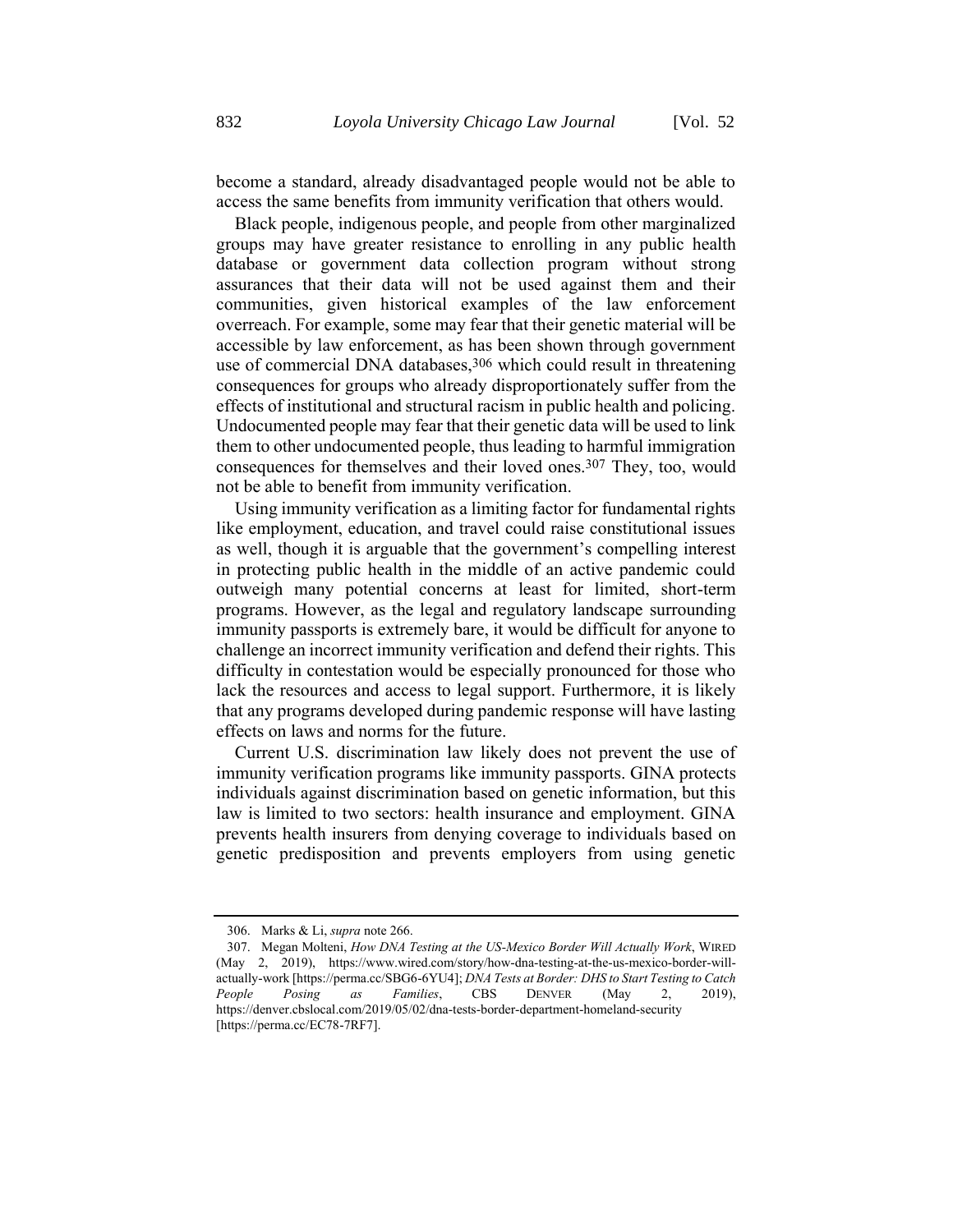While it might seem that GINA would protect genetic privacy in the context of testing and immunity passports, this may not be the case. GINA does not protect employees from employer surveillance of their genetic information, potentially including information related to coronavirus testing or immunity verification. Furthermore, GINA allows employers to request, require, or purchase genetic information of employees in certain circumstances, including to comply with certification requirements of the Family and Medical Leave Act and other leave laws and policies and to comply with genetic monitoring programs required by law, as well as data from sources that are commercially and publicly available and data that an employee voluntarily consents to giving. While employers are generally prevented from sharing or exposing genetic information, they are allowed to do so under certain circumstances.308 Additionally, it is unclear if immunity information would fall under the scope of GINA, as the information included in an immunity verification passport could potentially exclude genetic information.

Particularly important is the fact that GINA does not include a cause of action for genetic discrimination based on disparate impact, a failing Ifeoma Ajunwa has noted. Ajunwa argues that such a clause should be added to GINA because

(1) the addition of a disparate impact clause is in line with the precedent set by prior employment discrimination laws;

(2) the EEOC has declared that proof of deliberate acquisition of genetic information is not necessary to establish a violation of GINA, and, similarly, proof of intent to discriminate should not be required to demonstrate genetic discrimination;

(3) ease of access to genetic testing and the insecurity of genetic information has increased the likelihood of genetic discrimination in employment; and

(4) real world instances of genetic testing have shown that facially neutral testing may result in racial disparities.309

Adding a disparate-action clause to GINA would protect against most of the genetic discrimination harms raised by the use of genetic information in the modern, Big Data era, outside of the limited contexts GINA currently governs.

<sup>308.</sup> Genetic Information and Nondiscrimination Act, 29 C.F.R. § 1635 (2021).

<sup>309.</sup> Ajunwa, *supra* not[e 269,](#page-59-0) at 79.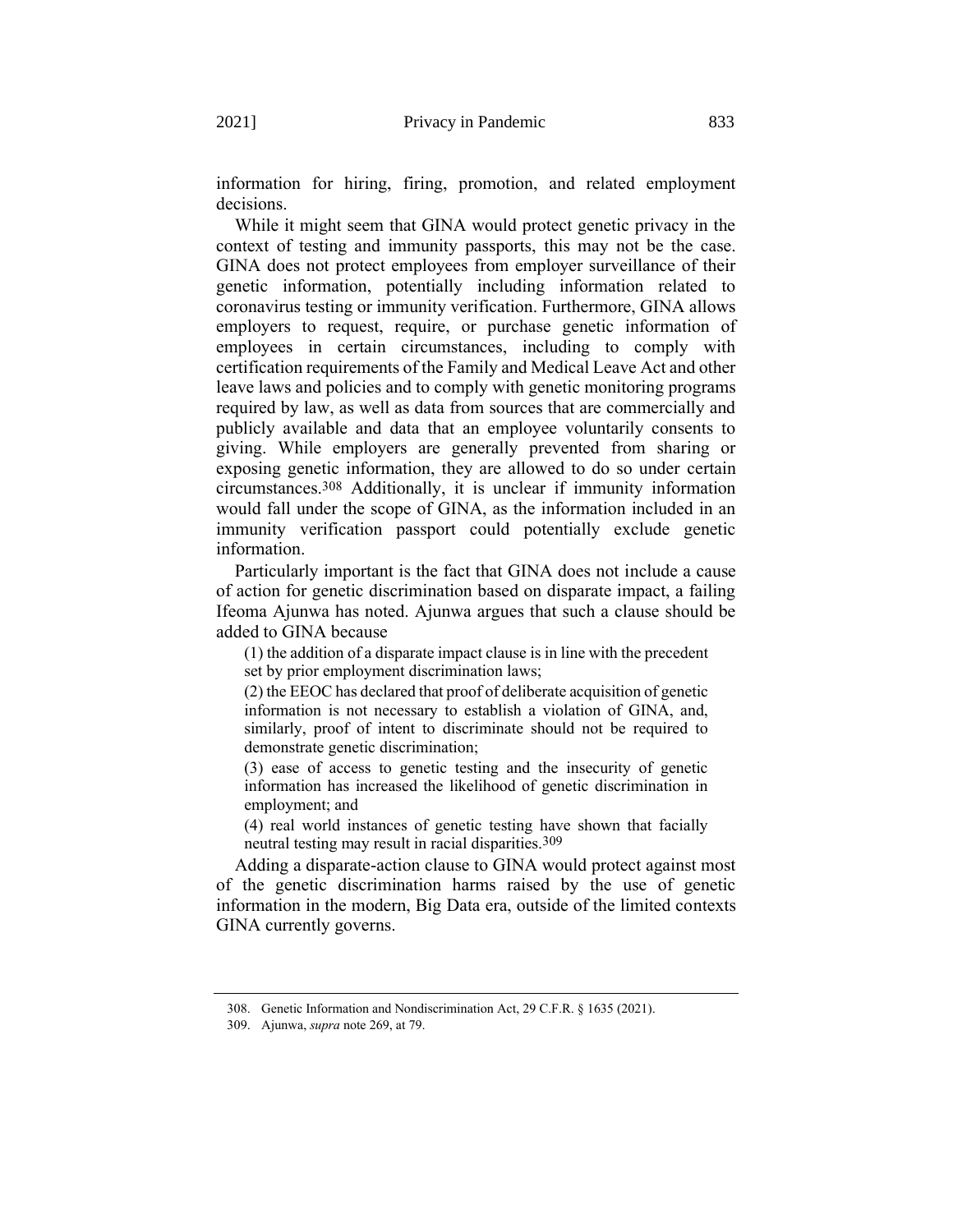With the greater scale of testing data, the insecurity of genetic information has likely increased the likelihood of genetic discrimination, particularly enhanced by the concept of conditioning employment on immunity verification. Adding a disparate impact clause would be in line with prior precedent, and past EEOC declarations remain current. Perhaps most importantly, there is historical precedent for the racial disparities and discriminatory impact of genetic testing based on immunity.<sup>310</sup>

If GINA—the law specifically concerning genetic discrimination might not fully protect genetic privacy rights for individuals in the context of immunity passports, one might wonder if the ADA would serve. The ADA protects against discrimination in many contexts, including employment.311 However, here again, the ADA is insufficient to protect individuals from the discriminatory harms of enforced immunity-verification programs. The ADA allows employers to screen out individuals by applying qualification standards, which could include the requirement "that an individual shall not pose a direct threat to the health or safety of other individuals in the workplace."<sup>312</sup> Employers are also allowed to conduct "voluntary medical examinations, including voluntary medical histories" and "make inquiries into the ability of an employee to perform job-related functions."313 In fact, the EEOC in May released guidance on interpreting ADA protections in light of the COVID-19 pandemic, and suggested that employers may institute testing of employees for exposure to the virus.314

To address the harms of genetic discrimination raised by COVID-19 testing and immunity-verification proposals, we must strengthen protections in GINA and the ADA. This can come through new geneticprivacy laws,315 through genetic-privacy provisions in a future national privacy law, or perhaps in genetic data specific provisions in future algorithmic accountability or discrimination laws.

[https://perma.cc/KFP5-4JKW] (Dec. 16, 2020).

<sup>310.</sup> Olivarius, *supra* note [301;](#page-64-0) Olivarius, *supra* note [302.](#page-65-0)

<sup>311.</sup> Americans With Disabilities Act of 1990, Pub. L. No. 101-336, § 1, 104 Stat. 328 (1990) (codified as amended at 42 U.S.C. § 12101 et seq.).

<sup>312.</sup> 42 U.S.C. § 12113(b).

<sup>313.</sup> 42 U.S.C. § 12112(d)(4)(B).

<sup>314.</sup> *What You Should Know About COVID-19 and the ADA, the Rehabilitation Act, and Other EEO Laws*, U.S. EQUAL EMP. OPPORTUNITY COMM'N, https://www.eeoc.gov/wysk/what-youshould-know-about-covid-19-and-ada-rehabilitation-act-and-other-eeo-laws

<sup>315.</sup> *But see* Sonia M. Suter, *The Allure and Peril of Genetic Exceptionalism: Do We Need Special Genetics Legislation?*, 79 WASH. U. L.Q. 669, 673 (2001)(arguing for more comprehensive protections in the law that extend beyond genetic information).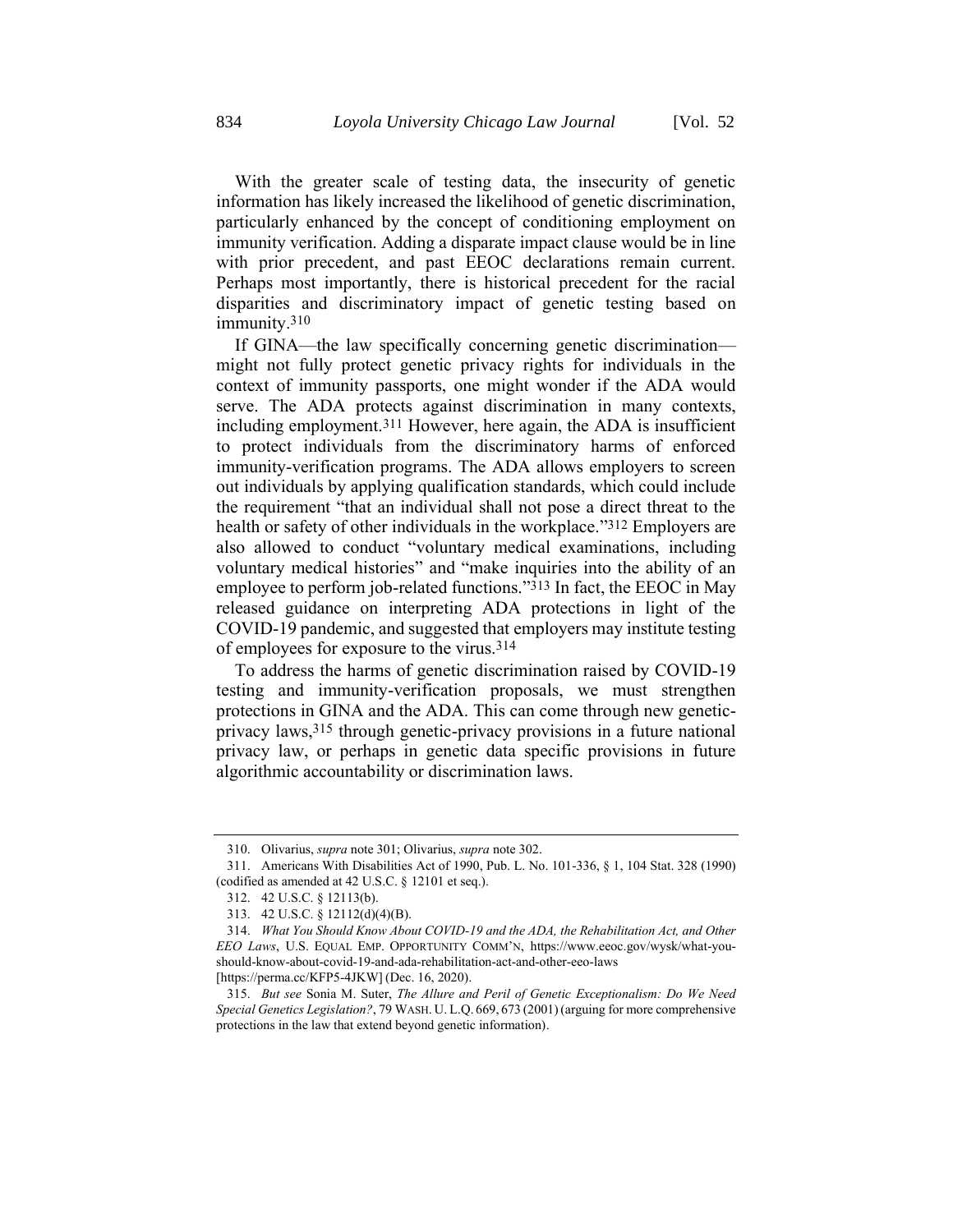# <span id="page-69-0"></span>*C. Contact Tracing*

In addition to testing for coronavirus exposure, states have also turned to contact tracing programs as key parts of pandemic response. Contact tracing in this context refers to the practice of tracing the contacts of a person identified as having been exposed to COVID-19, in an effort to halt the further onward spread of the virus.<sup>316</sup>

Contact tracing attempts to quickly track and stop the spread of COVID-19 by starting with each person who tests positive for the virus. When a person is infected with a virus like COVID-19, the infected person is contagious for a period of time. During this time, the infected person is able to infect others with the virus. People who come in close physical contact with that person ("contacts") thus have a higher risk of infection. Contact tracing attempts to identify these people quickly so that the contacts of the infected person can take steps to also get tested and to practice social isolating, to prevent potentially infected contacts from spreading the virus further.

## 1. Contact Tracing Principles

Contact tracing starts with confirming a person has or had a COVID-19 viral infection. Contact tracing is then implemented to study and stop the further spread of the virus by alerting the infected person to isolate and by alerting all people who may have been in contact with the infected person to also monitor their own symptoms and isolate if needed.

The World Health Organization breaks down contact tracing into three basic steps: (1) contact identification, (2) contact listing, and (3) contact follow-up.317 In contact identification, steps are taken to identify all the individuals that may have been in contact with a person who had the COVID-19 virus during the period of potential viral transmission. In contact listing, contacts are informed of their contact status as well as steps they should take to protect their own health and the health of others. In contact follow-up, contact tracing program administrators follow up with contacts to monitor for symptoms and test for signs of infection.

Different types of contact tracing programs have emerged in response to the novel coronavirus pandemic: human contact tracing and digital contact tracing. Digital contact tracing has come in two primary

<sup>316.</sup> Selena Simmons-Duffin, *How Contact Tracing Works and How It Can Help Reopen the Country*, NPR (Apr. 14, 2020, 8:57 AM), https://www.npr.org/sections/healthshots/2020/04/14/833726999/how-contact-tracing-can-help-fight-coronavirus

<sup>[</sup>https://perma.cc/8CYG-UX38]; *Infection Control: Contact Tracing*, WORLD HEALTH ORG. (May 9, 2017), https://www.who.int/news-room/q-a-detail/contact-tracing [https://perma.cc/2UYD-382G].

<sup>317.</sup> *Infection Control: Contact Tracing*, *supra* not[e 316.](#page-69-0)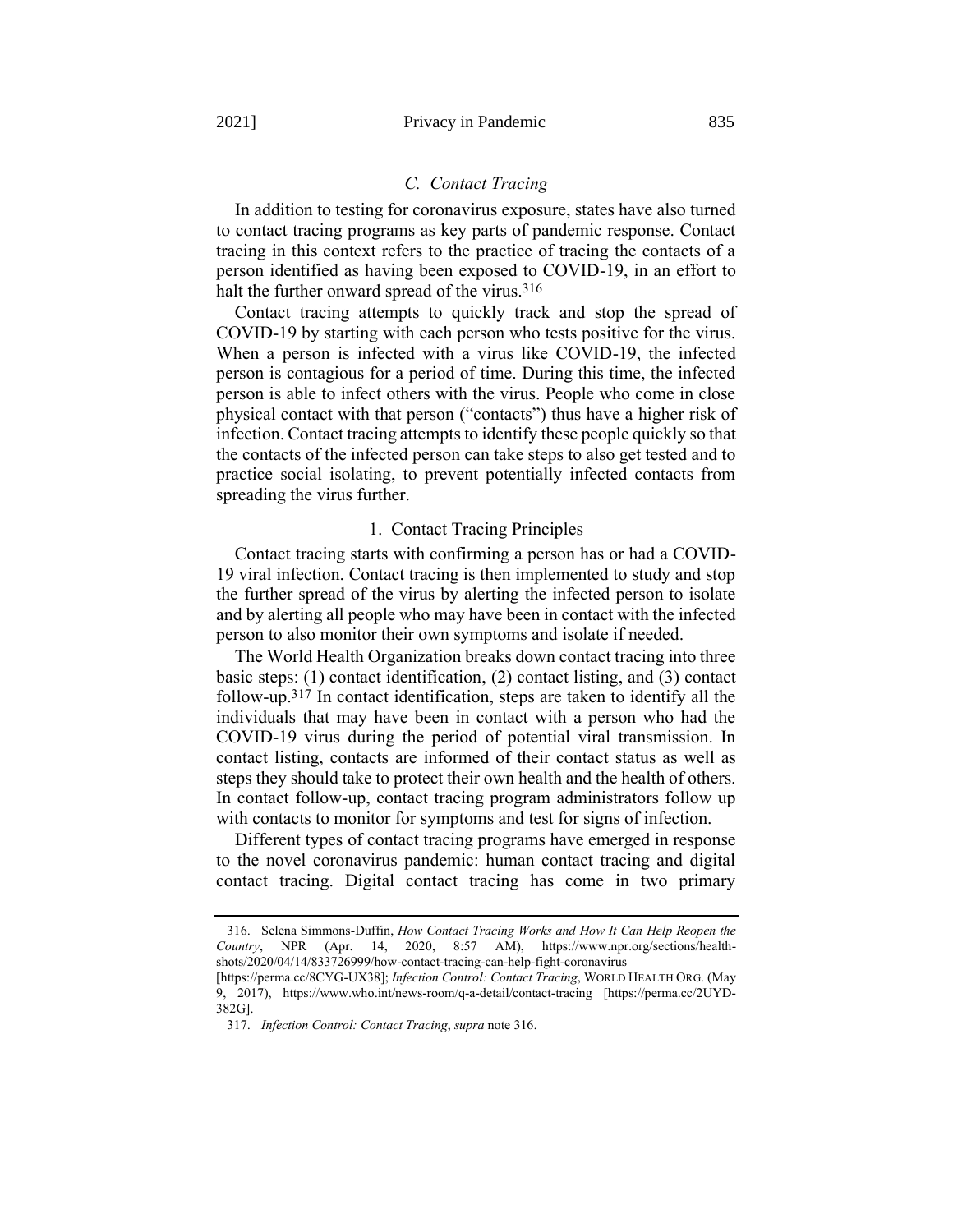conceptions: Bluetooth-based, "decentralized" contact tracing, and centralized contact tracing, often through cell phone location data or also through Bluetooth-based data. Each of these forms of contact tracing programs has its own portfolio of privacy concerns, and different states have implemented one or more of them. Thus, it is necessary to discuss each form of contact tracing program in order to attempt to grasp a holistic overview of the privacy issues raised by contact tracing in the midst of the COVID-19 pandemic.

Contact tracing is not a new concept but rather an accepted and tested process used in a variety of epidemiology and public health contexts. However, the technologies used for digital contact tracing are new and relatively untested at scale, and these new technologies raise interesting societal issues. The clash between human and digital contact tracing also brings to light debates regarding automation and the ability to use machines to replicate or replace human work. Additionally, the privacy and security problems with digital contact tracing proposals reflect the changing nature of our society's relationship with digital privacy, and the ways in which Big Data and the increasingly imbalanced nature of the data economy have shaped consumer expectations of privacy.

## <span id="page-70-0"></span>2. Human Contact Tracing

Governments around the world have implemented mass contacttracing programs. For example, the state of Massachusetts created a statewide contact-tracing program, hiring 1,000 new contact tracers as part of human contact-tracing programs.<sup>318</sup> The city of San Francisco launched a program training 150 volunteers to add to the existing contacttracing programs from their city public health department.319

Human contact tracing, or manual contact tracing, refers to contact tracing done through manual identification of contacts through nonautomated means, as well as contact listing and contact follow-up done through manual, nonautomated means. However, with this global pandemic in an age of increasingly digitized services, contact tracing through automated technologies has emerged as a contender, for better or worse.

<sup>318.</sup> Ellen Barry, *An Army of Virus Tracers Takes Shape in Massachusetts*, N.Y. TIMES (Apr. 16, 2020), https://www.nytimes.com/2020/04/16/us/coronavirus-massachusetts-contacttracing.html [https://perma.cc/SJP3-PNYX].

<sup>319.</sup> Kristen Sze, *EXCLUSIVE: San Francisco Launches Initiative to Trace Every Single COVID-19 Case and Contact*, ABC7 NEWS (Apr. 9, 2020), https://abc7news.com/san-franciscocontact-tracing-coronavirus-tracnig-bay-area-lockdown-shelter-in-place/6090943 [https://perma.cc/V46X-EULJ].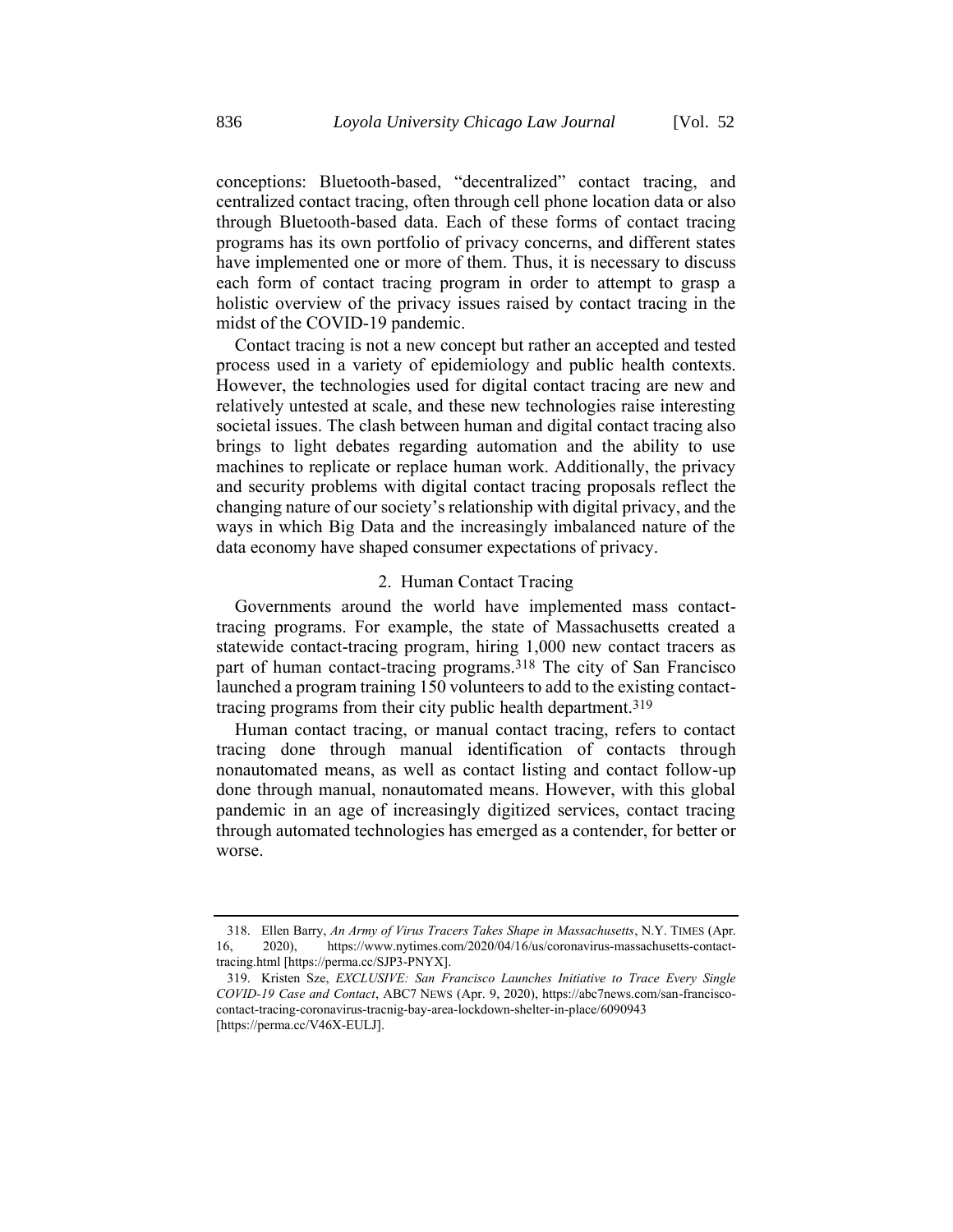#### a. Human Contact Tracing Data Lifecycle

Human contact tracing describes a process that has been used in epidemiological and public health contexts prior to but also including the COVID-19 pandemic. The process begins when a confirmed infected person speaks to a contact tracer, a person fulfilling a contact tracing role.320 In this conversation, the contact tracer asks questions of the infected person, with an eye toward identifying contacts.321 These conversations often take place in a one-on-one setting over the phone.322 For example, a contact tracer from a state health department could call a person who tested positive of COVID-19 and ask for a list of everyone the infected person had come into contact with in the last two weeks.

Contact tracers can be healthcare professionals, public health workers, or dedicated contact tracing staff.323 In Massachusetts, which launched a robust human contact tracing program, this identification stage is done through one-on-one calls between the infected person and a contact tracer (hired by the state program, in partnership with a medical nonprofit, Partners in Health).324 Contact tracers receive information about infected persons through state databases that store results of coronavirus tests.325 The contact tracer then calls the infected person by phone and creates a list of all people the person had been in contact with in the forty-eight hours before the person's symptoms began.<sup>326</sup>

Second, contact tracers will call or otherwise notify all contacts that they were exposed to someone who tested positive of COVID-19, informing these contacts of their risks as well as how to protect themselves and others from the virus and its effects.327 Contact tracers may suggest that contacts perform such actions as monitoring their own symptoms, self-quarantining, or trying to get their own tests for viral infection.328 In the Massachusetts contact tracing program, contact tracers attempt to call each contact, calling three times in succession "to signal the call's importance."329 If the contact picks up the phone, the contact tracer then informs them that they may have been exposed to the virus, walks them through common symptoms and quarantine

328. *Id.*

<sup>320.</sup> Simmons-Duffin, *supra* not[e 316.](#page-69-0)

<sup>321.</sup> *Id.*

<sup>322.</sup> *Id.*

<sup>323.</sup> *Id.*

<sup>324.</sup> Barry, *supra* not[e 318.](#page-70-0) 

<sup>325.</sup> *Id.* 326. *Id.*

<sup>327.</sup> Simmons-Duffin, *supra* not[e 316.](#page-69-0)

<sup>329.</sup> Barry, *supra* not[e 318.](#page-70-0)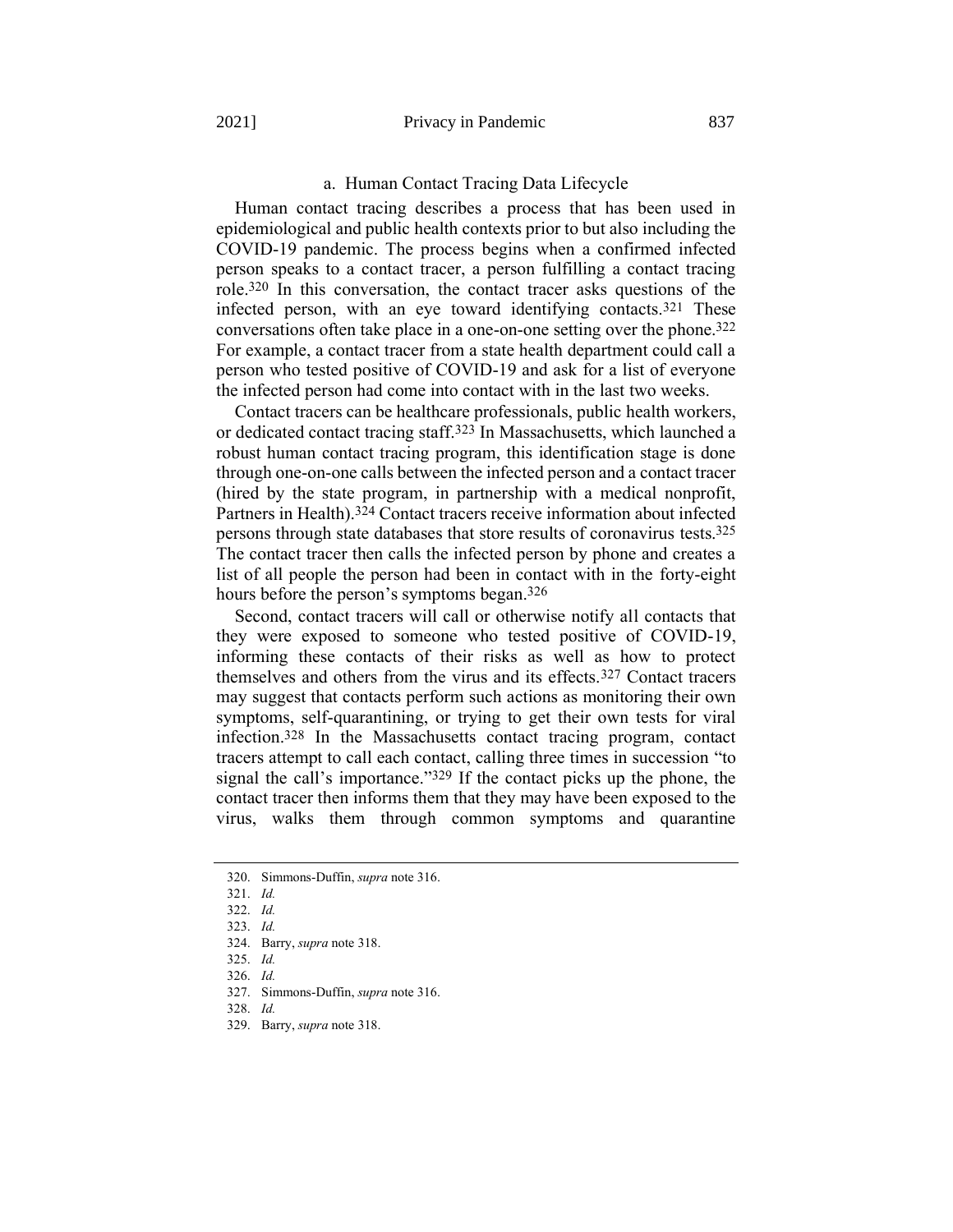recommendations, and explains where they can get further help if needed. These conversations can take up to thirty or forty minutes.<sup>330</sup>

In an ongoing final stage of the process, contact tracers follow up with contacts to monitor symptoms and spread of the virus.331 This can be done informally or through rigorously monitored programs. In South Korea, for example, contact tracers follow up with contacts on a routine basis and request or mandate that contacts track and submit their symptoms to a government database.<sup>332</sup>

Human contact tracing has its benefits and drawbacks when compared to digital contact tracing programs. Finding out that you may have been exposed to the virus can be a frightening or worrying experience, and it can be helpful to have a human there to guide that first conveying of information. Public health officials, taking lessons from contact tracing sexually transmitted infections such as HIV, have learned "to talk to people in a way that's not stigmatizing and will encourage people to get on board with the request to self-isolate or share their contacts," according to Jeff Engel, senior advisor for COVID-19 to the Council of State and Territorial Epidemiologists.333 It is likely that an automated process cannot duplicate the social and emotional benefits of human contact tracing, perhaps similar to the same issues we see with the use of care robots in times of crisis.

It is difficult to calculate the social benefit of having human contact in the contact tracing process. However, it is possible to calculate the financial costs of contact tracing programs, which some governments may find too expensive.334 On the other hand, hiring unemployed individuals to serve as contact tracers could create an economic stimulus in a time when unemployment is high. Perhaps the greatest flaw of the human contact-tracing programs isn't the cost but the difficulty of scaling a personal, one-to-one approach to a global pandemic.

### b. Human Contact Tracing's Privacy Impact

For a holistic analysis of the privacy issues related to human contact tracing, we can start once again with the types of data that are collected

<sup>330.</sup> *Id.*

<sup>331.</sup> Simmons-Duffin, *supra* not[e 316.](#page-69-0)

<sup>332.</sup> Max S. Kim, *South Korea is Watching Quarantined Citizens with a Smartphone App*, MIT TECH. REV. (Mar. 6, 2020), https://www.technologyreview.com/2020/03/06/905459/coronavirussouth-korea-smartphone-app-quarantine [https://perma.cc/225E-YGUE] (discussing a smartphone app that is able to monitor those in quarantine and help with contact tracing).

<sup>333.</sup> Simmons-Duffin, *supra* not[e 316.](#page-69-0)

<sup>334.</sup> Barry, *supra* not[e 318.](#page-70-0)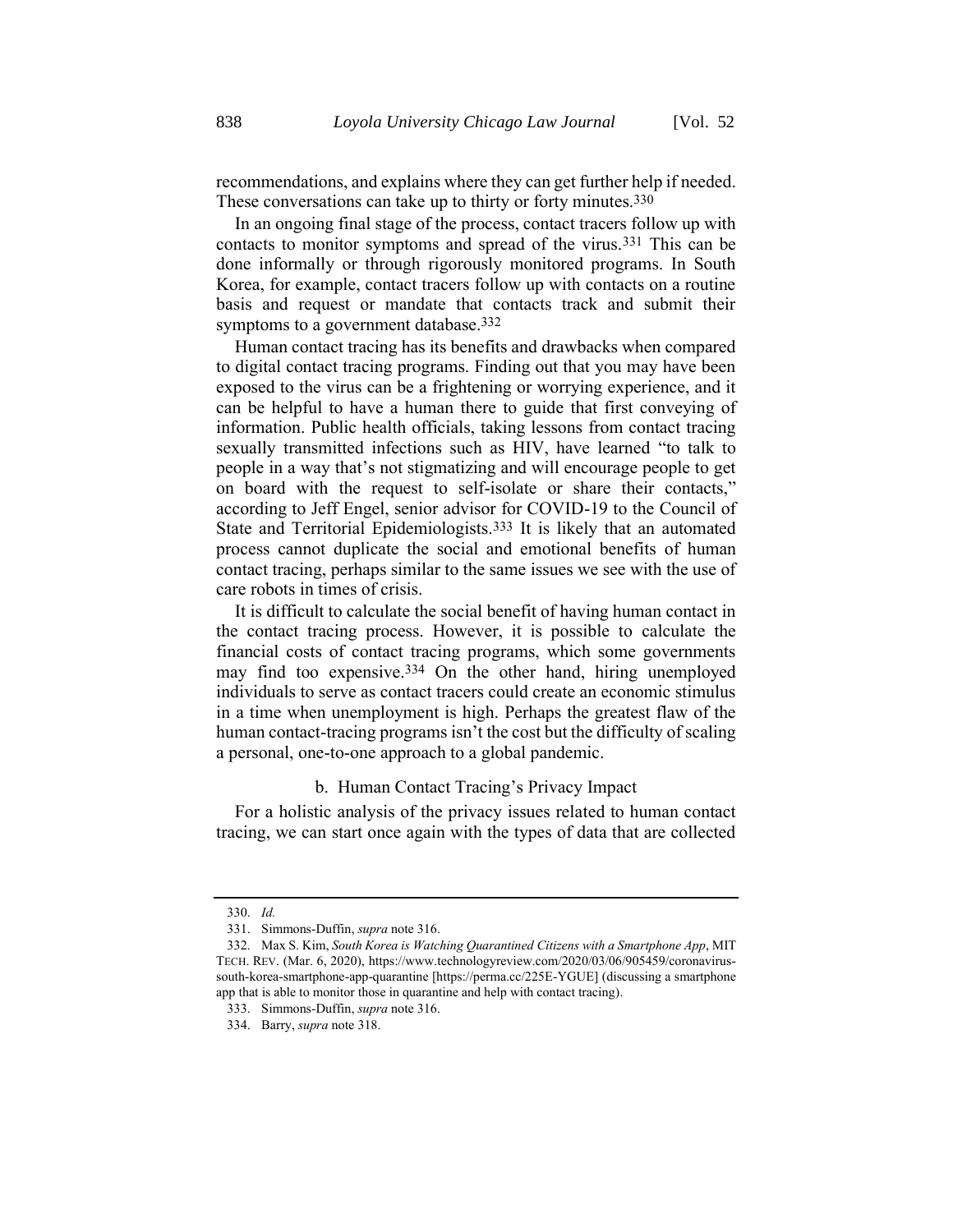and processed, as well as the different actors involved with contact tracing.

Contact tracers receive information about the infected person to facilitate the contact identification stage (e.g., phone interviews). This information can include name, phone number, address, as well as health information (at the very least, a positive COVID-19 test result). During the identification conversations, infected persons may share the names and contact information of potential contacts, as well as other information, including information about the infected person's activities and locations in the days prior to the start of their symptoms. As these are phone calls between two potentially unpredictable human beings, any number of other types of information could be shared in the identification stage. Similarly, in the contact listing stage, which consists of conversations with contacts, many types of data may be shared including identifying information.

Some of the information collected during human contact tracing can include health information, as defined in HIPAA and state laws. Contact tracers may be acting on behalf of entities that would be governed under HIPAA, including healthcare providers, which could mean that transmission of health information would have to comply with HIPAA and similar regulations. Contact tracers may also be acting through state and municipal public health departments, which would not necessarily be covered entities that have to comply with HIPAA restrictions on health information. However, most of the entities conducting COVID-19 tests would likely qualify as HIPAA covered entities; thus, organizations receiving health information would likely have to at least comply with the requirements for business associates under HIPAA.

There are some risks to privacy and security that come with human contact-tracing programs, particularly during a pandemic in which many would work from home. The more people have access to any data (including health information), the more risk there is that data may be exposed, even inadvertently. As it is likely many contact tracers may work remotely, it may be difficult to monitor whether contact tracers are practicing strong cybersecurity hygiene in protecting information. For example, it is difficult to know if any contact tracers are separately recording or writing down information from conversations, or if there are other people in the room while the contact tracer is working. It is possible that digital contact-tracing programs could have less of this form of distributed risk, as well as less room for human error contributing to privacy and security risks.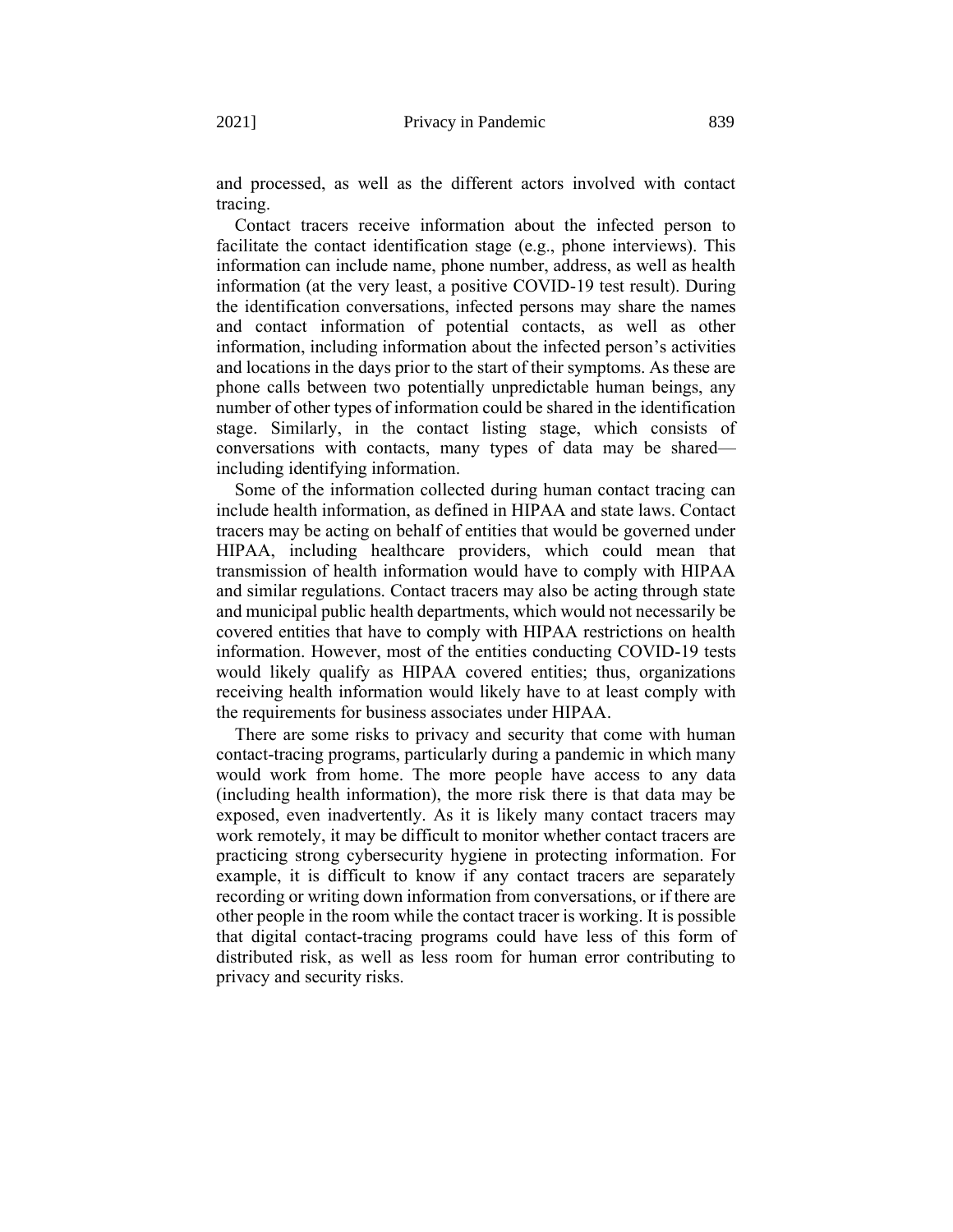# 3. Digital Contact Tracing

In the COVID-19 pandemic, digital contact tracing has emerged as a public health response tool, for perhaps the first time on such a large national and global scale.335 In contrast to human contact tracing, digital contact tracing relies on digital, often automated, "contact tracing apps" that aid in identifying potential contacts of infected individuals. Digital contact tracing can also include digital, sometimes app-based, means of informing contacts of their potential exposure and the associated risks and recommendations. The follow-up capabilities of digital contact tracing programs are various and can include simple email reminders to required enrollment in apps that track symptoms.

Two primary forms of digital contact tracing have become popular: first, a centralized approach, often utilizing cell phone location data; second, a decentralized approach, often using a short-range Bluetooth standard.336 Both types of digital contact-tracing programs have their benefits and drawbacks, not the least of which relate to privacy impacts of individuals and groups.

### a. Decentralized Digital Contact Tracing

<span id="page-74-0"></span>While each proposed digital contact-tracing application is different, generally, decentralized contact-tracing apps use short-range Bluetooth technology to determine proximity between individuals at certain points in time.337 The concept involves individuals (ideally a high percentage of the populace) downloading the app.338 Some of these apps would run on background, and some would need to be active on a person's mobile device to be useful. If a person tests positive for COVID-19, that person

<sup>335.</sup> Patrick Howell O'Neill, Tate Ryan-Mosley & Bobbie Johnson, *A Flood of Coronavirus Apps Are Tracking Us. Now It's Time to Keep Track of Them.*, MIT TECH. REV. (May 7, 2020), https://www.technologyreview.com/2020/05/07/1000961/launching-mittr-covid-tracing-tracker [https://perma.cc/U7WW-JKDJ].

<sup>336.</sup> Cristina Criddle & Leo Kelion, *Coronavirus Contact-Tracing: World Split Between Two Types of App*, BBC (May 7, 2020), https://www.bbc.com/news/technology-52355028 [https://perma.cc/H44R-CNXZ].

<sup>337.</sup> *See, e.g.*, Daniel Kahn Gillmor, *Principles for Technology-Assisted Contact-Tracing*, AM. C.L. UNION (Apr. 16, 2020), https://www.aclu.org/report/aclu-white-paper-principles-technologyassisted-contact-tracing [https://perma.cc/6R5S-9K7V] (discussing the use of Bluetooth Low Energy beacons to interact with neighboring phones); Kylie Foy, *Bluetooth Signals from Your Smartphone Could Automate Covid-19 Contact Tracing While Preserving Privacy*, MIT NEWS (Apr. 8, 2020), https://news.mit.edu/2020/bluetooth-covid-19-contact-tracing-0409 [https://perma.cc/V27P-GPL3] (noting the new system of contact tracing uses short-range Bluetooth signals to trace the spread of COVID-19).

<sup>338.</sup> *Digital Contact Tracing Can Slow or Even Stop Coronavirus Transmission and Ease Us Out of Lockdown*, OXFORD (Apr. 16, 2020), https://www.research.ox.ac.uk/Article/2020-04-16 digital-contact-tracing-can-slow-or-even-stop-coronavirus-transmission-and-ease-us-out-oflockdown [https://perma.cc/KK63-YM4X].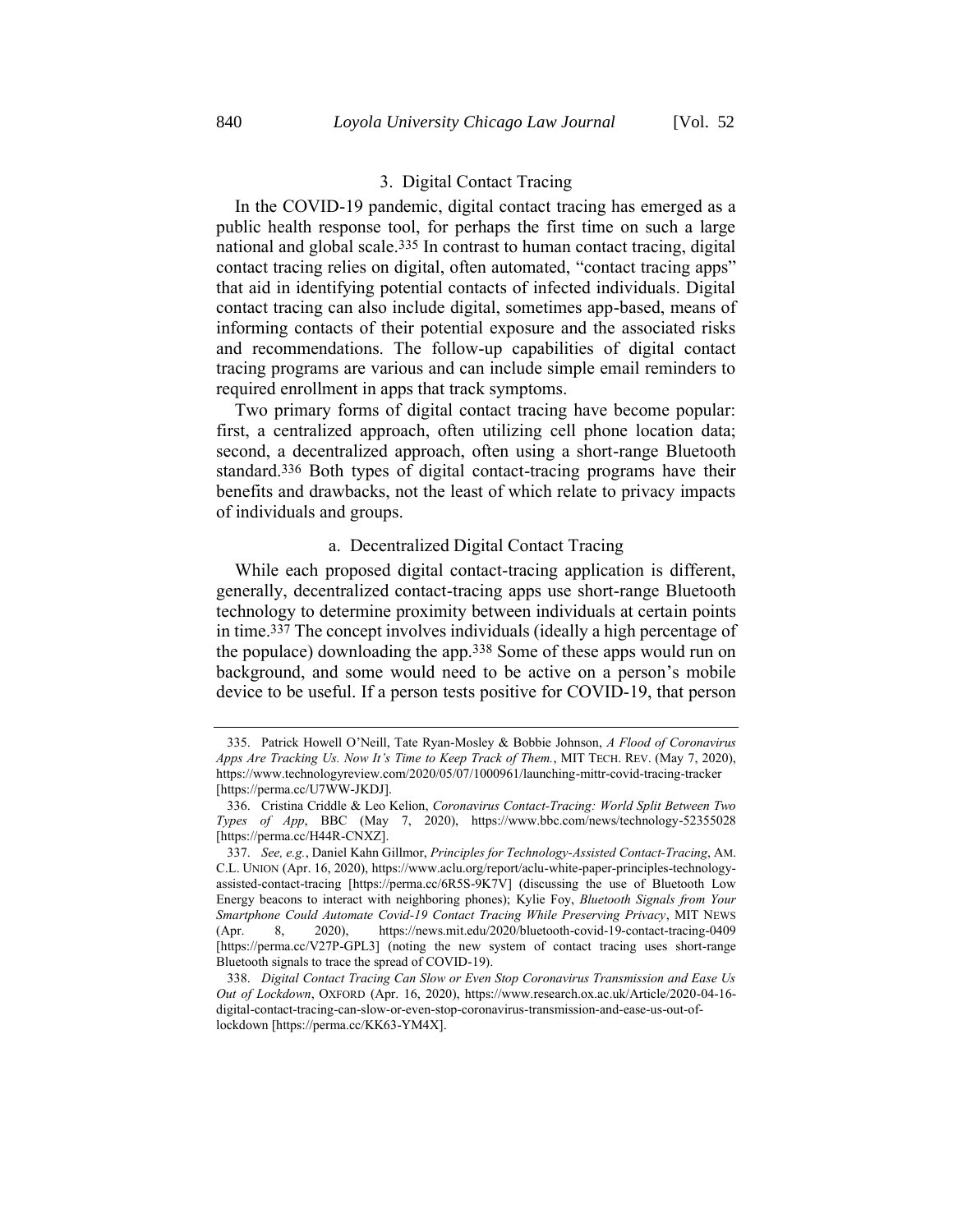would update their status with the app (or, in some cases, another entity could update the app). The decentralized digital contact-tracing apps would then utilize a record of anonymous key codes exchanged between phones to determine which other individuals (who had the app installed or active) had been in proximity with the infected person during the contagious period.339

<span id="page-75-0"></span>Decentralized contact-tracing apps have been called "privacypreserving."340 These privacy-preserving proposals include the Decentralized Privacy-Preserving Proximity Tracing (DP-3T) project, 341 the East Coast342 PACT,343 the West Coast PACT,344 and TCN.345 European states and researchers have supported the Pan-European Privacy-Preserving Proximity Tracing (PEPP-PT).346 These decentralized digital contact-tracing apps all have similarities in their protocol design.347 Some researchers involved with these apps have suggested solutions for increasing interoperability, allowing solutions to develop in parallel and potentially exchange information (e.g., users of multiple apps would be pinged if they were found to have been in

<sup>339.</sup> Foy, *supra* not[e 337.](#page-74-0)

<sup>340.</sup> For example, the ACLU released a white paper on digital contact tracing that specifically noted DP-3T, East Coast PACT, and TCN as privacy-preserving proposals. Gillmor, *supra* note [337.](#page-74-0)

<sup>341.</sup> *Decentralized Privacy-Preserving Proximity Tracing*, GITHUB, https://github.com/DP-3T [https://perma.cc/M72S-WWDS] (last visited Mar. 6, 2021).

<sup>342.</sup> Informal differentiation suggested by the team behind the "East Coast PACT," upon noting the accidental similarity in acronym. *See* Ronald L. Rivest et al., *The PACT Protocol Specification*, PACT (Apr. 8, 2020), https://pact.mit.edu/wp-content/uploads/2020/04/The-PACT-protocolspecification-ver-0.1.pdf [https://perma.cc/F9HF-2C96] ("One could disambiguate by calling this reference the 'West Coast PACT' and the current paper the 'East Coast PACT'".).

<sup>343.</sup> *PACT: Private Automated Contact Tracing*, PACT, https://pact.mit.edu [https://perma.cc/T6VF-JBQZ] (last visited Mar. 6, 2021); Ronald L. Rivest et al., *PACT: Private Automated Contact Tracing*, PACT (Apr. 7, 2020), https://pact.mit.edu/wpcontent/uploads/2020/04/MIT-PACT-ONEPAGER-2020-04-07-B.pdf [https://perma.cc/7VHM-8X8J]; Rivest et al., *supra* not[e 342.](#page-75-0)

<sup>344.</sup> *See* Justin Chan et al., *PACT: Privacy-Sensitive Protocols and Mechanisms for Mobile Contact Tracing*, ARXIV 2 (May 7, 2020) (unpublished manuscript), https://arxiv.org/pdf/2004.03544.pdf [https://perma.cc/TCF5-A8ZV] (defining privacy sensitive protocols and mechanisms for mobile contact tracing by a West Coast research group).

<sup>345.</sup> *TCN Coalition and LFPH Have Merged*, LINUX FOUNDATION PUBLIC HEALTH, https://www.lfph.io/tcn-coalition/ [https://perma.cc/6KZD-UADC] (last visited Mar. 16, 2021) (discussing how the TCN Coalition has merged into the Linux Foundation Public Health).

<sup>346.</sup> *See* Natasha Lomas, *An EU Coalition of Techies is Backing a 'Privacy Preserving' Standard for COVID-19 Contacts Tracing*, TECH CRUNCH (Apr. 1, 2020, 4:16 PM), https://techcrunch.com/2020/04/01/an-eu-coalition-of-techies-is-backing-a-privacy-preservingstandard-for-covid-19-contacts-tracing/ [https://perma.cc/3237-E5TL] (describing the European

decentralized contract tracing initiative and its privacy-preserving approach).

<sup>347.</sup> *See* Rivest et al., *supra* note [342](#page-75-0) (noting the East Coast PACT's similarities to other decentralized contract tracing projects).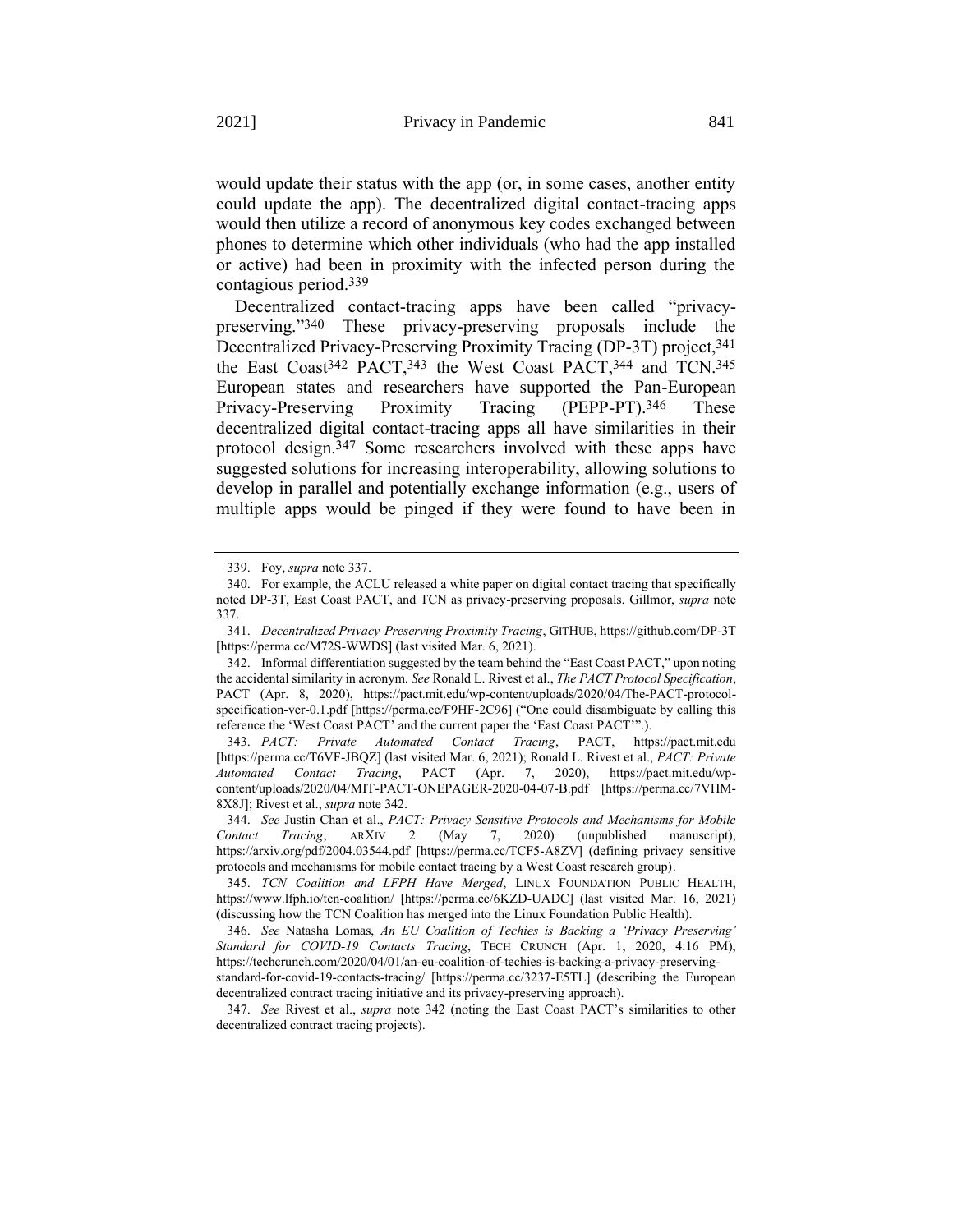proximity with an infected person), aiding widespread adoption and use.348

Perhaps the leading commercial proposal is an approach developed by Apple and Google in partnership.349 Through the joint effort, Apple and Google launched a "comprehensive solution that includes application programming interfaces (APIs) and operating system-level technology to assist in enabling contact tracing."350 An API is a computer-programing interface that defines interactions between software components or applications, allowing applications to call and request data. The Apple and Google proposal performs a different function than the other decentralized digital contact-tracing proposals, in that it provides an API that can be used to allow communication between other applications, as opposed to releasing an application that can stand on its own. Google and Apple specify this as an "Exposure Notification system," rather than a contact-tracing application,351 perhaps for that reason.

Some nations and states have deployed contact tracing apps. However, these apps have not reached a high percentage of the population in most regions where the apps have launched. For example, as of July 2020, only 14.4% of the population in Germany downloaded the state-developed "Corona-Warn-App," and only 3% of the population in France have downloaded the similar "StopCovid" app.352 It appears likely that digital contact tracing will not be a large factor in solving the coronavirus pandemic. However, with the launch of these apps, it is likely that the next major epidemic will involve digital contact tracing. Thus, it is important to understand how these apps function in this crisis, to better prepare for the next one.

## <span id="page-76-0"></span>b. Centralized Digital Contact Tracing

Centralized digital contact-tracing apps diverge from decentralized apps in relying on a central database or central authority for the contact-

<sup>348.</sup> Ellie Daw et al., *Contact Tracing Interoperability Recommendations*, TCN COALITION 4 (May 1, 2020), https://tencoalition.files.wordpress.com/2020/05/tencoalition interoperability recommendations\_whitepaper.pdf [https://perma.cc/C78A-M7N5].

<sup>349.</sup> *Apple and Google Partner on COVID-19 Contact Tracing Technology*, GOOGLE BLOG (Apr. 10, 2020), https://blog.google/inside-google/company-announcements/apple-and-googlepartner-covid-19-contact-tracing-technology [https://perma.cc/4GC8-H9HM].

<sup>350.</sup> *Id.*

<sup>351.</sup> *Privacy-Preserving Contact Tracing*, APPLE, https://www.apple.com/covid19/ contacttracing [https://perma.cc/5PV5-3XBH] (last visited Feb. 228, 2021).

<sup>352.</sup> Gabriel Geiger, *Europeans Aren't Really Using COVID-19 Contact Tracing Apps*, VICE (July 21, 2020, 8:00 AM), https://www.vice.com/en\_uk/article/akzne5/europeans-arent-reallyusing-covid-19-contact-tracing-apps [https://perma.cc/5X6L-XT3Z].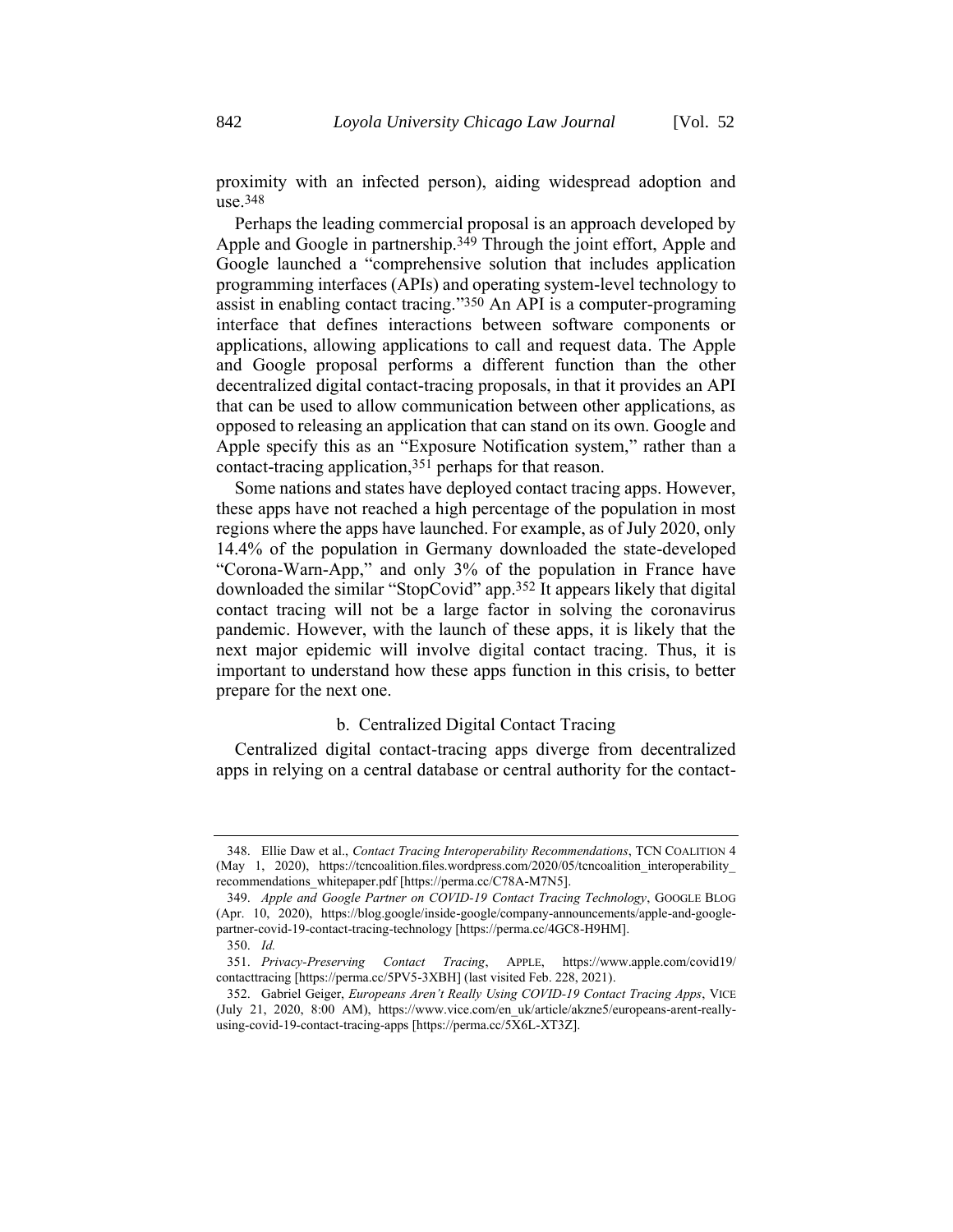<span id="page-77-0"></span>tracing data and process.353 For example, Singapore's Trace Together app collects all data from individual devices in a national government database. 354

Centralized contact-tracing app proposals have involved a variety of data sources, primarily Bluetooth data and cell phone location data. For example, a Bluetooth-based decentralized app would infer proximity through anonymous key exchange device-to-device; but a Bluetoothbased centralized app could infer proximity through keys stored on a central database, with data collected from each device and results pushed back to devices.

<span id="page-77-1"></span>The chief privacy concern with centralized contact tracing is that these programs would enable governments to collect and use data as part of large-scale surveillance, with few limits on what governments could do with the data.<sup>355</sup> With centralized digital contact tracing, a central authority has control over all data that is collected, used, shared, and stored. There are few protections against misuse of data collected by these apps. Thus, the privacy of users of centralized contact-tracing apps depends on the trustworthiness of the central authority.

However, as Helen Nissenbaum noted on Twitter, "[t]here's no loss of privacy as long as data is appropriately channeled. Trade off language sets up false dilemmas; we can enjoy gains without privacy casualties."356 Using Nissenbaum's influential contextual integrity framework,357 we can certainly envision a scenario in which privacy rights are protected for the specific contexts raised by the contact-tracing process. In fact, centralized contact-tracing apps could arguably be more secure or privacy-protective, in that one central source stores all private information, making it potentially easier to govern the flows of data.

<sup>353.</sup> Baobao Zhang et al., *Americans' Perceptions of Privacy and Surveillance in the COVID-19 Pandemic*, OSF PREPRINTS 1, 2 (Dec. 8, 2020), https://osf.io/9wz3y [https://perma.cc/TCK3- QR6W].

<sup>354.</sup> *See* Gerard Goggin, *COVID-19 Apps in Singapore and Australia: Reimagining Healthy Nations with Digital Technology*, 17 MEDIA INT'L AUSTL., 61, 63–64 (Nov. 2020) (describing how Singapore's TraceTogether app works in cooperation with the government's contract tracing efforts).

<sup>355.</sup> *See* Susan Landau, Christy E. Lopez & Laura Moy, *The Importance of Equity in Contact Tracing*, LAWFARE (May 1, 2020, 3:15 PM), https://www.lawfareblog.com/importance-equitycontact-tracing [https://perma.cc/96W5-MSQL] ("[O]nce in place, apps created even for beneficial purposes are sometimes retooled for purposes far less sanguine. . . . History tells us that increased [government] surveillance and punitiveness will disproportionately harm people already struggling with poverty, as well as African Americans, Latinx, immigrants, and non-English speakers.").

<sup>356.</sup> Helen Nissenbaum (@HNissenbaum), TWITTER (May 13, 2020, 3:13 PM), https://twitter.com/HNissenbaum/status/1260649364407545856 [https://perma.cc/M6FJ-66XY].

<sup>357.</sup> *See generally* HELEN NISSENBAUM, PRIVACY IN CONTEXT: TECHNOLOGY, POLICY, AND THE INTEGRITY OF SOCIAL LIFE (2009).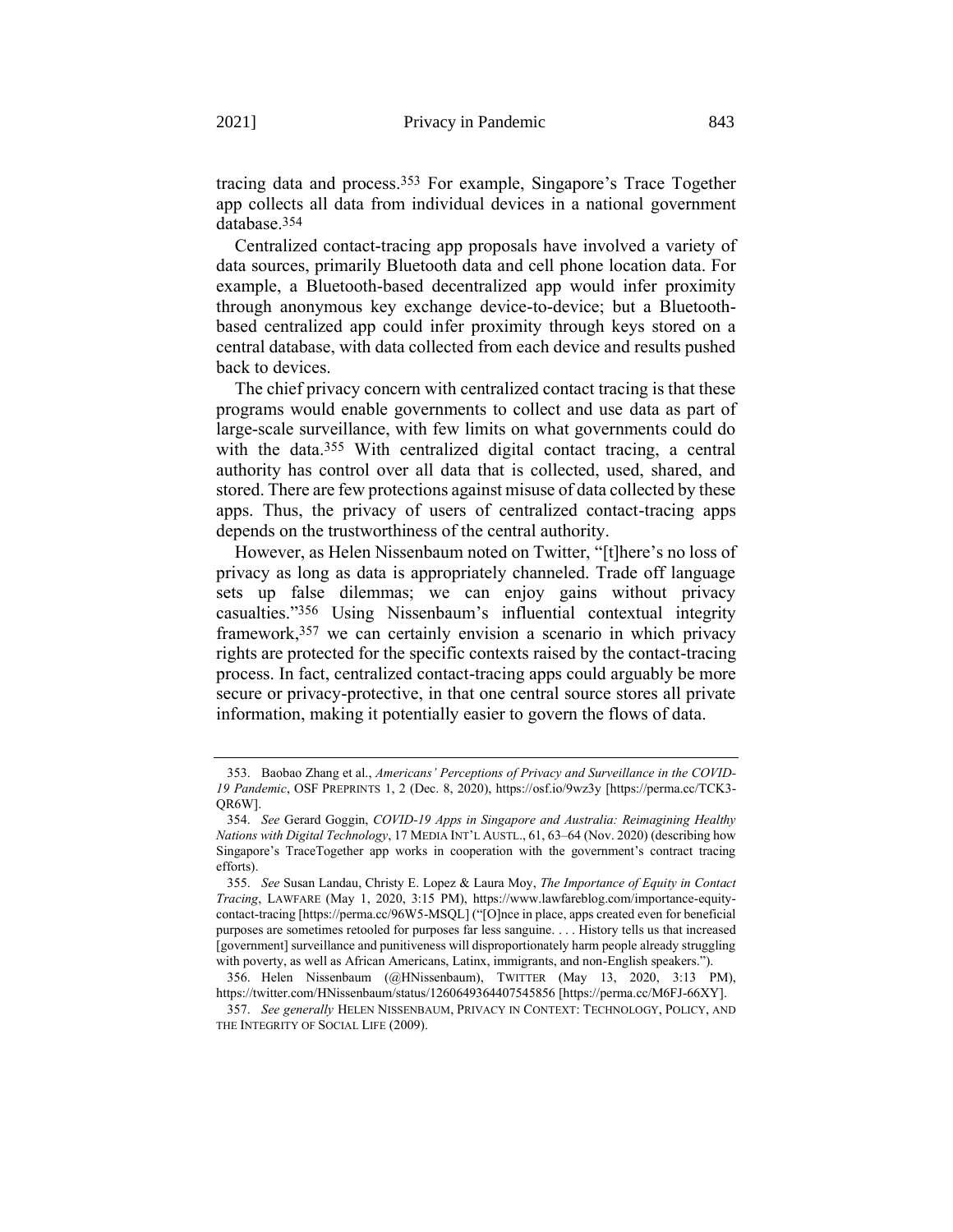## <span id="page-78-0"></span>c. Digital Contact Tracing's Privacy Impact

One issue with digital contact tracing apps, whether decentralized or centralized, is that they require a high percentage of the population to download and use the apps in order for the apps to actually be effective in tracing contacts and stopping or slowing the spread of disease.358 However, early research surveying public perception on various digital contact-tracing apps revealed mixed results,359 suggesting that it may be difficult to convince some populations (e.g., certain nations or regions) to adopt the apps at a high enough rate to be efficacious. Indeed, as of July 2020, few if any nations that have rolled out voluntary apps have seen app adoption at rates necessary for effective contact tracing.<sup>360</sup> Some nations, like India,361 have gotten around this by mandating citizens download and use the app.

Several scholars and advocates have expressed concerns about the privacy and civil liberties harms contact-tracing apps might cause. Woodrow Hartzog noted that, although the Google and Apple proposal

<sup>358.</sup> *See Digital Contact Tracing Can Slow or Even Stop Coronavirus Transmission and Ease Us Out of Lockdown*, U. OXFORD (Apr. 16, 2020), https://www.research.ox.ac.uk/Article/2020-04- 16-digital-contact-tracing-can-slow-or-even-stop-coronavirus-transmission-and-ease-us-out-oflockdown [https://perma.cc/NJ57-MM5K] (noting that around half of a country's total population would need to use the app to be effective).

<sup>359.</sup> *See, e.g.*, Monica Anderson & Brooke Auxier, *Most Americans Don't Think Cellphone Tracking Will Help Limit COVID-19, Are Divided on Whether It's Acceptable*, PEW RSCH. CTR. (Apr. 16, 2020), https://www.pewresearch.org/fact-tank/2020/04/16/most-americans-dont-thinkcellphone-tracking-will-help-limit-covid-19-are-divided-on-whether-its-acceptable

<sup>[</sup>https://perma.cc/DT27-A8SJ] (reporting American public opinion poll results on location tracking apps along with public health officials responses); Eszter Hargittai et al., *Covid-19 Study on Digital Media and the Coronavirus Pandemic*, WEB USE PROJECT, http://webuse.org/covid [https://perma.cc/XWH9-VT69] (Jan. 12, 2021) (including a graph of survey results on likelihood of respondents installing a COVID-19 tracking app); Luke Milsom et al., *Survey of Acceptability of App-Based Contact Tracing in the UK, US, France, Germany and Italy*, OSF, osf.io/7vgq9 [https://osf.io/7vgq9/] (July 21, 2020, 5:59 AM) (reporting survey responses in five countries to whether respondents would install a tracking app on their phone); Zhang et al., *supra* not[e 353,](#page-77-0) at 13–14 (concluding that many Americans are reluctant to use digital contact tracing apps); Lucy Simko et al., *COVID-19 Contact Tracing and Privacy: Studying Opinion and Preferences*, SEC. & PRIV. RSCH. LAB U. WASH. 2-3 (May 8, 2020) (unpublished manuscript), https://seclab.cs.washington.edu/wp-content/uploads/2020/05/contact-tracing-user-privacy.pdf [https://perma.cc/84Q3-ABVC] (summarizing early public opinions on various contact tracing technologies). For a publicly accessible, updated list of studies on public perceptions of privacy and contact-tracing apps see Baobao Zhang, *COVID-19 Contact Tracing & Contact Tracing Apps Public Opinion Studies*, NOTION, https://www.notion.so/34e11bad13e34c558f5aa4a4975f6df0?v= c36d57c8ae5640a49a00b91d79a4cf9c [https://perma.cc/5ZGG-VKVY] (last visited April 1, 2021).

<sup>360.</sup> *See* Geiger, *supra* note [352](#page-76-0) (noting low voluntary app adoption rates across several European countries).

<sup>361.</sup> Patrick Howell O'Neill, *India Is Forcing People to Use Its Covid App, Unlike Any Other Democracy*, MIT TECH. REV. (May 7, 2020), https://www.technologyreview.com/2020/05/07/ 1001360/india-aarogya-setu-covid-app-mandatory [https://perma.cc/8JC8-CV8S].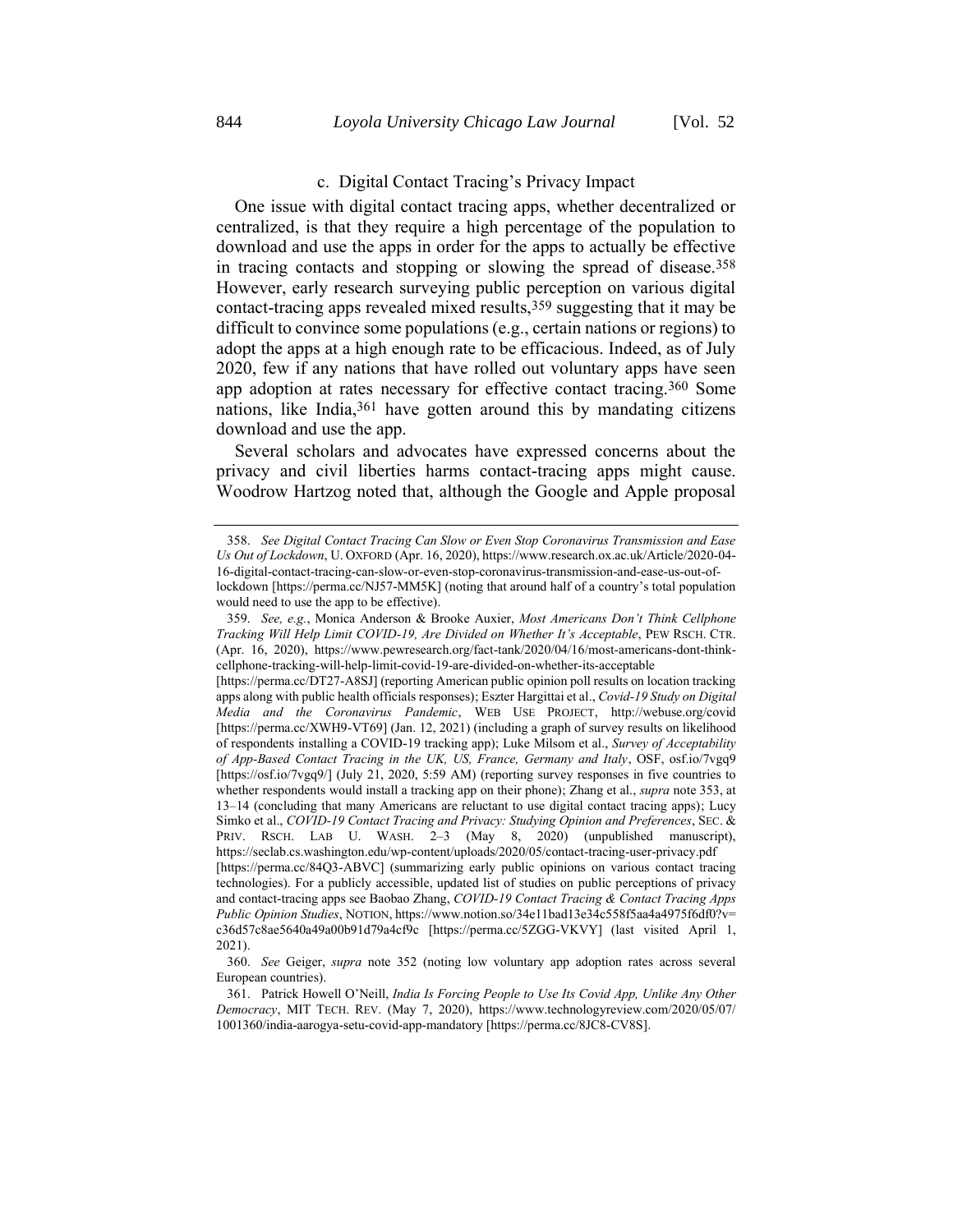<span id="page-79-0"></span>might be well-meaning, it would be difficult for the companies to police the use of app operators to ensure compliance.362 This is not far-fetched. One need only look at the noncompliance of app developers on the Google Play Store or Apple App Store, which has been a constant issue for many app platforms.363 Hartzog argues it would be simple for governments to abuse even the most privacy-preserving contact-tracing apps and, crucially, "this technology, once deployed, will not be 'rolled back.'"364

Susan Landau and coauthors Christy E. Lopez and Laura Moy have also argued that contact-tracing apps may also create a false sense of security, leading some to recklessly put themselves at greater risk of exposure while relying on a potentially ineffective app.365 Contacttracing apps also raise equity concerns, as highlighted by Landau and her coauthors, generating more false positives, with worse consequences.366 Additionally, if data collected through these apps is eventually used for other purposes, including law enforcement, this could have worse impact on some populations.367 Lucy Simko and others have noted a number of privacy harms, including the potential for malicious actors to create intentional false positives, with negative consequences for people or businesses.368

### 4. Legal and Regulatory Interventions for Contact-Tracing Programs

First, we must accept that we are wading in uncharted waters with digital contact-tracing applications launched at national or global scale. It is likely that we will not know what the best solution was until much later, with the precise view that only hindsight can provide. With that in mind, because the need is so dire, and the risks of not pushing forth with a full-fledged approach are hundreds of thousands to millions of deaths,

<sup>362.</sup> Woodrow Hartzog, *Op-Ed: Coronavirus Tracing Apps Are Coming. Here's How They Could Reshape Surveillance as We Know It*, L.A. TIMES (May 12, 2020, 3:00 AM), https://www.latimes.com/opinion/story/2020-05-12/coronavirus-tracing-app-apple-google [https://perma.cc/WX8Q-GBM7].

<sup>363.</sup> For example, the Facebook and Cambridge Analytica scandal was caused by a rogue thirdparty app exceeding the terms. *See* Kevin Granville, *Facebook and Cambridge Analytica: What You Need to Know as Fallout Widens*, N.Y. TIMES (Mar. 19, 2018), https://www.nytimes.com/2018/03/19/technology/facebook-cambridge-analytica-explained.html [https://perma.cc/F8QH-F3E7] (explaining how a third party app creator working with Cambridge Analytica violated Facebook's terms of service in selling data harvested for academic research to a political consulting firm).

<sup>364.</sup> Hartzog, *supra* note [362.](#page-79-0)

<sup>365.</sup> Landau, Lopez & Moy, *supra* not[e 355.](#page-77-1)

<sup>366.</sup> *Id.*

<sup>367.</sup> *Id.*

<sup>368.</sup> Simko et al., *supra* not[e 359,](#page-78-0) at 6.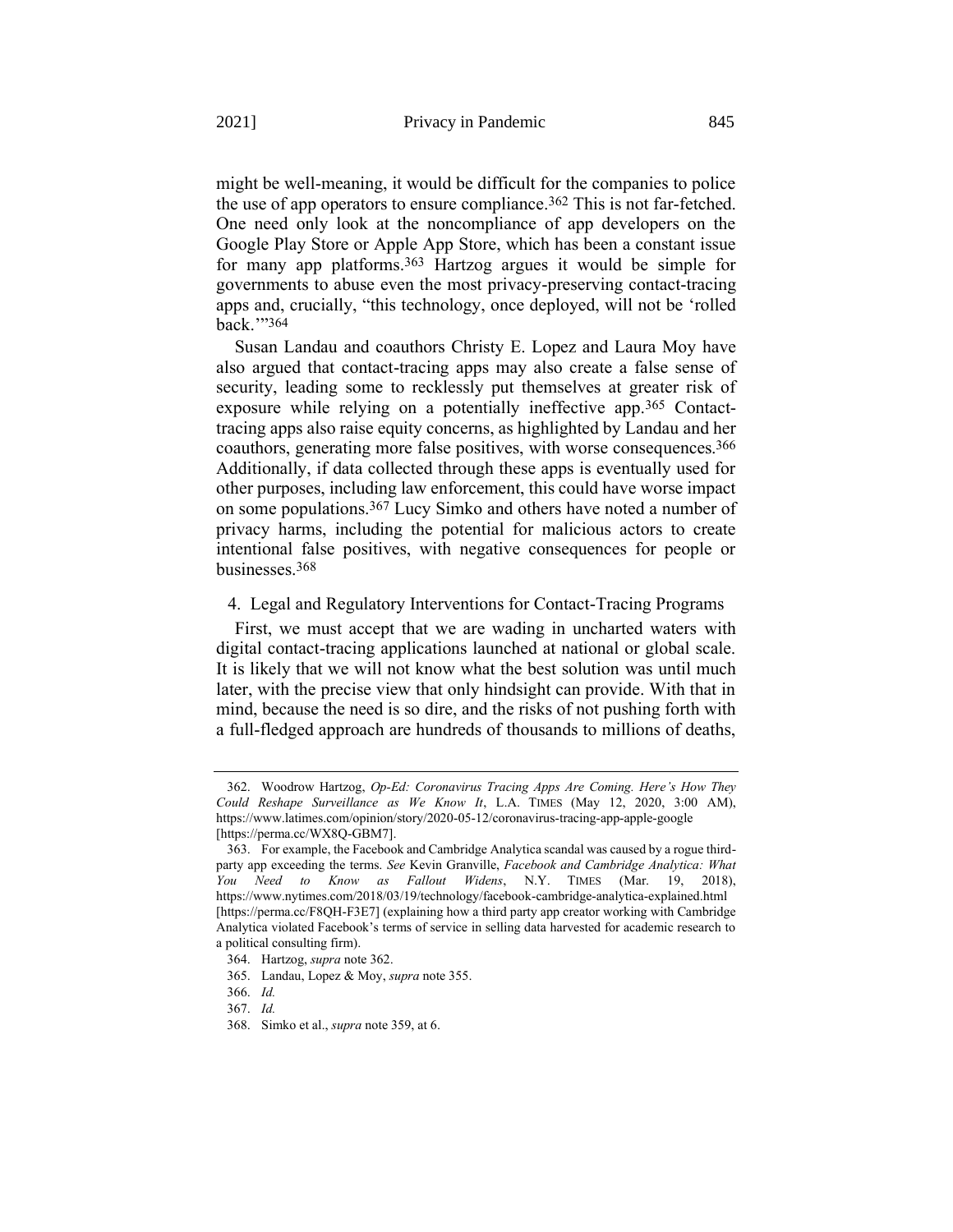there is no choice but to throw everything at the problem and see what sticks.369 Digital contact-tracing applications will not be enough (likely due to low user adoption), but they can theoretically help supplement or inform human contact tracing. If nothing else, it is helpful to evaluate their use in this pandemic to better prepare for the next global health crisis.

If we are to use or even try digital contact tracing, it is key that policymakers and other authorities understand the technical details of these apps, particularly the tradeoffs between centralized and decentralized digital contact-tracing proposals. This will require consultation with technical experts, as the relative dearth of technical experts embedded in government and policymaking roles is a longstanding problem.

None of these applications can be perfectly precise and without flaws, including false positives (e.g., people whose devices were in close Bluetooth proximity but who were physically not with their devices  $(370)$ and false negatives  $371$  (e.g., any single person not using the app). However, it appears that decentralized apps are likely the better choice, both because they are more privacy-preserving on a technical level and also because, due to the lack of consumer faith in government privacy protection, 372 they may be the better choice in terms of privacy perception and likely user adoption.

Governments and other actors seeking to launch digital contact-tracing programs should encourage the use of decentralized contact-tracing apps that are interoperable at some level. Additionally, governments should pass laws that address the use of information collected during the contacttracing process, including during human contact tracing, in order to protect the privacy of individuals. Regulatory agencies like HHS, the

<sup>369.</sup> *See* Tiffany C. Li, *Give All My Data to Google and the CDC*, SLATE (Apr. 6, 2020, 9:00 AM), https://slate.com/technology/2020/04/google-cdc-data-privacy-covid19.html [https://perma.cc/WW7C-SYQC] (arguing that data privacy may be subordinate to the moral imperative of saving lives during the pandemic provided personal data is used for that sole purpose).

<sup>370.</sup> Ross Anderson, *Contact Tracing in the Real World*, LIGHT BLUE TOUCHPAPER (Apr. 12, 2020), https://www.lightbluetouchpaper.org/2020/04/12/contact-tracing-in-the-real-world [https://perma.cc/98NA-Y8RP].

<sup>371.</sup> Susan Landau, *Looking Beyond Contact Tracing to Stop the Spread*, LAWFARE (Apr. 10, 2020, 8:00 AM), https://www.lawfareblog.com/looking-beyond-contact-tracing-stop-spread [https://perma.cc/RF97-XUM5].

<sup>372.</sup> *See* Brooke Auxier et al., *Americans and Privacy: Concerned, Confused and Feeling Lack of Control Over Their Personal Information*, PEW RSCH. CTR. (Nov. 15, 2019), https://www.pewresearch.org/internet/2019/11/15/americans-and-privacy-concerned-confusedand-feeling-lack-of-control-over-their-personal-information/ [https://perma.cc/HT3C-KNBL] (citing American public opinion polls showing distrust of the government's use of their personal data).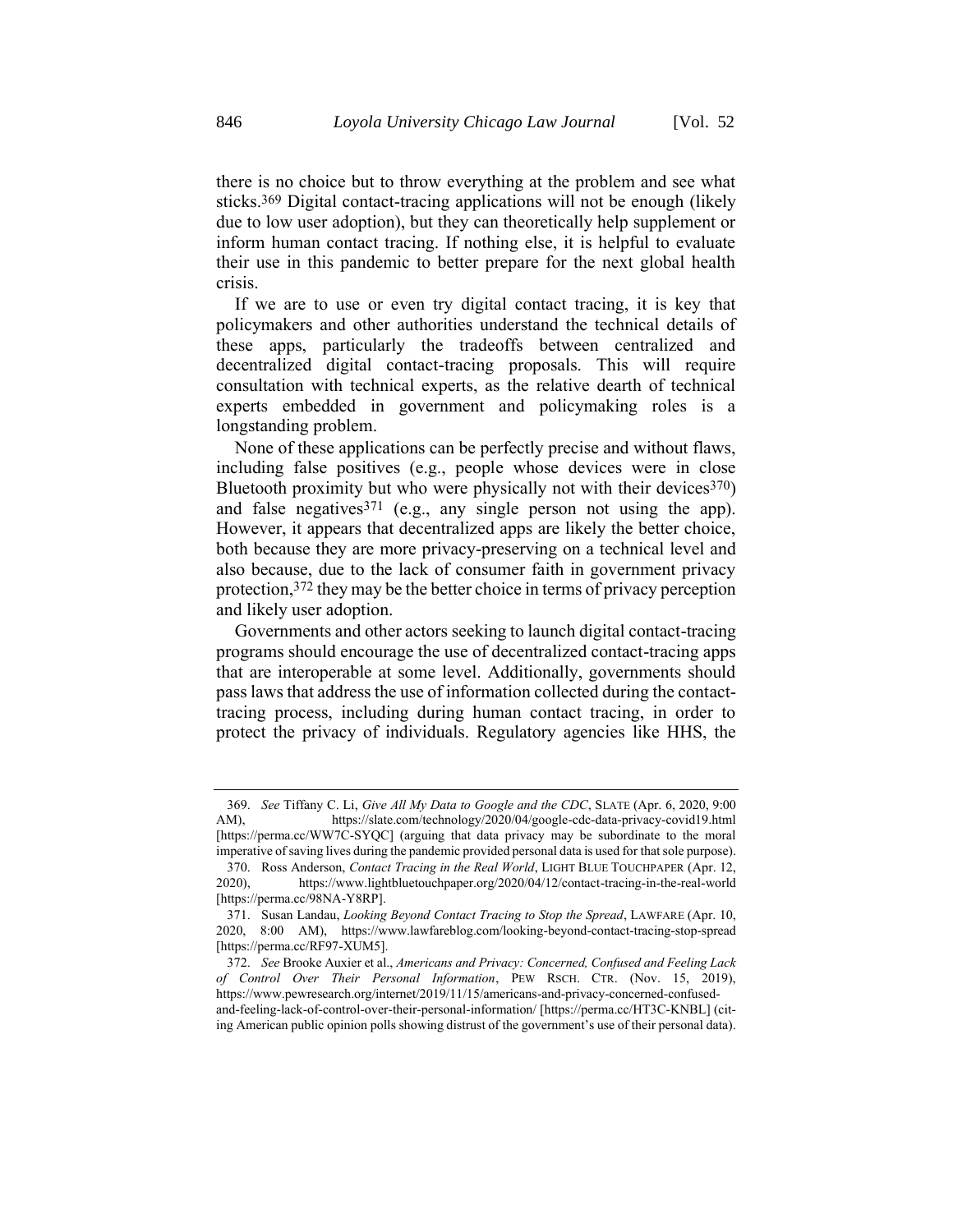FTC, and even NIST<sup>373</sup> can also release guidance on privacy protections, both regarding enforceable mechanisms and best practices for contacttracing programs. Similarly, those who build, implement, and run contact-tracing programs should also create and agree to industry standards, in line with what researchers have been doing with interoperability standards for decentralized contact-tracing applications. Publicizing privacy protections may aid in restoring user trust, which may then help increase use of contact-tracing programs, digital or not.

## <span id="page-81-0"></span>*D. Novel Technologies in Healthcare*

The pandemic has already changed healthcare, with effects that may last long after the world recovers. For example, there has been great growth in telemedicine and telehealth services, as many healthcare providers have closed their offices or limited in-person visits.374 The pandemic has brought some medical uses of technology to the forefront, including telehealth and telemedicine, use of medical artificial intelligence (AI) in diagnostics and research, and the use of patient-facing devices and care robots in healthcare settings.

At the same time, the unique dimensions of the pandemic have changed the use of technology in medicine. The public health emergency has created the sudden need for a large medical and healthcare workforce, both in direct response to patients in relation to COVID-19 and associated medical issues, as well as to replace healthcare workers who may be indisposed due to exposure to the virus or becoming ill themselves. The extremely contagious nature of the virus has also made it difficult to treat patients, necessitating a limitation on physical contact between patients and healthcare professionals as well as the friends and family who would otherwise be visiting. Additionally, different groups of people may be facing disparate health struggles, including exacerbated issues of bias in medical care.375

<span id="page-81-1"></span><sup>373.</sup> The NIST is the National Institute of Standards and Technology, a physical sciences laboratory and a nonregulatory agency of the United States Department of Commerce. *See generally*  NAT'L INST. STANDARDS & TECH., https://www.nist.gov/ [https://perma.cc/KH43-XXEJ] (last visited Feb. 23, 2021).

<sup>374.</sup> Kathleen T. Jordan, *An Unexpected Benefit of the Pandemic: The Doctor Will Virtually See You Now*, WASH. POST (Apr. 14, 2020, 8:17 AM), https://www.washingtonpost.com/outlook/ 2020/04/14/telemedicine-virtual-health-coronavirus [https://perma.cc/JYR9-ALZF].

<sup>375.</sup> *See* John Eligon & Audra D. S. Burch, *Questions of Bias in Covid-19 Treatment Add to the Mourning for Black Families*, N.Y. TIMES, https://www.nytimes.com/2020/05/10/ us/coronavirus-african-americans-bias.html [https://perma.cc/R6BZ-ZCEJ] (May 20, 2020) (explaining the persistent, systemic racial biases in the American medical system that the pandemic has exacerbated).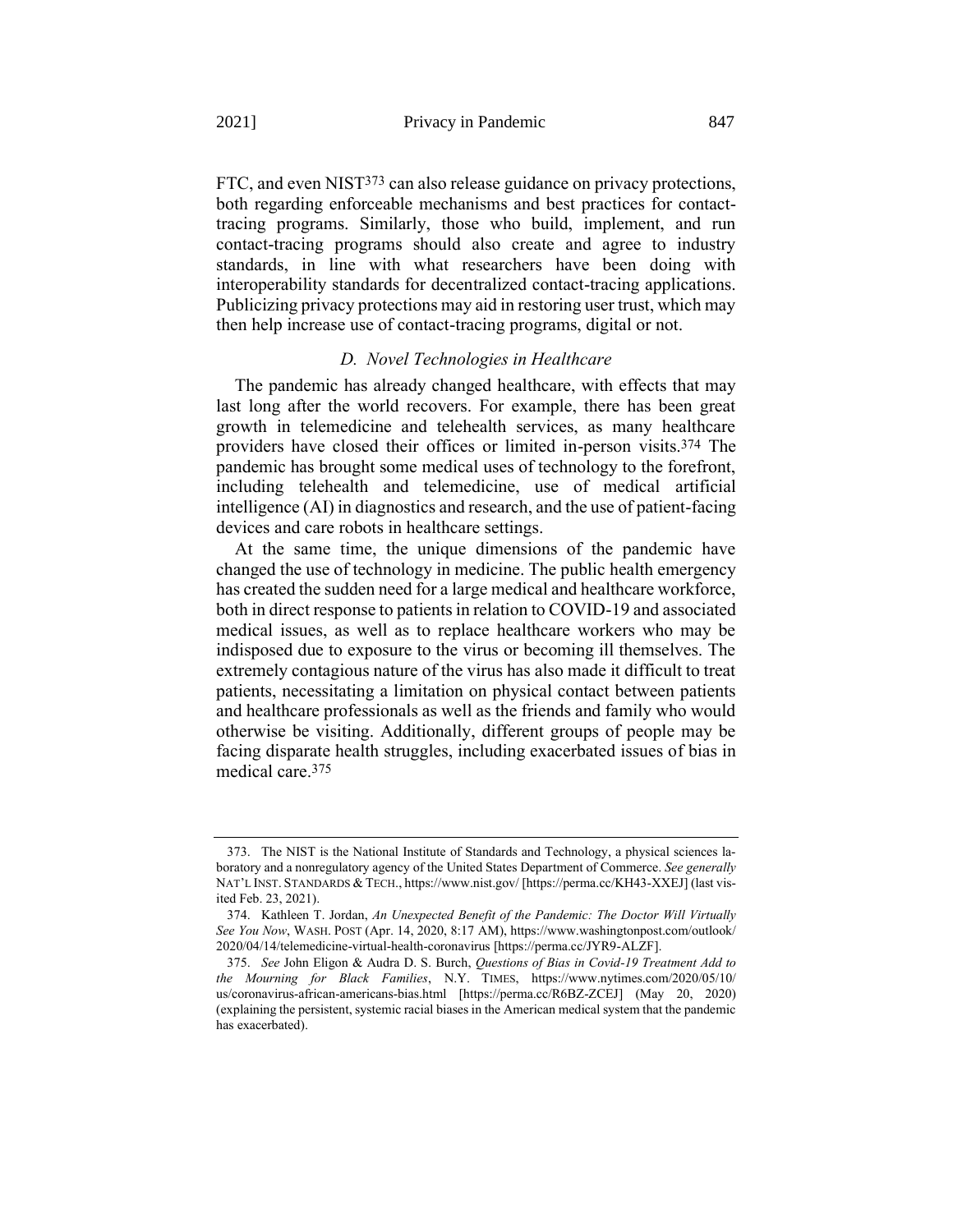# 1. Telehealth and Telemedicine

Two unique factors of this pandemic have led to a rise in telehealth, telemedicine, and teletherapy services. First, the novel coronavirus is highly contagious, necessitating social distancing.<sup>376</sup> Traditional physical locations where healthcare is provided have been shut down, and inperson house calls raise concerns regarding contagion as well. Second, the failures in the health systems of many nations in being able to meet medical needs of both COVID-19 sufferers and others during this time have led to a need for more medical services. Thus, in a time when more medical services are needed, and yet medical service providers cannot physically be near patients, telehealth has become an important part of healthcare across the world.

Regulators have recognized this need, relaxing some HIPAA restrictions to allow for more medical providers to more easily offer telehealth services to patients in need.377 It is possible that these relaxations of HIPAA may pave the way for future loosening of HIPAA and related restrictions on transmission and storage of health information. Telehealth has been beneficial to many, improving access to healthcare for people in rural areas, 378 low-income populations, disabled people, and more. However, the increased use of telehealth may disadvantage people without access to stable or strong internet or computer or mobile devices.

What is interesting is not telehealth itself, or HIPAA, but rather the speed at which HHS was willing to bend HIPAA rules in a state of public health emergency.379 This speaks to the malleability of HIPAA protections—and U.S. health-privacy protections generally. While the pandemic may have been a good reason to loosen these regulations, one must wonder if the regulations so easily loosened should be restructured overall to better fit future crises. Perhaps health-privacy regulations should allow for emergency response and for technological innovation when needed, while still protecting patient privacy. If the current regulatory scheme for health privacy does not adequately protect Americans in a public health crisis, the law must resolve this discrepancy.

<sup>376.</sup> *See supra* note[s 10](#page-5-0)–[11](#page-5-1) and accompanying text.

<sup>377.</sup> *See* sources cited *supra* not[e 264](#page-58-0) and accompanying text.

<sup>378.</sup> Gaby Galvin, *Expanded Telehealth Has Provided a Boost for Rural America. Will It Last?*, U.S. NEWS (May 7, 2020), https://www.usnews.com/news/healthiest-communities/articles/2020- 05-07/telehealth-a-boost-for-rural-america-during-coronavirus-pandemic [https://perma.cc/8R4C-276R].

<sup>379.</sup> *See* Jordan, *supra* not[e 374](#page-81-0) (contrasting the decades of reluctance to telehealth by federal regulators with the near-immediate relaxation of these regulations in March 2020).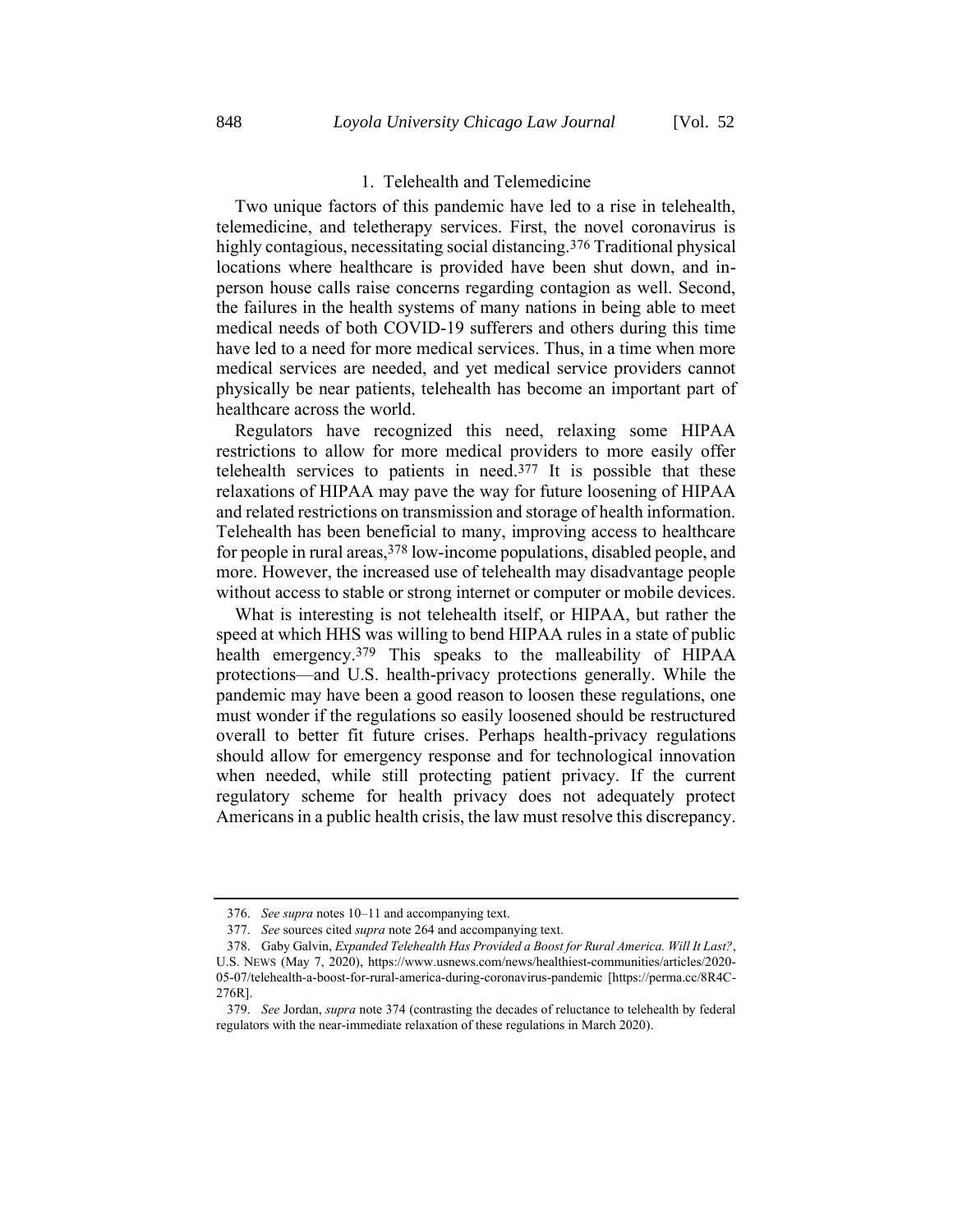## 2. Medical AI for Research, Diagnostics, and Triage

Artificial intelligence and machine learning tools have also been key components of the medical and scientific response to the pandemic. Artificial intelligence describes any form of machine intelligence designed to mimic the functionality of human intelligence.380 Machine learning is a process by which a machine is fed a quantity of data, from which it extrapolates certain predictions based on that data.<sup>381</sup>

AI is being used in medical research, to search for treatments and vaccines for the novel coronavirus. For example, one of the most tragic phenomena of this pandemic has been that the lack of medical resources has pushed doctors to triage lifesaving equipment, making decisions on who lives or dies.<sup>382</sup> Researchers have adapted or implemented existing AI technology for use in medical triage for COVID-19 patients. Researchers in China and the United States reportedly developed an AIbacked tool to predict which newly infected patients would likely later develop acute respiratory disease syndrome (ARDS), a severe lung disease that kills fifty percent of patients.383 The idea was that this tool could then be used by hospitals running low on resources to triage their patients—e.g., giving ventilators to patients less likely to develop ARDS (and thus more likely to survive the infection).384 Another AI system designed to help hospitals triage patients is eCART, a system used by the University of Chicago Medical Center, to predict which patients will have

<sup>380.</sup> MEREDITH BROUSSARD, ARTIFICIAL UNINTELLIGENCE 9 (2018) ("This book hews closely to the real mathematical, cognitive, and computational concepts that are in the actual academic discipline of artificial intelligence: knowledge representation and reasoning, logic, machine learning, natural language processing, search, planning, mechanics, and ethics.").

<sup>381.</sup> *See id.* at 91–94 (explaining machine learning, its evolving definitions, and how it works). 382. *See, e.g.*, John Chisolm, Opinion, *Doctors Will Have to Choose Who Gets Life-Saving Treatment. Here's How We'll Do It*, GUARDIAN (Apr. 1, 2020, 9:08 AM), https://www.theguardian.com/commentisfree/2020/apr/01/doctors-choose-life-saving-treatmentethical-rules [https://perma.cc/FKF8-3RNZ] (referencing "heart-wrenching" choices made in Spain and Italy over who gets access to life-saving care); Ezekiel J. Emanuel, James Phillips & Govind Persad, *How the Coronavirus May Force Doctors to Decide Who Can Live and Who Dies*, N.Y. TIMES (Mar. 12, 2020), https://www.nytimes.com/2020/03/12/opinion/coronavirus-hospitalshortage.html [https://perma.cc/YM9N-D2ST] (citing similar triage choices for admission to both Chinese and South Korean hospitals in the early days of the pandemic, in addition to Italy's equipment shortages); Yascha Mounk, *The Extraordinary Decisions Facing Italian Doctors*, ATLANTIC (Mar. 11, 2020), https://www.theatlantic.com/ideas/archive/2020/03/who-gets-hospitalbed/607807 [https://perma.cc/CU68-UXU5] (describing the experiences of medical providers planning for emergency triage situations in several contexts).

<sup>383.</sup> *AI Tool Predicts Which Coronavirus Patients Get Deadly 'Wet Lung,'* YAHOO! NEWS (Mar. 30, 2020), https://news.yahoo.com/ai-tool-predicts-coronavirus-patients-deadly-wet-lung-184124238.html [https://perma.cc/9G6E-RDDR].

<sup>384.</sup> *Id.*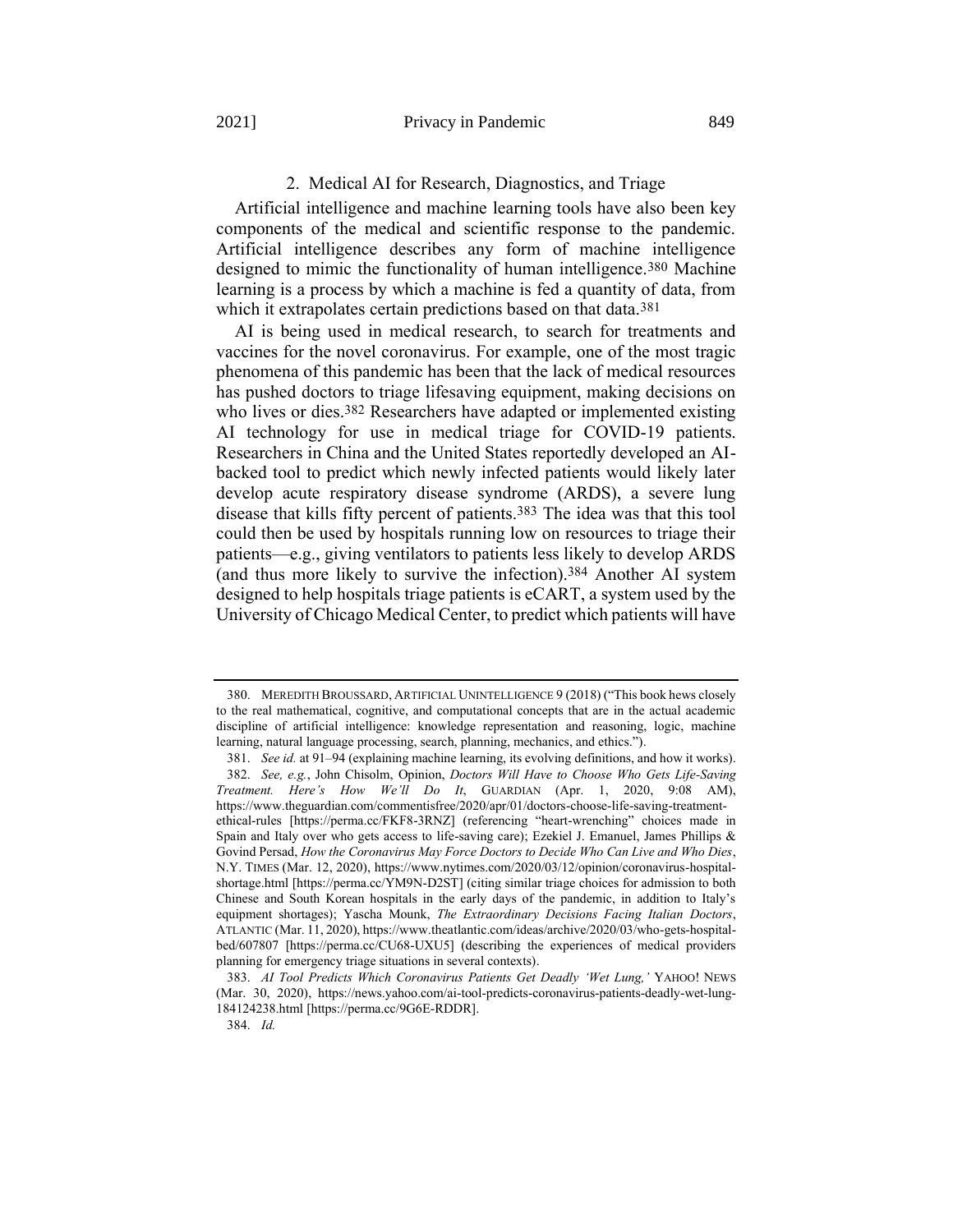worse medical outcomes (e.g., which patients will need intubations).385 A Stanford team lead by Ron Li is also evaluating an automated "Deterioration Index" to identify patients whose medical conditions will likely deteriorate.<sup>386</sup>

These AI-enabled tools may be useful in aiding medical staff, potentially saving time and resources. They may also lift some of the burdens from physicians and other healthcare workers who would otherwise have to make difficult decisions on their own that would take time from their other clinical duties. It is possible that having an AIenabled tool to back up a doctor's decision could alleviate some of the burden of this ethical quagmire. Medical AI tools may be able to save time and resources for health professionals, which could mean saving lives when in a public health crisis. However, the use of AI in medical triage is fraught with ethical issues, including concerns raised by disability advocates that people with disabilities may be at higher risk of death due to triage plans prioritizing people without disabilities.387

AI systems should be designed with privacy interests in mind. For example, if patient data is used to train a machine learning algorithm on predicting which patients may develop which symptoms, it is necessary that the patient data is deidentified or collected in a nonidentifiable manner. The use of patient data, potentially including photographs (e.g., x-ray scans of lungs to analyze COVID-related damage388), also comes with privacy risks. Reidentification of data is always a risk, as well as misuse of patient data. Patients may not realize how their data is used, and, while proper informed consent is necessary before collecting patient data for use in these systems, it may be difficult to gain adequate consent for difficult-to-understand tools and data usage, particularly in emergency settings. While regulations like the 21st Century Cures Act may protect patient information used in federal research, some AI

<sup>385.</sup> Eliza Strickland, *AI Can Help Hospitals Decide Which COVID-19 Patients Live or Die*, IEEE SPECTRUM (Apr. 17, 2020, 4:09 PM), https://spectrum.ieee.org/the-human-os/artificialintelligence/medical-ai/ai-can-help-hospitals-triage-covid19-patients [https://perma.cc/79E3- TDS4].

<sup>386.</sup> *Id.* ("[T]he [Deterioration Index] model predicts which patients are likely to need an ICU transfer, have a cardiac arrest, or die").

<sup>387.</sup> *See* Mike Baker, *Whose Life Is Worth Saving? In Washington State, People with Disabilities Are Afraid They Won't Make the Cut*, N.Y. TIMES (Mar. 23, 2020), https://www.nytimes.com/2020/03/23/us/coronavirus-washington-triage-disabled-

handicapped.html [https://perma.cc/CNL7-9ULF] (discussing Washington's triage plan that may disadvantage people with disabilities relative to able-bodied people).

<sup>388.</sup> Scott Lyon, *AI Tool Gives Doctors a New Look at Lungs While Treating COVID-19*, PRINCETON UNIV. (May 21, 2020, 4:04 PM), https://www.princeton.edu/news/2020/05/21/ai-toolgives-doctors-new-look-lungs-treating-covid-19 [https://perma.cc/P6Y5-X6HY].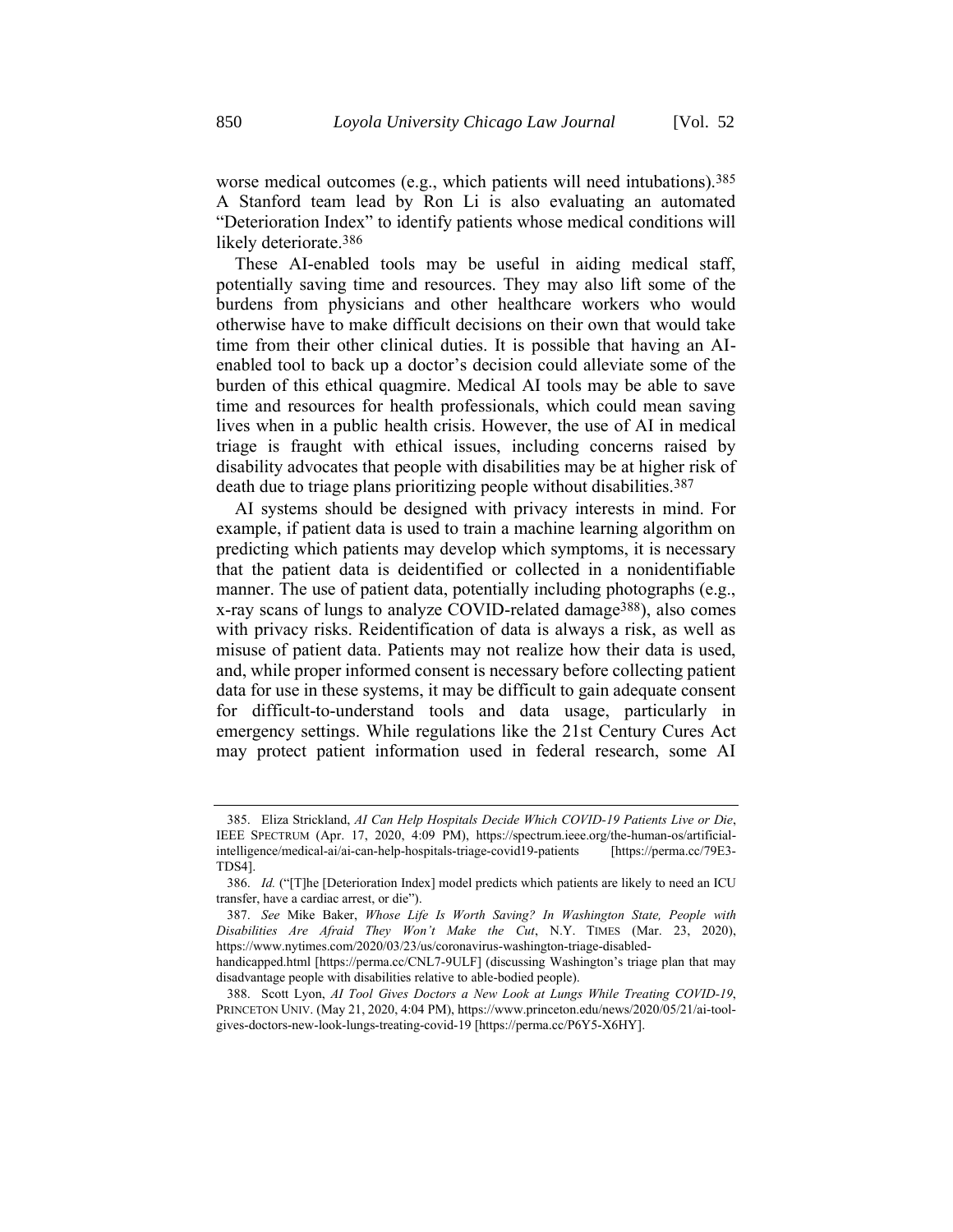systems are built by private institutions,<sup>389</sup> with fewer regulations on the collection and use of data. Additionally, the critical emergency nature of an active global pandemic may necessitate a relaxing of some privacybased restrictions on use of data, including in AI systems.

<span id="page-85-0"></span>These AI-based tools are not without their drawbacks. Many scholars have highlighted problems with bias<sup>390</sup> that creep into the design and implementation of many AI systems. Medical AI systems also suffer from this problem,391 and the consequences can be literal life or death for patients.392 While it is understandable that healthcare providers in the middle of a public health emergency turn to any tools that can help them maximize their time and resources and help save more lives, it is troubling that some of these tools may not have been designed with fairness and equality in mind.

Privacy is an important dimension of the algorithmic-discrimination problem. Some privacy-protective measures may actually make algorithmic discrimination worse. For example, by stripping data of some identifying characteristics (like race, gender, and so on), system designers

<sup>389.</sup> *See, e.g.*, Baidu, *How Baidu Is Bringing AI to the Fight Against Coronavirus*, MIT TECH. REV. (Mar. 11, 2020), https://www.technologyreview.com/2020/03/11/905366/how-baidu-isbringing-ai-to-the-fight-against-coronavirus [https://perma.cc/XM5W-FF2H] (noting the AI technology that both public and private entities are deploying in the pandemic).

<sup>390.</sup> *See, e.g.*, Solon Barocas & Andrew D. Selbst, *Big Data's Disparate Impact*, 104 CALIF. L. REV. 671, 680 (2016) ("[B]iased training data leads to discriminatory models."); Joy Buolamwini & Timnit Gebru, *Gender Shades: Intersectional Accuracy Disparities in Commercial Gender Classification*, 81 PROC. MACH. LEARNING RSCH. 77, 77–78 (2018) (finding that AI facial recognition tools misclassify individuals based on race and gender); Danielle Keats Citron & Frank Pasquale, *The Scored Society: Due Process for Automated Predictions*, 89 WASH. L. REV. 1, 4 (2014) ("Because human beings program predictive algorithms, their biases and values are embedded into the software's instructions, known as the source code and predictive algorithms."); Kate Crawford & Jason Schultz, *Big Data and Due Process: Toward a Framework to Redress Predictive Privacy Harms*, 55 B.C. L. REV. 93, 101 (2014) ("[C]ompanies have utilized Big Data models to identify and avoid Internet users with low credit scores when posting advertisements for loans.").

<sup>391.</sup> *See, e.g.*, Danton S. Char, Nigam H. Shah & David Magnus, *Implementing Machine Learning in Health Care—Addressing Ethical Challenges*, 378 NEW ENG.J. MED. 981, 981 (2018) (concluding algorithms that use genetic data to predict health outcomes may be biased if there is a lack of genetic study in certain populations); W. Nicholson Price II, *Medical AI and Contextual Bias*, 33 HARV. J.L. & TECH. 65, 67 (2019) (finding that most medical AI systems are trained in "high resource settings" which may bias patients in "low resource settings"); Carolyn Y. Johnson, *Racial Bias in a Medical Algorithm Favors White Patients Over Sicker Black Patients*, WASH. POST (Oct. 24, 2019, 1:00 PM), https://www.washingtonpost.com/health/2019/10/24/racial-biasmedical-algorithm-favors-white-patients-over-sicker-black-patients [https://perma.cc/2ZMV-JYPR] (describing a medical technology company's algorithm that disadvantaged black patients' care relative to white patients).

<sup>392.</sup> Gina Kolata, *Many Medical Decision Tools Disadvantage Black Patients*, N.Y. TIMES, https://www.nytimes.com/2020/06/17/health/many-medical-decision-tools-disadvantage-blackpatients.html [https://perma.cc/TCQ9-XD4P] (July 21, 2020).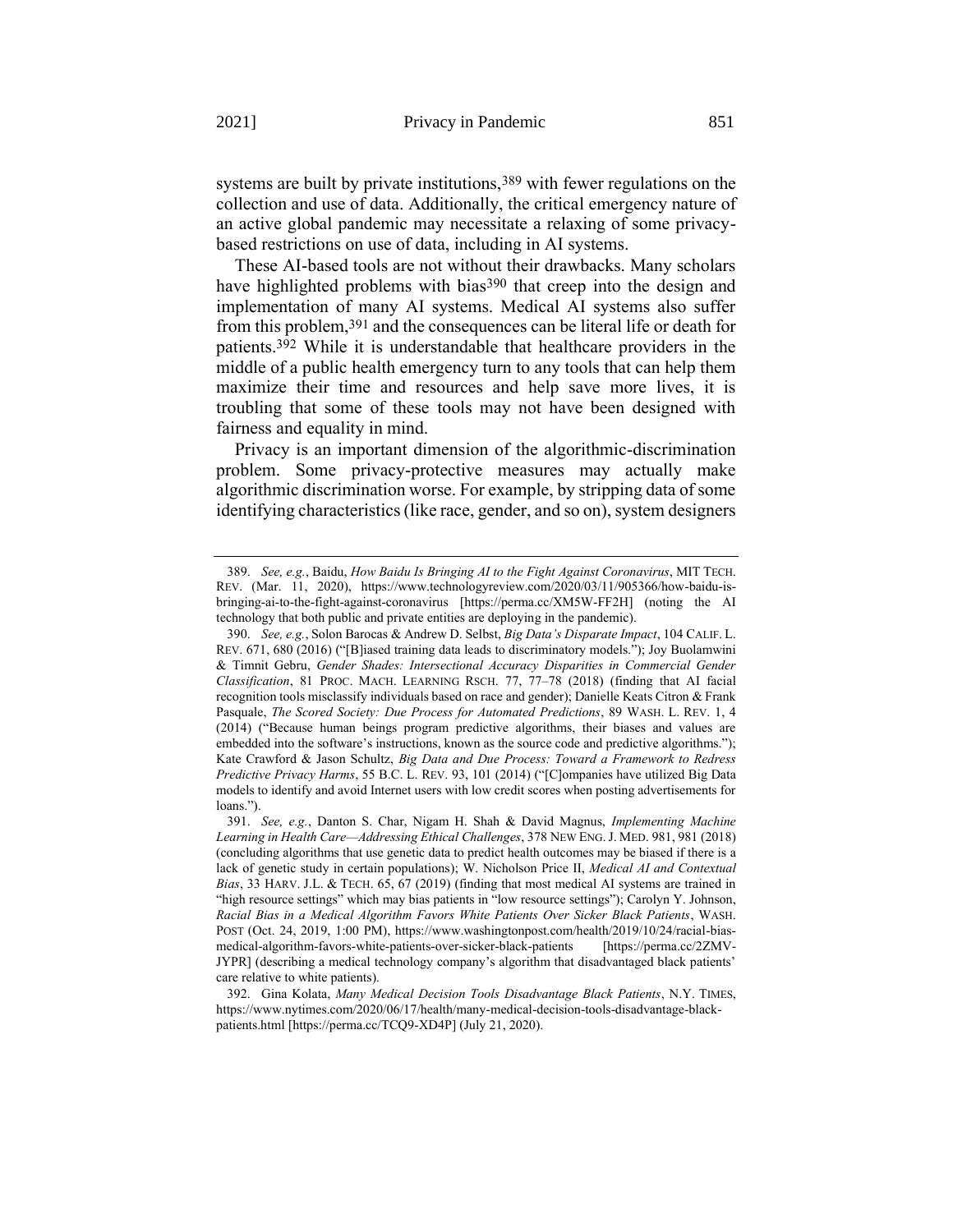may unknowingly use biased data or data that is not reflective of their target population. This may also make it more difficult to audit the algorithms afterward, to analyze if algorithmic discrimination occurred. It is also possible that privacy laws and regulations may limit the data available to researchers and designers of AI systems.

Algorithmic discrimination can happen at different points in an AI systems, including in the designed goals of the system, the selection of training data, the choice of parameters, and more.393 For example, an AIbased tool that predicts the likelihood a COVID-19 patient will survive intubation could rely on past data of patients that have had the virus and either did end up surviving intubation or didn't. However, the data set of patient outcomes might not include confounding factors, including race, gender, socioeconomic class, and more. The data set thus may reflect biases.

For example, consider a hospital that decides to use an AI triage system that predicts patient survival based on a data set of past patients and intubation survival rates. The hospital uses this system to decide which patients are given priority when allocating ventilators. A system based on past survival data may seem unbiased and neutral. However, there are a number of ways bias could creep in. Perhaps patients living in lowincome areas tended to also suffer from lack of access to consistent healthcare and nutrition, leading to worse health outcomes when hospitalized. The predictive algorithm, then, might predict outcomes that reflect those biases, predicting that low-income patients would be less likely to survive intubation. This would create what many would agree would be a discriminatory outcome: the AI tool would suggest disproportionately that low-income patients should not be prioritized. A hospital using this system would then unintentionally prioritize wealthier patients, leading to a death disparity.

Of course, human healthcare providers may also not be without their own biases. Studies have shown that some groups suffer worse outcomes than others, due possibly to the bias of healthcare workers.394 For example, a review of pain management in hospitals found that Black and

<sup>393.</sup> *See* Barocas & Selbst, *supra* not[e 390,](#page-85-0) at 680–81 (considering that training data may be biased due to a biased sample of the population); Joshua A. Kroll et al., *Accountable Algorithms*, 165 U. PA. L. REV. 633, 681 (2017) (noting that less data on underrepresented populations can lead to feature selection in medical AI).

<sup>394.</sup> *See, e.g.*, DAYNA BOWEN MATTHEW, JUST MEDICINE: A CURE FOR RACIAL INEQUALITY IN AMERICAN HEALTHCARE 1–2 (2015) ("[B]y one estimate, 83,570 minority patients die annually due to health care disparities."); Leonard E. Egede, *Race, Ethnicity, Culture, and Disparities in Health Care*, 21 J. GEN. INTERNAL MED. 667, 667 (2006) ("[T]here is evidence that racial and ethnic minorities tend to receive lower quality care than nonminorities . . . .").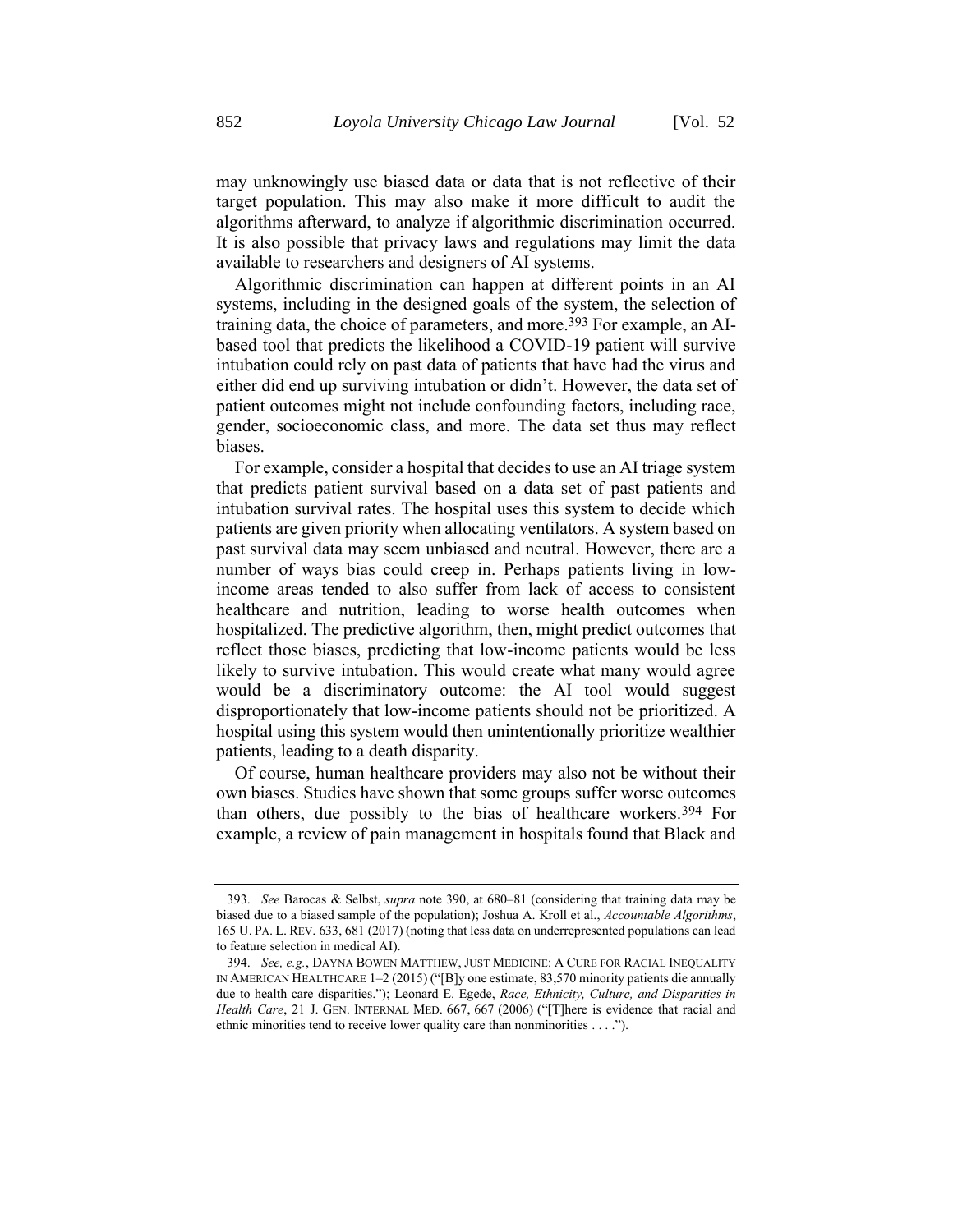Hispanic patients were less likely to receive pain-relieving analgesia for the management of acute pain, implying that healthcare providers had made decisions based on patients' race and not on the patients' actual need for pain relief.395 Bias may also be playing a role in creating disproportionate medical consequences for some communities in the pandemic.396

The law has not comprehensively addressed the risks of medical AI.397 While medical AI tools can be useful in a public health emergency like the coronavirus pandemic, the law must balance protection of patient privacy and algorithmic rights versus the need for researchers and healthcare providers to act and innovate nimbly in times of crisis.

# <span id="page-87-0"></span>3. Healthcare Robots

One of the myriad difficulties of healthcare in the middle of a highly contagious viral epidemic is the need to isolate patients from each other, from healthcare professionals, and from their family and friends. Some hospitals have also turned to robots to assist,<sup>398</sup> especially where it would be difficult or costly to have humans performing the same tasks.399 For example, robots have been used in hospitals around the world to remotely

<sup>395.</sup> Paulyne Lee et al., *Racial and Ethnic Disparities in the Management of Acute Pain in US Emergency Departments: Meta-Analysis and Systematic Review*, 37 AM. J. EMERGENCY MED. 1770, 1772 (2019).

<sup>396.</sup> Ben Crump, *For Black Americans, Bias Seen in Coronavirus Response Is Continuation of Injustice*, USA TODAY, https://www.usatoday.com/story/opinion/policing/2020/04/09/blackamericans-coronavirus-response-continuation-injustice/5120999002 [https://perma.cc/73PM-KXZV] (Apr. 10, 2020, 11:04 AM); *see* Eligon & Burch, *supra* note [375](#page-81-1) ("Acknowledging a history of implicit bias in medical care, the Centers for Disease Control and Prevention recently advised health care professionals to be careful not to let bias influence their treatment during this pandemic.").

<sup>397.</sup> Jane R. Bambauer, *Dr. Robot*, 51 U.C. DAVIS L. REV. 383, 389 (2017); Charlotte A. Tschider, *Deus ex Machina: Regulating Cybersecurity and Artificial Intelligence for Patients of the Future*, 5 SAVANNAH L. REV. 177, 178 (2018).

<sup>398.</sup> Mary Meisenzahl, *An Indian Hospital Is Using Robots with Thermal Cameras to Screen Coronavirus Patients—Here's How They Work*, BUS. INSIDER (May 9, 2020, 6:45 AM), https://www.businessinsider.com/india-coronavirus-robot-uses-thermal-camera-to-take-

temperature-2020-5 [https://perma.cc/2BJB-4F25]; Robin R. Murphy et al., *Robots Are Playing Many Roles in the Coronavirus Crisis—And Offering Lessons for Future Disasters*, CONVERSATION (Apr. 22, 2020, 7:56 AM), https://theconversation.com/robots-are-playing-manyroles-in-the-coronavirus-crisis-and-offering-lessons-for-future-disasters-135527

<sup>[</sup>https://perma.cc/AVM3-QEXV]; Cat Wise, *How Robots and Other Tech Can Make the Fight Against Coronavirus Safer*, PBS (May 4, 2020, 5:47 PM), https://www.pbs.org/newshour/science/how-robots-and-other-tech-can-make-the-fight-againstcoronavirus-safer [https://perma.cc/YM7Z-ZYRE].

<sup>399.</sup> *See* Murphy et al., *supra* note [398](#page-87-0) ("One important lesson is that during a disaster robots do not replace people. They either perform tasks that a person could not do or do safely, or take on tasks that free up responders to handle the increased workload.").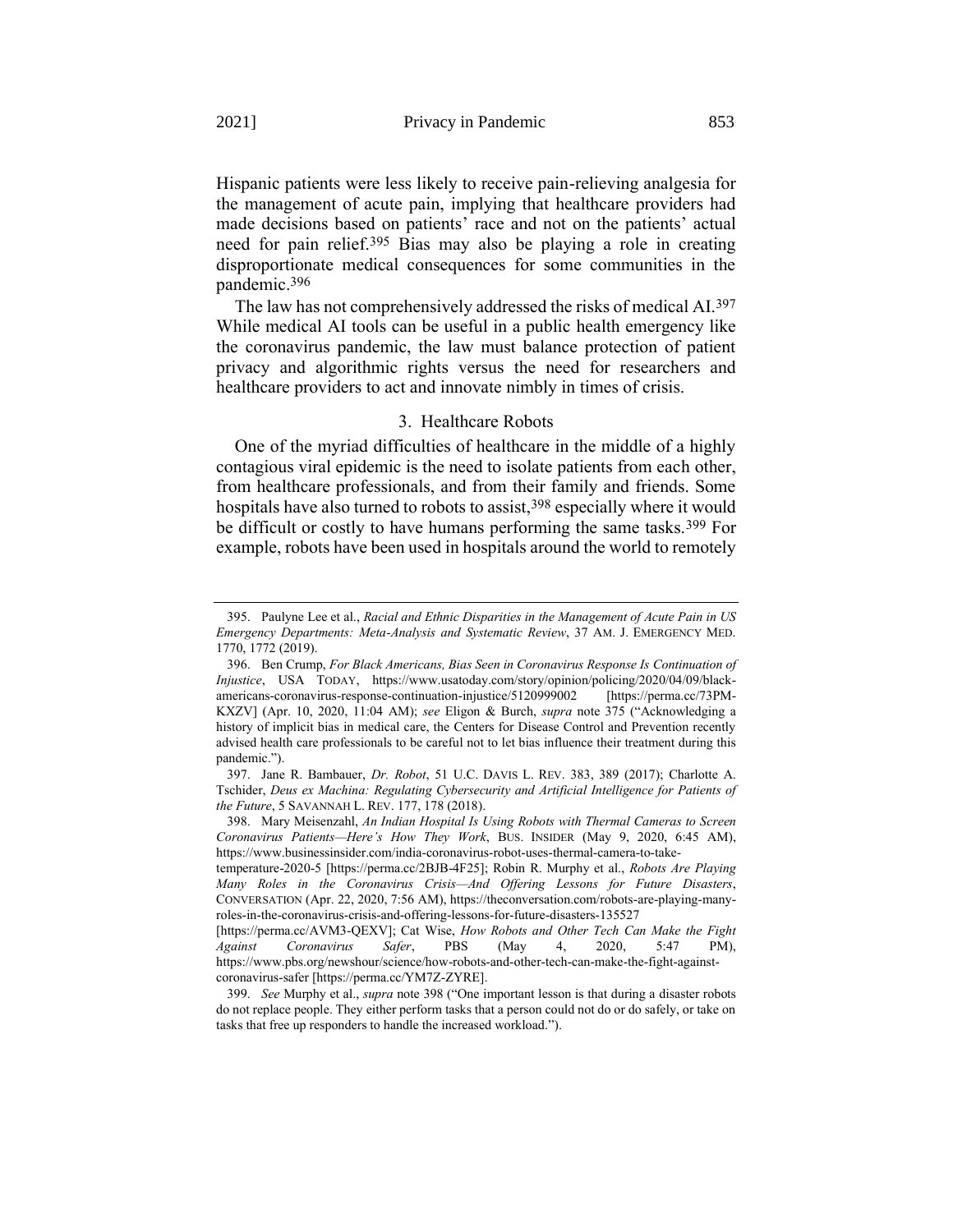take temperature readings,  $400$  a task that would otherwise require a human healthcare provider to get in close physical proximity to the patient. While the coronavirus pandemic created new needs for robots deployed in healthcare settings, robots have been frequently deployed in other disaster and emergency settings.401 Robots can be helpful in emergency situations where a human presence would be dangerous or inefficient, including in healthcare emergencies where human proximity is a potential vector for deadly viruses.

<span id="page-88-0"></span>Robotics scholar Robin R. Murphy and the Robotics for Infectious Diseases team she chairs have been tracking the way robots have been used during the COVID-19 response worldwide.402 As of April 2020, Murphy's team has reported many uses of robots in healthcare settings or functions as part of COVID-19 response. These uses have included disinfecting physical spaces (e.g., clinics and hospitals); telepresence abilities for healthcare workers (e.g., allowing a nurse to check on patient symptoms virtually); patient intake and visitors; patient and family socializing; delivery and dispensing of food, prescriptions, or other items; and testing (e.g., temperature scans).403 As Murphy and her colleagues predict, the use of robots in COVID-19 response may lead to an increased use of robots in healthcare or other settings, as well as the development of new robots.404

<sup>400.</sup> *See* Meisenzahl, *supra* note [398](#page-87-0) (noting the use in Indian hospitals of a robot to take patients' temperatures); *SNUH Uses New Methods to Prevent COVID-19 Infection*, SNUH (Mar. 26, 2020), http://www.snuh.org/global/en/about/newsView.do?bbs\_no=5113 [https://perma.cc/SC6S-MK89] (reporting the use in South Korea of robots to collect basic patient information and take temperatures).

<sup>401.</sup> *See, e.g.*, ROBIN R. MURPHY, DISASTER ROBOTICS 21–39 (2014) (describing and analyzing thirty-four disasters and extreme incidents where robots have been deployed); Robin R. Murphy, *International Cooperation in Deploying Robots for Disasters: Lessons for the Future from the Great East Japan Earthquake*, 32 J. ROBOTICS SOC'Y JAPAN 104, 104–05 (2014) (discussing twenty-nine separate occasions where robots were used in disasters between 2001 and 2012); Robin R. Murphy et al., *Mobile Robots in Mine Rescue and Recovery*, 16 IEEE ROBOTICS & AUTOMATION MAG. 91, 91 (2009) (describing the use of robots in mine rescues).

<sup>402.</sup> Evan Ackerman, *New Consortium Mobilizes Roboticists to Help With COVID-19 and Future Crises*, IEEE SPECTRUM (Apr. 22, 2020, 8:58 PM), https://spectrum.ieee.org/automaton/ robotics/medical-robots/robotics-for-infectious-diseases-consortium https://perma.cc/2XG9- THYP]; Robin Murphy & Vignesh Gandudi, *How Robots Are Being Used for COVID-19*, ROBOTICS FOR INFECTIOUS DISEASES, https://roboticsforinfectiousdiseases.org/how-robots-arebeing-used.html [https://perma.cc/GG9X-2H4D]; *see* Wise, *supra* note [398](#page-87-0) (citing Murphy's team's work tracking the use of robots deployed during the pandemic).

<sup>403.</sup> *See* Murphy & Gandudi, *supra* note [402](#page-88-0) (tracking the various uses of robots to complete tasks in healthcare settings during the pandemic); *see also* Ackerman, *supra* note [402](#page-88-0) (citing Murphy's work adapting the use of robots during the Ebola outbreak in West Africa to similar uses in the COVID-19 pandemic).

<sup>404.</sup> *See* Murphy et al., *supra* not[e 398](#page-87-0) ("Hopefully, COVID-19 will accelerate the adoption of existing robots and their adaptation to new niches, but it might also lead to new robots.").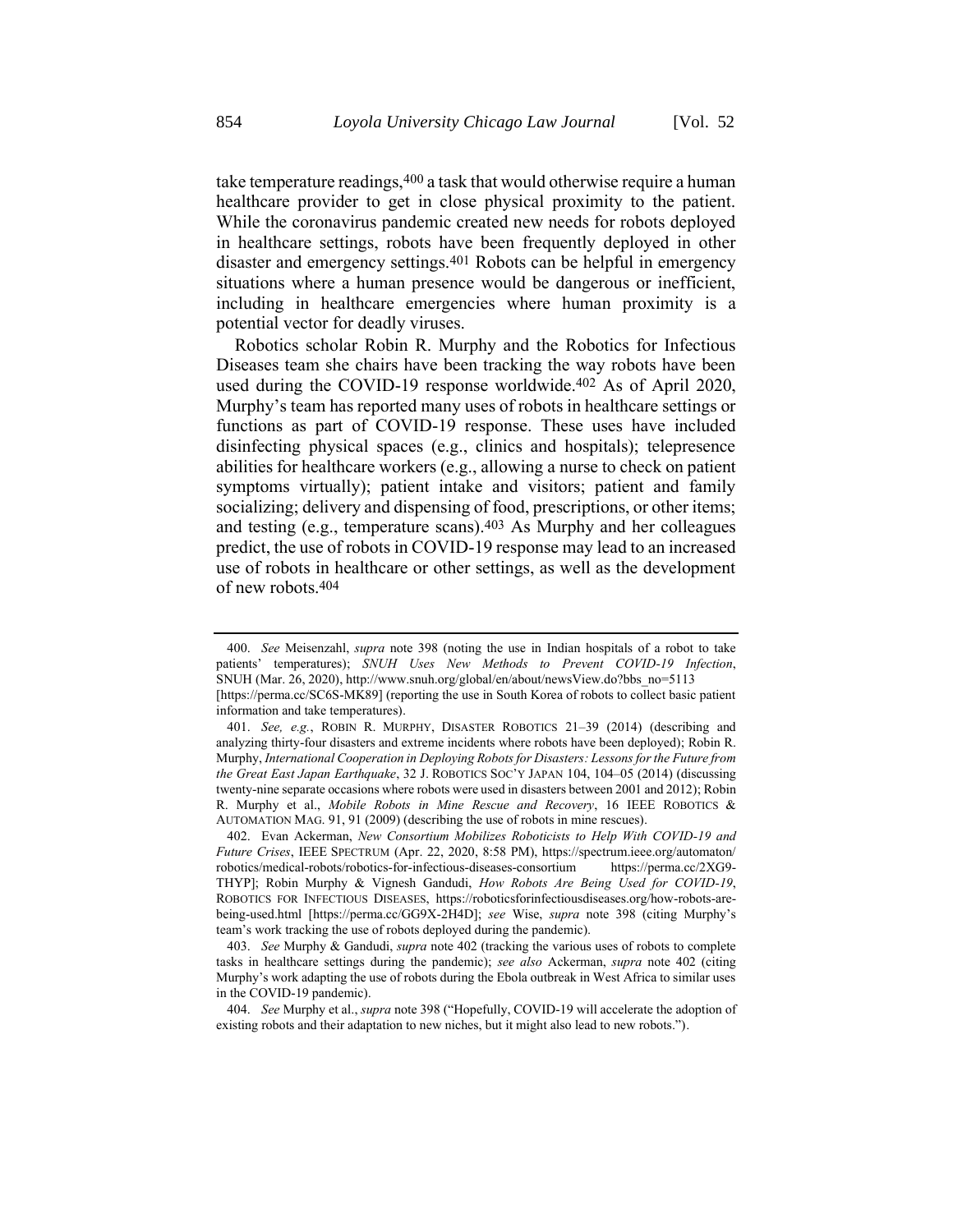<span id="page-89-0"></span>The use of robots in healthcare settings for pandemic response raises interesting legal questions. Ryan Calo has written extensively on the "exceptional" nature of robots and the necessity for transforming laws to adapt to the needs of regulating robots,405 including in the realm of privacy law.406 Calo notes three unique characteristics of robots that will require transformations in law: embodiment (i.e., physical presence), emergence (e.g., the potential for autonomous, independent action), and social valence (here, the idea that robots "*feel* different to us, more like living agents").407 Other scholars have also noted the distinctive privacy regulation challenges stemming from these factors.408

<span id="page-89-1"></span>While truly autonomous robots that are capable of acting without a "human in the loop" are still a long way off, the physical embodiment of robots in healthcare settings and in emergency response creates interesting challenges for regulating these uses of robots. The types of robots used in healthcare and emergency response contexts are, as Eduard Fosch Villaronga puts it, "complex cyber-physical systems."409 To regulate their use, the law must address the privacy implications of both digital data collection and use as well as the privacy harms specifically created by the physical presence of robots, their movements, and their physical functions. As Christoph Lutz and his coauthors describe, "[t]he dimension of *physical privacy* is affected by the physical nature and mobility of social robots, while social robots' data collection and processing capacities affect users' *informational privacy*."410 While technologies like medical AI and telemedicine platforms may affect a person's informational privacy, healthcare robots used in pandemic response may affect both informational privacy and physical privacy.

Additionally, the privacy impacts of robots will be influenced by the social valence of robots and our natural inclination to anthropomorphize certain robots, ascribing to them characteristics and perhaps legal

<sup>405.</sup> *See* Neil M. Richards & William D. Smart, *How Should the Law Think About Robots?*, *in*  ROBOT LAW 3, 12 (Ryan Calo, A. Michael Froomkin & Ian Kerr eds., 2016) ( "The sheer variety of applications that robots can and will be used for will thus put pressure on the legal system in a wide variety of substantive areas, including tort, contract consumer protection, privacy, and constitutional law, among others."); Ryan Calo, *Robotics and the Lessons of Cyberlaw*, 103 CALIF. L. REV. 513, 537 (2015) (discussing the legal implications of section 230 of the Communications Decency Act of 1996 on the manufacturers of robotic platforms).

<sup>406.</sup> Ryan Calo, *Robots and Privacy*, *in* ROBOT ETHICS: THE ETHICAL AND SOCIAL IMPLICATIONS OF ROBOTICS 187, 187–88 (Patrick Lin, Keith Abney & George Bekey eds., 2012). 407. Calo, *supra* not[e 405,](#page-89-0) at 532.

<sup>408.</sup> For a scoping study of literature on the field, see generally Christoph Lutz et al., *The Privacy Implications of Social Robots: Scoping Review and Expert Interviews*, 7 MOBILE MEDIA & COMMC'N 412 (2019).

<sup>409.</sup> EDUARD FOSCH VILLARONGA, ROBOTS, HEALTHCARE, AND THE LAW ii (2019).

<sup>410.</sup> Lutz et al., *supra* not[e 408,](#page-89-1) at 416.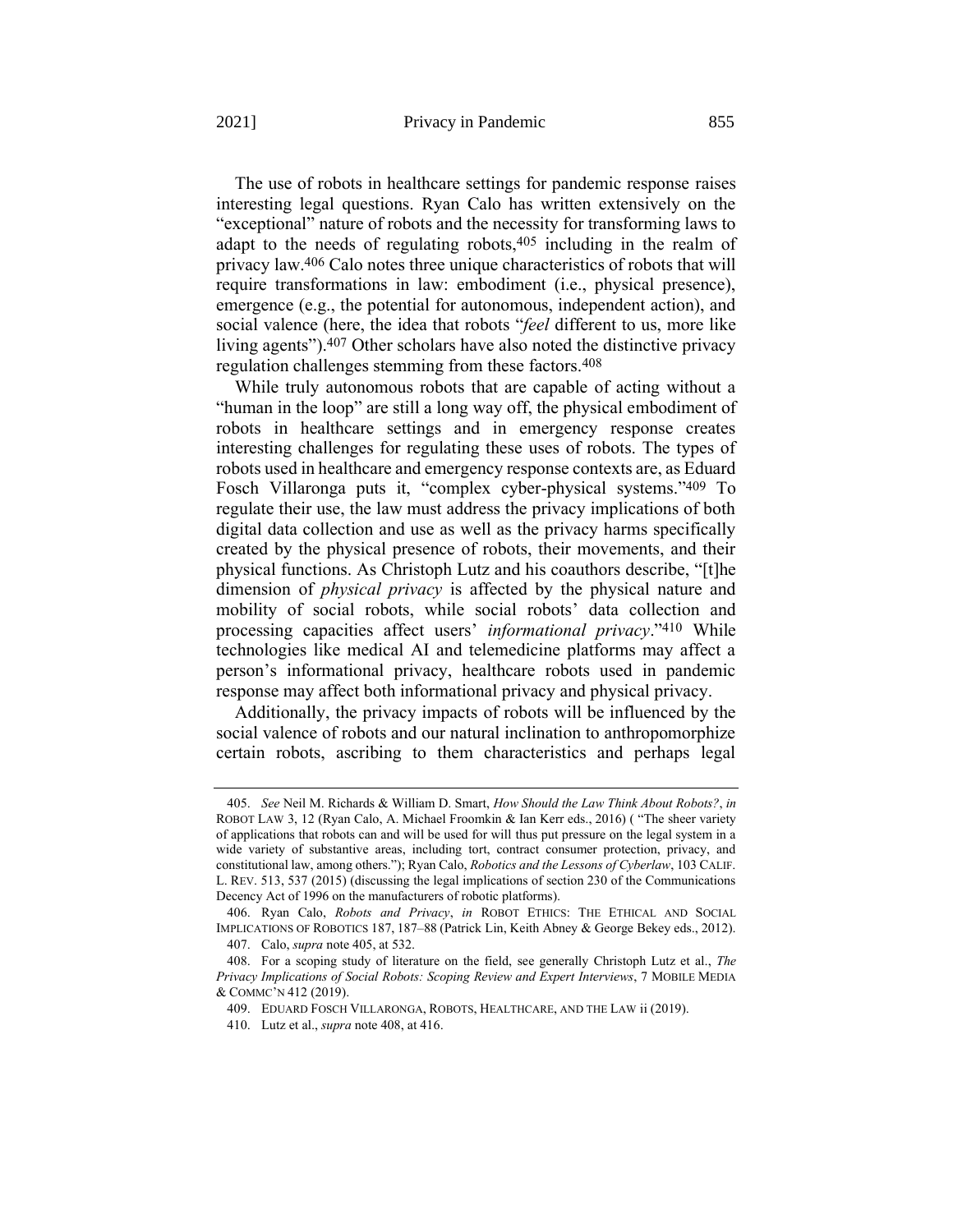protections we ordinarily would give to human beings.411 Many healthcare robots would likely be designed as social robots, a category Kate Darling has defined as a robot that is a "physically embodied, autonomous agent that communicates and interacts with humans on a social level,"412 often "communicat[ing] through social cues, display[ing] adaptive learning behavior, and mimic[ing] various emotional states."413 Humans often display empathy toward social robots. One study showed that humans were more likely to hesitate to strike a robot if the robot had first been given a lifelike story, suggesting that stories may influence the empathic responses of humans to robots.414 In a healthcare setting, particularly in a dire emergency healthcare setting, humans may quickly link certain robots with emotional stories or characteristics. For example, a healthcare robot that regularly delivers pain-relieving medication to a coronavirus patient may become associated with positive thoughts.

Both the emotionally intensive experience of being in a critical healthcare space (for patients, loved ones, and healthcare workers) as well as the emotionally intensive experience of living through a global pandemic may contribute to healthcare robots being associated with emotions, stories, or other human-like characteristics. This increased anthropomorphization of healthcare robots in a pandemic may have impacts on privacy, as would the increased emotional connections people may develop with the robots that function in this space and time. For example, it's possible people may experience greater privacy loss, viewing the robot's intrusions (physical or otherwise) as similar to that of a human's. It is also possible that individuals voluntarily give more data to robots (for example, answering questions about symptoms), based on feeling an emotional or quasi-human connection. On the other hand, it is also possible that individuals feel less privacy impact, particularly if, as some believe, privacy is most importantly considered a right to be let alone from the eyes of other humans.415

<sup>411.</sup> Brian R. Duffy, *Anthropomorphism and the Social Robot*, 42 ROBOTICS & AUTONOMOUS SYS. 175, 179 (2003).

<sup>412.</sup> Kate Darling, *Extending Legal Protection to Social Robots: The Effects of Anthropomorphism, Empathy, and Violent Behavior Towards Robotic Objects*, *in* ROBOT LAW 213, 215 (Ryan Calo, A. Michael Froomkin & Ian Kerr eds., 2016).

<sup>413.</sup> *Id.* 

<sup>414.</sup> Kate Darling et al., *Empathic Concern and the Effect of Stories in Human-Robot Interaction*, 24 PROC. IEEE INT'L WORKSHOP ON ROBOT & HUM. INTERACTIVE COMMC'N (RO-MAN) 770, 772–74 (2015).

<sup>415.</sup> Samuel D. Warren & Louis D. Brandeis, *The Right to Privacy*, 4 HARV. L. REV. 193, 194– 95 (1890).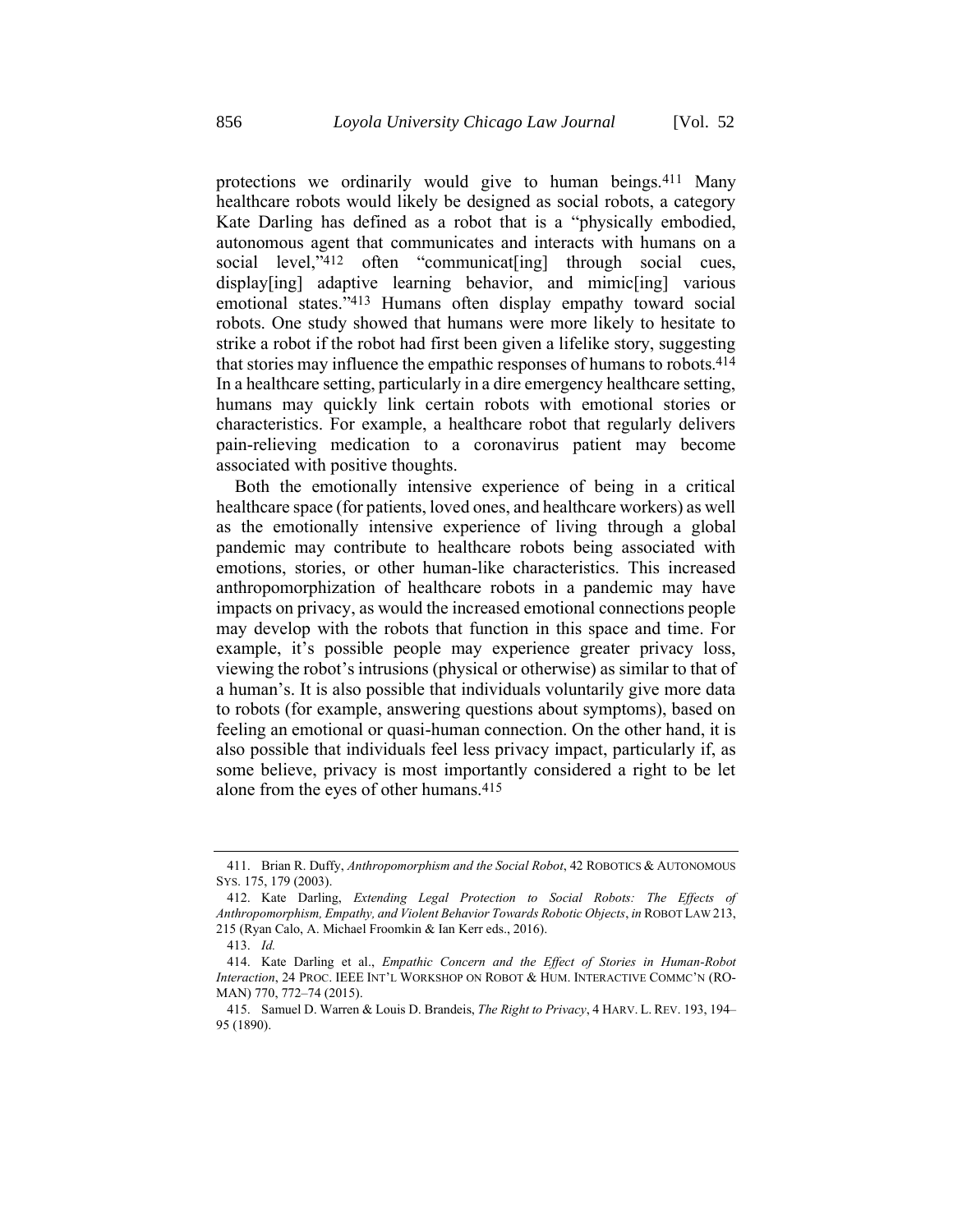Protecting the privacy rights of individuals dealing with healthcare robots during a pandemic can be difficult, as many individuals do not understand how robots work in practice and how the use of any particular robot may impact their privacy.<sup>416</sup> In fact, some have argued that notice and consent is not possible with many types of robots used in healthcare, given the lack of information, amount of new knowledge needed for many users, and the resulting difficulty of obtaining truly informed consent.417

People who are ill may have less ability to advocate for themselves and protect themselves from privacy violations due to the use of robots. Studies have shown that women, people of color, disabled people, and other people from marginalized backgrounds already suffer disproportionately negative outcomes in healthcare, including simply not having their cares addressed by healthcare workers.<sup>418</sup> These people may be less able to advocate for themselves if they view the use of robots to be intrusive. (Though it is also possible that healthcare robots may actually create greater equity in healthcare, depending on one's perception of the comparative biases of robots and humans in providing equal care.) An additional dimension of healthcare in pandemic is the isolated nature of patients, who are unable to have friends or family visit them and act as patient advocates. If a coronavirus patient cannot muster the strength to ask for a robot to be removed, there may be no one around them who can advocate for them.

The privacy of people dealing with healthcare robots is particularly important in an emotionally fraught time like a pandemic, especially in

<sup>416.</sup> Christoph Lutz & Aurelia Tamò Larrieux, *RoboCode-Ethicists: Privacy-Friendly Robots, an Ethical Responsibility of Engineers?*, 7 CONF. ACM WEB SCI. CONF. 1, 3 (2015); Min Kyung Lee et al., *Understanding Users' Perception of Privacy in Human-Robot Interaction*, 6 PROC. INT'L CONF. ON HUM.-ROBOT INTERACTION 181, 182 (2011).

<sup>417.</sup> Heather Draper & Tom Sorell, *Ethical Values and Social Care Robots for Older People*, 19 ETHICS & INFO. TECH. 49, 63 (2017); Kaminski, *supra* not[e 153,](#page-36-0) at 1136.

<sup>418.</sup> *See, e.g.*, Kelly M. Hoffman et al., *Racial Bias in Pain Assessment and Treatment Recommendations, and False Beliefs About Biological Differences Between Blacks and Whites*, 113 PROC. NAT'L ACAD. SCI. U.S. 4296, 4300 (2016), http://www.nejm.org/doi/full/10.1056/ NEJM200008243430809 [https://perma.cc/U46Z-J4WN] ("[B]eliefs about biological differences between blacks and whites—beliefs dating back to slavery—are associated with the perception that black people feel less pain than do white people and with inadequate treatment recommendations for black patients' pain."); Elizabeth G. Nabel, *Coronary Heart Disease in Women—An Ounce of Prevention*, 343 NEW ENG. J. MED. 572, 572 (2000) (describing how factors contributing to coronary heart disease and its complications are not well-documented for women as compared to men); Rachel Rettner, *Women Feel Pain More Intensely Than Men Do*, SCI. AM. (Jan. 23, 2012), https://www.scientificamerican.com/article/women-feel-pain-more-intensely/

<sup>[</sup>https://perma.cc/7CAZ-MJDH] (reporting studies showing sex differences in reported pain for over 250 diseases and conditions, with women reporting an average of twenty percent higher pain scores than men).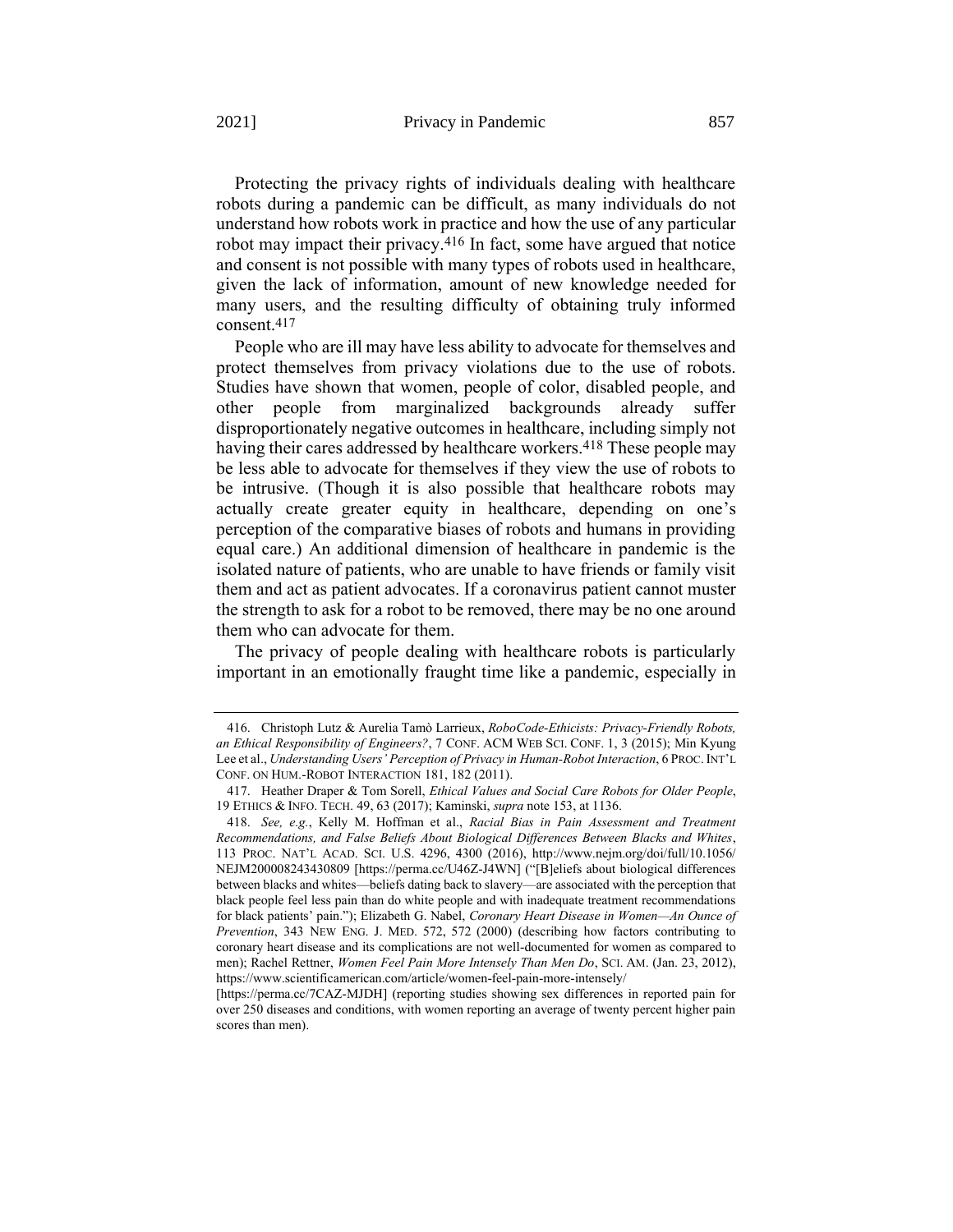situations where human lives are on the line. The physical presence of a robot may feel more intrusive to someone in a heightened emotional state, or possibly, the presence of a robot may be welcome, given the lack of other human contact. A person's expectation of and understanding of privacy in relation to robots will likely change in this time and setting.

While it may be tempting to argue for laws regulating the use of robots, as a category, the very different types of robots that are currently used and the different settings in which they are used require specific regulation. Particularly in sensitive contexts like healthcare, regulation of robots must happen in specific forms, with attention paid to each particular sector and type of use.419

### III. RECOMMENDATIONS

## *A. Changing Privacy Norms*

Our expectations of privacy (reasonable or not) are changing. The overall rise of the digital economy is certainly part of this change, but the integral role that technology has played in this pandemic has also served to accelerate changes in privacy norms. While it may be tempting to say that some of these changes will be limited to the time of pandemic, it is likely that changes in norms will have longer effects over time.

# 1. Blurring the Line Between Cyber and Physical Space

The pandemic forced millions around the world to experience the effects of context collapse, as we faced the slow blurring of the boundaries between previously segmented social spaces, like work, school, home, and more. The pandemic pushed life indoors and online. As work, school, and social life all moved online, society saw a further erosion in the division between the digital and the physical. Some of the privacy losses suffered in this pandemic have related to the loss of physical spaces as well as the privacy loss of context collapse—the loss of the ability to project or perform a different personal identity for different contexts of one's life. Students lost the educational privacy afforded to them by the physical space of schools and universities. Employees lost the privacy of their home, as remote employee surveillance has blurred the boundaries of space. The pandemic has also caused a crisis in interpersonal privacy, the privacy that exists within social relationships, as more relationships either play out in a remote,

<sup>419.</sup> Eduard Fosch Villaronga et al., *Did I Tell You My New Therapist is a Robot? Ethical, Legal, and Societal Issues of Healthcare and Therapeutic Robots* 2 (Oct. 17, 2018) (unpublished manuscript) (on file with Social Science Research Network).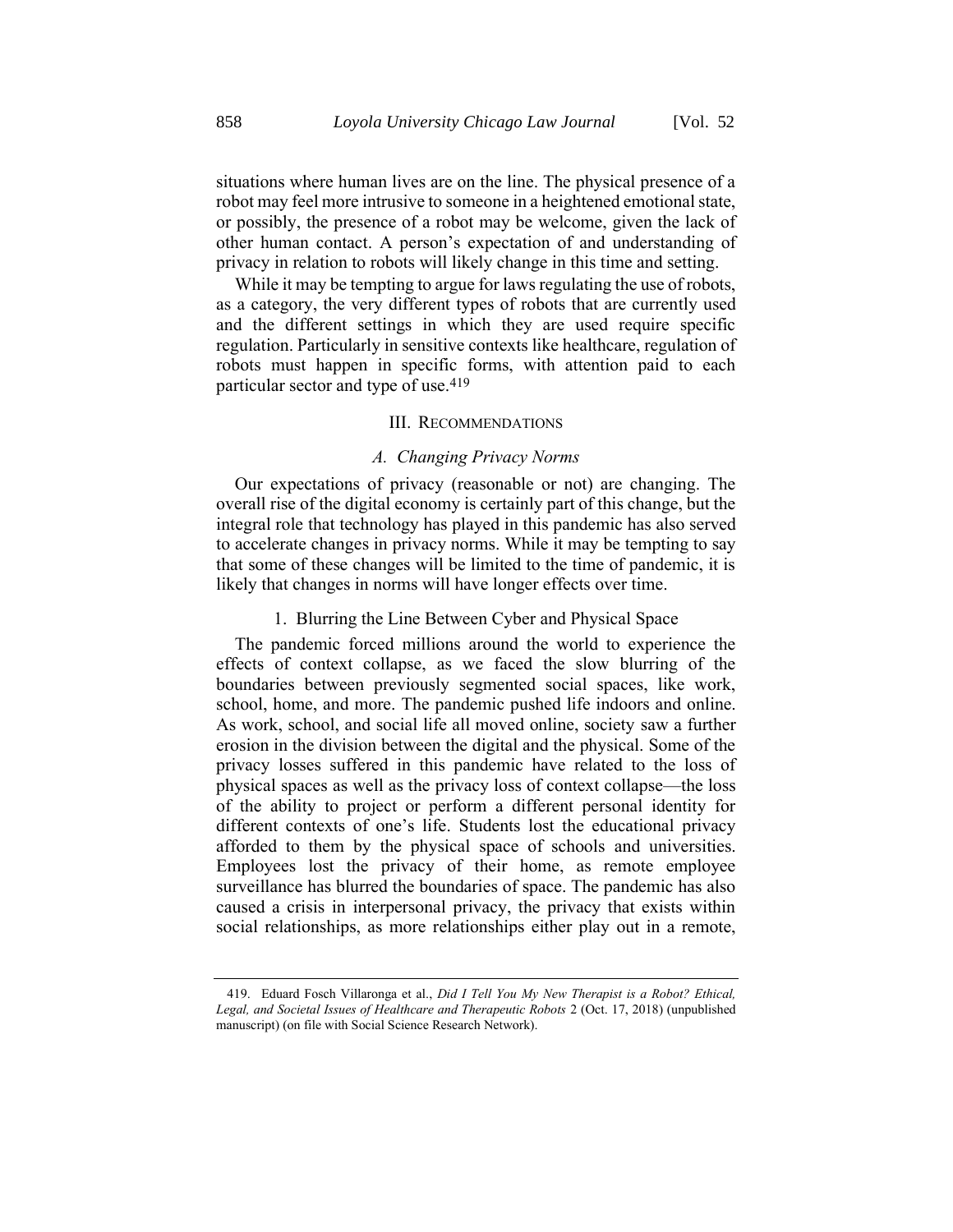connected fashion, or are disrupted by the growing use of remote technologies in the home.

As society becomes increasingly digitized, with many essential functions of society taking place in the digital realm or through digital intermediaries, the distinction between digital and physical becomes increasingly meaningless. We are living through contextual shifts in how society understands the borders and limits of physical and digital spaces. Privacy law should attempt to protect cyber space as much as it protects physical space and digital privacy as much as it does physical privacy. This shift in norms has been slowly developing over time, and the pandemic's focus on remote socialization may have highlighted or quickened this change.

## 2. Privacy Is Essential for Public Health

Both public and private actors have used the public health emergency as a rationale for deployment of privacy-invasive technologies and technologically influenced programs. Individuals have been asked to accept more and more privacy-violating technologies, in a number of spaces. At the same time, both physical and digital privacy have been threatened, all for the sake of pandemic response. However, there will always be another emergency. This is particularly apparent, as many of the technologies used in pandemic response are not entirely new technologies. What has changed is the shift in scale and the shift in justification for violations of privacy.

Society must protect the health of its people, but we must remain vigilant about privacy incursions, because shifts in privacy norms now will lead to lasting repercussions even after the emergency has ended. We must also design these systems with purpose limitation for collection, use, and transfer of data, so that a system that collects data for public health will not later be used to infringe upon individual rights. Furthermore, for every technology and technologically influenced response to this pandemic, there has always been a maximally secure and privacyprotecting version. Both state and private actors should consult with technologists and advocates in creating and implementing programs for public health response. Laws must be nimble enough to allow for flexibility, but with exceptions narrowly tailored to prevent privacy overreach due to purpose dilution.

Not only can privacy and public health coexist, but privacy is essential for public health. As seen with the failure in digital contact app adoption, individuals will not willingly give their data to governments or companies if they cannot trust that their privacy rights will be respected. This is problematic because pandemics and public health crises of all sorts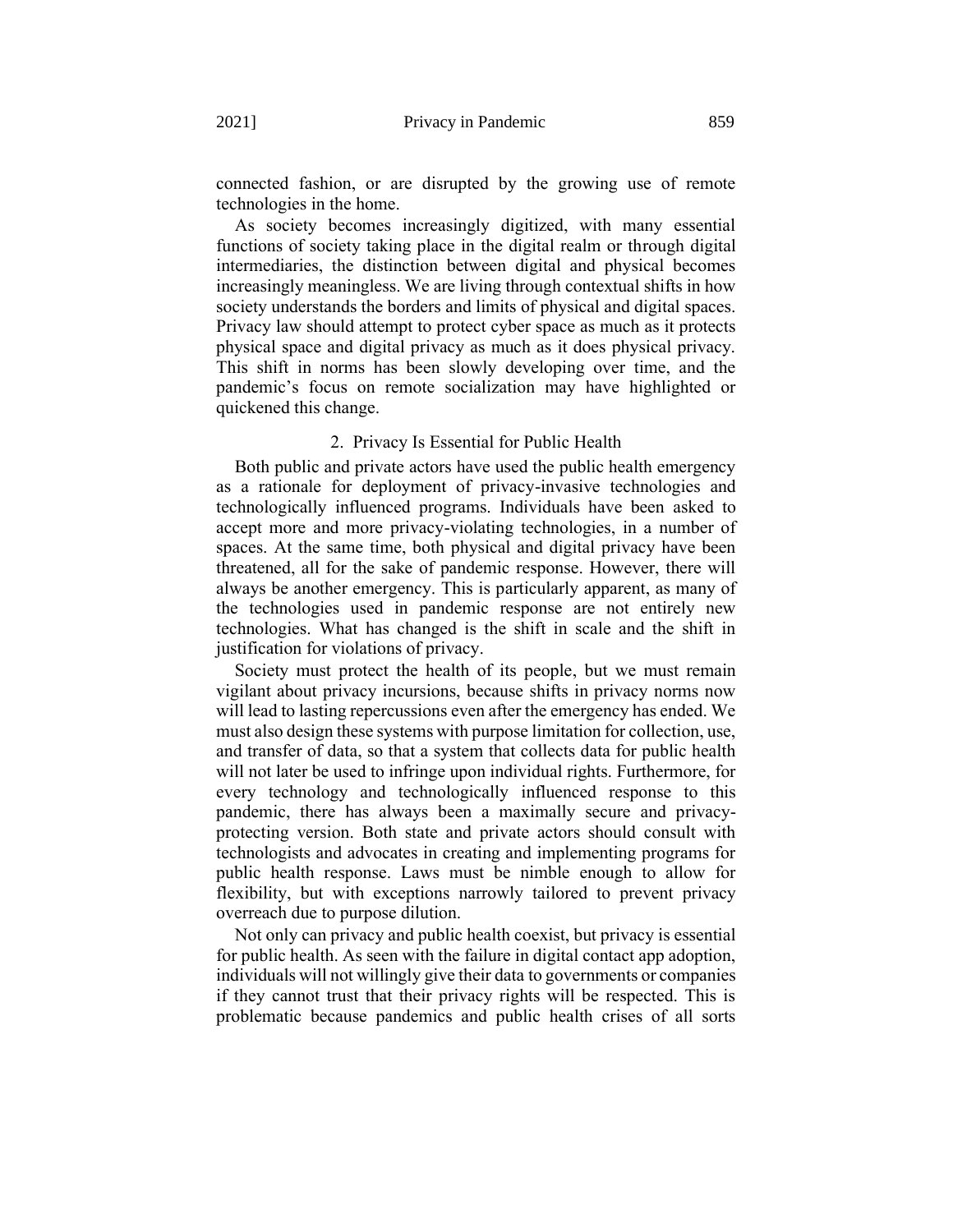require new technological innovations and technologically influenced solutions. To protect public health, we must protect privacy.

### *B. Law and Policy Recommendations*

At the height of the pandemic, Congress considered two competing bills dedicated to privacy and COVID-19.420 Both bills addressed privacy protections for the data collection and tracking measures used in public health response. At time of writing, it appears there will not be enough political momentum to bring either bill to fruition.421 However, there is still time to use lessons from this pandemic to solve privacy issues for the future.

# 1. Sectoral Privacy Protection Is Not Enough

The pandemic's privacy impacts reach across areas of law, from consumer protection regulation to government surveillance law, and across different industries, from education to healthcare. It is difficult to grasp the full landscape of privacy in pandemic, due to the everexpanding web of laws and regulations that touch upon privacy and technology. That difficulty, highlighted by the pressing urgency of the pandemic, is in itself one of the lessons to be gleaned from analyzing privacy and technology in this public health crisis. Regulating by data type and data setting does not work without overarching principles and cohesiveness between legal protections.

While limiting federal privacy regulation to specific laws for specific sectors may have been adequate for the early days of the internet and connected technologies, it is past time for Congress to pass a national privacy law that would provide cohesive, coherent rules based on core privacy values, that could then be translated to different sectors, industries, types of data, and types of data actors. The difficulty of protecting privacy in coronavirus testing is only one example of when the various sector-specific privacy laws fail to protect privacy or associated harms for individuals. The rising use of remote communication technologies in education is another such example, as even the strongest amalgamation of FERPA, COPPA, and FTC consumer protection law would not be enough to protect student or educational privacy. The sectoral privacy regime creates confusion, and the difficulty of

<sup>420.</sup> COVID-19 Consumer Data Protection Act of 2020, S. 3663, 116th Cong. (2020); Public Health Emergency Privacy Act, S. 3749, 116th Cong. (2020). Both bills ultimately died in Congress.

<sup>421.</sup> David Uberti, *Coronavirus Privacy Bills Hit Roadblocks in Congress*, WALL ST. J. (June 15, 2020, 3:19 PM), https://www.wsj.com/articles/coronavirus-privacy-bills-hit-roadblocks-incongress-11592213400 [https://perma.cc/D8LH-FSN2].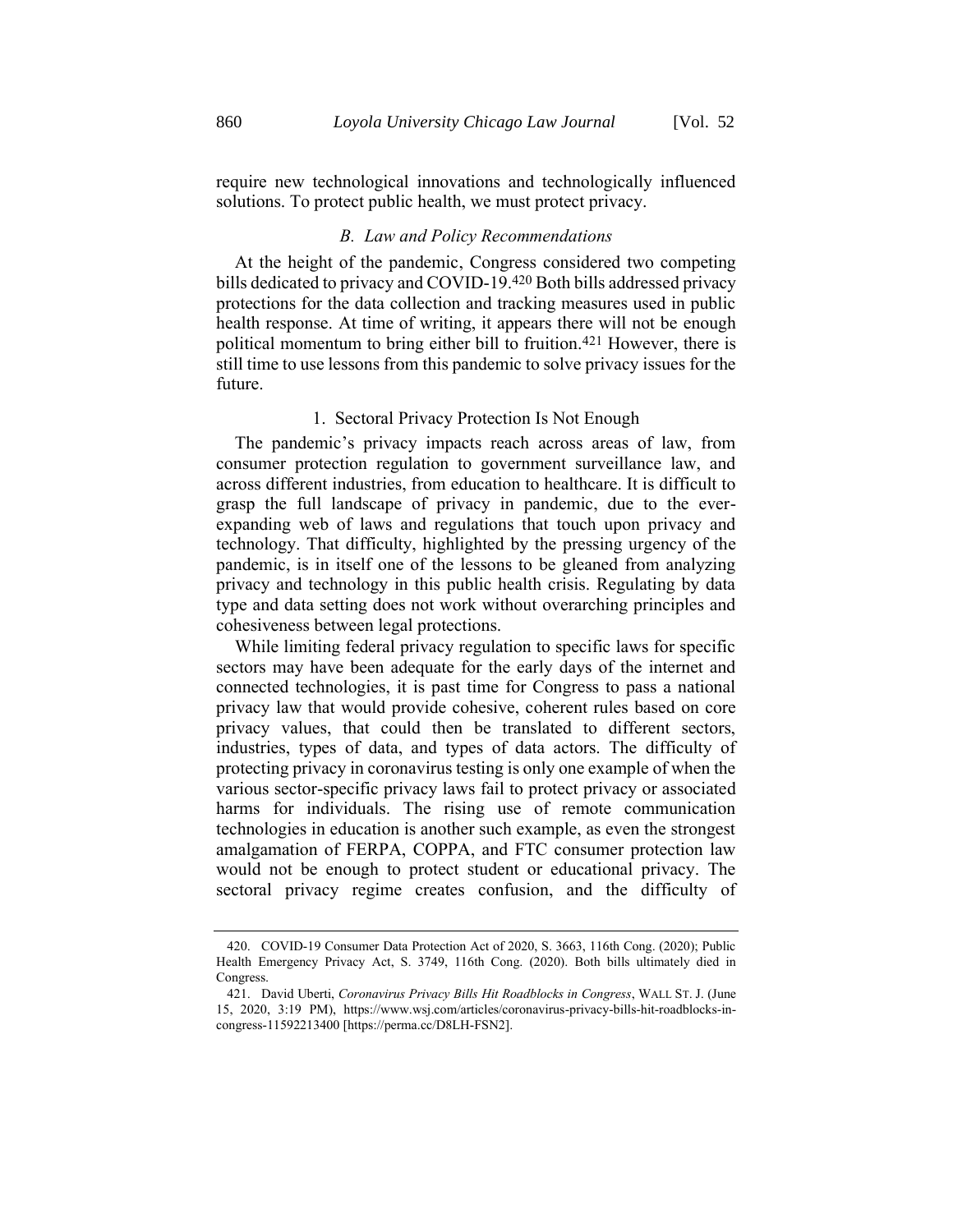compliance with conflicting requirements may hamper innovation and public health response. Differing state regulations compound that confusion, with some state laws becoming de facto regulations for the nation based on difficulty of compliance.422

A federal privacy law will be most useful in creating privacy values and standards across sectors, while still allowing for sectoral privacy laws to fill in the gaps. Technologies are constantly changing, as are uses of technologies, as we have seen with medical AI, telehealth communication technologies, and healthcare robots. Thus, it is more useful to create laws that allow for room for innovation and growth of industries, as opposed to laws that are overly restrictive, particularly in an omnibus regulation that seeks to govern many industries. For example, instead of regulating particular technologies, like healthcare robots, a federal privacy law could instead specifically regulate collection and use of data, as well as physical privacy violations caused by technologies with physical presence or embodiment.

## 2. Health, Biometric, and Genetic Privacy Laws Are Insufficient

The pandemic has highlighted the inadequacies of current laws in protecting sensitive health information, including biometric information, genetic information, and more. This is apparent if for no other reason than that the public health response to this global pandemic has generated the collection and processing of a vast quantity of data that could be considered health, biometric, or genetic data.

Any federal privacy law that seeks to govern all sectors must include protections for health information and other sensitive categories of information. A federal privacy law could serve to fill in some of the gaps of HIPAA, GINA, and other laws that govern health information. For example, a federal privacy law could protect patients when their data is collected by an actor that is not a HIPAA-covered entity or business associate (something that has occurred with some of the COVID-19 testing and contact tracing). It would also be wise to include some of the provisions from state health privacy laws, including biometric information privacy laws.

In lieu of a comprehensive federal privacy law, the U.S. needs stronger sectoral privacy laws that would govern health, biometric, and genetic privacy. Until a federal privacy law comes to pass, attention should be paid to updating existing laws to address the potential for violations of

<sup>422.</sup> For example, in managing compliance, organizations may set their standards to match the strictest state laws, making those state laws the de facto laws of the nation. Additionally, when creating new laws, policymakers often borrow from other states' laws.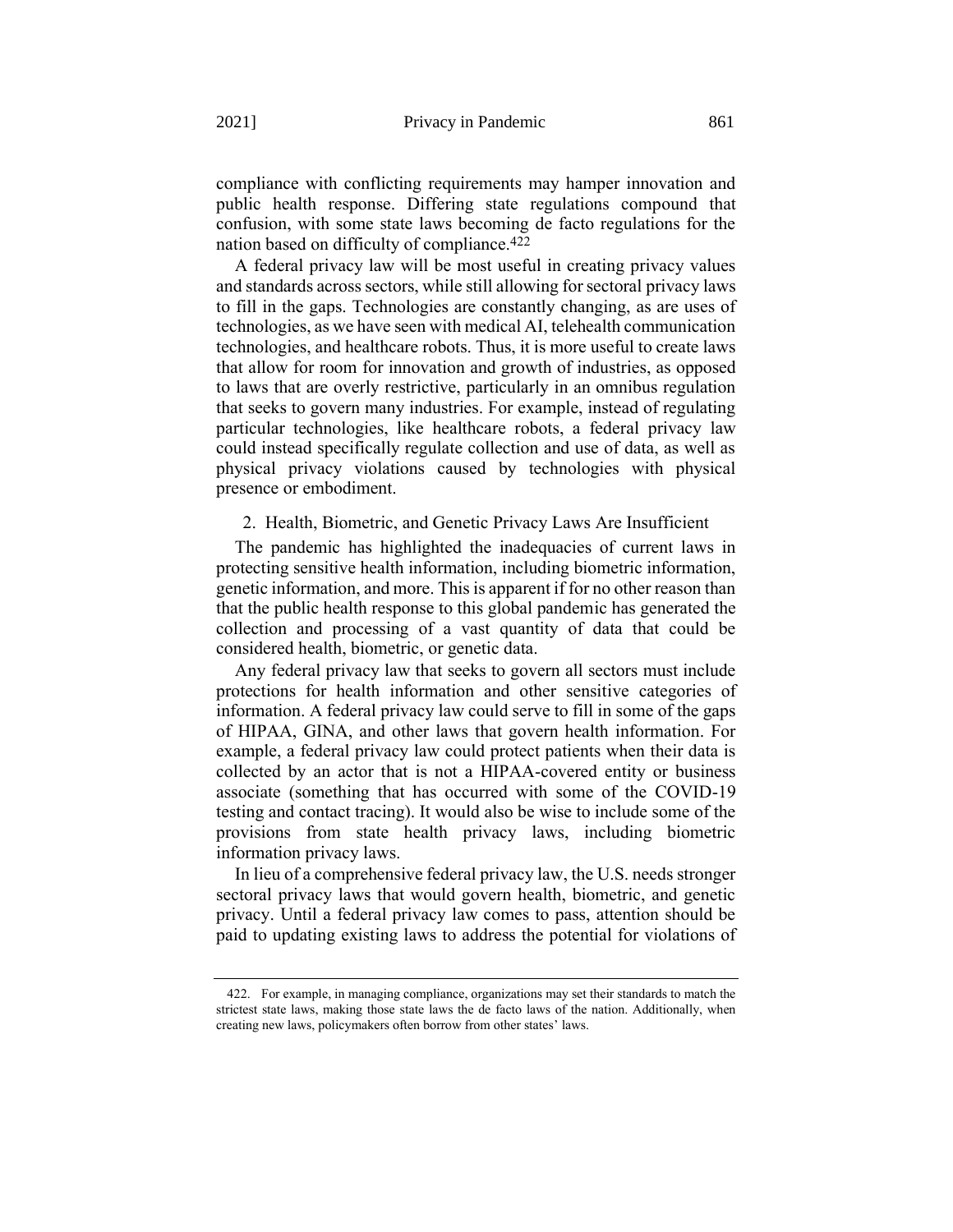health privacy and genetic privacy. We should expand GINA to include greater protections against genetic discrimination, including protection against disparate harms as Ifeoma Ajunwa has suggested, as well as protection against discrimination based on characteristics or health information that might not be categorized as genetic data. Additionally, we should expand GINA protections past the currently limited sectors of employment and health insurance discrimination to include fundamental rights such as education and housing. Furthermore, genetic privacy rights, including rights to donate data without fear of law enforcement access, should be expanded, either through a genetic privacy law or through provisions in a larger health or biometric privacy law.

Our current health privacy regime is insufficient to protect the privacy of what is perhaps the most sensitive data for any individual: biometric data, or data relating to or emanating from the body. Biometric data is particularly important to protect because such data is not only extremely identifiable but also intrinsically linked to our sense of selves. There's a fundamental difference between a data breach of credit card numbers versus a breach of face photos. We understand that difference intuitively, and individuals deserve stronger privacy protections for their sensitive biometric information, including health information and genetic information.

#### 3. Privacy Law Must Address Digital Inequities

The pandemic has thrown into sharp relief the digital and economic inequities of modern life. No privacy law will ever fully protect the privacy of the people unless it takes into account inequities in privacy and technology. We should address discrimination as an information privacy harm, particularly related to algorithmic discrimination, which is based on information related to individuals. A federal privacy law should include protections for particularly vulnerable classes, as well as limitations on discriminatory uses of data (including disparate impact). These protections should be explicitly built into federal privacy law.

In lieu of a strong omnibus privacy law that includes protection against discrimination and disparate harm, other legal changes can help serve similar purpose. Laws that protect against harms that are often gendered or racialized can be helpful, including specific laws targeting harms like online harassment, cyberstalking, nonconsensual pornography, and swatting.423 Additionally, laws that give more rights to data subjects,

423. For example, New York's nonconsensual pornography law and a similar bill still stalled in Congress. Vivian Wang, *'Revenge Porn' Law Finally Passes in New York*, N.Y. TIMES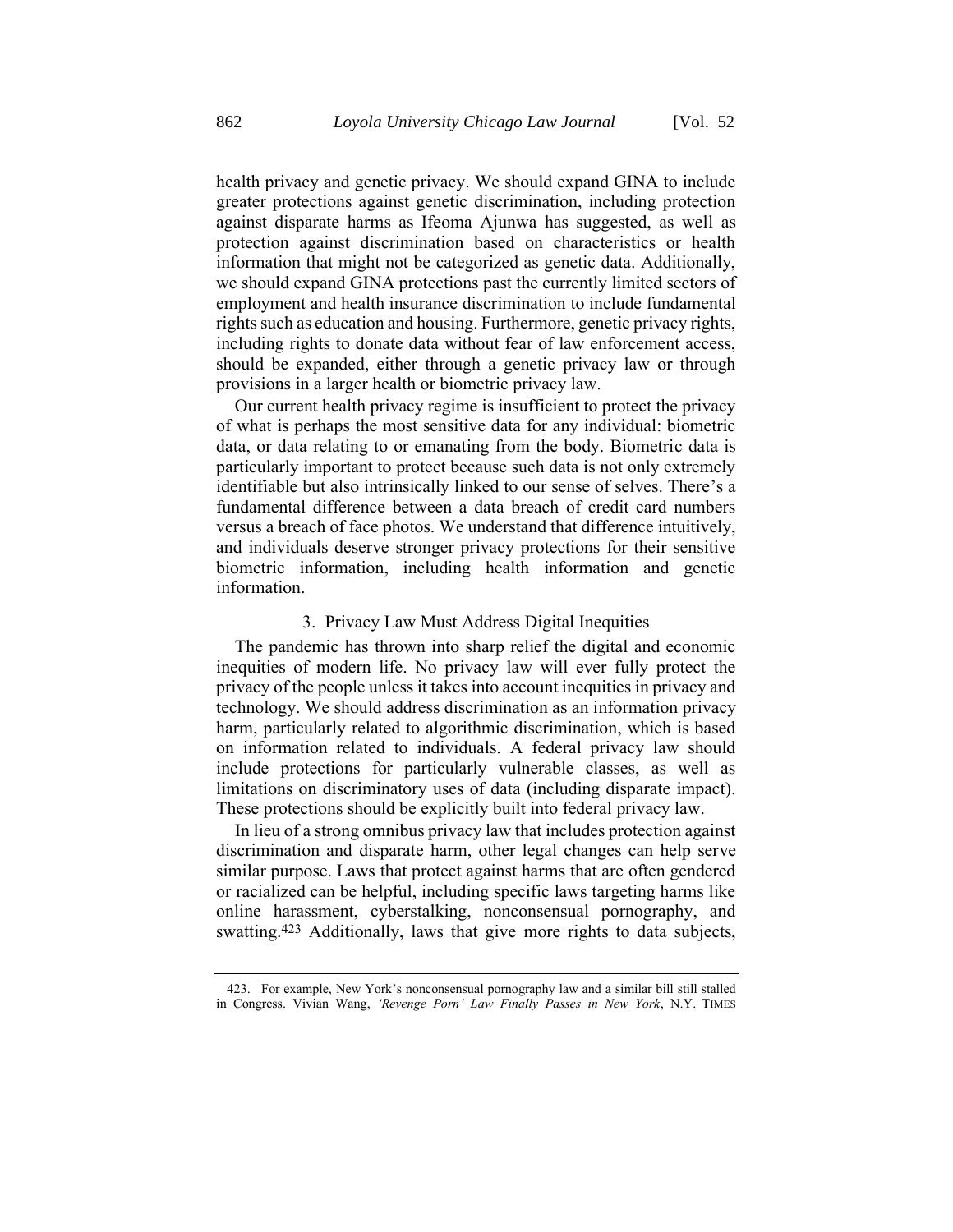including algorithmic rights, can help empower individuals who may suffer disproportionately from the harms of surveillance and algorithmic decision-making systems. One example is enforcing transparency and accountability for algorithms used in sentencing.

#### 4. Privacy Law Should Protect a Right to Educational Privacy

By shifting education to the digital space, and to the private home, the pandemic has exposed flaws in privacy protections for students and educators. Privacy law protects children as vulnerable classes under COPPA and FERPA. However, these protections are limited in types of data (student records for FERPA) and categories of data subjects and data controllers. We should reform education privacy laws to include protections ordinarily afforded to the physical educational space. Protection of educational privacy should transcend protection of children as a vulnerable class or school records as a sensitive form of data and should include instructors, researchers, and others engaged in the intellectual enterprise of education. Educational privacy protections should also be applicable to both public and private entities. This is but one failure in the current sectoral privacy regime, and one example of how the shifting privacy norms of cyber and physical space should change the way privacy law regulates.

## 5. Privacy-Forward Platform Regulation

The question of how to regulate technology platforms has risen to the forefront in recent years, and both policymakers and the general public have pressed for reform in a number of ways. The pandemic has exposed once again the integral role of technology companies and intermediaries in society, as technologies like remote videoconferencing apps and digital contact tracing apps have become important in the COVID-19 response.

There are of course more problems with platform regulation than privacy. Internet intermediaries provide venues for speech to occur, and potential issues that must be raised for platform regulation include online speech access and expression, online harassment, election interference, disinformation, and more. Additionally, perhaps the greatest challenge in platform regulation today is not privacy or online speech but rather the power imbalance between increasingly powerful technology companies and people and governments. Some of this power imbalance is due to the vast quantity of data many of the large technology companies are able to

(Feb. 28, 2019), https://www.nytimes.com/2019/02/28/nyregion/revenge-porn-law.html [https://perma.cc/S6HG-K3DQ].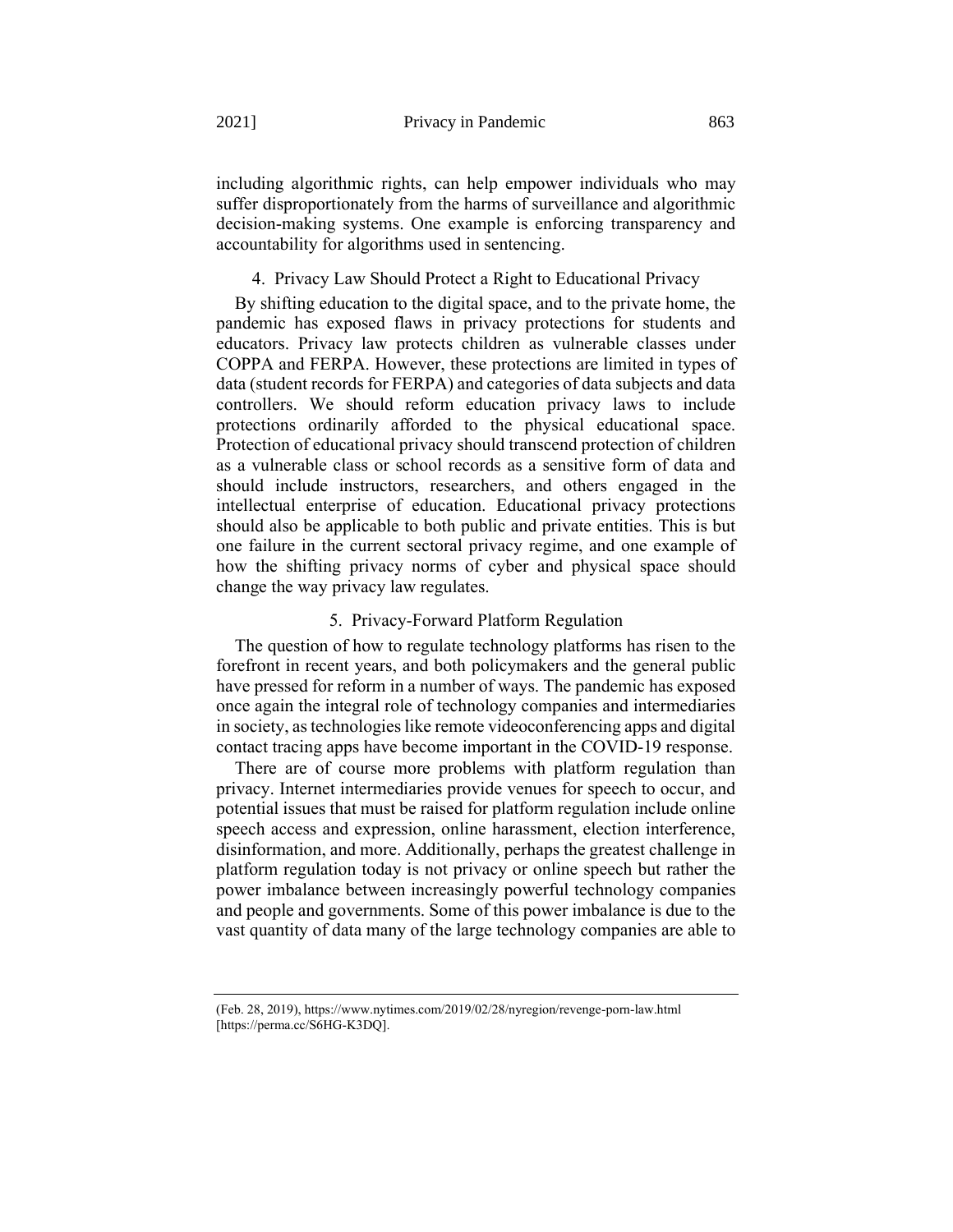collect, which has privacy implications but is not necessarily a privacyexclusive issue.

Platform regulation must protect the privacy of individual consumers, as many have advocated for in calls to reform. However, the pandemic has also highlighted the gradual social shift of society in increasingly considering digital spaces as substitutions or supplements to physical spaces. Thus, it is crucial that intermediary regulation not overly restrict intermediaries such that they would no longer be able to provide the privacy of digital spaces that are necessary for identity development, intellectual exploration, freedom of speech, and more. We must support privacy-forward platform regulation, separating the regulation of technology companies as economic actors and the regulation of intermediaries as venues for speech and connection.

# 6. Regulating Data Aggregators and Downstream Data Harms

The complex data cycles related to COVID-19 testing and contact tracing show the difficulty of regulating based on initial point of collection. Laws do not sufficiently protect against downstream harms, partly because it is difficult on a technical basis for any one party involved in a data lifecycle to track all the different places data may go and different parties who may have access to said data.

It is time for regulation that addresses the compounded privacy harms of data aggregation. Currently, there are only a few state laws that address data brokers or data aggregators. A federal law that regulates data aggregators as an industry has the potential of protecting against myriad hams. Regulations that target data aggregators can include, but should not be limited to, enforcing transparency about data sources that aggregators purchase and collect, as well as rights for individual data subjects to request access to data collected about them, as well as rights to correct and delete said data, and rights to opt out entirely from having their data be included as part of data sets used and sold by data aggregators. U.S. law includes some of these rights for some types of data aggregation, including laws allowing individuals to opt out of marketing mail, for example, as well as laws for algorithmic transparency in financial credit reporting.424

Many of the downstream data harms relate to the potential of data being misused as part of machine learning and algorithmic decisionmaking. U.S. law does not generally address rights related to algorithmic decision-making (with some exceptions), but the law should regulate

<sup>424.</sup> Citron & Pasquale, *supra* not[e 390,](#page-85-0) at 32.